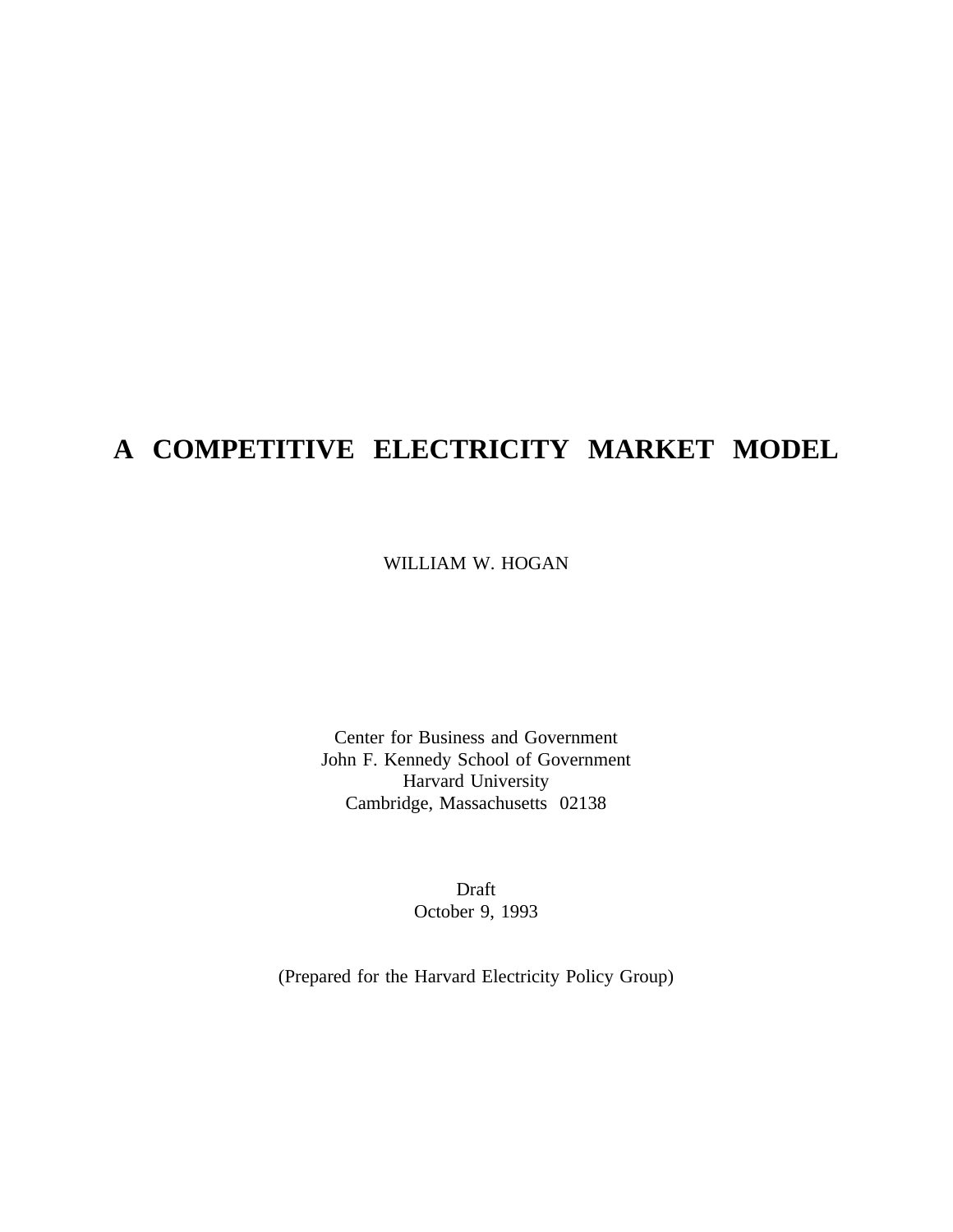#### **A COMPETITIVE ELECTRICITY MARKET MODEL**

#### **Summary**

The electricity market is moving towards greater reliance on competition. Changing technology, new entrants in the generation market, and a legislative mandate to provide access to the essential transmission facility have accelerated a process of competition that will require major changes in the institutions and operations of the electricity market. Because of the special features of electricity supply, however, there are natural monopoly elements in electricity markets. Complete laissez faire competition is not desirable, and in the strictest sense would not be technically feasible. Even though increased competition appears inevitable, therefore, the specifics of how to implement an efficient competitive market are neither inevitable nor obvious. This paper outlines such a competitive market model.

**Industry Organization.** The usual separation of the industry distinguishes among generation, transmission and distribution. The Figure illustrates the outlines of a competitive wholesale market structure that follows this traditional three-part segmentation and emphasizes competition in the generation market. The assumption here is that generation is a market with enough real or potential participants to enforce workable competition. Either there are enough separate generating companies to dilute any



market power, or the individual generating units are under long-term contracts with many customers such that the economic interest in the plants is dispersed and there is competition in the short run. The need is to specify the minimum elements in the remainder of the system necessary to support competition in generation.

**Essential Facilities.** The competing generators must have access to the essential facilities that stand between them and their potential customers in the wholesale market. The thrust of the Energy Policy Act of 1992 is that transmission is this essential facility and open access to the transmission system is a necessary requirement for development and operation of a competitive market.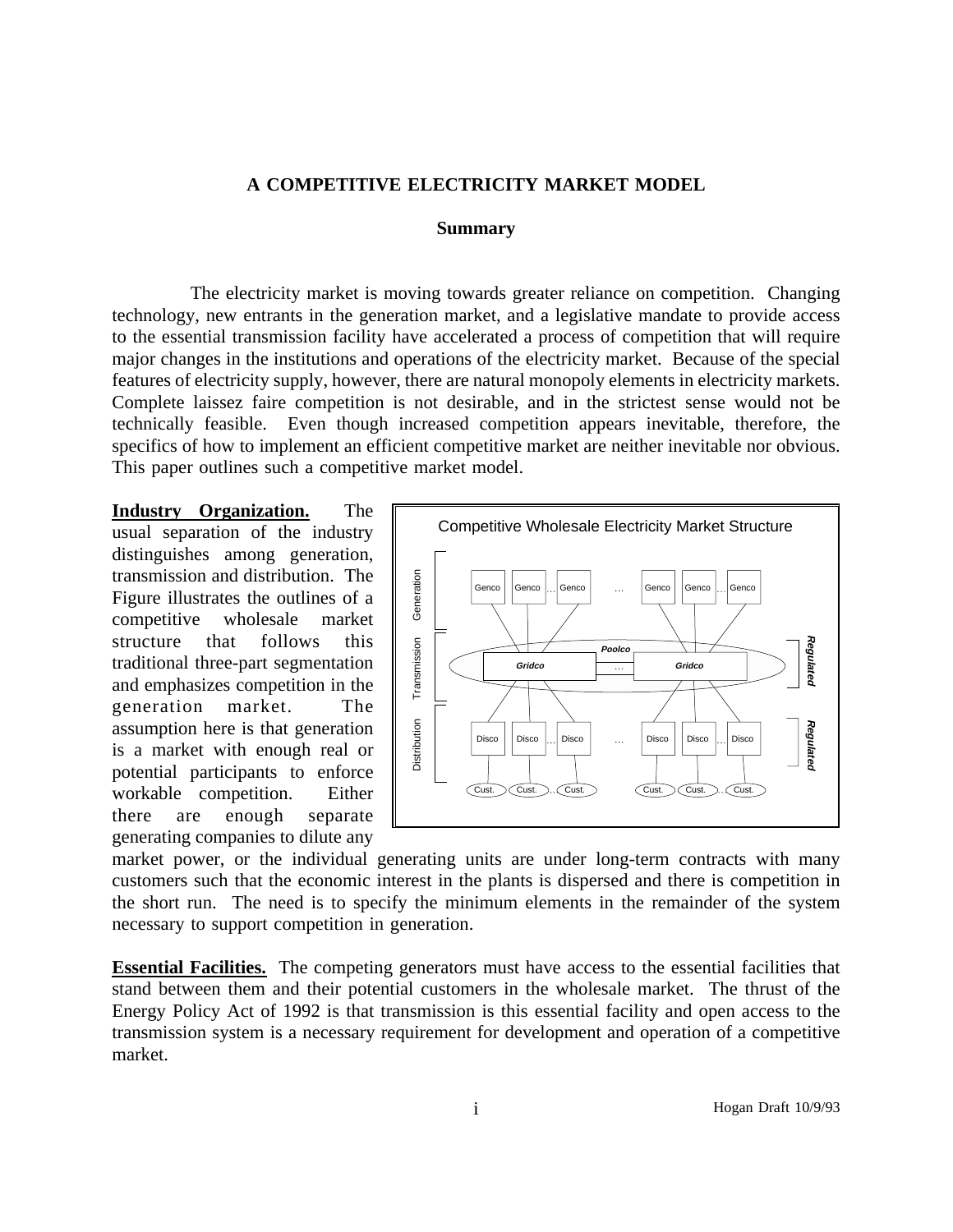While there is no doubt that such access is required, there is more to transmission than simple connection to the wires. Here the analogy to the case of natural gas pipelines is instructive. There is far more to effective gas transmission access than simple connection to the interstate natural gas pipeline. Movement of gas from producer to consumer includes an array of services such as backup, storage, load balancing, scheduling, and so on. Access to these essential services is as important as physical connection to the pipeline in providing a competitive transmission opportunity for new entrants. If some participants in the market, such as the pipeline companies, have access to these services, while other participants, such as brokers, do not, then it is impossible to maintain the desired "level playing field" of competition. This reality led eventually to the natural gas open access rules in FERC Order 636 which required complete separation of the pipeline merchant function so that all participants in the market would have the same access to the many services that make up the essential monopoly facility.

Just as with natural gas, the essential facility of electricity transmission involves much more than simple connection to the wires. The least obvious feature is the separation of the transmission segment into Poolco and Gridco. The principal reason for the distinction is to accommodate the most important implication of the technical characteristics of electricity supply. In particular, the free-flowing grid requires coordination of short-term operations to maintain system stability and achieve least-cost dispatch. This coordination function operates most efficiently through a power pool which provides many services implicit in the economic dispatch. The dispatch provides an automatic source of backup supplies, short term excess sales, reactive power support, spinning reserve, and the many other services that are bundled in transmission. Without equal access to these many functions, new participants in the market will discover that they are at a competitive disadvantage relative to those who have access to the full array of benefits of a power pool.

**Extent of Competition.** Limitation of competition to include only the wholesale market is possible but is not necessary. Implicit in the Figure is a separation of the wholesale and retail markets, with regulated distribution companies purchasing in a competitive wholesale market but selling a bundled product to franchise customers. However, once the essential facilities of the pool and the grid are opened to all participants, the market could be extended to retail customers. In this case, the wires component of the distribution business would be recognized as a natural monopoly and an essential facility just as for the high voltage transmission grid. It would be less likely to find a similar dispatch function at the distribution level, and the other elements of the distribution function might be amenable to competitive market provision rather than bundled with wholesale electricity. This choice between wholesale and retail competition is a policy matter. There is no inherent feature of electricity supply that dictates the choice, and any of an array of combinations of open and restricted access would be possible.

**Efficient Pricing.** With all competing generators enjoying access to the pool dispatch, the natural requirement is for equal pricing for equal services. In the traditional pool with only the vertically integrated companies, average-cost pricing was consistent with the regulatory standard for cost recovery. In the competitive market with third-party access, opportunity-cost pricing provides the standard for consistent incentives and cost recovery in the short-run. Opportunity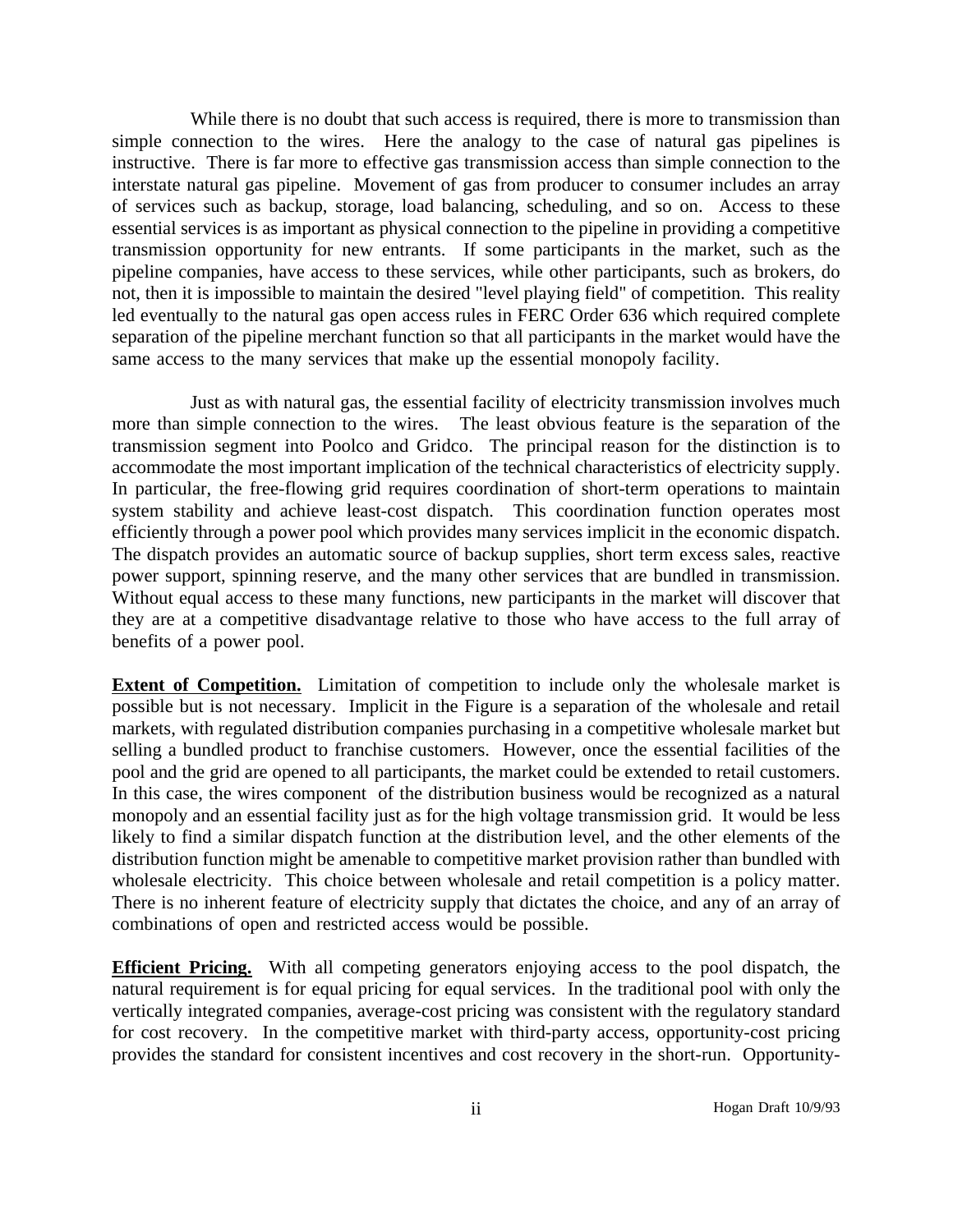cost pricing in the short run is a natural byproduct of an economic dispatch and guarantees the most efficient use of the electrical system.

**Long-Term Contracts.** The availability of a transparent short-run market with opportunity-cost pricing furnishes the ingredients for bilateral contracts that allocate risk and provide price certainty. In the presence of the short-run market, many variations on the theme of contracts for price differences will arise naturally. Suppliers with generation can sign contracts with customers and provide any desired mix of fixed and variable prices over some extended period. In the dayto-day operation of the market, customers pay and generators receive the short-run opportunity cost. The obligations under the long-term contract are met through strictly financial exchanges that provide the economic equivalent of a specific supply from a specific source. But the contracts need not and do not constrain the operation of the efficient dispatch. And the generation price difference contracts do not require regulatory oversight.

The incentives of short-run opportunity costs and the protection of long-run contracts provide the ingredients for investment in new generation capacity. The price certainty under the contracts makes it possible to craft the protection necessary for long-term financing. In place of the central planners determining reliability standards and reserve margins, the market converts quantity reliability issues into questions of price volatility. The market allows customers to express and pay for their individual preferences for reliability without requiring regulatory supervision. New capacity comes on line as the opportunity cost and price volatility in the shortrun market creates the needed economic incentives for building new plants and creating new price hedges.

**Transmission Economics.** In the face of transmission congestion, economic dispatch produces different short-run prices at different locations. These locational prices capture in a simple form all the complexity of transmission interactions. And just as for generation, these opportunity-cost prices provide the incentives for investment in transmission to relieve congestion and gain access to lower cost supplies. Unlike the case for generation, however, these locational prices do not create a plausible bilateral mechanism for long-term contracts that allocate price risk. Only the pool operator has the information necessary to create the corresponding long-term contracts for price differences across locations. The contracts are multilateral in the sense that all users of the pool affect transmission constraints, and everyone must make a partial payment to compensate those who have paid for the economic benefit of the grid. Fortunately, the payments and the information needed to provide such protection are available automatically as part of the efficient pool dispatch with short-run opportunity-cost pricing. Hence a necessary support for the full competitive market is to provide access to the pool and the grid, and for the pool to operate a system of long-term transmission contracts that protect customer investment in the grid. These transmission contracts are only for payment of price differences across locations, and carry no requirements for determining the actual use of the grid, which is left to the efficient dispatch.

**Market Impacts.** This outline of the competitive electricity market addresses most of the major economic concerns raised in the discussion of regulatory reform. By definition the system maintains economic dispatch and system stability. Access to the pool and short-run opportunity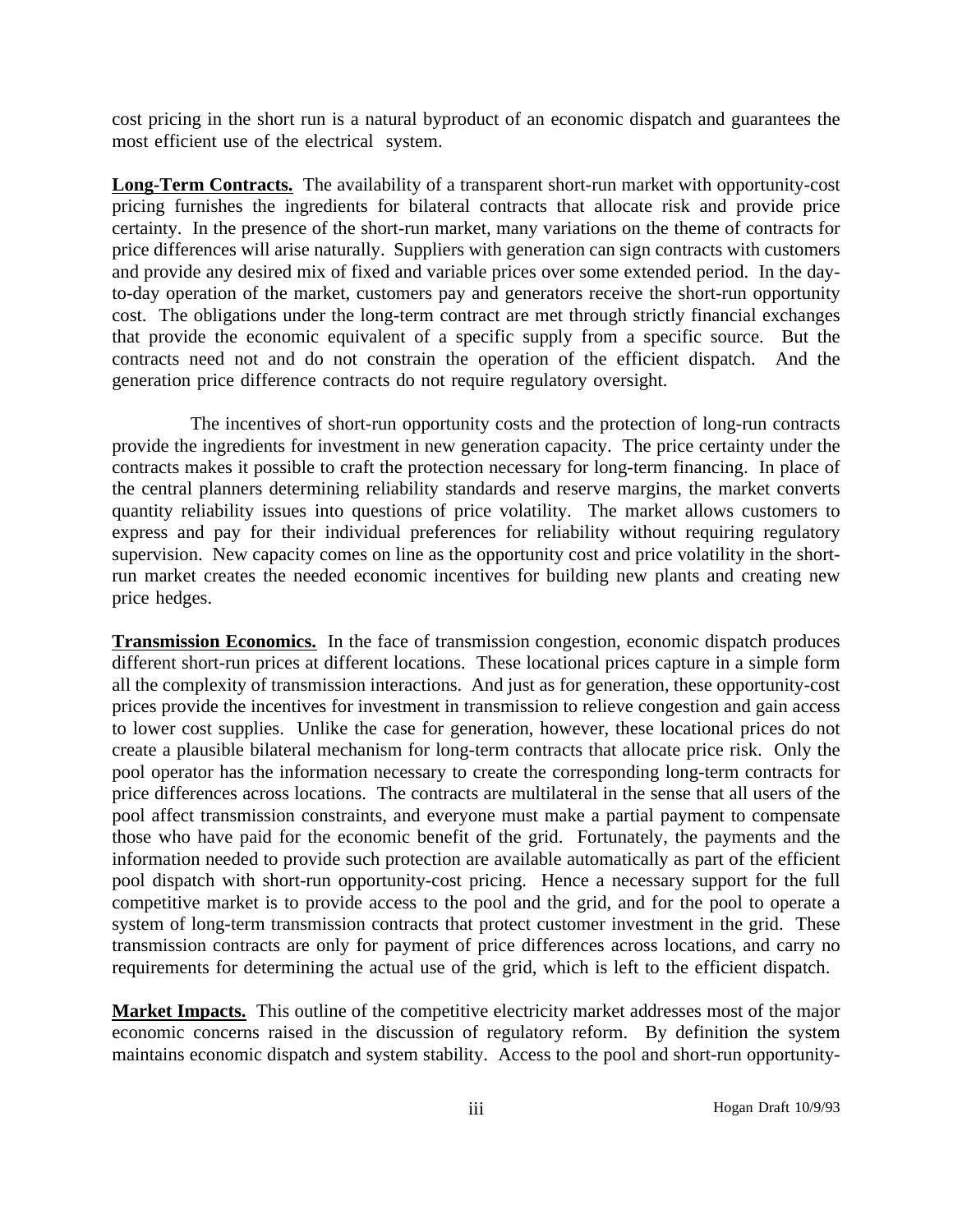cost pricing guarantee comparable service. The obligation to serve changes from one of assuring average-cost supplies to assuring access to the grid and the pool dispatch. Reliability issues change from matters of central planning focussed on quantities to market choices based on prices. The services are not firm or interruptible, but vary depending on the choices worked out under market contracts. Opportunity costs are well defined and investment takes place when the opportunity costs provide sufficient incentives for the participants in the market. Investment decisions are made only in response to customer demands, and there is no regulatory requirement to make generation or network investments without contracts from customers. Transmission complexities are handled without appeal to contract paths, megawatt miles, or wheeling in or out. Secondary markets can operate to assure flexibility and efficiency. Long-term rights to the existing grid can be defined to assure protection of native load. And the system can operate with advances in real-time pricing or minor modifications of existing dispatch settlements systems.

In theory the competitive market outlined would continue to have problems with freeriders exploiting the economies of scale in the transmission grid. Furthermore, the design of the competitive market would not overcome any violations of the assumptions such as market power in generation. If there are social or environmental objectives that have been dealt with through public utility regulation, rather than through taxes or broader based environmental standards, then the competitive market model requires alternatives that focus on the reduced remaining monopolies of the wires and dispatch services.

**Transition.** The transition problems of moving from the traditional regulatory model to a more competitive market in electricity are a subject for further study. Although the competitive model does not require a "big bang," certain features are essential. Access to the pool and opportunitycost pricing seem to be minimal requirements. Price difference contracts for generation would arise naturally. With any significant congestion, the pressure would rise for accompanying price difference contracts for transmission, which would have to be created and administered by the pool under regulatory oversight. Allocation of costs and rights for the existing system will require creativity for equity, but with a secondary market there would be no significant impacts on efficiency. Jurisdictional oversight need not require any legislative change, although various existing authorities would have to agree de facto on the accepted framework.

Once the competitive market model is defined, it sets a target and a standard for designing changes from the traditional status quo. The transition problems include many elements that must be considered simultaneously as part of an implementation strategy. Consistency of the broad model and strategy will provide a framework that separates the few necessarily revolutionary elements from the many more evolutionary changes. Analysis of the transition alternatives should focus on open access and pricing rules that are essential for the competitive goal, are feasible as a technical matter in electric networks, and are practical in dealing with stranded assets and other changing economic impacts.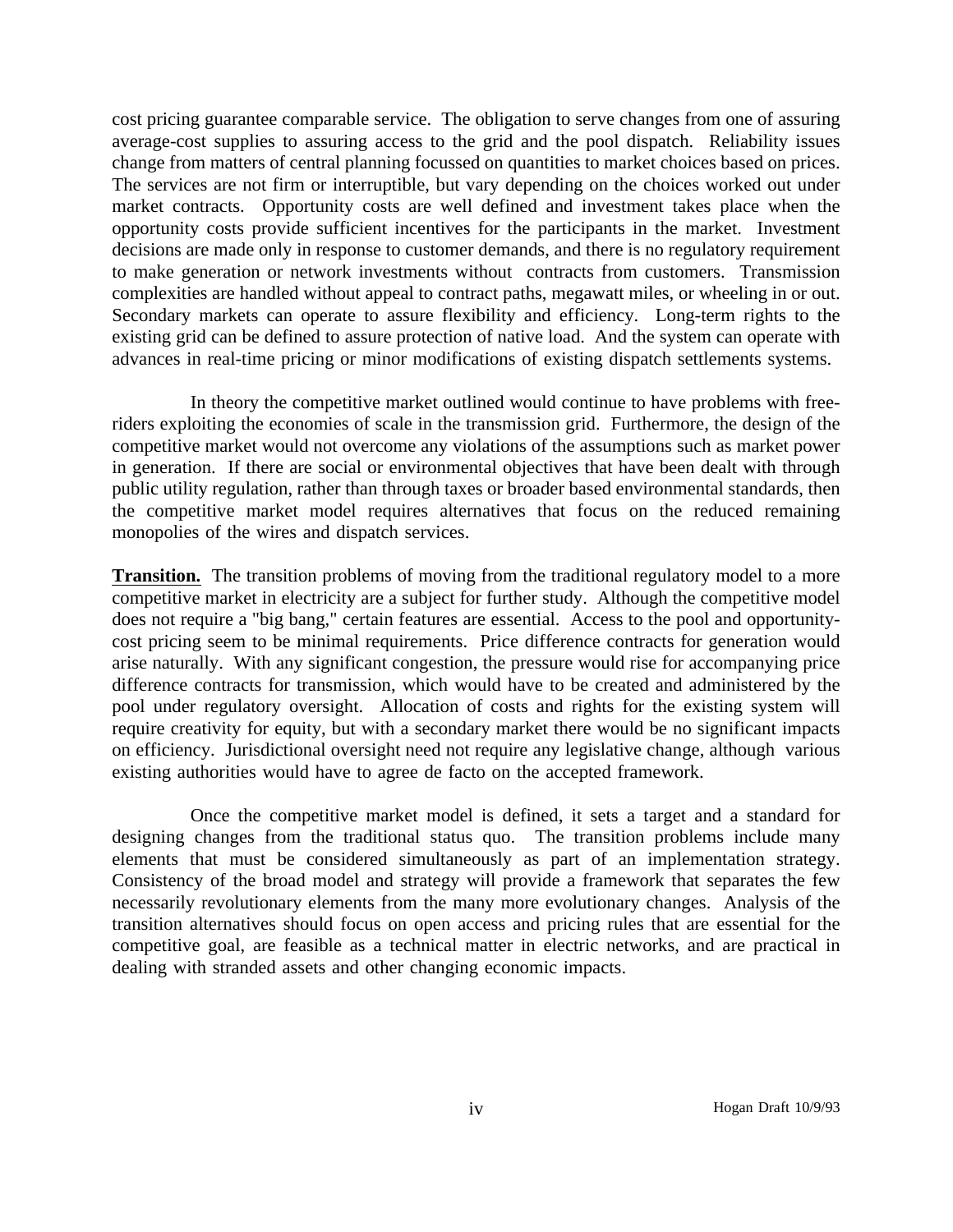#### **A COMPETITIVE ELECTRICITY MARKET MODEL**

William W. Hogan $<sup>1</sup>$ </sup>

" 'Would you tell me, please, which way I ought to go from here?' 'That depends a good deal on where you want to get to,' said the Cat. 'I don't much care where--' said Alice. 'Then it doesn't much matter which way you go,' said the Cat." <sup>2</sup>

### **INTRODUCTION**

This paper outlines a model of a reorganized electricity market that makes maximal use of competition. The electric industry and its regulation are in a period of restructuring and reform. A competitive market model reflecting and respecting the distinctive features of electricity supply can serve at least three functions as part of this process of reform. First, a well defined competitive model could guide interim steps during the transition by providing a goal or a destination for the end of the path of policy reform. Second, a consistent, efficient competitive model provides a standard of comparison for evaluating alternative market structure compromises that may be proposed as workable approximations. Third, a competitive market model could serve as a background for testing corporate strategies.

<sup>&</sup>lt;sup>1</sup> Thornton Bradshaw Professor of Public Policy and Management, John F. Kennedy School of Government, Harvard University, and Director, Putnam, Hayes & Bartlett, Inc., Cambridge MA. This paper was prepared as contribution for discussion by the Harvard Electricity Policy Group with support from the Harvard-Japan Project on Energy and the Environment. Helpful comments have been provided by Steve Anderson, Robert Arnold, Ashley Brown, Ralph Cavanagh, Paul Joskow, Henry Lee, Thomas Parkinson, Richard Pierce, Howard Pifer, Larry Ruff, Michael Schnitzer, Jeffrey Tranen, and John White. The author is or has been a consultant on electric market reform and transmission issues for British National Grid Company, General Public Utilities, Duquesne Light Company, Electricity Corporation of New Zealand, National Independent Energy Producers, and Trans Power of New Zealand. The views presented in this paper are not necessarily attributable to any of those mentioned, and the remaining errors are solely the responsibility of the author.

<sup>&</sup>lt;sup>2</sup> Lewis Carroll, Alice's Adventures in Wonderland, Macmillan, London, 1865.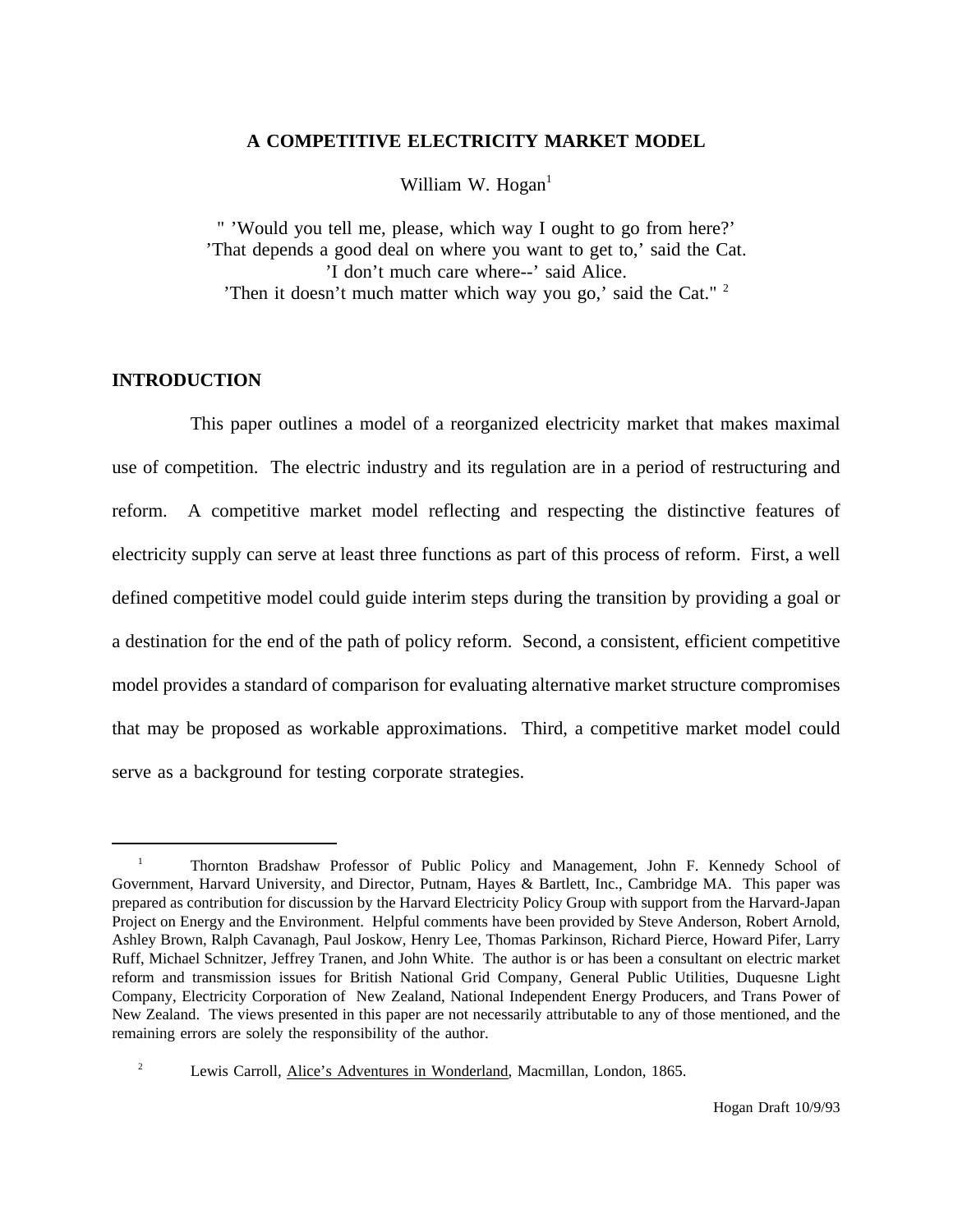Although competition has been introduced in parts of the industry, and alternative reforms have been implemented in other countries, there is not complete agreement on the outline of a competitive market model as applied to the case of electricity. Given current technology, complete reliance on a competitive market is not indicated. Only certain segments of the electric industry are now competitive or could be made competitive; other segments are best organized as monopolies and regulated accordingly. In addition, special conditions of the interconnected transmission grid affect the feasibility and efficiency of alternative forms of organization of a "competitive" market for electricity.

The model described here builds on judgments about what is possible under current technology, largely uninhibited by the limitations of current regulatory and market institutions. Most importantly, the assumption is that electric power will continue to be produced most efficiently and chiefly in generating facilities removed from the final customer, connected by a free-flowing transmission grid. A competitive market model for this world must recognize and accommodate the special requirements of the transmission system.

A summary of a few key features of the traditional U.S. market provides a starting point that helps as background and suggests critical that issues must be addressed as part of the process of market reform.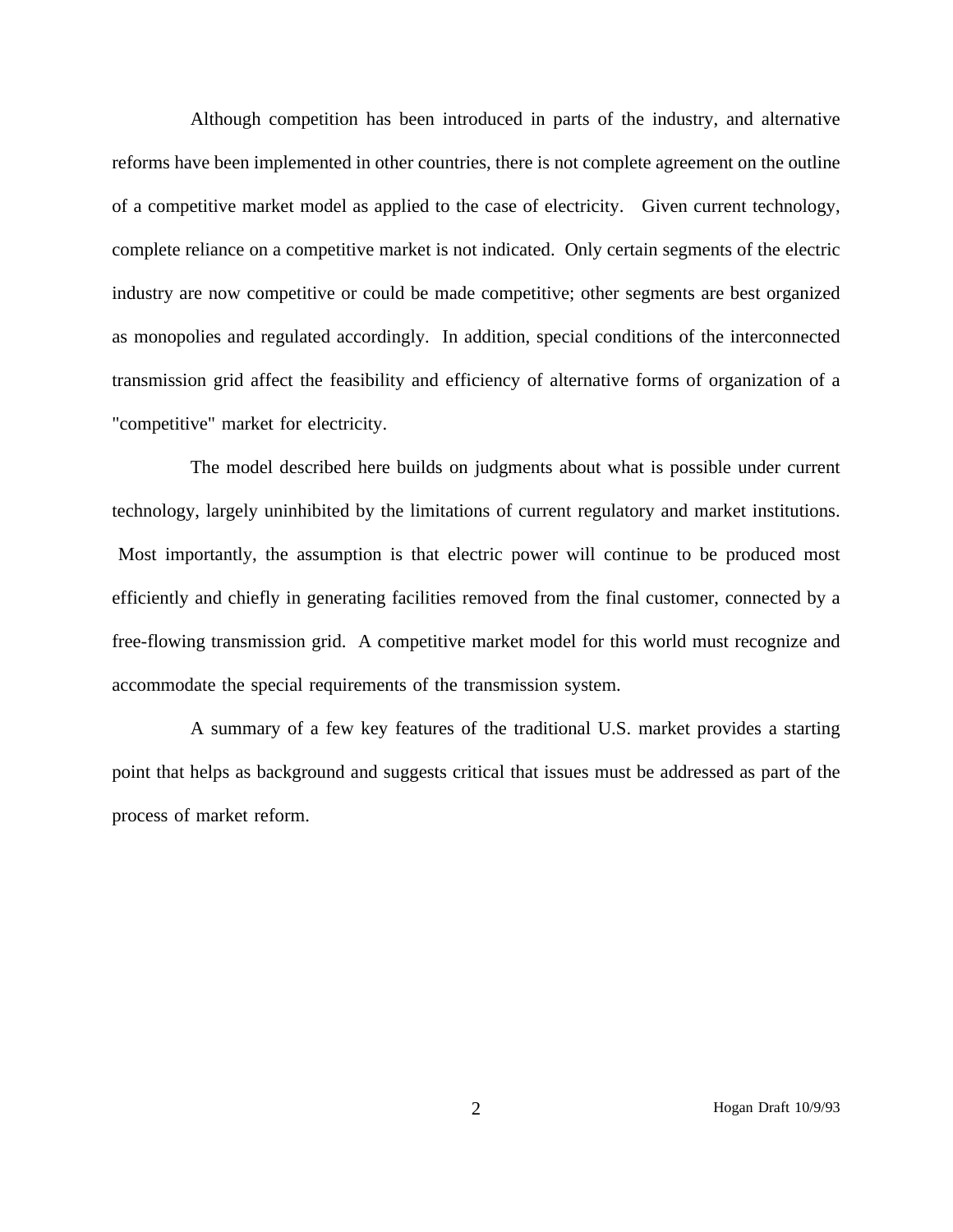#### **BUNDLED SERVICE AT AVERAGE COST**

The traditional view of electricity as a natural monopoly conditioned the development of an industry with several features that are important by way of contrast with the normal operation of a competitive market. Most importantly, the many products and services that constitute production and delivery of electricity to final customers were bundled together in a vertically integrated system of supply. Although there are important differences for certain customers or certain times of use, the steps of generation, transmission and distribution are often integrated in a single firm, and the final customer does not have access to the separate services. Geographic franchise protection accompanies regulation of the vertically integrated firm.

This vertically integrated monopoly has been subject to cost-of-service regulation. From the present perspective, the most important feature of this regulation is reliance on averagecost pricing principles rather than the marginal-cost prices of competitive market theory. At the same time, the electric industry has achieved great efficiency through the use of cooperative efforts such as joint development of new investment, in both generation and transmission, and through operation of coordinated dispatch in formal or informal power pools.

Achieving these efficiency gains has required operating criteria that respect marginal cost, but these internal operating decisions are coupled with prices for the final customer that reflect average cost. This hybrid system has produced complicated practices that seem natural only to those familiar with them through long use. For example, the "split savings" mechanism frequently applied in allocating energy costs in power pools often requires estimation of the results of many hypothetical generation dispatches, to determine the total and individual savings obtained from the pool operation, savings that will be split among the participants according to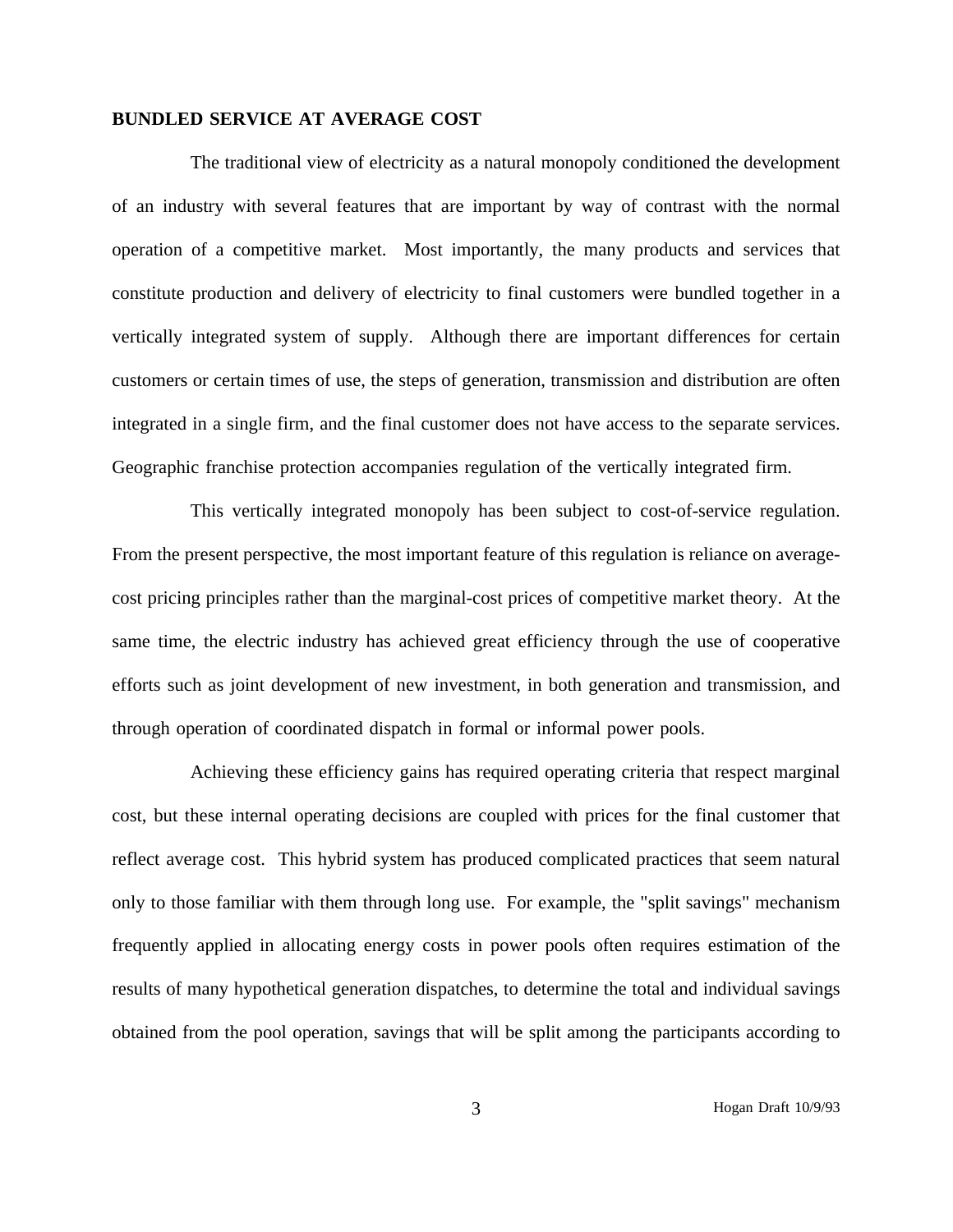a sharing formula.<sup>3</sup> On average, customers pay the average cost, but the prices differ for the same product depending on ownership of generating assets. This is only an example, but the complexity of this split-savings mechanism defines a standard which should encourage those proposing alternative market systems that look complex at first glance, but are merely different.

Reliance on average-cost pricing, with the averaging occurring over periods that are long by electrical standards, obscures short-run signals about opportunity costs. Hence administrative decisions are required for many of the most important choices in the electric system, such as setting capacity margins or determining reliability standards that have major influences on overall system cost. In addition, the complications of network interactions have been submerged in the internal operations of a few players in the vertically integrated market, where the acknowledged fiction of the transmission contract path combines with pricing through postage-stamp rates that have had little or no relation to the underlying economics of this essential facility.<sup>4</sup>

Traditionally, transmission capacity in the network is defined in terms of the limits on aggregate interfaces, but the resulting "transfer" limits are known to be load dependent, which requires periodic reallocation of capacity rights to reflect new load conditions.<sup>5</sup> The system worked well in the traditional market, where the few participants could agree on reasonable

<sup>3</sup> For instance, the New England Power Pool (NEPOOL) calculates the savings of the actual hourly dispatch compared to each company's hypothetical individual "own load" dispatch and then distributes the savings according to a formula that NEPOOL chairman Robert Bigelow has described as "complicated enough that very few people understand it," (personal communication).

<sup>4</sup> Federal Energy Regulatory Commission, "Transmission Pricing Issues," Staff Discussion Paper, Inquiry Concerning the Commission's Pricing Policy for Transmission Services Provided by Public Utilities Under the Federal Power Act, Washington, DC, June 1993, p. 2.

<sup>5</sup> W. Hogan, "Electric Transmission: A New Model for Old Principles," The Electricity Journal, March 1993, pp. 18-29.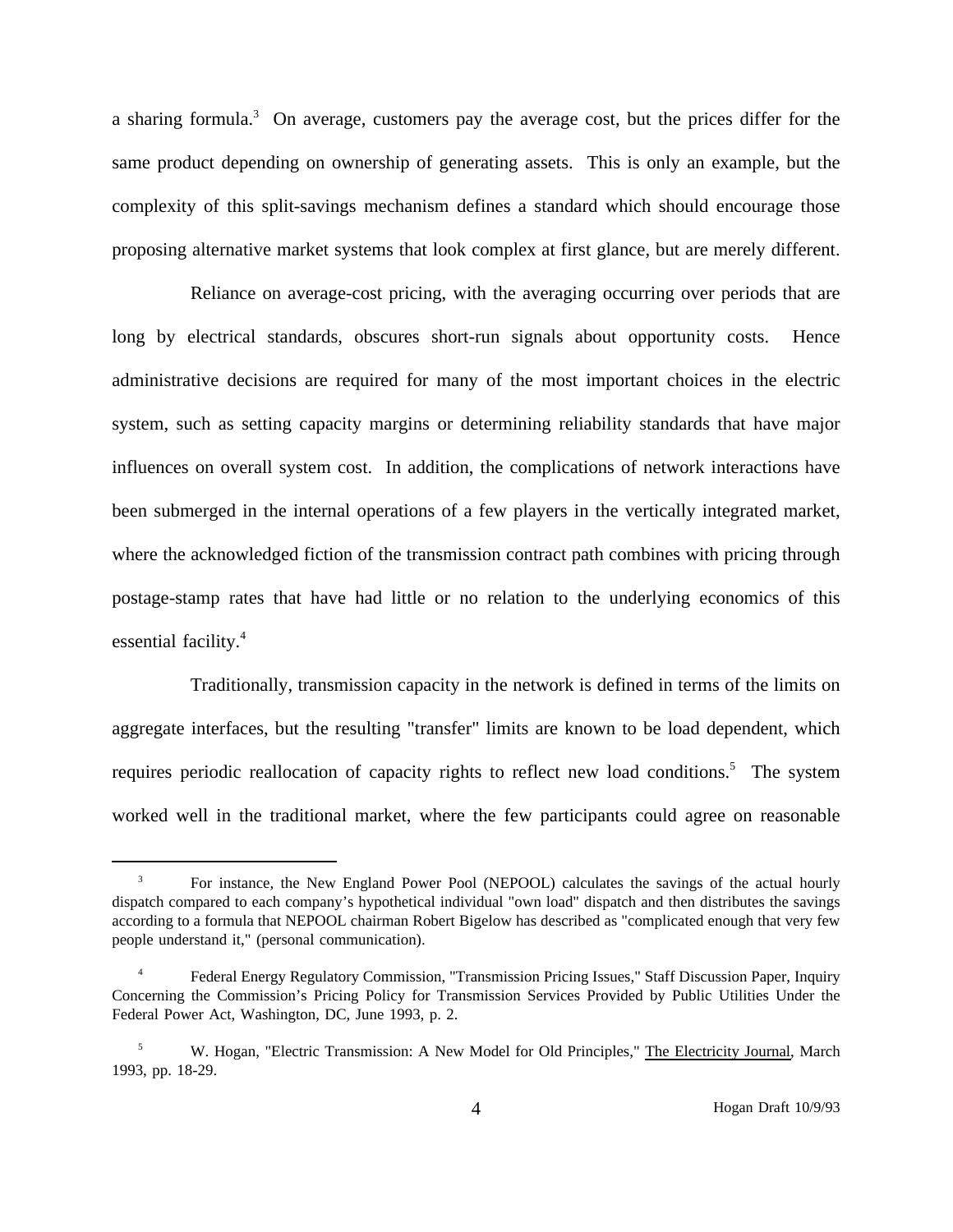sharing of rights based on fairness and engineering common sense, not on precise payments under contract. But transfer capacity rights for the many new entrants are difficult to define and impossible to guarantee in the aggregate, and the new participants may be unable or unwilling to rely on the good judgement of a future committee that will periodically re-divide the transmission pie.

Alternatives to these and other traditional practices will be required as the industry opens access to the essential facilities. The pressure of competition will force change, and properly designed new institutions could facilitate a transition to and operation of a competitive market.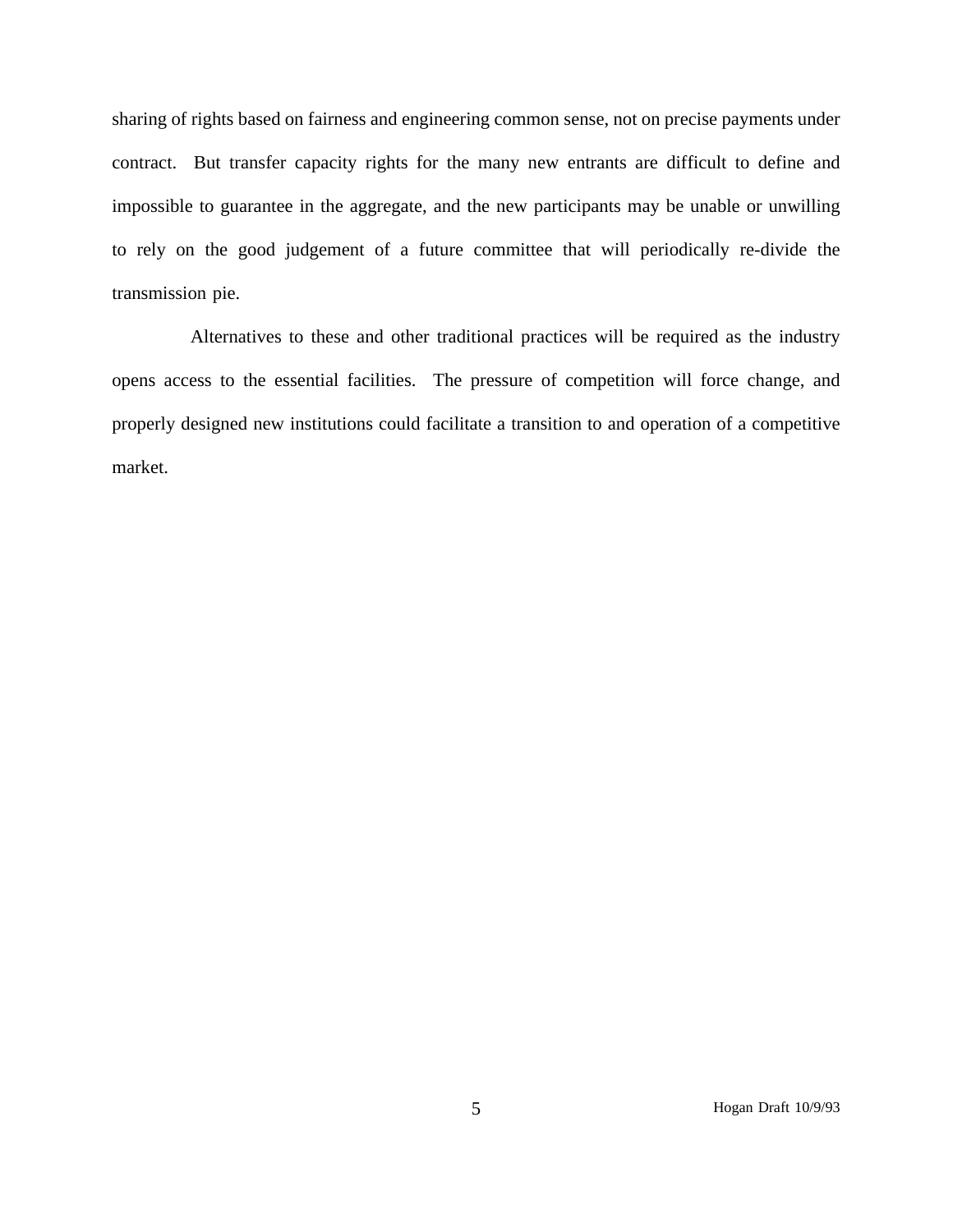#### **COMPETITIVE MARKET**

By definition, optimal central planning and good regulation can produce an economical, bundled electricity service. Likewise, a competitive market could achieve similar results. The focus here is not to make an argument in favor of either approach. Rather, the assumption is that the explicit policy choice has already been made and, along with the force of technological change, is driving the electricity market towards greater reliance on competition.<sup>6</sup> Because of the special features of electricity supply, however, there are natural monopoly functions and complete laissez faire competition is not desirable. Even though increased competition is inevitable, therefore, the specifics of how to implement an efficient competitive market are neither inevitable nor obvious. The purpose here is to outline the elements that will be critical in developing a more competitive market.

A competitive market includes open access with unrestricted entry by new participants willing to absorb ordinary business risks. For the wholesale electricity market, the Energy Policy Act of 1992 (EPAct) gives the FERC the authority and responsibility to require open access to the electricity transmission system, $<sup>7</sup>$  and open access with comparable service is a standard widely</sup> accepted as a key hallmark of the prospective electric market.

The ideal case of the competitive market presumes a large number of competitors with no barriers to entry or exit. Few markets meet all the conditions of the ideal case, with various

<sup>&</sup>lt;sup>6</sup> P.L. Joskow, "Regulatory Failure, Regulatory Reform, and Structural Change in the Electric Power Industry", Brookings Papers on Economic Activity: Microeconomics, Brookings Institution, Washington, DC, 1989, pp. 125-208, provides an overview of the history leading to greater use of competitive forces in the United States. For an update on the challenge ahead, see P. Joskow, "Electricity Agenda Items for the New FERC," The Electricity Journal, June 1993.

<sup>7</sup> Energy Policy Act of 1992, Pub. L. No. 102-486, 106 Stat. 2776, 1992. Section 721 amends section 211 of the Federal Power Act.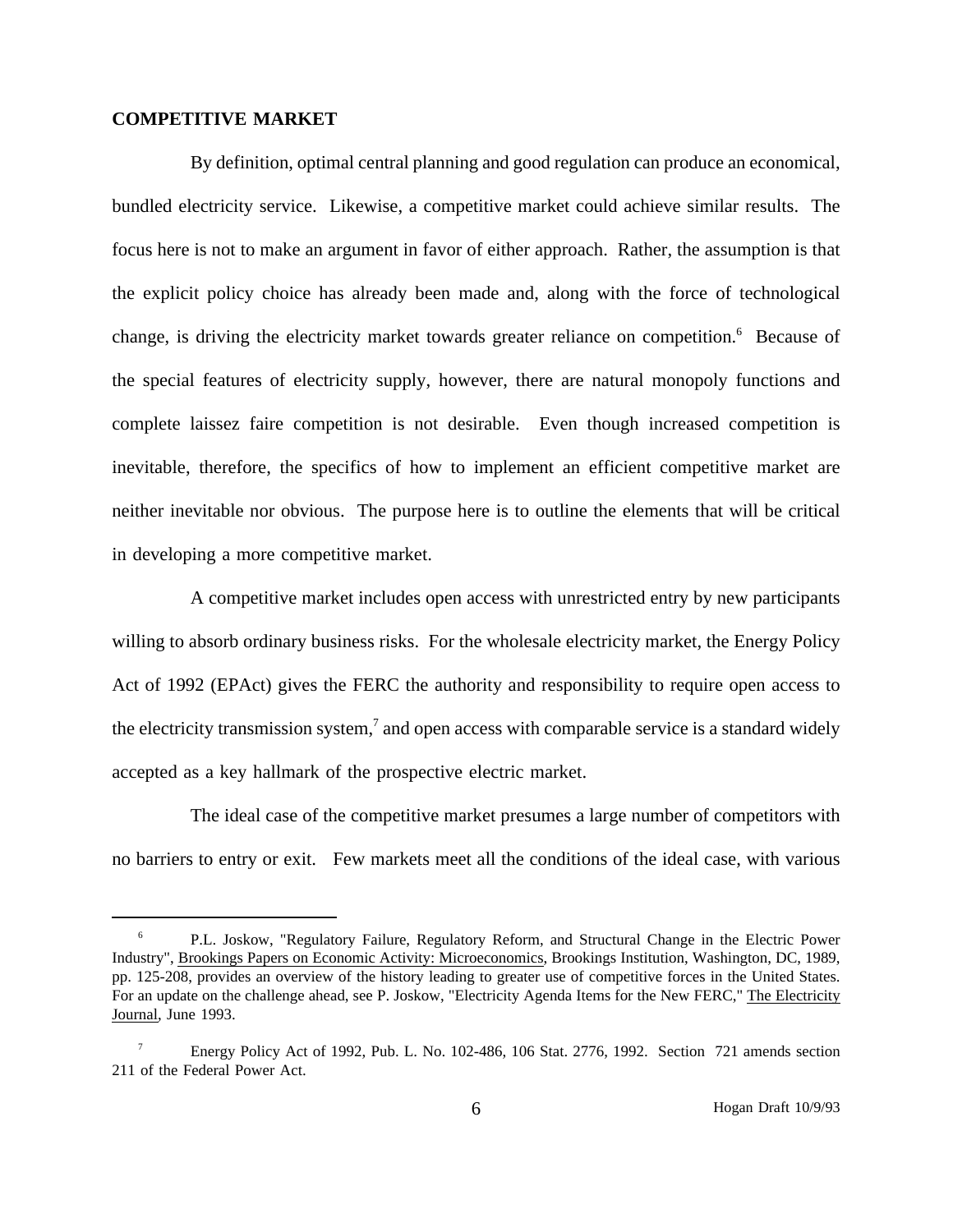deviations in the nature of costs, number of real or potential participants, bundled products, or possibilities for collusive behavior. In practice, the interest is in workable competition, not the perfect case. And workable competition, compared to other realistic and less competitive alternatives, may exist even in the absence of an ideal market. However, the ideal case provides the simple benchmark where participants do not have market power in the sense of being able to maintain sustained and substantial profits that would disappear with significant new entry. Ultimately the competitive market model must be examined as to the degree of workable competition that is feasible in the electricity market.

In the absence of transaction costs or economies of scale and scope, open access and competition are inconsistent with both bundled products and average-cost pricing. In a competitive market with bundled products, new entrants have an incentive to provide the unbundled components of the service whenever the components can be offered to customers at a competitive price. Starting with bundled products and average-cost prices, the natural dynamics of competition lead new entrants to seek out and serve those customers and provide those products which can be supplied at the margin for less than the average cost implicit in the bundled price. This is cream skimming. At the same time, for a profitable firm, price cannot be less than its marginal cost and the process of new entry prevents the price from straying far above aggregate marginal cost. In the limit, therefore, this cream-skimming dynamic tends toward unbundling until all products are provided and customers served at marginal cost.<sup>8</sup> By a related argument, we can arrive at the familiar conclusion that in equilibrium the competitive market must provide the least cost solution for meeting demand. Hence the efficiency of the

<sup>8</sup> Rodney Frame, "Characteristics of a 'Good" Retail Wheeling System," NERA, Electric Utility Business Environment Conference, Denver, Colorado, March, 1993.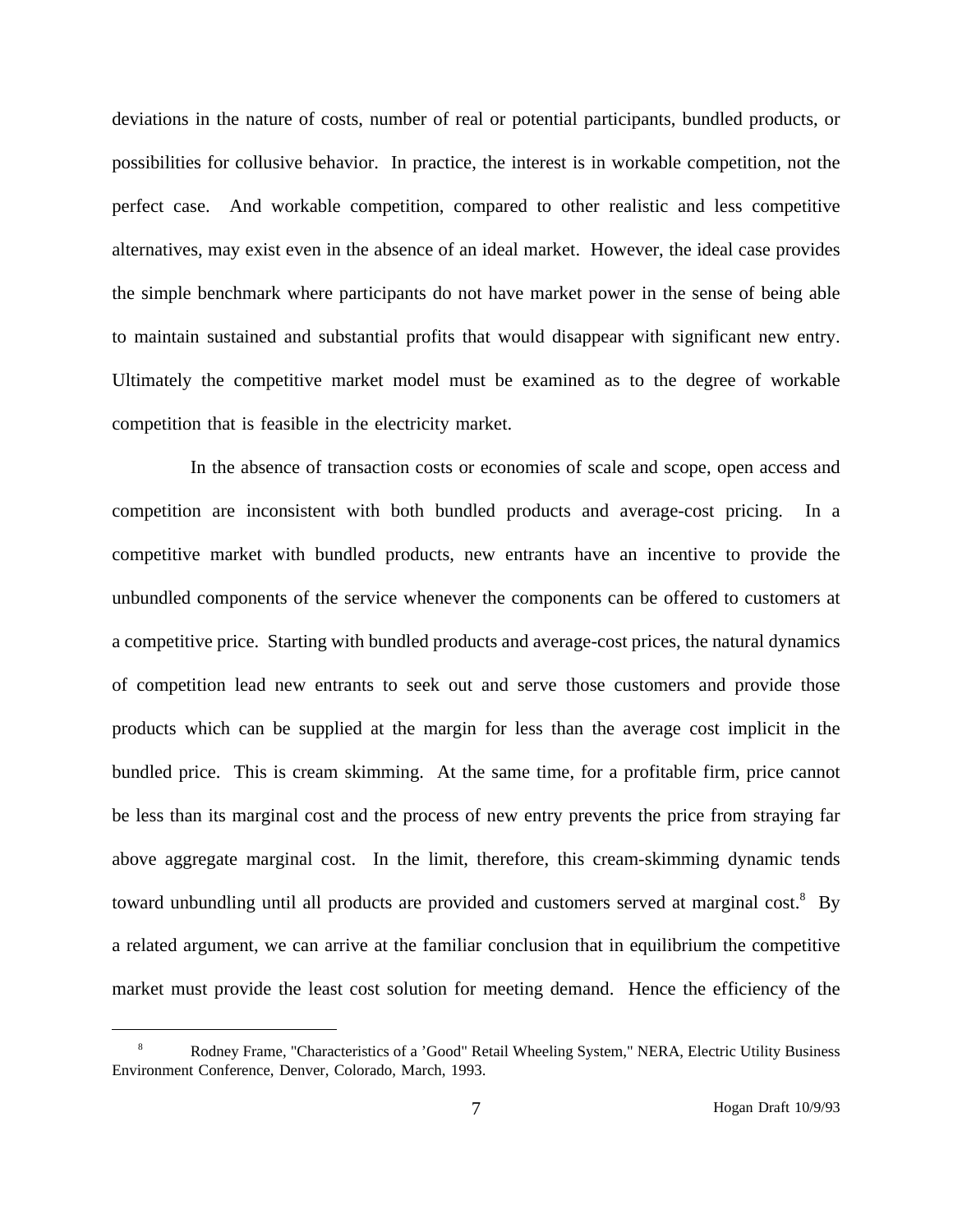competitive market operates inherently with unbundled products and marginal-cost pricing. To the extent that current operations of the industry meet the efficiency test, the individual products and services must be unbundled for critical purposes such as power dispatch.

The products and services bundled in provision of electricity to the final customer are too many and complicated to identify with confidence the exact separation that will evolve in a competitive market. To be sure, transaction costs are not absent, and economies of scale and scope are important in some segments of the electric industry. But substantial unbundling of products and services is to be expected. Surely electricity provided at different times will be treated differently, just as it is today for many customers. Surge protection, backup supply, reactive power, spinning reserve, price hedging, hookups, maintenance, and so on are potential final or intermediate products that could be separated or bundled depending on the economics of supply and the nature of customer demand. Without defining all the details, it is possible to outline segments of the industry that might evolve or should be created as part of a competitive electricity market.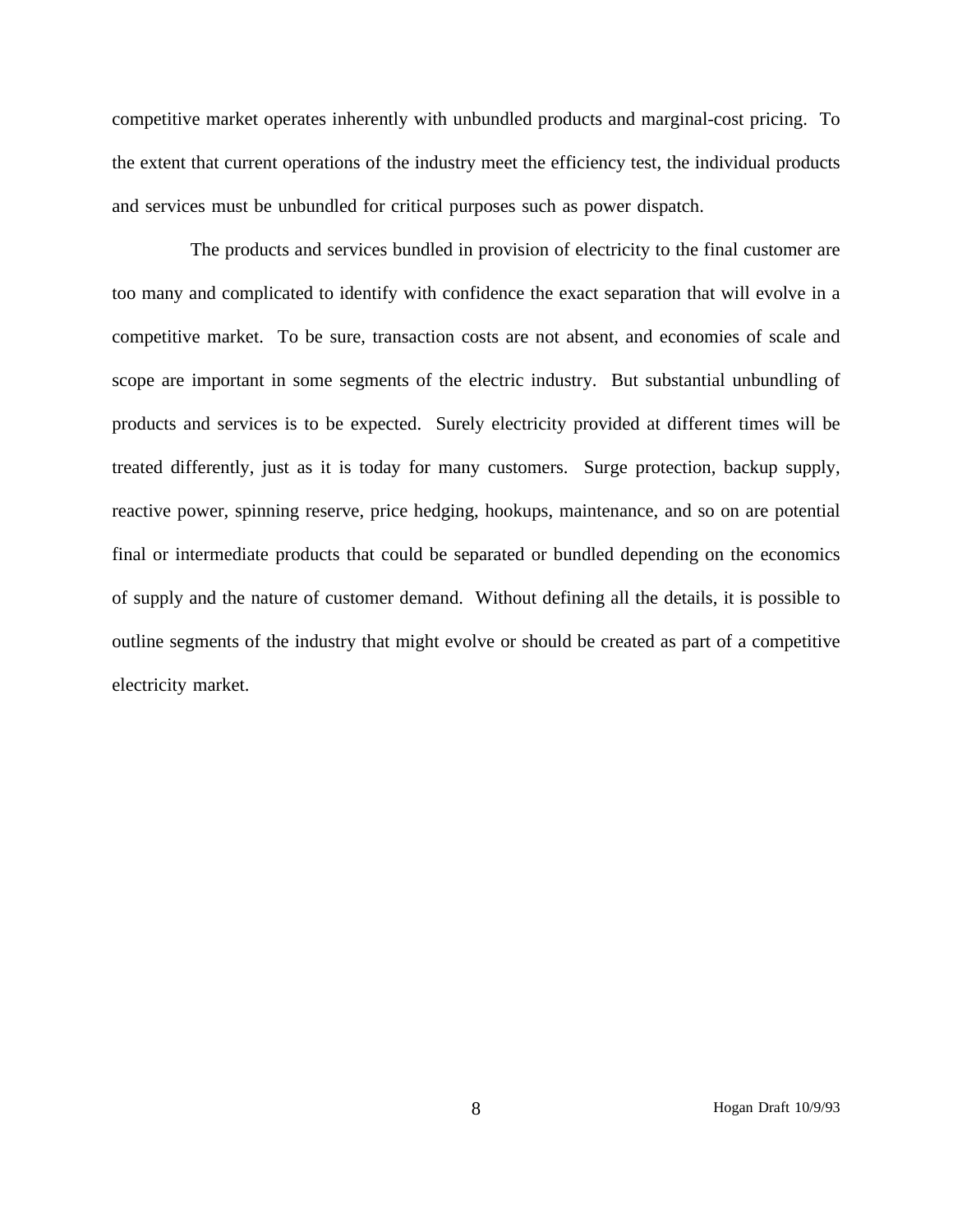#### **Electricity Market Structure**

One possible segmentation of the industry distinguishes those elements that could conform to the competitive model and operate in a private market from those elements that are likely to require some form of price and service regulation.<sup>9</sup> The segments requiring continued regulation isolate the special operating or investment characteristics of electricity and provide the opportunity to examine the essential requirements in the essential facilities.

The usual separation of the industry distinguishes among generation, transmission and distribution. Figure 1 illustrates the outlines of a competitive wholesale market structure that follows this traditional three-part segmentation and emphasizes competition in the generation market. The assumption here is that generation is a market with enough real or potential participants to enforce workable competition. Either there are enough separate generating companies to dilute any market power, or the individual generating units operate under long-term contracts with many customers such that the economic interest in the plants is dispersed and there is competition in the short run. The need is to specify the minimum elements in the remainder of the system necessary to support competition in generation.

The competing generators must have access to the essential facilities that stand between them and their potential customers in the wholesale market. The thrust of the EPAct of 1992 is that transmission is this essential facility and open access to the transmission system is a

This characterization of one organization of a competitive market relies heavily on the ideas of many others, especially my colleagues at Putnam, Hayes & Bartlett. See, for instance, the report "Establishing Competitive Access to the National Grid -- An Interstate Transmission Access and Pricing Proposal," Putnam, Hayes & Bartlett, March 1992, prepared by principally by Thomas Parkinson and submitted by New South Wales as part of the review of reform options for Australia; L. E. Ruff, "Competitive Electricity Markets: Economic Logic and Practical Implementation," International Association for Energy Economics, 15th Annual International Conference, Tours, France, May 1992 (Revised June 1992).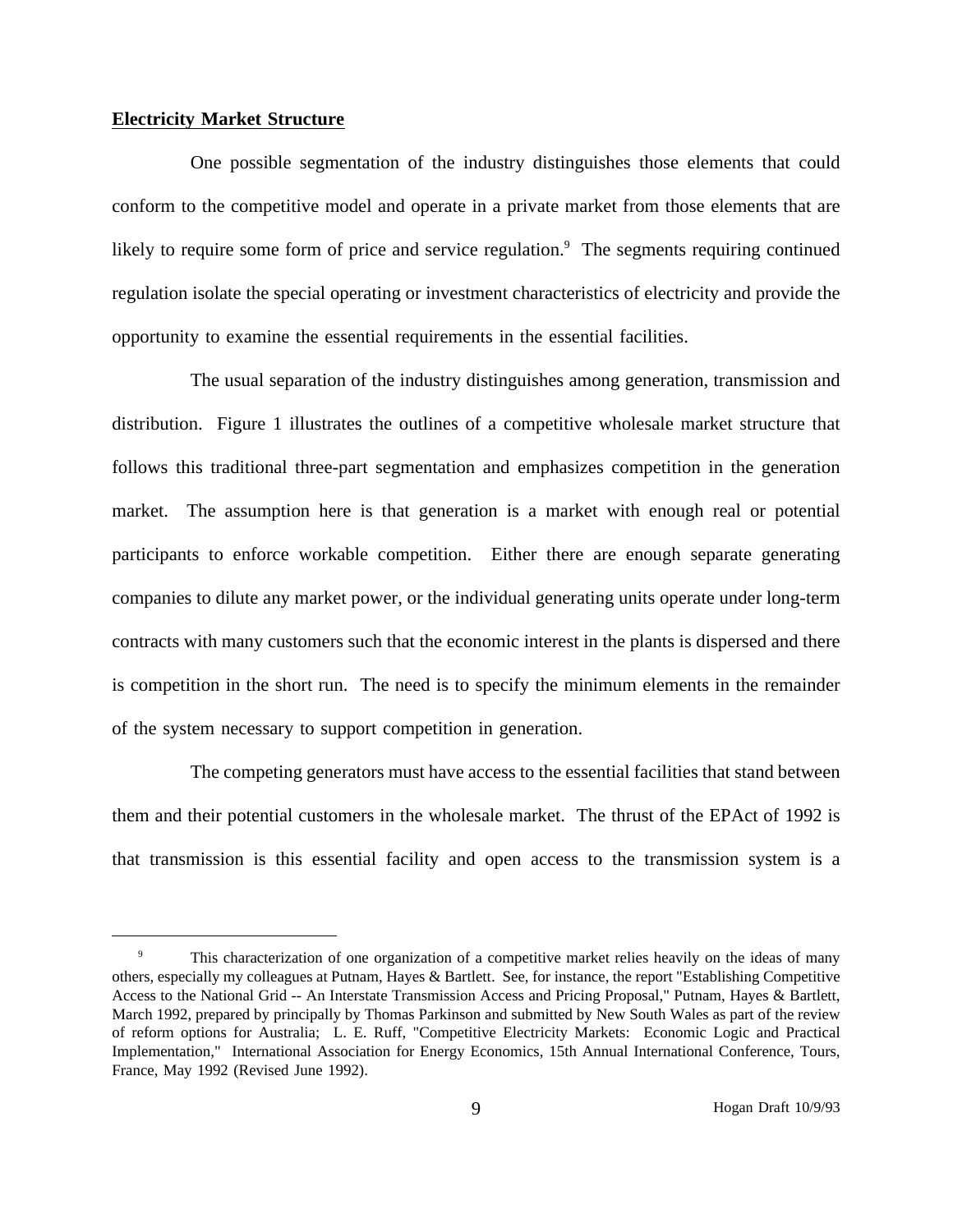

necessary requirement for development and operation of a competitive market.

While there is no doubt that such access is required, there is much more to transmission than simple connection to the wires. Here the analogy to the case of natural gas pipelines is instructive. There is far more to effective gas transmission access than simple connection to the interstate natural gas pipeline. Movement of gas from producer to consumer includes an array of services such as backup, storage, load balancing, scheduling, and so on. Access to these essential services is as important as physical connection to the pipeline in providing a competitive transmission opportunity for new entrants. If some participants in the market, such as the pipeline companies, have access to these services and other participants, such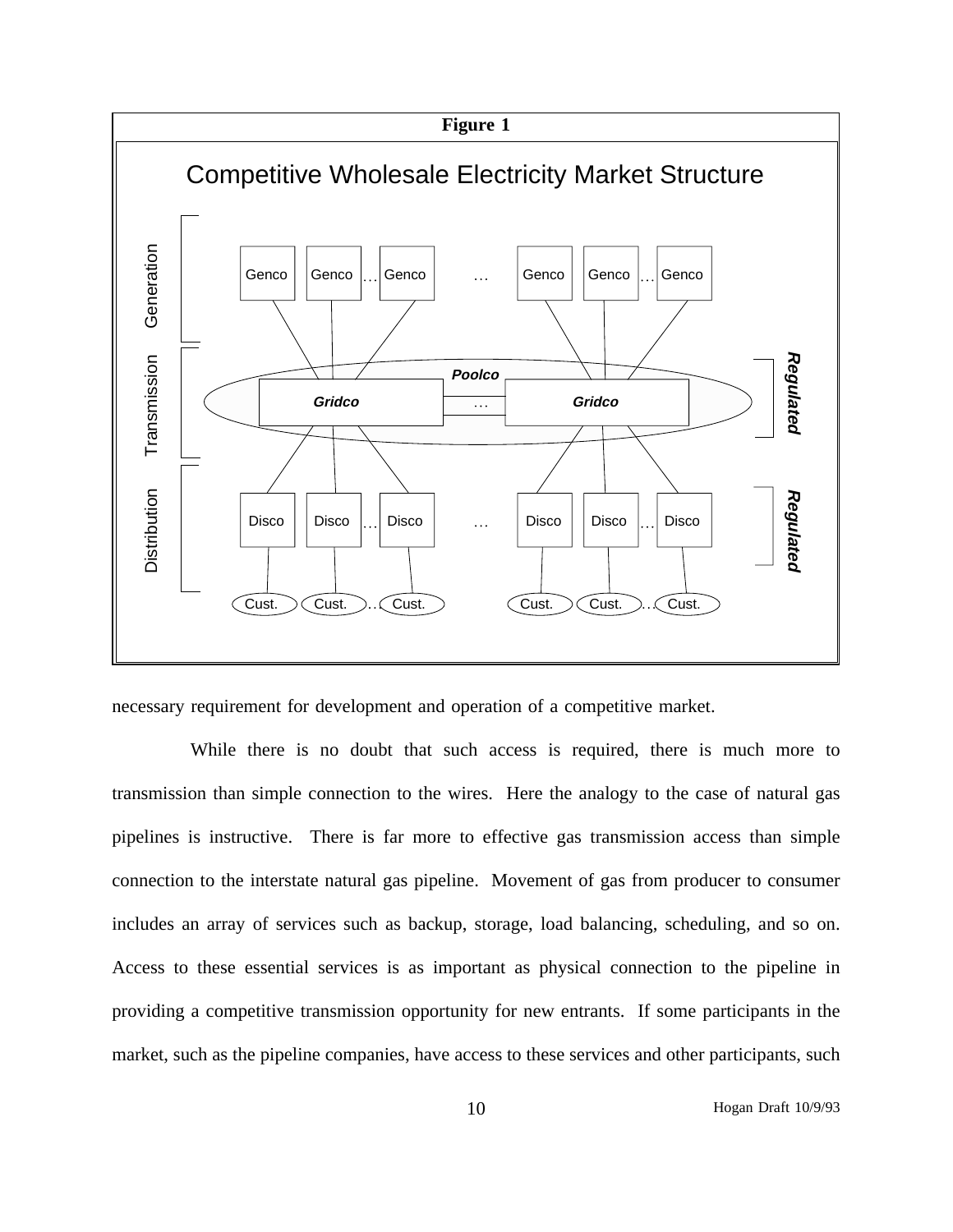as brokers, do not, then it is impossible to maintain the desired "level playing field" of competition. This reality led eventually to the natural gas open access rules in FERC Order 636 which required complete separation of the pipeline merchant function so that all participants in the market would have the same access to the many services that make up the essential monopoly facility. $10$ 

Just as with natural gas, the essential facility of electricity transmission involves much more than simple connection to the wires. With an eye towards identifying these analogous components in the case of electricity, Figure 1 goes beyond the usual Genco, Transco, and Disco trilogy. The least obvious feature is the separation of "Transco" into Poolco and Gridco. This choice is made in part with an eye towards the institutional structure of regulation in the United States, where the Gridco(s) construction and maintenance of transmission wires might be subject to state regulation and Poolco control of dispatch to regional or national supervision. However, the principal reason for the distinction is to accommodate the most important implication of the technical characteristics of electricity supply. In particular, the free-flowing grid requires coordination of short-term operations to maintain system stability and achieve least-cost dispatch. This coordination function operates most efficiently through a power pool which provides many services implicit in the economic dispatch. The dispatch provides an automatic source of backup supplies, short term excess sales, reactive power support, spinning reserve, and the many other services that are bundled in transmission. Without equal access to these many functions, new participants in the market will discover that they are at a competitive disadvantage relative to

<sup>&</sup>lt;sup>10</sup> R. Pierce, "Reconstituting the Natural Gas Industry from Wellhead to Burnertip," Energy Law Journal, Vol. 9, No. 1, 1988, pp. 1-57. R. Pierce, "Update on Reconstituting the Natural Gas Industry, Draft, September 1993.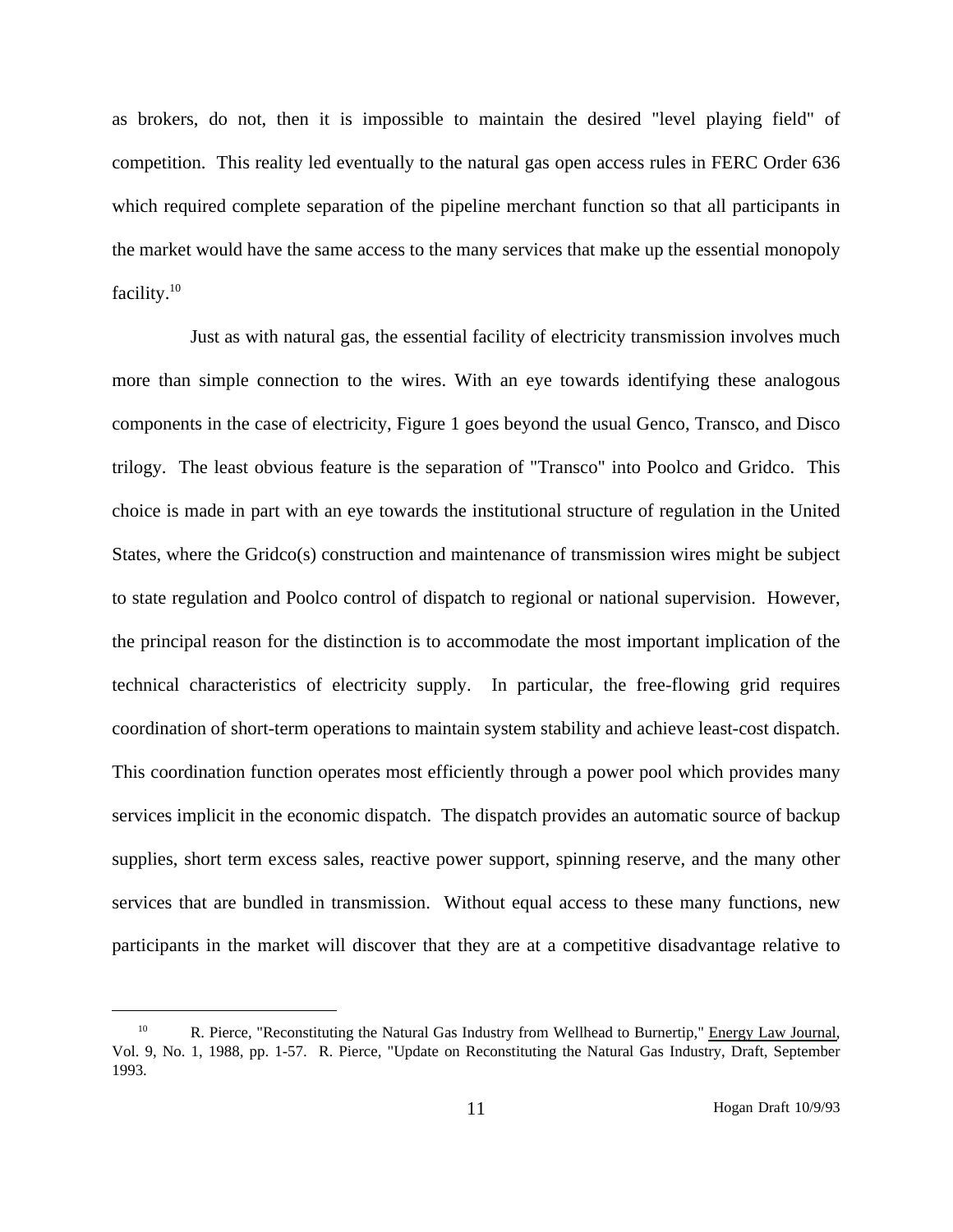those who have access to the full array of benefits of a power pool. $^{11}$ 

To be effective, therefore, open access to transmission requires open access to the essential facility of the pool dispatch. Although this dispatch coordination could be provided by loosely coupled control centers, it would not be possible to allow unilateral or bilateral operating decisions by all generators or customers connected to the system. Some form of multilateral coordination is essential. For sake of the present discussion, this central operating control is treated as the function of the dispatcher and it is easiest to describe Poolco as a single entity or as a close coordination among a small number of entities.

Limitation of competition to the wholesale market is possible but is not necessary. Implicit in Figure 1 is a separation of the wholesale and retail markets, with regulated distribution companies purchasing in a competitive wholesale market but selling a bundled product to franchise customers. However, once the essential facilities of the pool and the grid are opened to all participants, the market could be extended to retail customers. In this case, the wires component of the distribution business would be recognized as a natural monopoly and an essential facility just as for the high voltage transmission grid. It would be less likely to find a similar dispatch function at the distribution level. The other elements of the distribution function might be amenable to competitive market provision rather than bundled with wholesale electricity. This choice between wholesale and retail competition is a policy matter. There is no inherent feature of electricity supply that dictates the choice, and any of an array of combinations of open and restricted access are possible.

For ease in of the present discussion, it is convenient to outline the market structure

<sup>&</sup>lt;sup>11</sup> L. Ruff, "Competitive Electricity Markets: The Theory and Its Application," forthcoming in a Kluwer published volume on electricity markets edited by Michael Einhorn.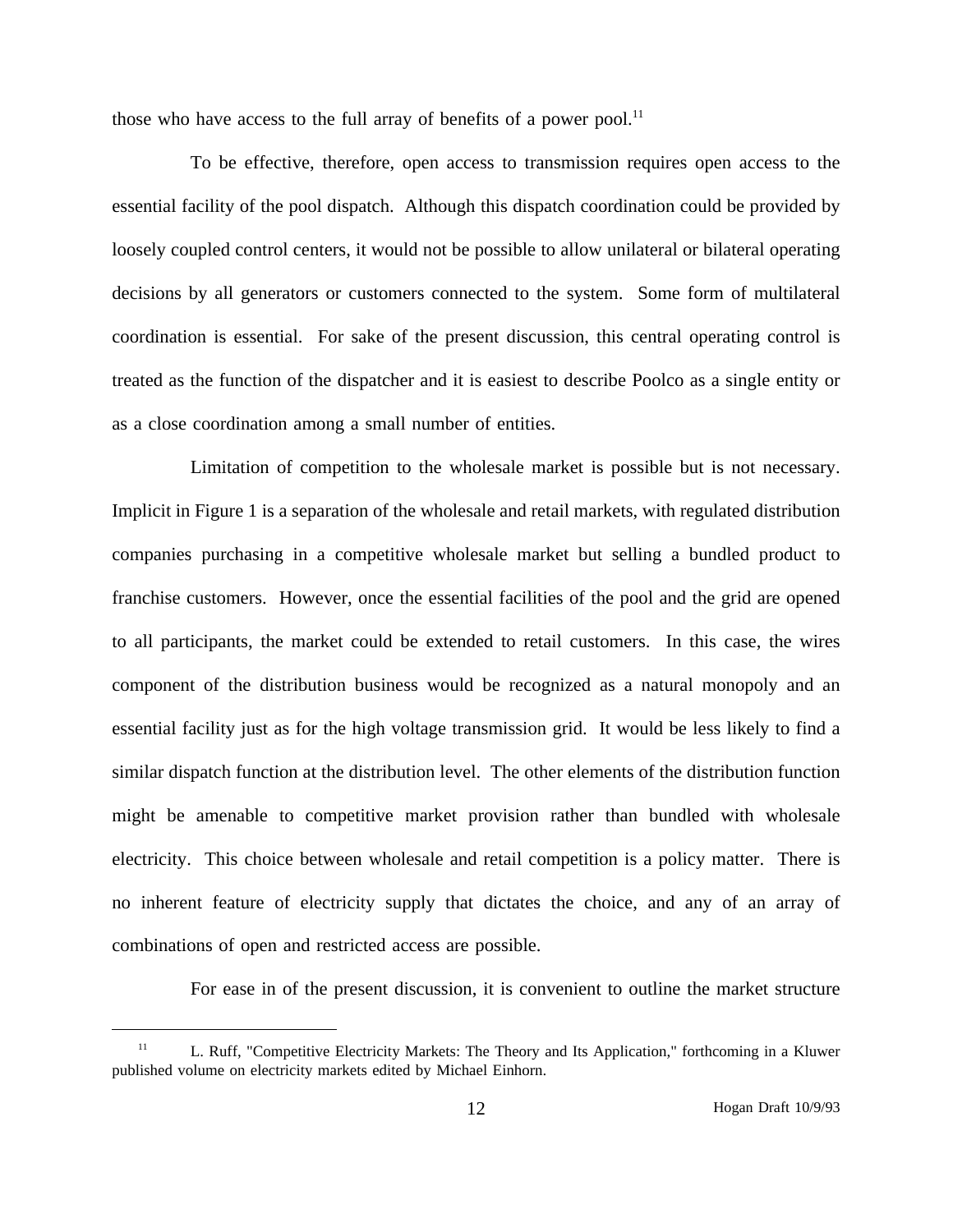

that encompasses a more fully unbundled potential, recognizing that a more limited version of competition is possible in principle. As shown in Figure 2, this further segmentation separates possibly competitive functions within generation and distribution. Not all these segments need be distinct; competitive firms may operate in more than one segment as long as competition remains. However, the key segments where technology dictates monopoly or close coordination, separation of control or even ownership, and open access to essential facilities, are indicated as the regulated activities subject to some form of continuing public oversight.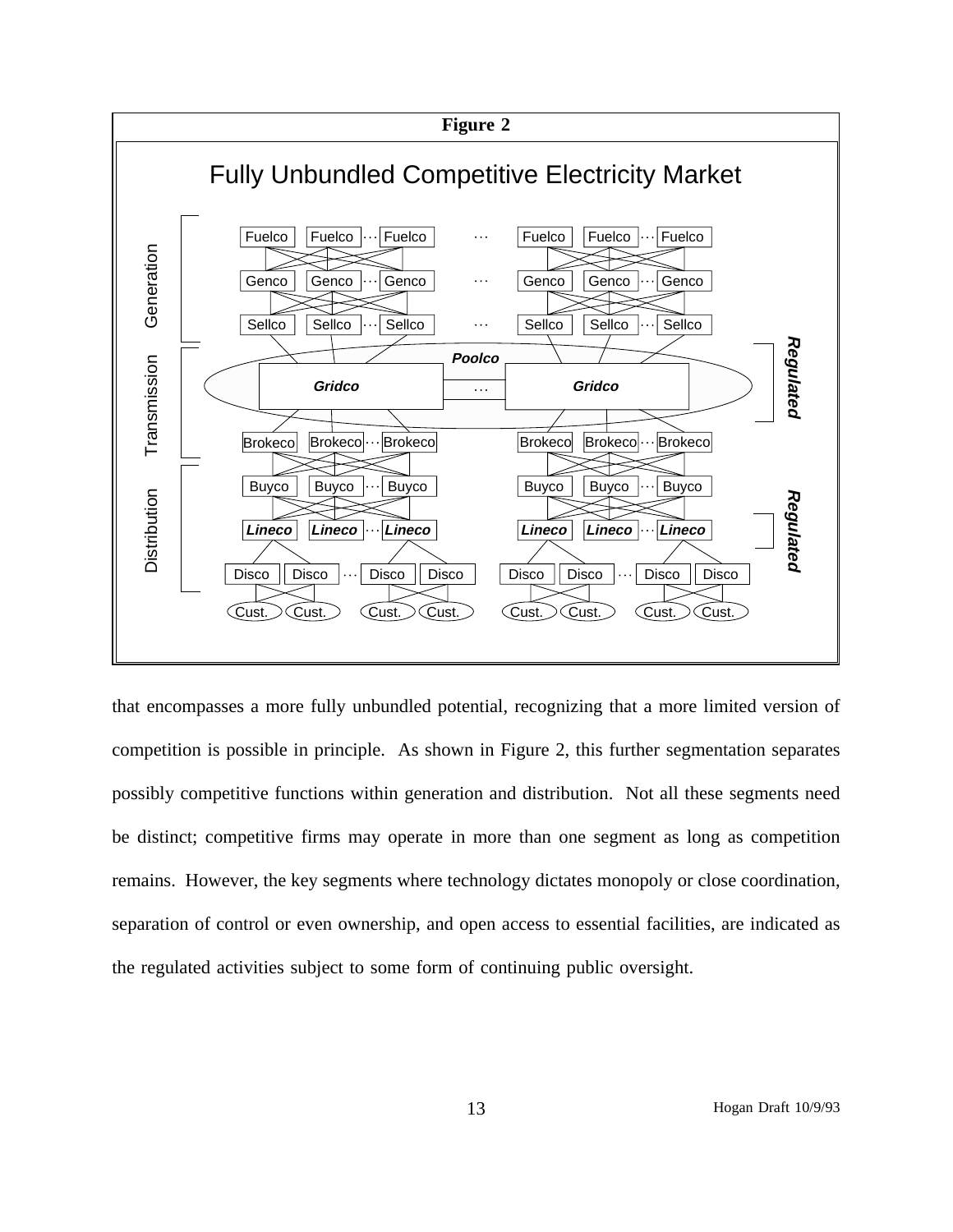The market segmentation relies on a number of critical assumptions about the nature

of technology and the organization of ownership and control. Chief among these are:

- Economies of scale and scope in generation power plants are small relative to the size of the market, and can be achieved as needed through joint ventures that leave control dispersed. Ownership and control of generating assets is widely dispersed.
- Economies of scale and scope are very large for transmission and distribution wires, which are natural monopolies and essential facilities. Regulation of construction and operation of the wires is indicated.
- Central coordination of generation dispatch is essential to preserve the short-run stability and integrity of the system. Economic dispatch is a natural monopoly and regulation is indicated.
- All other services and products exhibit limited economies of scale or scope and could be unbundled and provided by many competing entities.

These assumptions suggest a segmentation of the market into principal functions, distinguished by the reliance on competition or the need for public regulation. The several segments and their main features include:

# **Generation**

- **Fuelco** Purchases fuels for electricity generating plants. There are many sellers and many buyers in regional and national markets.
- **Genco** Operates and maintains existing generating plants. The Gencos interact with the short term market acting on behalf of the plant owners to bid into the short-term power pool for economic dispatch. There are many participants with existing plants and no barriers to entry for construction of new plants.
- **Sellco** Markets long-term power supply compensation contracts to provide price hedges for customers and generators. May also participate in decision making for development of new Gencos. There are many participants and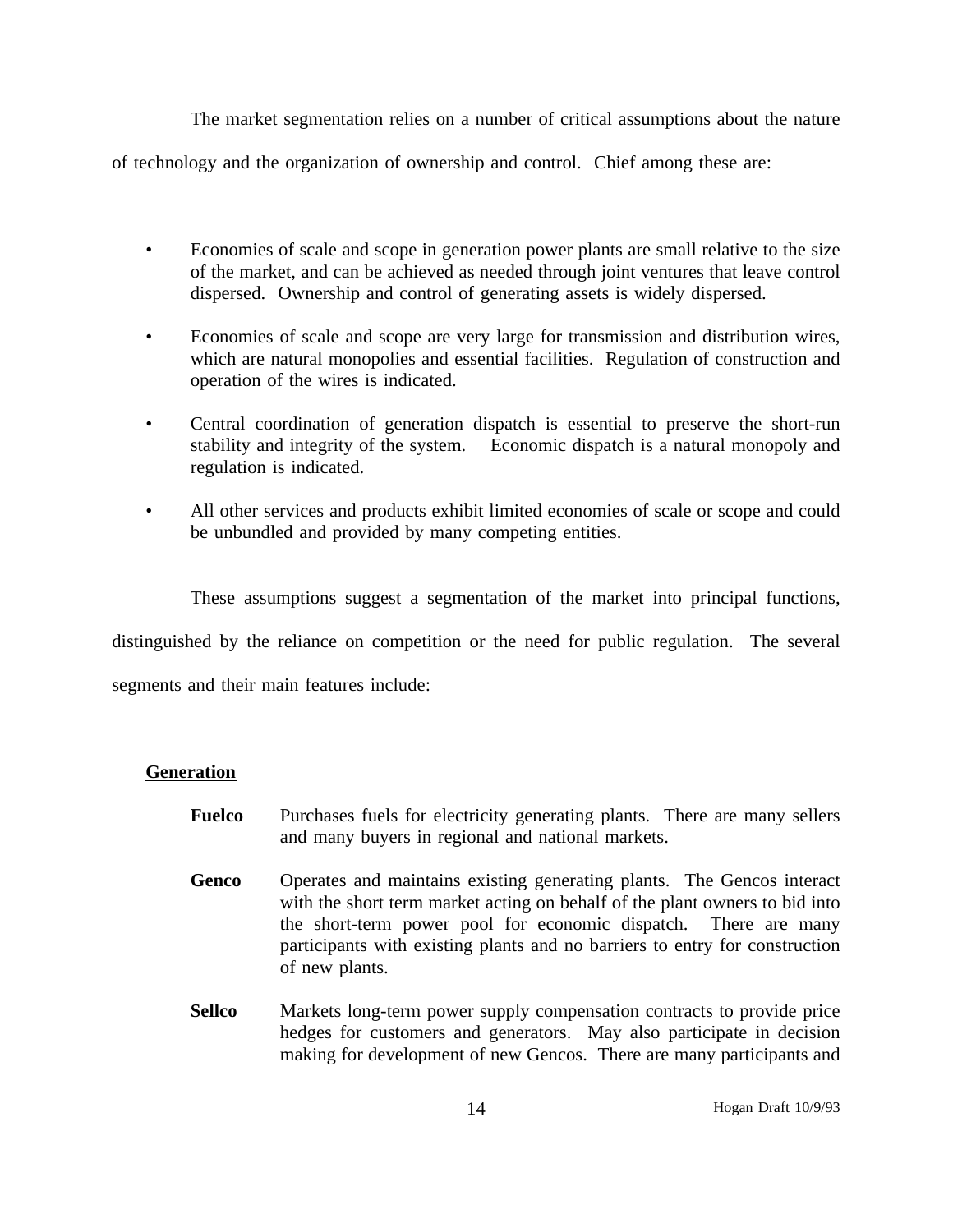no barriers to entry.

## **Transmission**

- *Poolco* Dispatches existing generating plants and operates a short-term market. Operates a system providing long-term transmission compensation contracts. System control interactions require monopoly operation or close coordination. This segment is regulated to provide open access, comparable service and cost recovery.
- *Gridco* Constructs and maintains the network of transmission wires. Network interaction and scale economies call for monopoly provision and entry barriers. This segment is regulated to provide non-discriminatory connections, comparable service and cost recovery.
- **Brokeco** Matches buyers and sellers as brokers of long-term power supply and transmission compensation contracts. There are many potential participants and no barriers to entry.

## **Distribution**

- **Buyco** Purchasing long-term power supply and transmission compensation contracts for final customers. There are many potential participants and no barriers to entry.
- *Lineco* Constructs and maintains distribution wires connecting transmission grid to final customers. Network interactions and scale economies call for monopoly provision and entry barriers. This segment is regulated to provide non-discriminatory connections, comparable service and cost recovery.
- **Disco** Provides services to final customers including connection and billing. There are many potential entrants and no barriers to entry.

Within this framework, its possible in principle to organize all but three of the segments as unregulated competitive markets. Although some of these segments, such as generation, may have current ownership patterns which lead to concentration of control, this condition is not dictated by the technology. For the three remaining segments--Poolco, Gridco, and Lineco--the technology is such that for the foreseeable future there will be restricted entry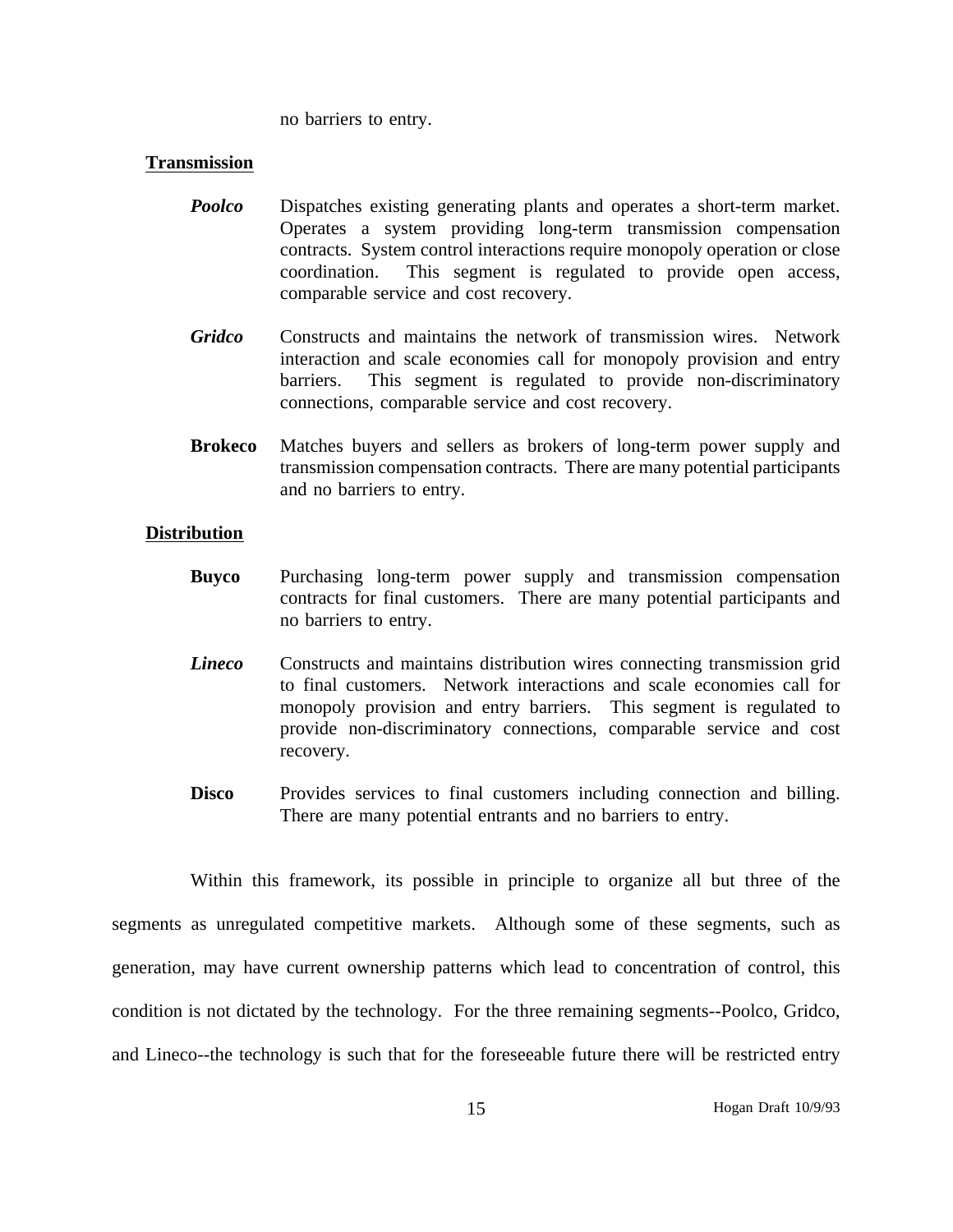and necessary regulation of some form.

To provide an overview of the operation of the market, it is natural to distinguish between the short-run operations managed by Poolco and long-run decisions that include investment and contracting. The system is much simpler in the very short run when it is possible to give meaningful definition to concepts such as opportunity cost. Furthermore, the long run is just a succession of short runs. In ideal competitive markets, without economies of scale and other complications, there is a natural connection between long run and short run that, for example, equates short- and long-run marginal costs in equilibrium. This handy simplification from competitive market theory is assumed, often implicitly, in proposals for the electricity market, as is implicit in proposals for incremental pricing of transmission. However, due to economies of scale in transmission, this handy condition of short- and long-run equilibrium at the margin is not valid in the case of electricity, and it may be poor even as an approximation. Close attention to the connection between short- and long-run decisions, therefore, isolates unique features of the electricity market.

#### **Short-Run Market**

The short run is a long time on the electrical scale, but short on human scale--say half an hour. The short-run market is relatively simple. In the short run, locational decisions have been made and power plants, the transmission grid, and distribution lines are all in place. Customers and generators are connected and the work of buyers, sellers, brokers and other service entities is complete. The only decisions that remain are for delivery of power, which in the short-run is truly a commodity product.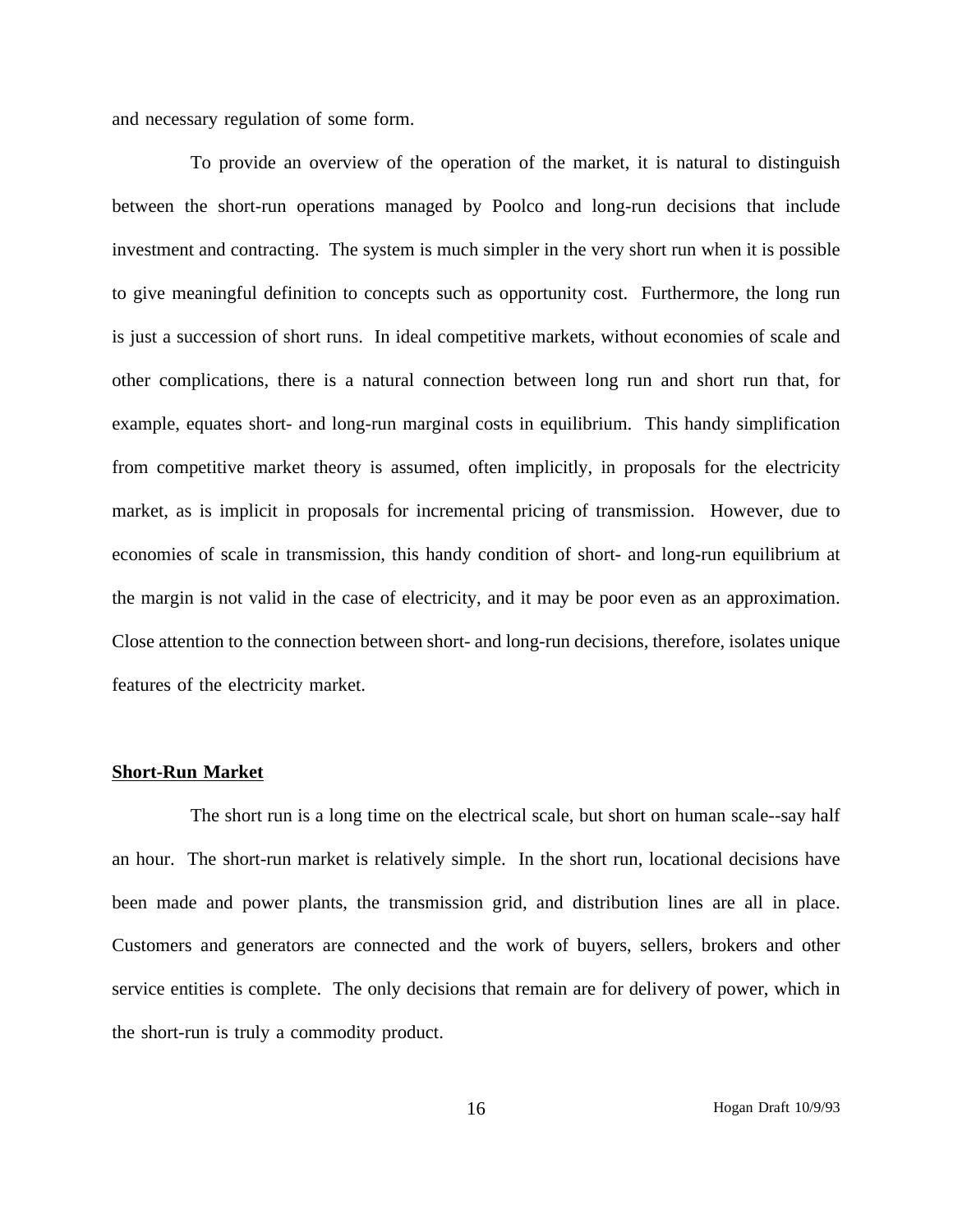On the electrical scale, much can happen in half an hour and the services provided by the system include many details of dynamic frequency control and emergency response to contingencies. Due to transaction costs, if nothing else, it would be inefficient to unbundle all of these services, and many are covered as average costs in the overhead of the system. How far unbundling should go is an empirical question. For example, real power should be identified and its marginal cost recognized, but should this extend to reactive power and voltage control as well? Or to spinning reserve required for emergency supplies? For the sake of the present discussion, focus on real power and remember that reactive power may be unbundled as well, but assume that further unbundling would go beyond the point of diminishing returns in the short-run market. $^{12}$ 

On human scale, over the half hour, the market operates competitively to move real power from generators to customers. Generators have a marginal cost of generating real power from each plant, and customers have different quantities of demand depending on the price at that half hour. With these conditions in a fully decentralized market, with no information costs, customers and generators would search and trade until an equilibrium developed at the market price where supply and demand balance.

This short term market result is illustrated in Figure 3. The collection of generator costs stack up to define the generation "merit order," from least to most expensive. This merit order defines the short-run marginal-cost curve which governs power supply. Similarly, customers have demands which are sensitive to price, and higher prices produce lower demands.

<sup>&</sup>lt;sup>12</sup> W. Hogan, "Markets in Real Electric Networks Require Reactive Prices," Energy Journal, Vol. 14, No. 3, 1993, pp. 171-200. B. Ring, G. Read and G. Drayton, "Optimal Pricing for Reserve Electricity Generation Capacity," Proceedings of the 29th Annual Conference of the Operational Research Society of New Zealand, Auckland, New Zealand, August 1993.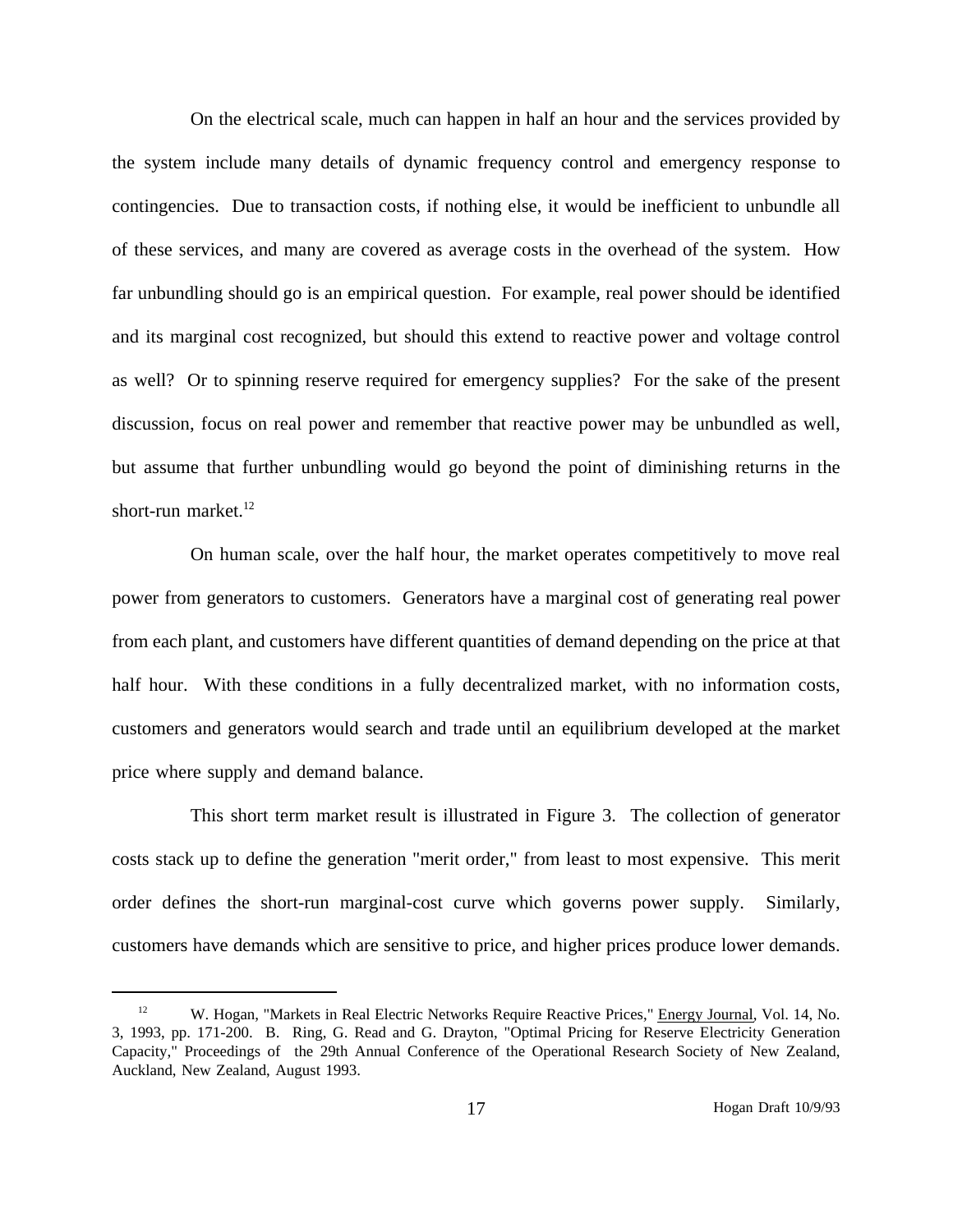

As illustrated simply in Figure 3, the same supply curve is assumed to apply throughout the day, but three different periods have been selected to show different levels of customer demand. In the early morning, there is little demand, and the market equilibrium price settles at the marginal running cost of the cheapest generators. Later in the morning, demand increases and so does the equilibrium price. At this time, every customer that actually consumes power pays the market clearing price, and every generator running is paid this same price. For the generators, the differences between the market price and their individual marginal costs are the short-run profits that make a contribution to recovery of capital.

At the peak period in the evening, the equilibrium price is very high, with all capacity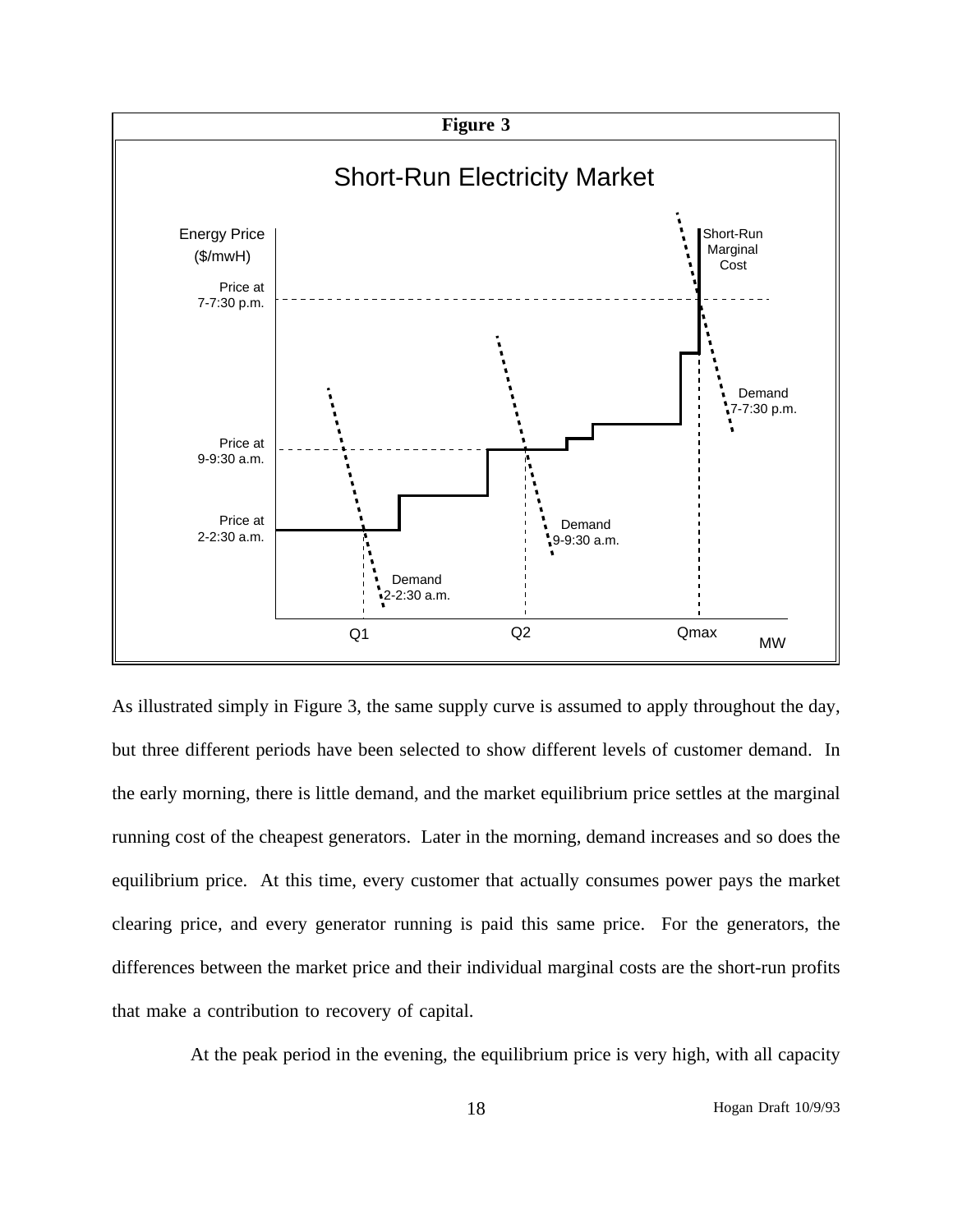in use. Here the dispatchable demand is setting the market price above the marginal cost even of the last, most-expensive generator, and all generators earn a short-run profit. The equilibrium price still measures the opportunity cost, but at the peak period the marginal opportunity is not to generate more power but rather to forgo that last increment of demand.

This description of the equilibrium economics of a decentralized short-run market could apply to any product with many producers and many consumers. The special complication in the case of electricity arises because the technology does not permit the many leisurely offers, acceptances and trades that are implicit in the search for an equilibrium in the decentralized market model. On the electrical time scale, all those within half-hour dynamics preclude unilateral or bilateral decisions by the participants in the market. Preserving electrical stability and achieving efficiency within the half-hour requires some form of centralized, or at least closely coordinated, dispatch of supply and demand.

This complication presents no insurmountable difficulties, but it does make electricity different from other products. The problem has been there always, and the traditional solution has been to operate the system with a close approximation of centralized control and least-cost dispatch. Generators and customers do not act unilaterally; they provide information to the dispatcher(s) to be used in a decision process that will determine which plants will run at any given half hour. Power pools, especially tight power pools in the United States, provide the model for achieving the most efficient dispatch given the short-run marginal costs of power supply. Although dispatchable demand is not always included, there is nothing conceptually or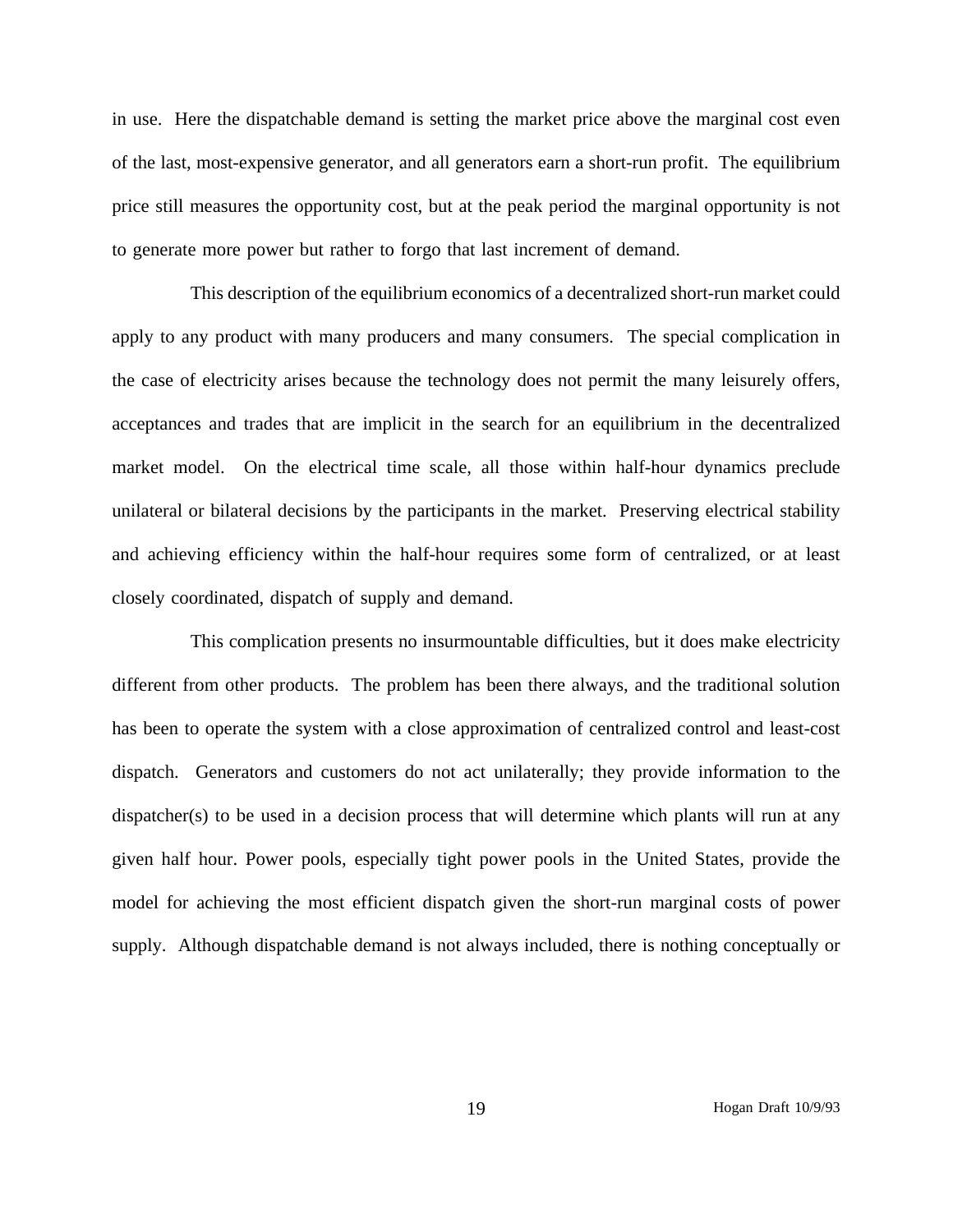technically difficult about this extension.<sup>13</sup> The centrally dispatcher controls operation of the system to achieve the efficient match of supply and demand.

In principle, and now in practice in the United Kingdom, this central dispatch can be made compatible with the market outcome. The fundamental principle to exploit here is that for the same load, the least-cost dispatch and the competitive-market dispatch are the same. The principal difference between the traditional power pool and the market solution is the price charged to the customer. In the traditional power pool model, customers pay and generators receive average cost, at least on average. Marginal cost implicitly determines the least-cost dispatch, but customers and generators do not face the marginal cost in the price. Of course, this reliance on average-cost pricing is not necessary. This is apparent from the current practice in the U. K. where the power market operates essentially consistent with Figure 3 but transactions take place at marginal rather than average  $cost.^{14}$ 

An important distinction between the traditional central dispatch and the decentralized market view is found in the source of the marginal-cost information for the generator supply curve. Traditionally the cost data come from engineering estimates of the energy cost of generating power from a given plant at a given time. However, relying on these engineering estimates is problematic in the market model since the true opportunity costs may include other features, such as the different levels of maintenance, that would not be captured in the fuel cost.

<sup>&</sup>lt;sup>13</sup> Demand could be dispatched or with appropriate technology customers could respond to real-time pricing without explicit bids. Real-time pricing goes further than what is necessary for competition and efficient dispatch. For a discussion of real-time pricing, see F. C. Schweppe, M. C. Caramanis, R. D. Tabors, and R.E. Bohn, Spot Pricing of Electricity, Kluwer Academic Publishers, Norwell, MA, 1988.

<sup>&</sup>lt;sup>14</sup> The U.K. market includes other features which cause the price to deviate from pure marginal cost, but the essential element is to determine the half-hourly equilibrium marginal cost which is known as the system marginal price (SMP).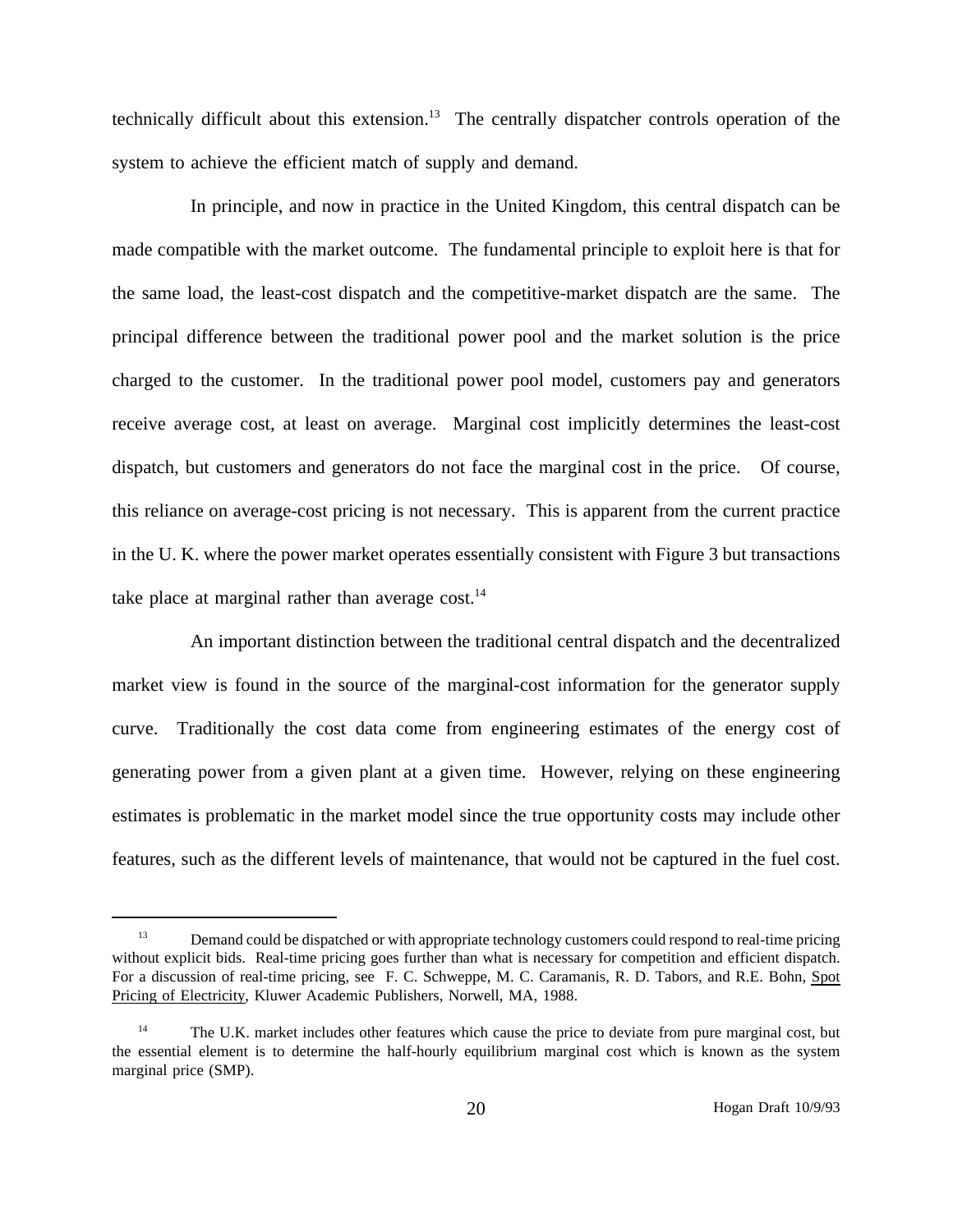Replacement of the generator's engineering estimates, that report only incremental fuel cost, with the generator's market bids is the natural alternative. Each bid defines the minimum acceptable price that the generator will accept to run the plant in the given half hour. And these bids serve as the substitute to guide the dispatch.

As long as the generator receives the market clearing price, and there are enough competitors so that each generator assumes that it will not be providing the marginal plant, then the optimal bid for each generator is the true marginal cost: To bid more would only lessen the chance of being dispatched, but not change the price received. To bid less would create the risk of running and being paid less than the cost of generation for that plant.<sup>15</sup> Hence, with enough competitors and no collusion, the short-run central dispatch market model can elicit bids from buyers and sellers. The dispatcher can treat these bids as the supply and demand curves of Figure 3, and determine the balance that maximizes benefits for producers and consumers at the market equilibrium price. Hence, in the short run electricity is a commodity, freely flowing into the transmission grid from selected generators and out of the grid to the willing customers. Every half hour, customers pay and generators receive the short-run marginal-cost (SRMC) price for the total quantity of energy supplied in that half hour. Everyone pays or receives the true opportunity cost in the short run. Payments follow in a settlements process with a single dispatch and single price that is simple by comparison with the settlements required under the multiple dispatches and multiple costs of traditional split-savings systems.

<sup>&</sup>lt;sup>15</sup> This "incentive compatibility" property of the dispatch auction is not strictly true for those bidders who have a significant chance of defining the marginal price, but if the margin is small the distortion will also be small.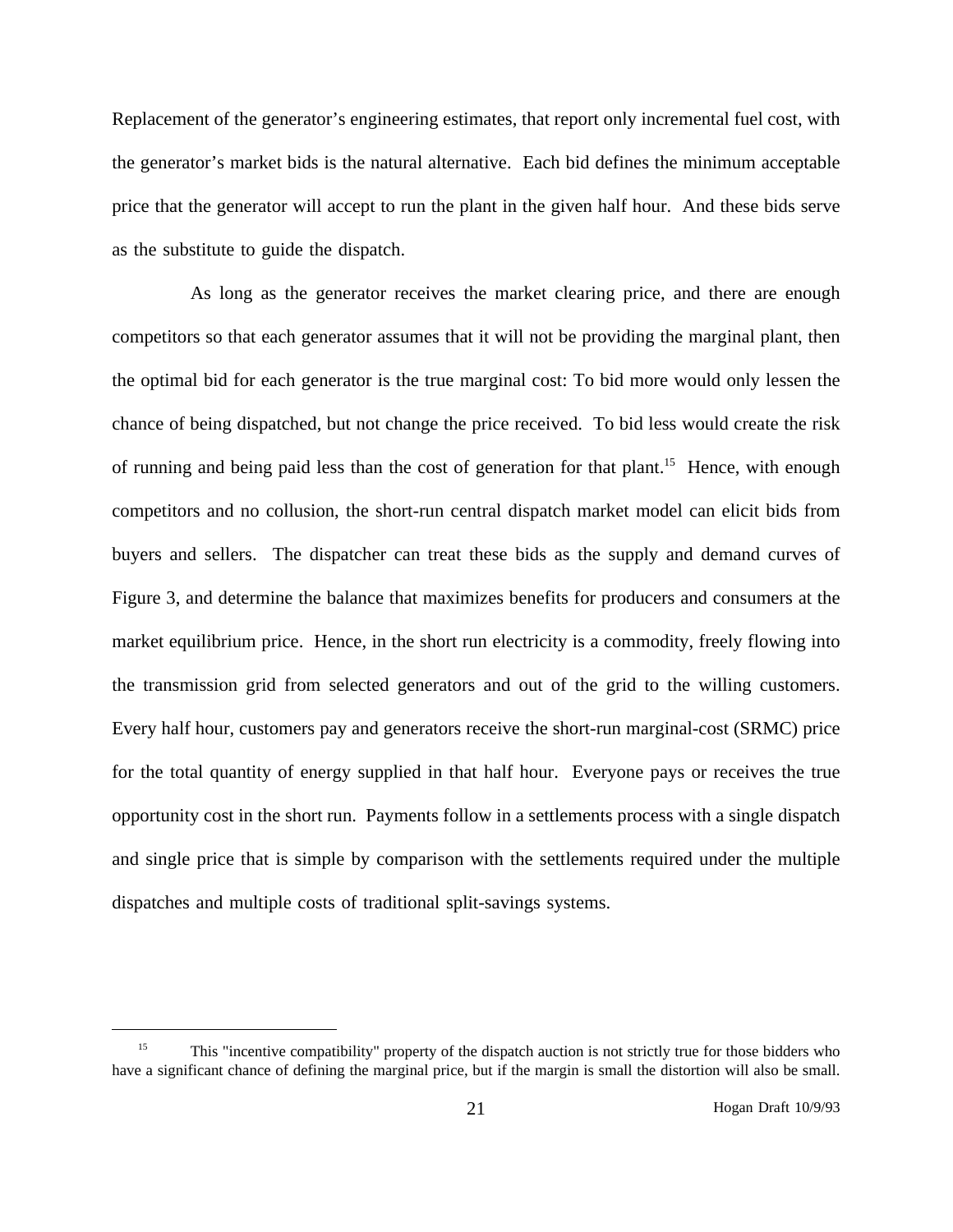#### **Transmission Congestion**

This short-run market model is easy enough and workably approximated in the existing system in the United Kingdom. It could be readily adopted in tight power pools in the United States and elsewhere. However, this model implicitly relies on a critical assumption that all power is generated and consumed at the same location. In reality, generating plants and customers are connected through a free-flowing grid of transmission and distribution lines. The use of this transmission grid affects the short-run market model as summarized in Figure 3.

In the short-run, transmission too is relatively simple. The grid has been built and everyone is connected with no more than certain engineering requirements to meet minimum technical standards. In this short-run world, transmission reduces to nothing more than putting power into one part of the grid and taking it out at another. Power flow is determined by physical laws, but a focus on the flows, whether on a fictional contract path or on more elaborate allocation methods, is a distraction. The simpler model of input somewhere and output somewhere else captures the necessary reality. In this simple model, transmission complicates the short-run market through the introduction of losses and possible congestion costs.

Transmission of power over wires encounters resistance, and resistance creates losses. Hence the marginal cost of delivering power to different locations differs at least by the marginal effect on losses in the system. However, with a few exceptions, the marginal losses on highvoltage transmission grids are relatively small, amounting to only a few per cent of the cost of delivered power, and incorporating these losses does not require a major change in the theory or practice of competitive market implementation. Economic dispatch would take account of losses, and the market equilibrium price could be adjusted accordingly. Technically this would yield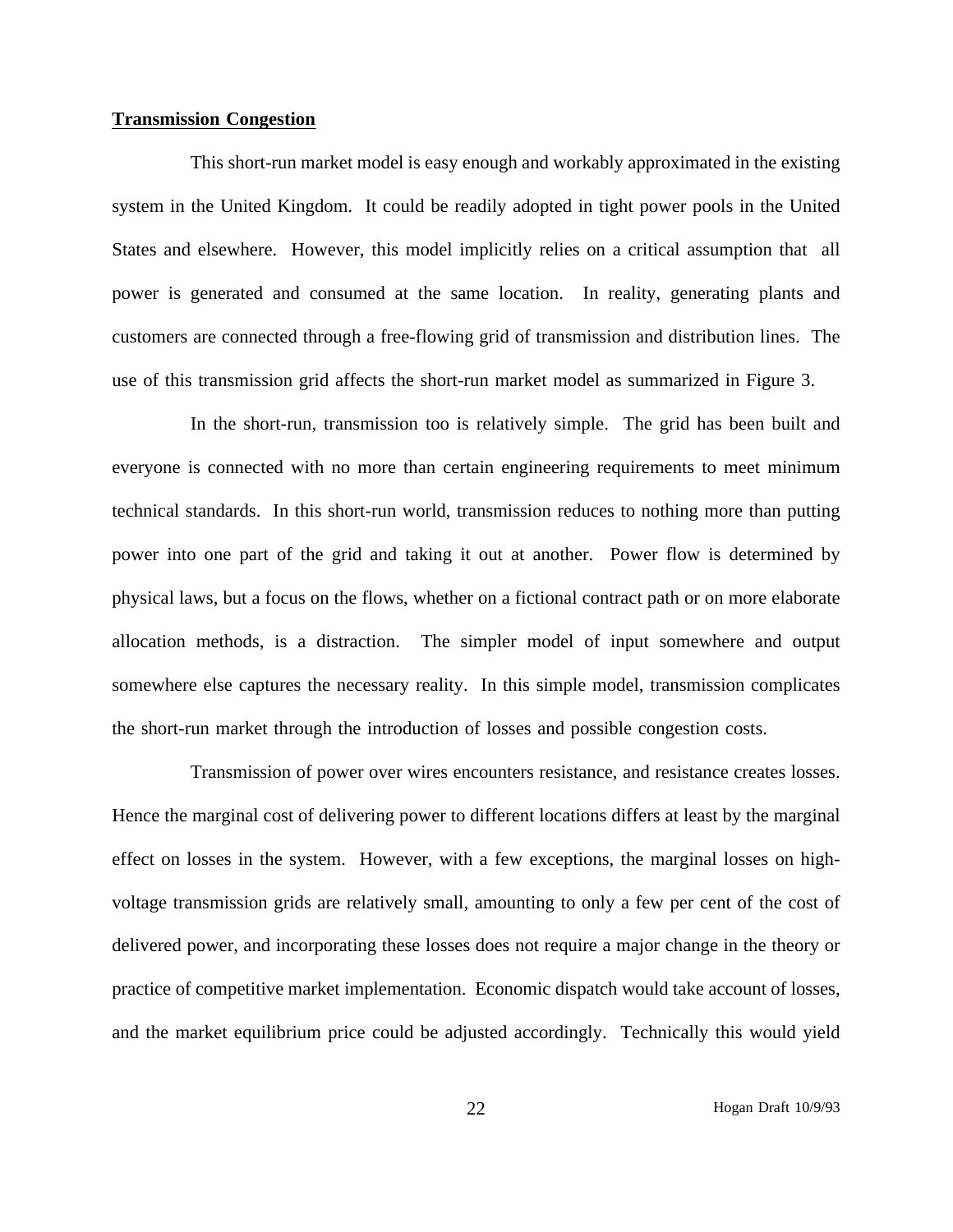slightly different marginal costs and slightly different prices, depending on location, but the basic market model and its operation in the short-run would be preserved.<sup>16</sup>

Transmission congestion is another matter entirely. Limitations in the transmission grid in the short run may constrain long-distance movement of power and thereby impose a higher marginal cost in certain locations. In the simplest case, consider the generators in Figure 3 separated into low cost and high cost groups connected by a single transmission line. For sake of discussion, assume all the customers are located in the high cost region. Hence power will flow over the transmission line from the low cost to the high cost region. If this line has a limit, then in periods of high demand not all the power that could be generated in the low cost region can be used, and some of the cheap plants are "constrained off." In this case, the demand is met by higher cost plants that absent the constraint would not run, but due to transmission congestion are now "constrained on." The marginal cost in the two regions differs because of transmission congestion. The marginal cost of power on the low cost region is no greater than the cost of the cheapest constrained-off plant; otherwise the plant would run. Similarly, the marginal cost in the high cost region is no less than the cost of the most expensive constrained-on plant; otherwise the plant would not be in use. The difference between these two costs, net of marginal losses, is the congestion rental. An appendix illustrates the calculation and outlines the role of multiple contingencies in determining congestions costs in the network.

This congested-induced marginal-cost difference can be as large as the cost of the generation in the unconstrained case. If a cheap coal plant is constrained off and an oil plant which costs more than twice as much to run is constrained on, the difference in marginal costs

<sup>&</sup>lt;sup>16</sup> In the United Kingdom, losses are ignored in setting prices and included in an average cost added to all consumption.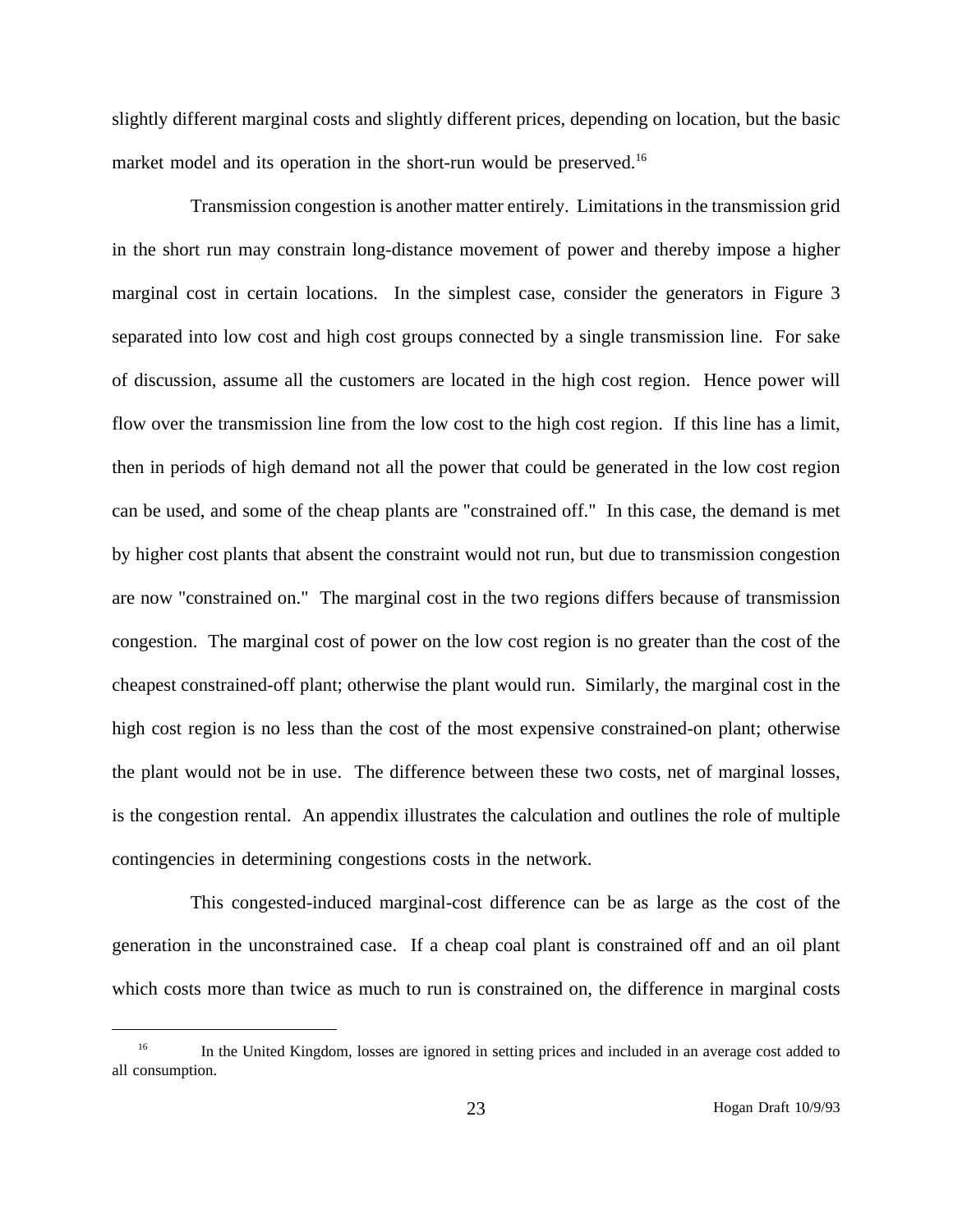by region is greater than the cost of energy at the coal plant. This result does not depend in any way on the use of a simple case with a single line and two regions. In a real network the interactions are more complicated--with loop flow and multiple contingencies confronting thermal limits on lines or voltage limits on buses--but the result is the same. It is easy to construct examples where congestion in the transmission grid leads to marginal costs that differ by more than 100% across different locations.<sup>17</sup>

If there is transmission congestion, therefore, the short-run market model and determination of marginal costs must include the effects of the constraints. This extension presents no difficulty in principle. The only impact is that the market now consists of a set of prices, one for each location. Economic dispatch will still be the least-cost equilibrium. Generators will still bid as before, with the bid understood to be the minimum acceptable price at their location. Customers will bid also, with dispatchable demand and the bid setting the maximum price that will be paid at the customer's location. The economic dispatch process will produce the corresponding prices at each location, incorporating the combined effect of generation, losses and congestion.<sup>18</sup> In terms of their own supply and demand, everyone sees a single price which is the SRMC price of power at their location. If a transmission price is necessary, the natural definition of transmission is supplying power at one location and using it at another with the corresponding transmission price as the difference between the prices at the

<sup>&</sup>lt;sup>17</sup> W. Hogan, "Markets in Real Electric Networks Require Reactive Prices," Energy Journal, Vol. 14, No. 3, 1993, pp. 171-200.

<sup>&</sup>lt;sup>18</sup> F. C. Schweppe, M. C. Caramanis, R. D. Tabors, and R.E. Bohn, Spot Pricing of Electricity, Kluwer Academic Publishers, Norwell, MA, 1988. W. W. Hogan, "Contract Networks for Electric Power Transmission," Journal of Regulatory Economics, Vol. 4, No. 3, September 1992, pp. 211-242.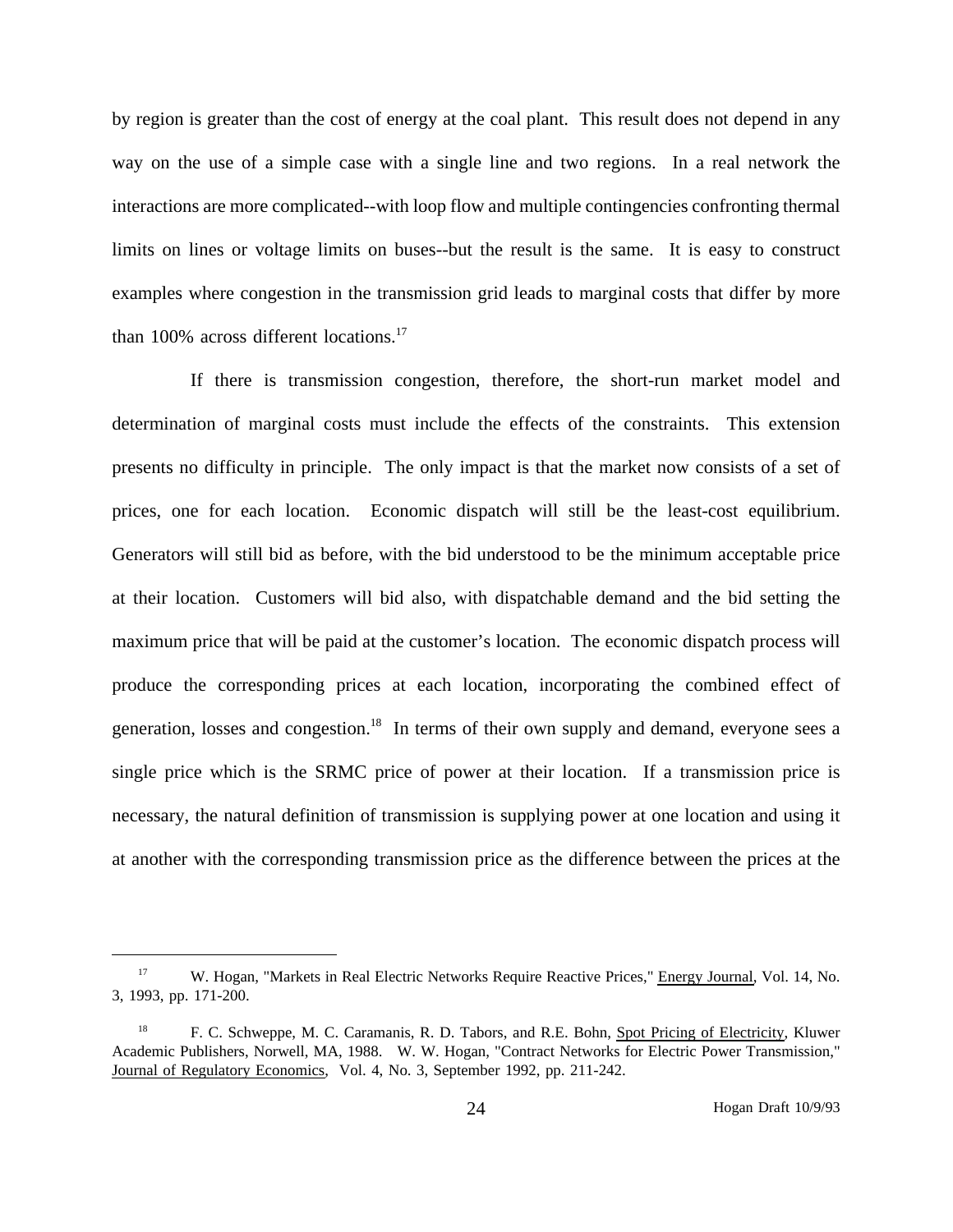two locations.<sup>19</sup>

This short-run competitive market with bidding and centralized dispatch is consistent with least-cost dispatch. The locational prices define the true and full opportunity cost in the short run. Each generator and each customer sees a single price for the half hour, and the prices vary over half hours to reflect changing supply and demand conditions. All the complexities of the power supply grid and network interactions are subsumed under the economic dispatch and calculation of the locational SRMC prices. These are the only prices needed, and payments for short-term energy are the only payments operating in the short run, with administrative overhead covered by rents on losses or, if necessary, a negligible markup applied to all power. The dispatch and settlements process are handled by Poolco, with regulatory oversight to guarantee comparable service through open access to the pool. Something like this system is necessary, and a pool operation is the natural mechanism:

> "The process of defining the comparability standard will dominate the electric transmission service debate just as it did in the case of natural gas. And for many reasons having to do with backup, balancing and so on, a natural resolution of this debate will be to give all eligible producers and customers equal access to a tight power pool, with the pool operating to provide economic dispatch."20

<sup>&</sup>lt;sup>19</sup> Locational prices reflecting short-run generation, losses and congestion are part of the proposed transmission pricing regime for New Zealand as described in Trans Power New Zealand "Transmission Pricing 1993," , Wellington, New Zealand, February 1993.

<sup>&</sup>lt;sup>20</sup> L. E. Ruff, "Competitive Electricity Markets: Economic Logic and Practical Implementation," International Association for Energy Economics, 15th Annual International Conference, Tours, France, May 1992 (Revised June 1992).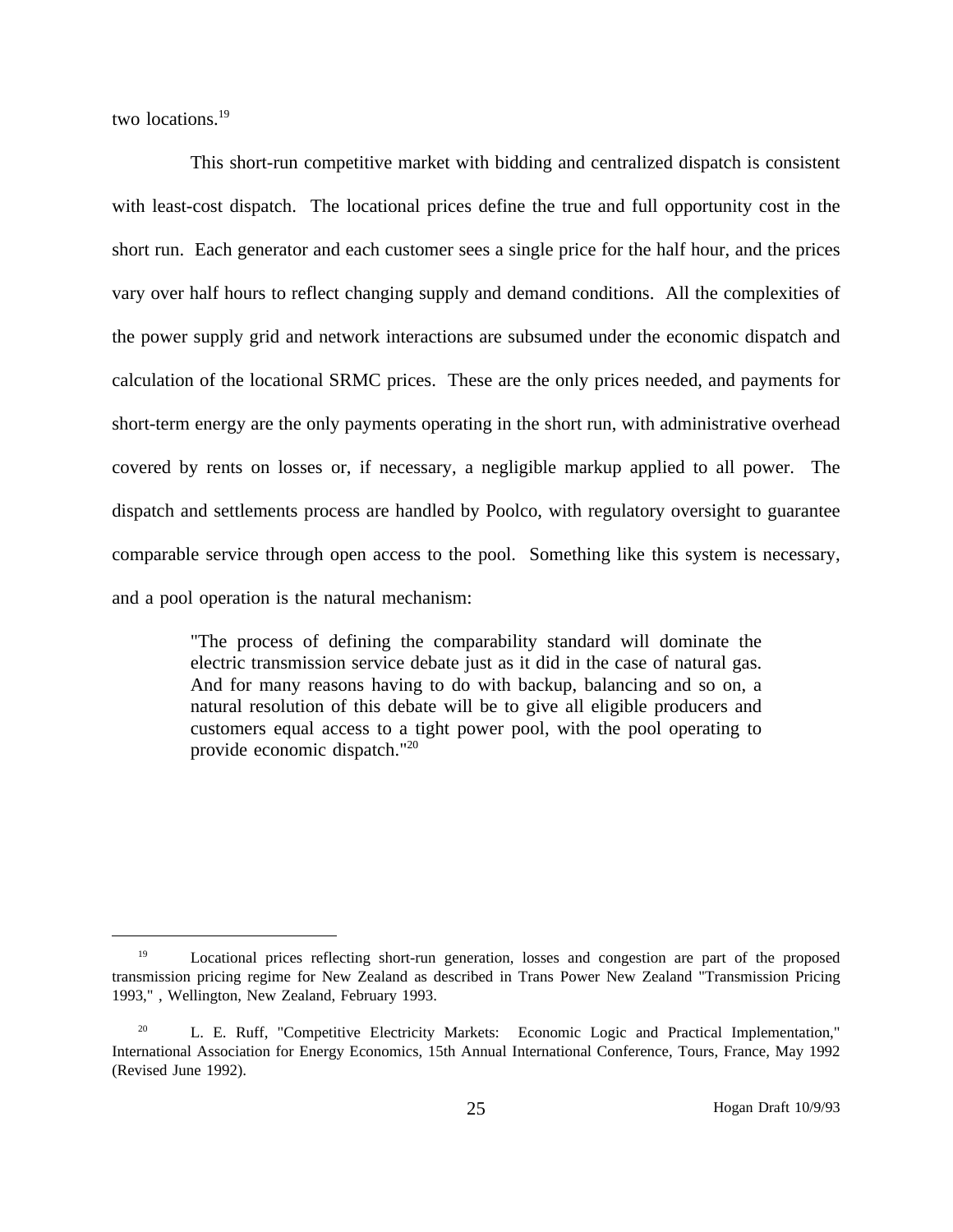#### **Long-Run Market Contracts**

With changing supply and demand conditions, generators and customers will see fluctuations in short-run prices. When demand is high, more expensive generation will be employed, raising the equilibrium market prices. When transmission constraints bind, congestion costs will change prices at different locations.



Even without transmission congestion constraints, the spot market price can be volatile. In the U. K., the "system marginal price" for generators, as shown in Figure 4, is calculated only in terms of the unconstrained dispatch. The figure shows the volatility in average monthly prices. The changes within a day or over the month have been greater, sometimes an order of magnitude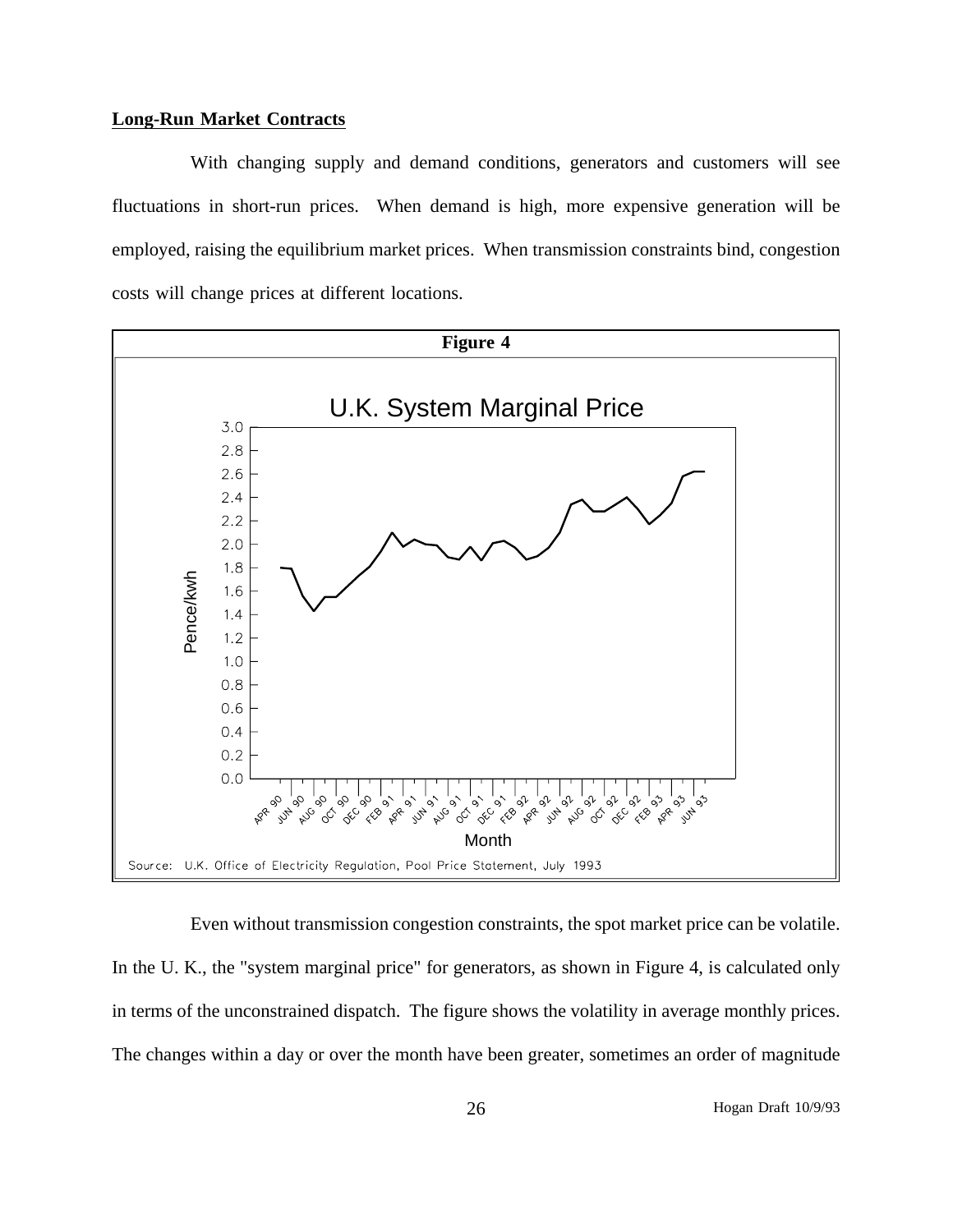greater. This volatility in prices presents its own risks for both generators and customers, and there will be a natural interest in long-term mechanisms to mitigate or share this risk. The choice in the market is for long-term contracts.

Traditionally, and in many other markets, the notion of a long-term contract carries with it the assumption that customers and generators can make an agreement to trade a certain amount of power at a certain price. The implicit assumption is that a specific generator will run to satisfy the demand of a specific customer. To the extent that the customer's needs change, the customer might sell the contract in a secondary market, and so too for the generator. Efficient operation of the secondary market would guarantee equilibrium and everyone would face the true opportunity cost at the margin.

However, this notion of specific performance stands at odds with the operation of the short-run market for electricity. To achieve an efficient economic dispatch in the short-run, the dispatcher must have freedom in responding to the bids to decide which plants run and which are idle, independent of the provisions of long-term contracts. And with the complex network interactions, it is impossible to identify which generator is serving which customer. All generation is providing power into the grid, and all customers are taking power out of the grid. There are no bilateral transactions and there is no way to operate a secondary market in the actual deliveries of power. It is not even in the interest of the generators or the customers to restrict the dispatch and forego the benefits of the most economic use of the available generation. The short-term dispatch decisions are made independent of and without any recognition of any long-term contracts. In this way, electricity is not like other commodities.

This dictate of the physical laws governing power flow on the transmission grid does

27 Hogan Draft 10/9/93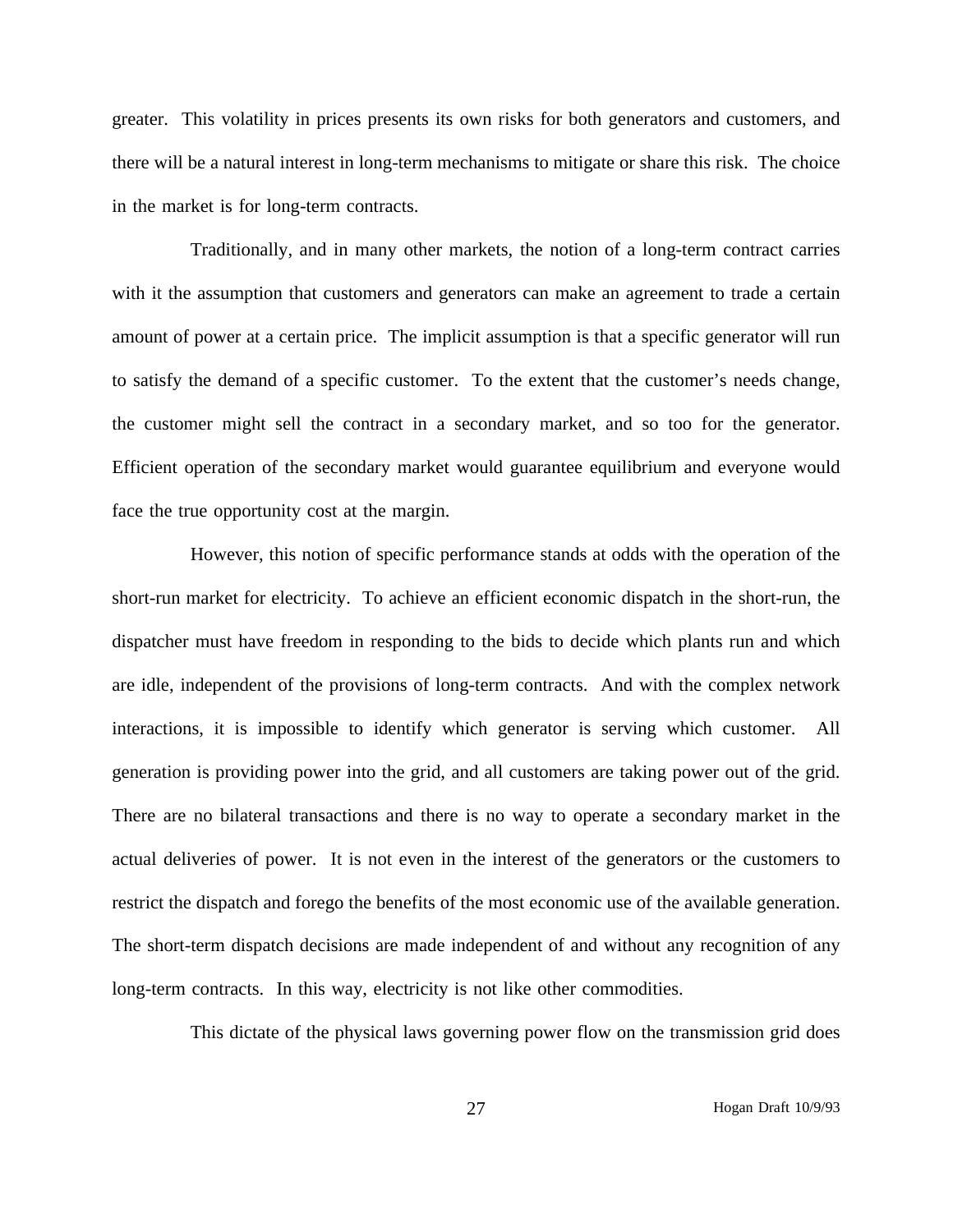not preclude long-term contracts, but it does change the essential character of the contracts. Rather than controlling the dispatch and the short-run market, long-term contracts focus on the problem of price volatility and provide a price hedge not by managing the flow of power but by managing the flow of money. The short-run prices provide the right incentives for generation and consumption, but create a need to hedge the price changes. Recognizing the operation of the short-run market, there is an economic equivalent of the long-run contract for power that does not require any specific plant to run for any specific customer.

Consider the case first of no transmission congestion. In this circumstance, except for the small effect of losses, it is possible to treat all production and consumption as at the same location. Here the natural arrangement is to contract for differences against the equilibrium price in the market. A customer and a generator agree on an average price for a fixed quantity, say 100 MW at five cents. On the half hour, if the pool price is six cents, the customer buys power from the pool at six cents and the generators sells power for six cents. Under the contract, the generator owes the customer one cent for each of the 100 MW over the half hour. In the reverse case, with the pool price at three cents, the customer pays three cents to Poolco, which in turn pays three cents to the generator, but now the customer owes the generator two cents for each of the 100 MW over the half hour.

In effect, the generator and the customer have a long-term contract for 100 MW at five cents. The contract requires no direct interaction with Poolco other than for the continuing shortrun market transactions. But through the interaction with Poolco, the situation is even better than with a long-run contract between a specific generator and a specific customer. For now if the customer demand is above or below 100 MW, there is a ready and an automatic secondary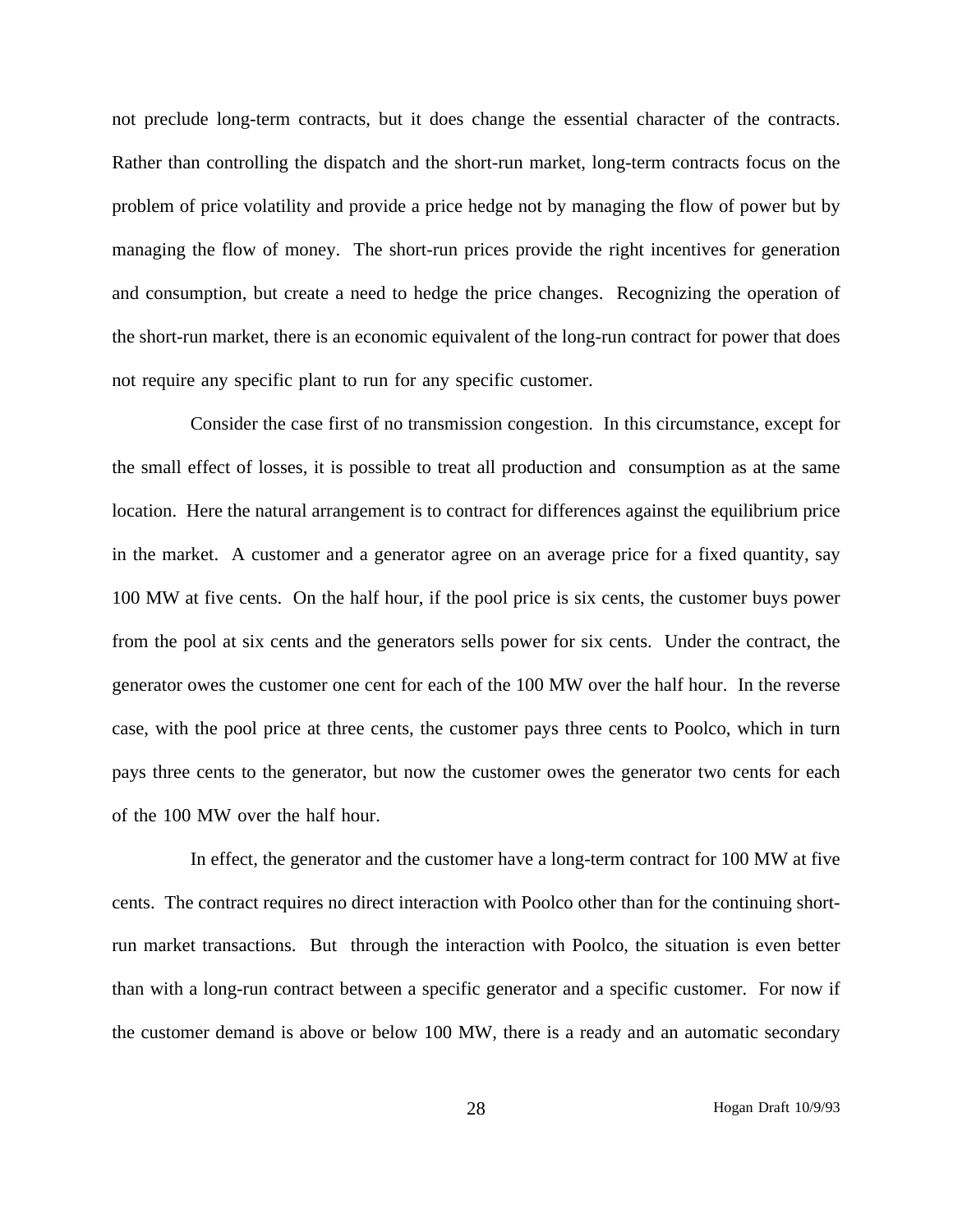market, namely the pool, where extra power is purchased or sold at the pool price. Similarly for the generator, there is an automatic market for surplus power or backup supplies without the cost and problems of a large number of repeated short-run bilateral negotiations with other generators. And if the customer really consumes 100 MW, and the generator really produces the 100 MW, the economics guarantee that the average price is still five cents. Furthermore, with the contract fixed at 100 MW, rather than the amount actually produced or consumed, the long-run average price is guaranteed without disturbing any of the short-run incentives at the margin. Hence the long-run contract is compatible with the short-run market.

The price of the generation contract would depend on the agreed reference price and other terms and conditions. Generators and customers might agree on dead zones, different upside and down-side price commitments, or anything else that could be negotiated in a free market to reflect the circumstances and risk preferences of the parties. Whether generators pay customers, or the reverse, depends on the terms. However, Poolco need take no notice of the contracts, and have no knowledge of the terms. Just such contracts have emerged in the U. K. market to provide price hedges against fluctuations in the pool price.

In the presence of transmission congestion, the generation contract is necessary but not sufficient to provide the necessary long-term price hedge. A bilateral arrangement between a customer and a generator can capture the effect of aggregate movements in the market, when the single market price is up or the single market price is down. However, transmission congestion can produce significant movements in price that are different depending on location. If the customer is located far from the generator, transmission congestion might confront the customer with a high locational price and leave the generator with a low locational price. Now the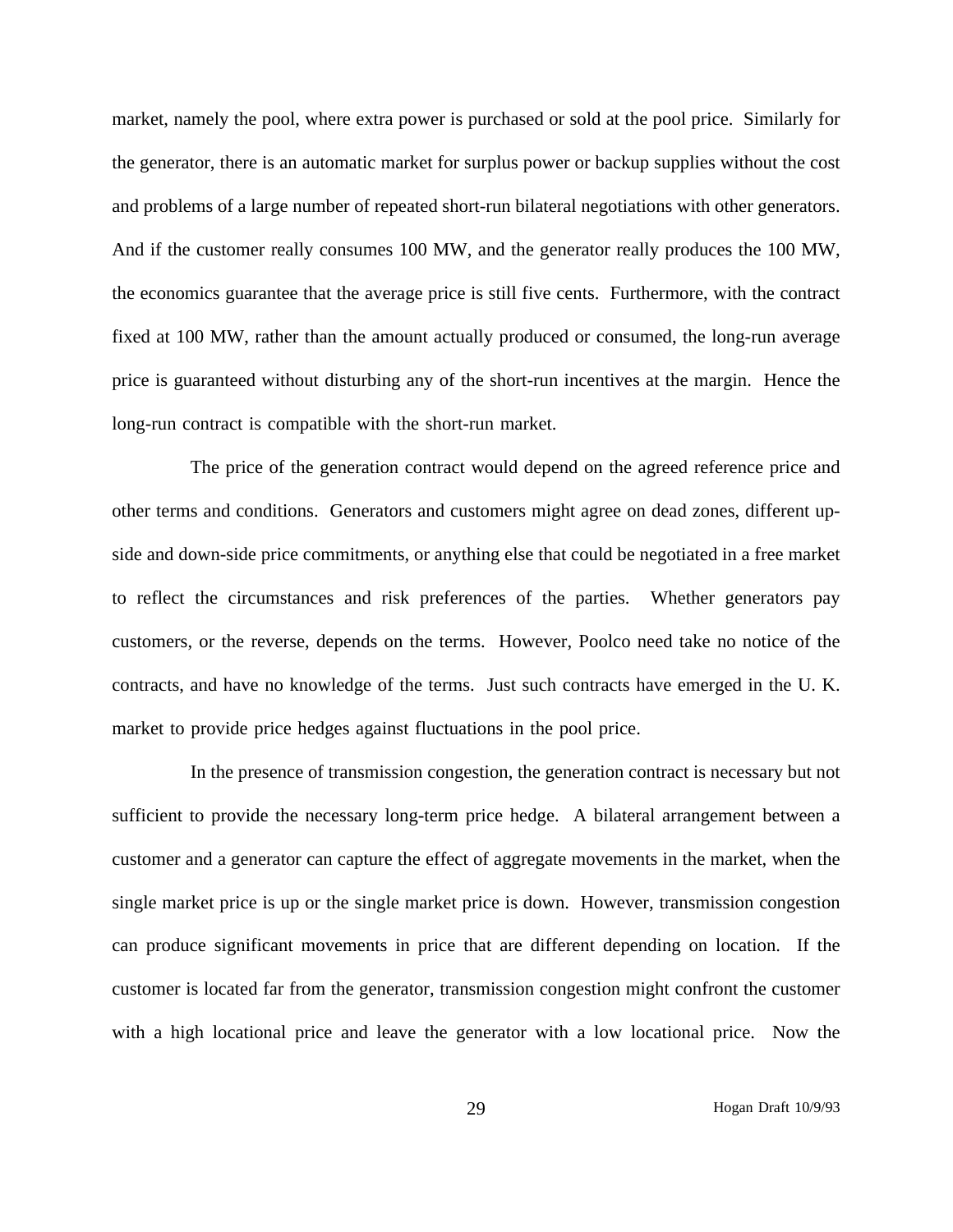generator alone cannot provide the natural back-to-back hedge on fluctuations of the short-run market price. Something more is needed.

Transmission congestion in the short-run market creates another related and significant problem for Poolco. In the presence of congestion, revenues collected from customers will substantially exceed the payments to generators. The difference is the congestion rent that accrues because of constraints in the transmission grid. At a minimum, this congestion rent revenue itself will be a highly volatile source of payment to Poolco. At worse, if Poolco keeps the congestion revenue, incentives arise to manipulate dispatch and prevent grid expansion in order to generate even greater congestion rentals. Poolco is a natural monopoly and could distort both dispatch and expansion. If Poolco receives the benefits from congestion rentals, this incentive would work contrary to the goal of an efficient, competitive electricity market.

The convenient solution to both problems--providing a price hedge against locational congestion differentials and removing the adverse incentive for Poolco--is to re-distribute the congestion revenue through a system of long-run transmission contracts operating in parallel with the long-run generation contracts. Just as with generation, it is not possible to operate an efficient short-run market that includes transmission of specific power to specific customers. However, just as with generation, it is possible to arrange a transmission contract that provides compensation for differences in prices, in this case for differences in the congestion costs between different locations across the network.

The transmission capacity contract for compensation would exist for a particular quantity between two locations. The generator in the example above might obtain a transmission contract for 100 MW between the generator's location to the customer's location. The right

30 Hogan Draft 10/9/93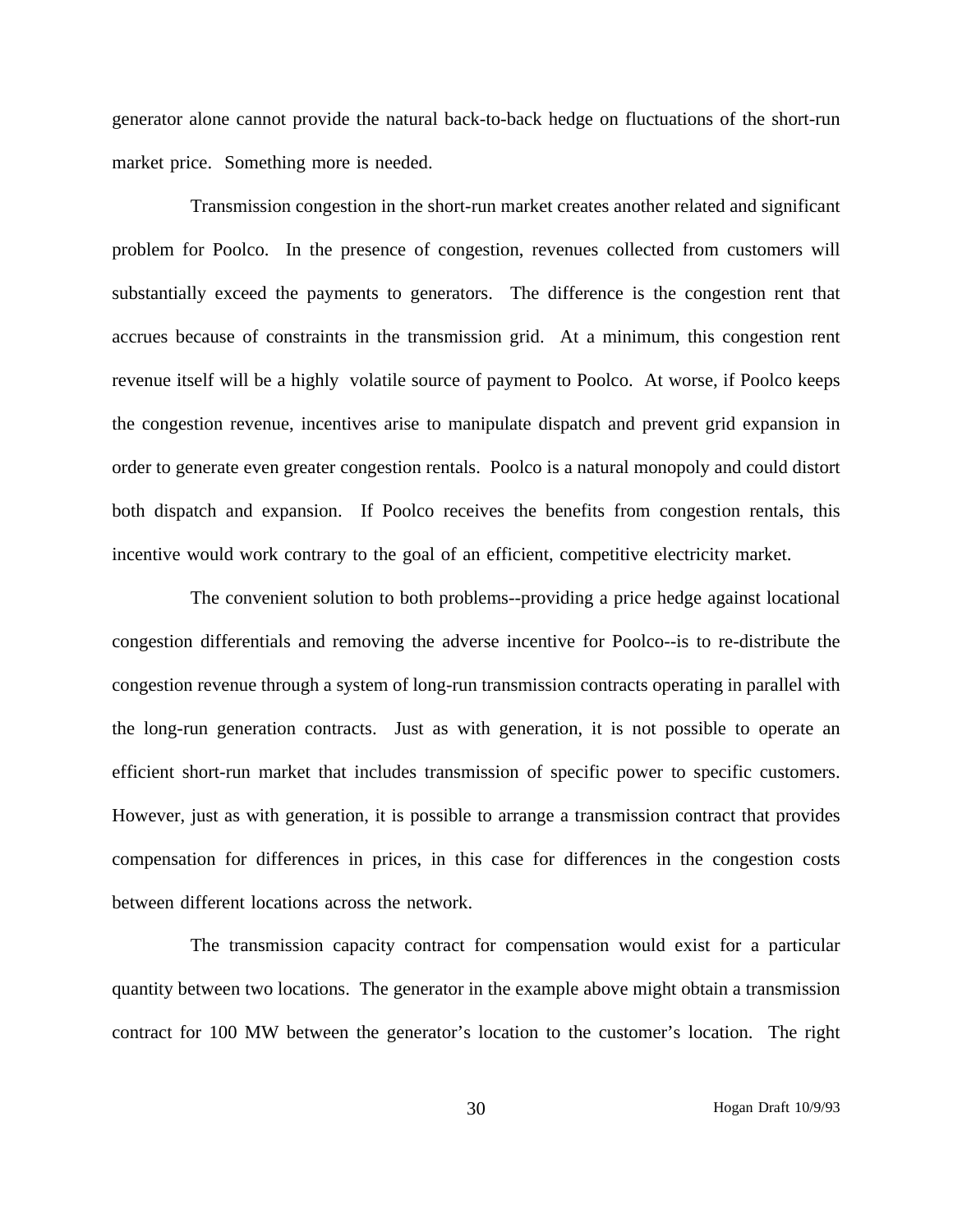provide by the contract would not be for specific movement of power but rather for payment of the congestion rental. Hence, if a transmission constraint caused prices to rise to six cents at the customer's location, but remain at five cents at the generator's location, the one cent difference would be the congestion rental. The customer would pay Poolco six cents for the power. Poolco would in turn pay the generator five cents for the power supplied in the short-run market. As the holder of the transmission contract, the generator would receive one cent for each of the 100 MW covered under the transmission contract. This revenue would allow the generator to pay the difference under the generation contract so that the net cost to the customer is five cents as agreed in the bilateral power contract. Without the transmission contract, the generator would have no revenue to compensate the customer for the difference in the prices at their two locations. The transmission contract completes the package.

When only the single generator and customer are involved, this sequence of exchanges under the two types of contracts may seem unnecessary. However, in a real network with many participants, the process is far less obvious but the net result is the same. Short-run incentives at the margin follow the incentives of short-run opportunity costs, and long-run contracts operate to provide price hedges against specific quantities. The structure of this market with contracts is illustrated in Figure 5. Poolco operates in the short-run market to provide economic dispatch. Poolco collects and pays according to the short-run marginal price at each location, and Poolco distributes the congestion rentals to the holders of transmission capacity rights. Generators and customers make separate bilateral arrangements for generation contracts. Unlike with the generation contracts, Poolco's participation in the transmission contracts is necessary because of the network interactions which make it impossible to link specific customers paying congestion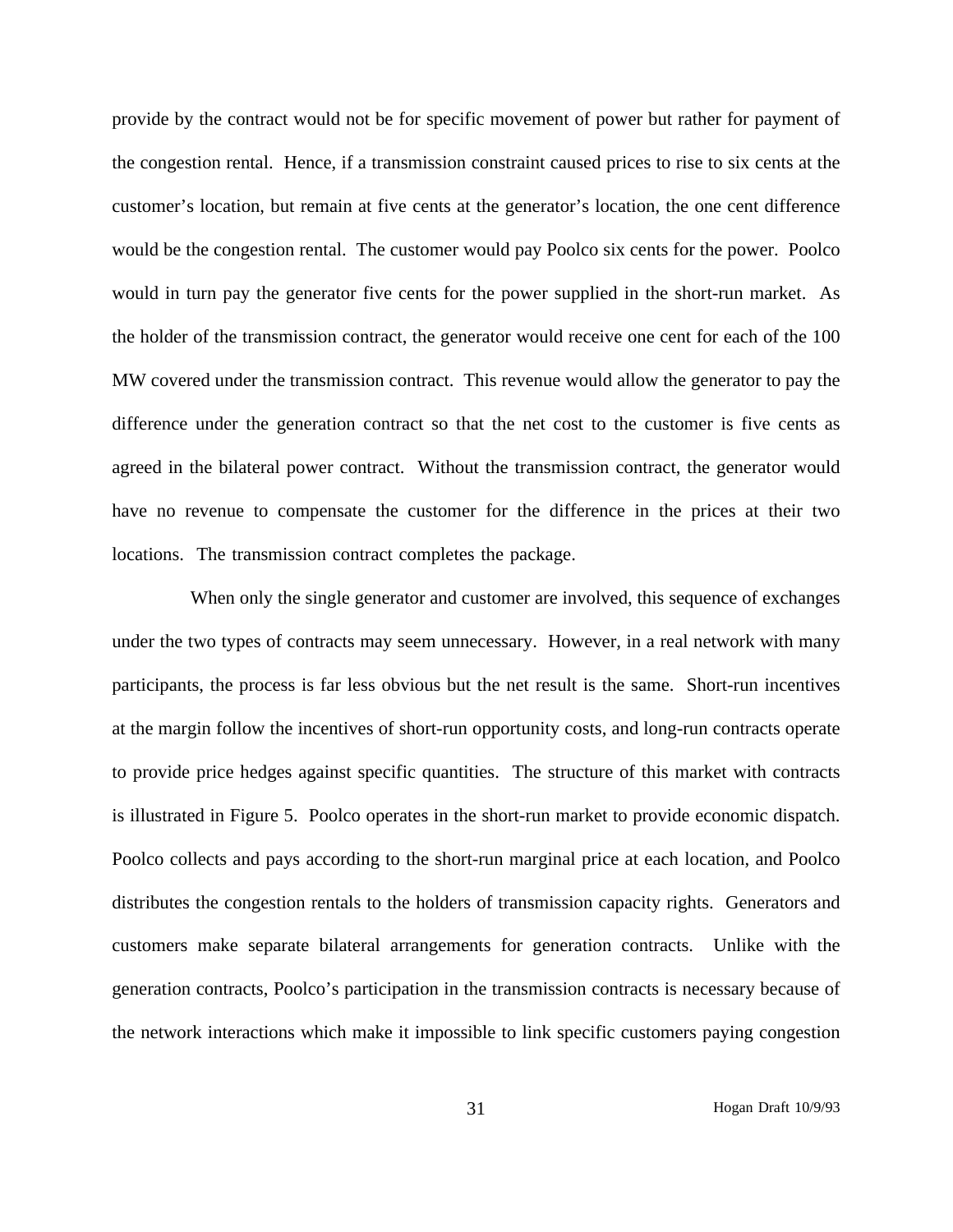

costs with specific customer receiving congestion compensation. In the aggregate the total congestion payments received by Poolco will fund the congestion payment obligations under the transmission contracts, but the congestion prices paid and received will be highly variable and load dependent. Only Poolco will have the necessary information, but the information will be readily available embedded in all the pool's locational prices.<sup>21</sup>

If the pool transmission capacity rights have been fully allocated, then Poolco will be

<sup>&</sup>lt;sup>21</sup> W. W. Hogan, "Contract Networks for Electric Power Transmission," Journal of Regulatory Economics, Vol. 4, No. 3, September 1992, pp. 211-242. These transmission contract rights define directional rights that guarantee protection from changes in congestion rentals. Additional congestion payments from the grid to rights holders may be necessary to pass through all the congestion rents inherent in short-run, locational, marginal-cost prices.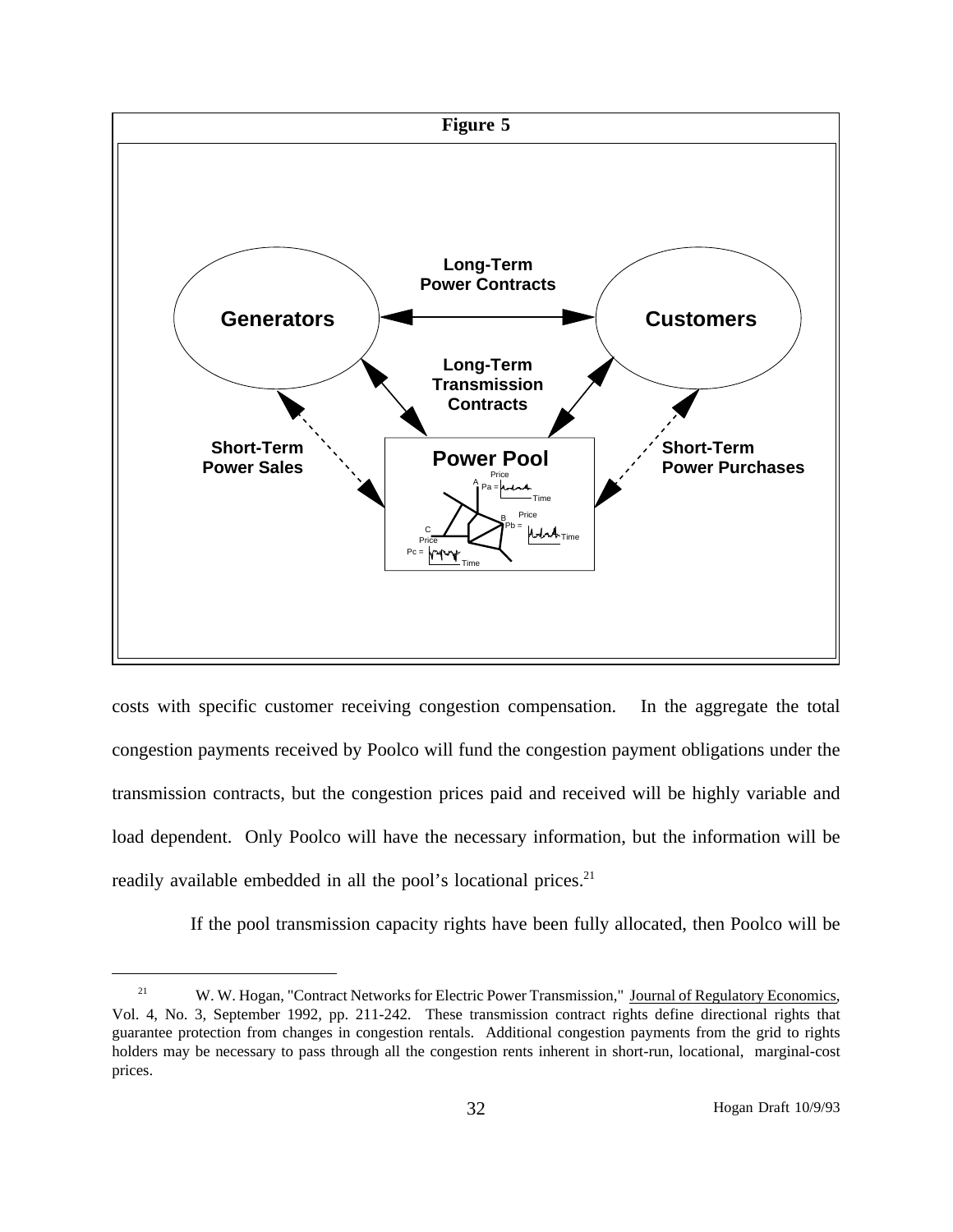simply a conduit for the distribution of the congestion rentals. Poolco will no longer have an incentive to increase congestion rentals, because any increase would flow only to the holders of the transmission rights, not to Poolco. The problem of supervising the Poolco and Gridco monopolies would be greatly reduced. And through a combination of generation and transmission contracts, participants in the electricity market can arrange price hedges that could provide the economic equivalent of a long-term contract for specific power delivered to a specific customer.

Much of the work of the Sellco, Brokeco and Buyco intermediaries would consist of making arrangements for these price hedging contracts. There is no added challenge to selling, delivering or buying the actual energy in the half hour; all this happens automatically in the operation of the short-run power pool. The more complicated long-run products are the portfolios of compensation contracts to hedge movements in generation costs and congestion costs. These contracting businesses might handle a large amount of money, but they would be easy to enter and the margins would be thin, especially for the brokers in the middle with no connection to buyers or sellers.

### **Long-term Market Investment**

Within the contract environment of the competitive electricity market, new investment occurs principally in generating plants, customer facilities and transmission expansions. In each case, corresponding contract-right opportunities appear that can be used to hedge the price uncertainty inherent in the operation of the competitive short-run market.

In the case of investment in new generating plants or consuming facilities, the process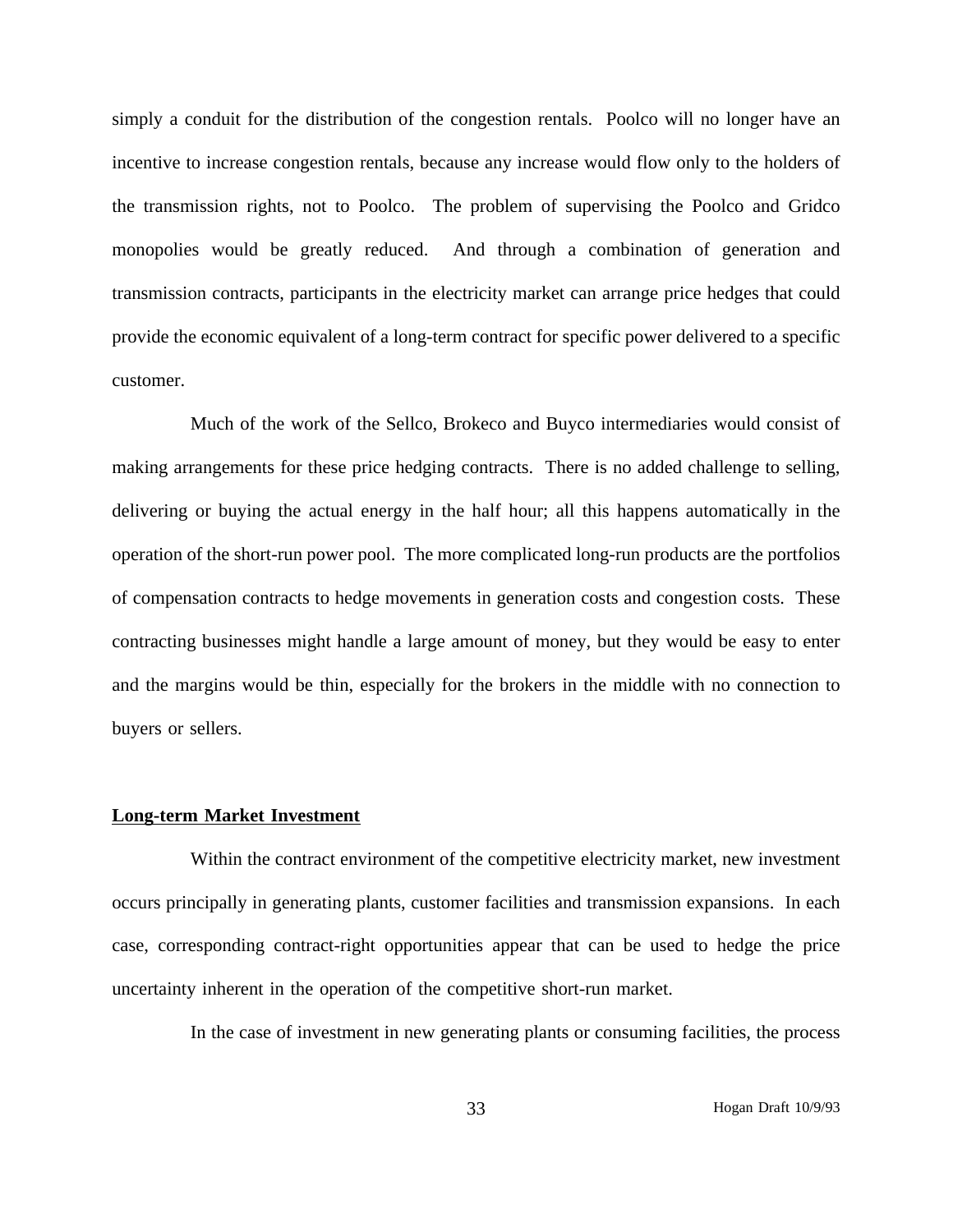is straightforward. Under the competitive assumption, no single generator or customer is a large part of the market, there are no significant economies of scale and no barriers to entry. Generators or customers can connect to the transmission grid at any point subject only to technical requirements defining the physical standards for hookup. If they choose, new customers or new Gencos have the option of relying solely on the short-run market, buying and selling power at the locational price determined as part of the half-hourly dispatch. Poolco itself makes no guarantees as to the price at the location. Poolco only guarantees open access to the pool at a price consistent with the equilibrium market. The investor takes all the business risk of generating or consuming power at an acceptable price.

If the generator or customer wants price certainty, then new generation contracts can be struck between a willing buyer and a willing seller, possibly through the intermediation of Sellco, Brokeco or Buyco. The complexity and reach of these contracts is limited only by the needs of the market. Typically we expect a new generator to look for a customer who wants a price hedge, and the generator defers investing in new plant until sufficient long-term contracts with customers can be arranged. The generation contracts can be with one or more customers and may involve a mix of fixed charges coupled with the obligations to compensate for price differences relative to the pool price. But the customer and generator will ultimately buy and sell power at their location at the half-hourly price.

If either party expects significant transmission congestion, then a transmission capacity contract would be indicated. If transmission capacity rights are for sale between the two points, then a contract can be obtained from the holder(s) of existing rights. Or new investment by Gridco can create new transmission capacity rights. In the case of transmission investment,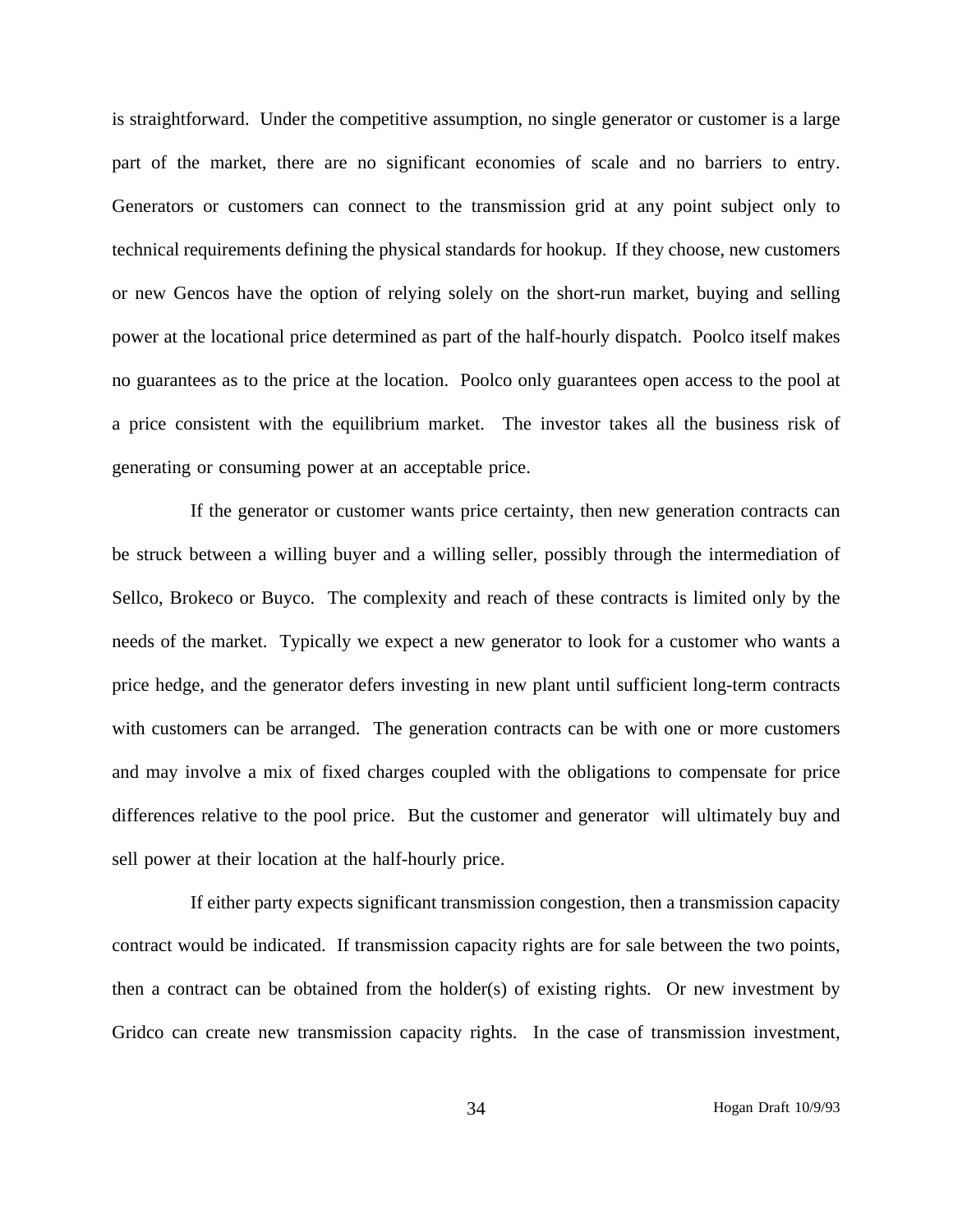economies of scale and network interactions loom large, unlike the case assumed for generation. Hence, because of economies of scale it is expected that for any given transmission investment there will be a material change in the pool prices through reduced congestion rentals. In addition, the network interactions will create many potential beneficiaries.

These facts typically will require that any transmission expansion be organized by a consortium of transmission investors who negotiate a long-term contract that allocates the fixed cost of the investment and the corresponding allocation of new transmission capacity rights. The Gridco, as a regulated monopoly, builds the lines in exchange for a payment that covers the capital cost and a regulated return. Gridco does not make transmission investments without longrun contracts signed by willing customers who will pay the fixed costs and recover any future congestion revenues. The Poolco participates in the process only to verify that the newly created transmission capacity rights are feasible and consistent with the obligation to preserve the existing set of rights on the existing grid. Unlike the ambiguity in the traditional definition of transmission transfer capacity, there is a direct test to determine the feasibility of any new transmission capacity rights for compensation, while protecting the existing rights, and the test is independent of the actual loads.<sup>22</sup> Hence, incremental investments in the grid are possible anywhere without requiring that everyone connected to the grid participate in the negotiations or agree to the allocation of the new transmission capacity rights.

Investments by Linecos to expand the local distribution system follow the same principles as for Gridcos, and the distinction between the transmission grid and distribution lines

<sup>&</sup>lt;sup>22</sup> The test is that the net loads implicit in the capacity rights are feasible in the absence of any other loads on the system. See W. W. Hogan, "Contract Networks for Electric Power Transmission," Journal of Regulatory Economics, Vol. 4, No. 3, September 1992, pp. 211-242.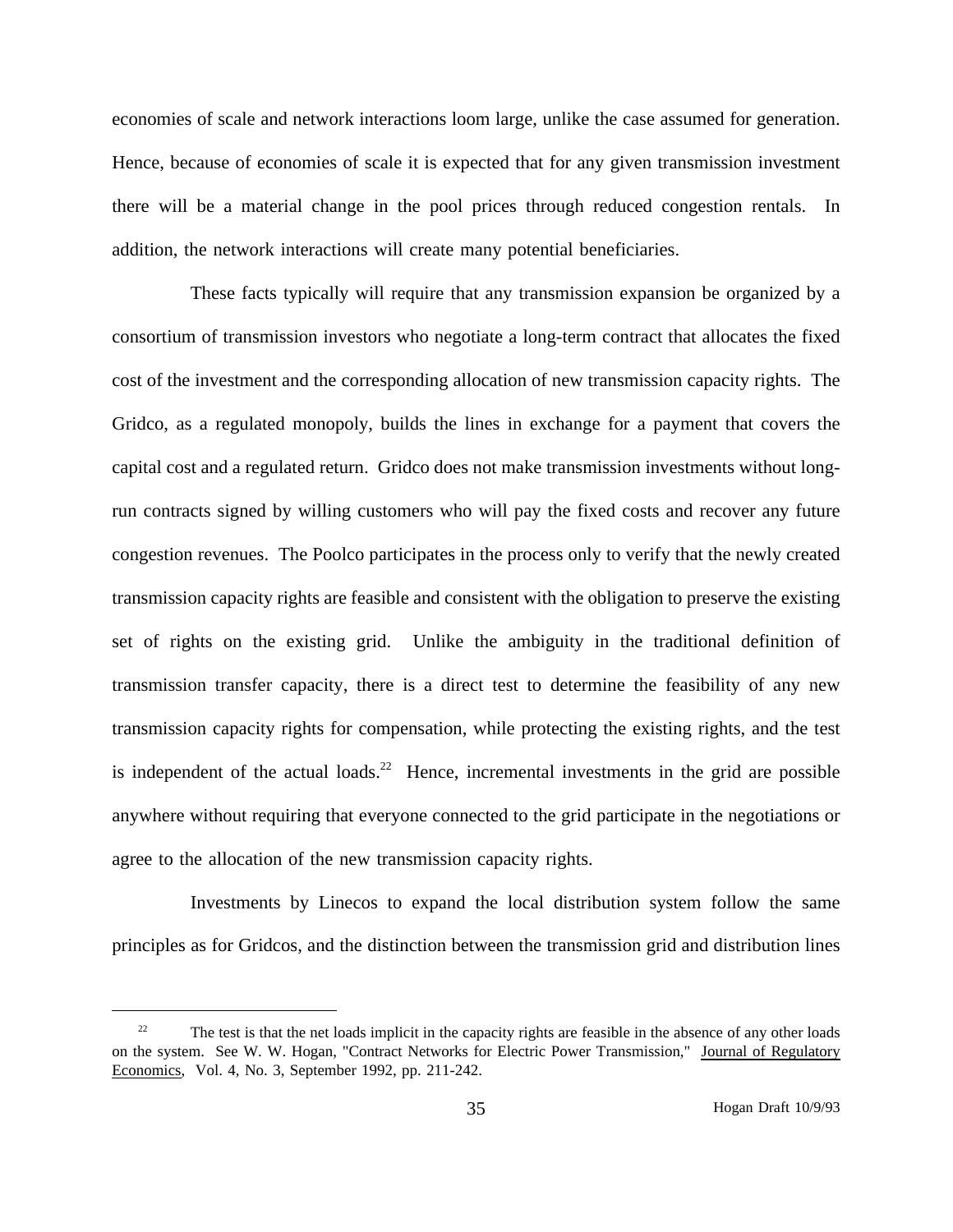is not essential; the two could operate as the same regulated entity. However, the complexities of network interactions are related to loop flows. To the extent that there are local distribution lines that isolate the power flow from the grid, with no loops back to the grid, it may be efficient to organize and operate these businesses as separate local monopolies. The structure of shortand long-run pricing is the same as for the transmission grid. Short-run usage is charged at short-run marginal cost, including losses and the effects of any local congestion. Long-run investments are made under contracts with customers who agree to pay the fixed charges for capital return and recovery. These investments create local Lineco-managed capacity rights to collect local Lineco congestion rentals, should they arise. The local functions analogous to the pool dispatch, perhaps in controlling local demand, are solely limited to the local lines, having by definition have no network effects, and can remain as part of the functions of the regulated Lineco.

# **Other Services**

The many other services that make up the traditional bundled delivery of electricity can be provided by the various competitive companies. For example, the Disco can connect customers, provide billing services, provide customer surge protection, and so on. In practice, Buycos and Discos may be the same company. As long as there are no barriers to entry and such companies operate in a competitive environment, prices and service quality are regulated only by the market. However, the Discos must be operated independently of the Linecos, which do have a franchise and a local monopoly, and are regulated accordingly. The separation should be at least in terms of control, with the Linecos providing "comparable service" to all the Discos.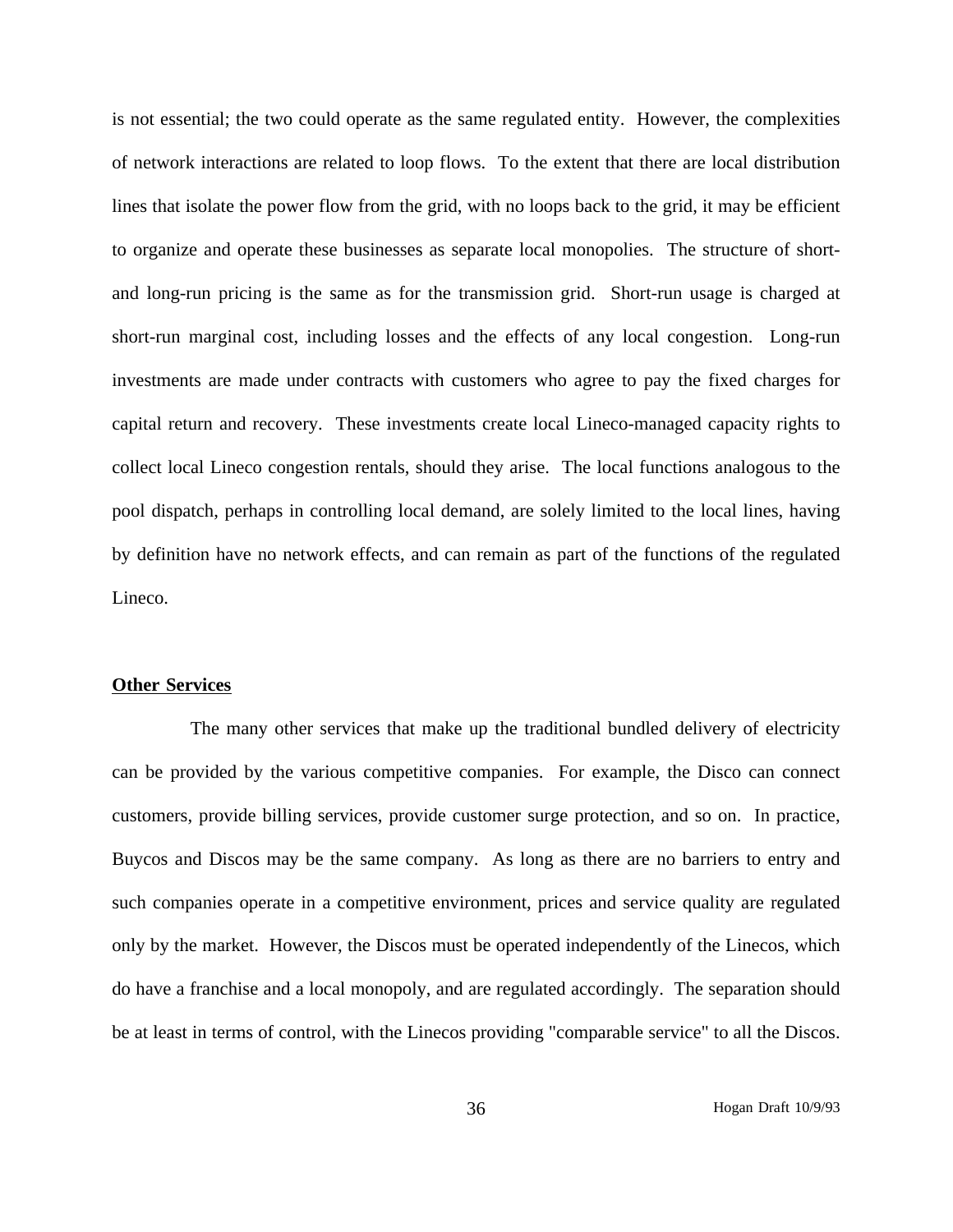In practice this separation may require separation of ownership.

Table I summarizes these components of this competitive electricity market. This structure and its key elements--access to essential facilities including the wires and pool dispatch, use of short-run marginal-cost pricing, and reliance on long-term contracts to provide economic hedges rather than specific performance--are not far from actual operations or proposed reforms in other systems. This competitive market is the essence of the design of the current U. K. system, with the notable difference of the lack of locational short-run prices.<sup>23</sup> The essential elements of this market model are close to the proposed reforms in New Zealand.<sup>24</sup>

<sup>&</sup>lt;sup>23</sup> S. Littlechild, "Competition, Monopoly and Regulation in the Electricity Industry," U. K. Office of Electricity Regulation, June 1993. U. K. Office of Electricity Regulation, "Pool Price Statement," Birmingham, England, July 1993. The U. K. design is plagued by incentive problems created in unusual and unnecessary features of the calculation of market prices coupled with too few generators to ensure competition.

<sup>&</sup>lt;sup>24</sup> Wholesale Electric Market Study, "A Managed Transition Toward a Facilitated Market: Rationale," Wellington, New Zealand, October 1992. Trans Power New Zealand "Transmission Pricing 1993," , Wellington, New Zealand, February 1993.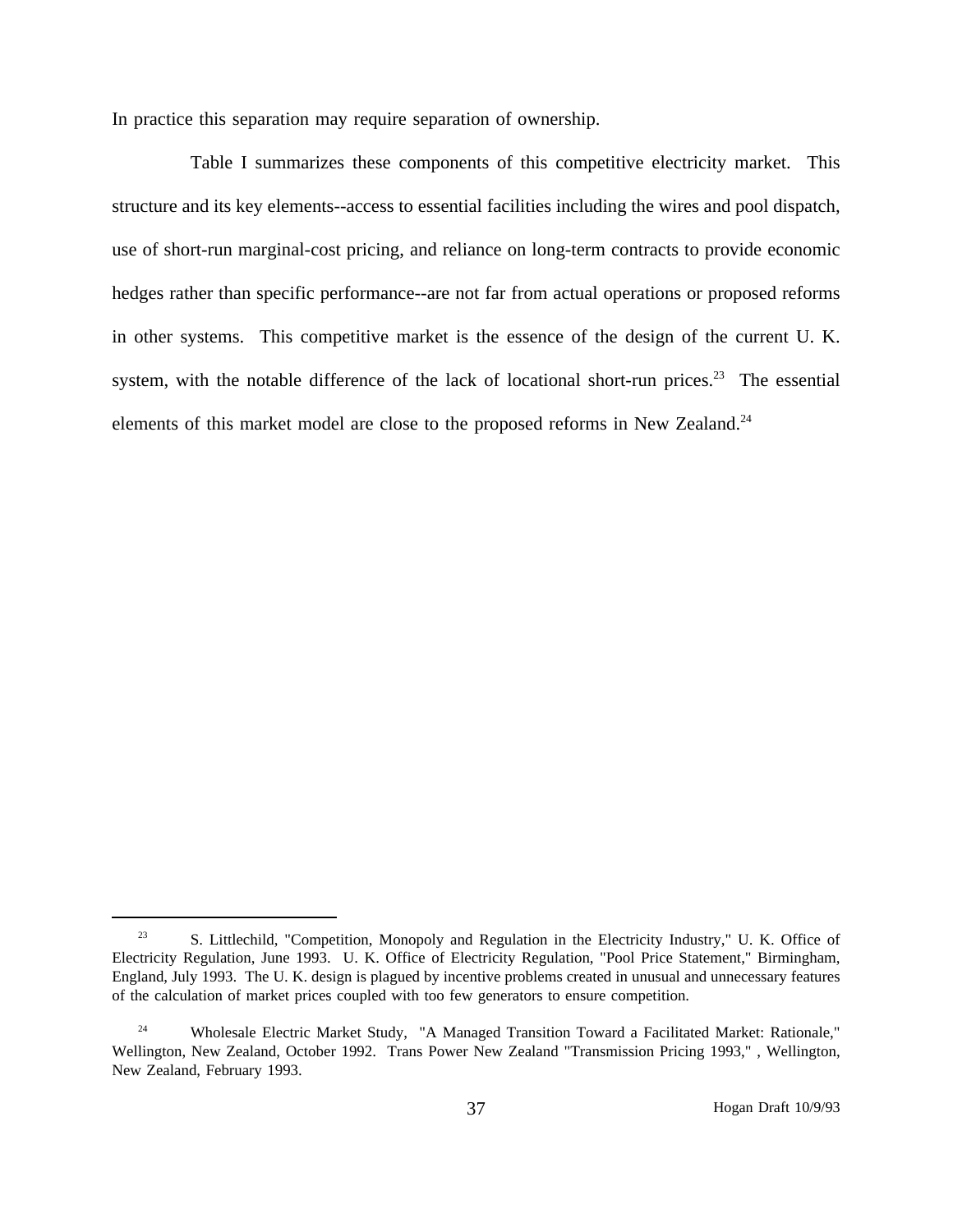| Table I: Competitive Electricity Market Model |                                                                                                                        |                                                                                                                 |                                                                                                       |                                |
|-----------------------------------------------|------------------------------------------------------------------------------------------------------------------------|-----------------------------------------------------------------------------------------------------------------|-------------------------------------------------------------------------------------------------------|--------------------------------|
| <b>Segment</b>                                | <b>Function</b>                                                                                                        | <b>Structure</b>                                                                                                | <b>Regulation</b>                                                                                     | <b>Jurisdiction</b>            |
| Fuelco                                        | Purchases fuels for<br>generating plants                                                                               | Many sellers and many Competitive market<br>buyers in regional and<br>national markets                          |                                                                                                       | Unregulated                    |
| Genco                                         | generating plants                                                                                                      | Operates and maintains Many participants with Competitive market<br>existing plants and no<br>barriers to entry |                                                                                                       | Unregulated                    |
| Sellco                                        | Markets long-term<br>power supply<br>compensation contracts                                                            | Many participants and<br>no barriers to entry                                                                   | Competitive market                                                                                    | Unregulated                    |
| Poolco                                        | Dispatches generating<br>plants and operates a<br>long-term transmission close coordination<br>compensation contracts  | System control<br>interactions require<br>short-term market with monopoly operation or comparable service       | Regulated to provide<br>open access,<br>and cost recovery                                             | <b>Regional</b><br>or national |
| Gridco                                        | Constructs and<br>maintains transmission and scale economies<br>wires                                                  | Network interaction<br>call for monopoly<br>provision and entry<br>barriers                                     | Regulated to provide<br>non-discriminatory<br>connections,<br>comparable service<br>and cost recovery | Regional<br>or state           |
| <b>Brokeco</b>                                | Matches buyers and<br>sellers as brokers of<br>long-term power<br>supply and<br>transmission<br>compensation contracts | Many potential<br>participants and no<br>barriers to entry                                                      | Competitive market                                                                                    | Unregulated                    |
| <b>Buyco</b>                                  | Purchases long-term<br>power supply and<br>transmission<br>compensation contracts<br>for final customers               | Many potential<br>participants and no<br>barriers to entry                                                      | Competitive market                                                                                    | Unregulated                    |
| Lineco                                        | Constructs and<br>maintains of<br>distribution wires                                                                   | Network interactions<br>and scale economies<br>call for monopoly<br>provision and entry<br>barriers             | Regulated to provide<br>non-discriminatory<br>connections,<br>comparable service<br>and cost recovery | <b>State</b>                   |
| Disco                                         | Provides services to<br>final customers<br>including connection<br>and billing                                         | Many potential<br>entrants and no<br>barriers to entry                                                          | Competitive market                                                                                    | Unregulated                    |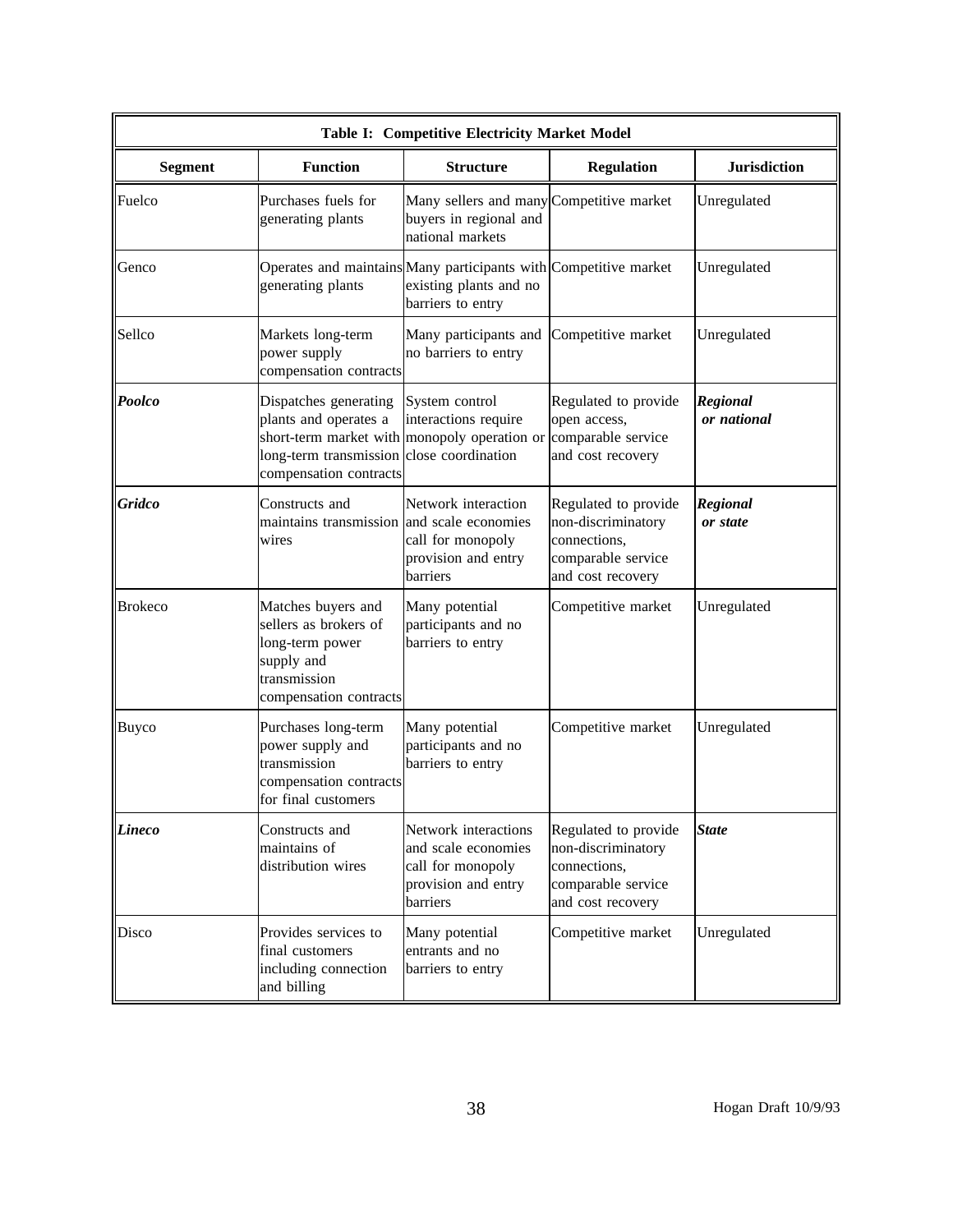## **COMPARING MARKETS**

Moving to the competitive market model outlined here would result in a variety of changes relative to the traditional regulatory market. Recognizing these differences, or in some cases the similarities, assists in evaluating transition strategies and designing approximations to the competitive ideal.

# **Economic Dispatch**

Economic dispatch of the traditional central planning model is preserved in the competitive market based on Poolco. The centerpiece of the competitive market is a centrally coordinated dispatch built on customer bids. Poolco manages this dispatch to protect against multiple contingencies and achieve the least-cost dispatch and determine the market-clearing locational prices based on short-run marginal costs. With many competitors on both the supply and demand side, there is no chance for any single player to affect the market price, and the resulting bidding incentives align the bids with opportunity costs. Hence the Poolco dispatch is the efficient economic dispatch in the short-run.

### **Comparable Service**

In the unbundled competitive market, the regulatory obligation to define and require "comparable service" is limited to those services provided by the residual monopolies. With free entry in buying, brokering, billing, and so on, a competitive market can discipline and guide the selection and pricing of products and services in the competitive segments. The residual monopolies are for Poolco, Gridco and Lineco. Here the principal services are in providing full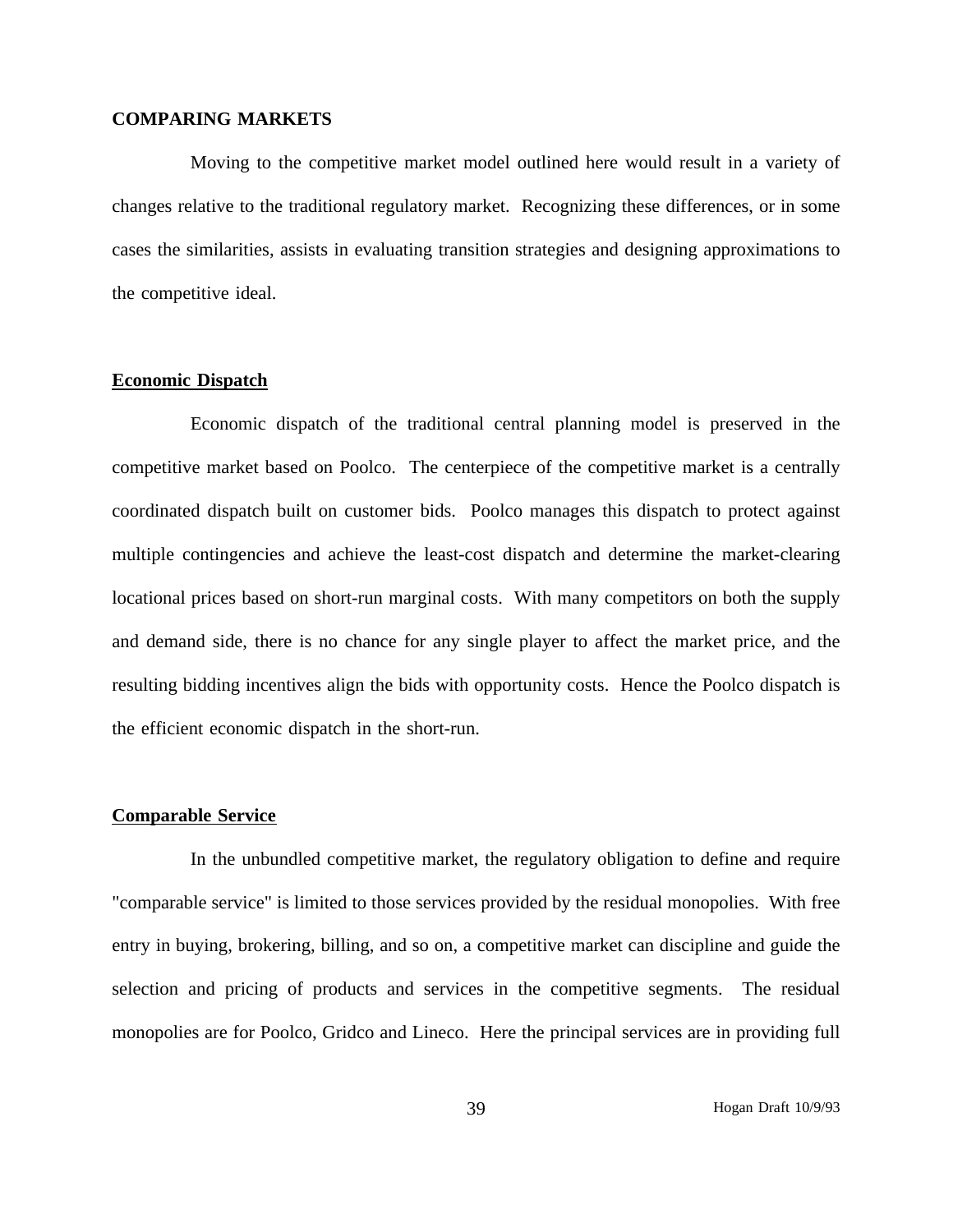participation in the dispatch and connections to the wires. Once this access is available, the customers and suppliers can compete in the competitive segments of the market. Since there is a separation of the regulated monopoly function from all other services, there is little difficulty in defining or enforcing comparability.

Of course, comparability does not mean that all services or all prices are the same. For example, customers in the pool are at different locations and purchase or supply power at different times. Each of these--different locations and different times--leads to different marginal costs that should be reflected in competitive prices. Price differences do not imply undue discrimination; price differences imply only the discrimination inherent in marginal costs.

#### **Obligation to Serve**

Under a competitive market organization, the obligation to serve differs dramatically from the traditional regulatory regime. In the case of regulated, average-cost pricing and service, central decision makers must make the choices that provide the appropriate balance of supply and demand. Most notably, the electric utility is obliged to serve the customer at the average cost of supply, even though the marginal cost of meeting that demand may be different and perhaps much higher than the average cost. With the marginal cost greater than the average price, it is necessary to impose a legal obligation to make sure that the demand will be met.

In the competitive market, however, with customers paying the marginal cost of electricity, there is no imbalance at the margin. With the proper definition of marginal cost, any customer can have as much or as little electricity as demanded at that price. Hence there is no necessity to impose an obligation on an electric utility to provide electricity or any other service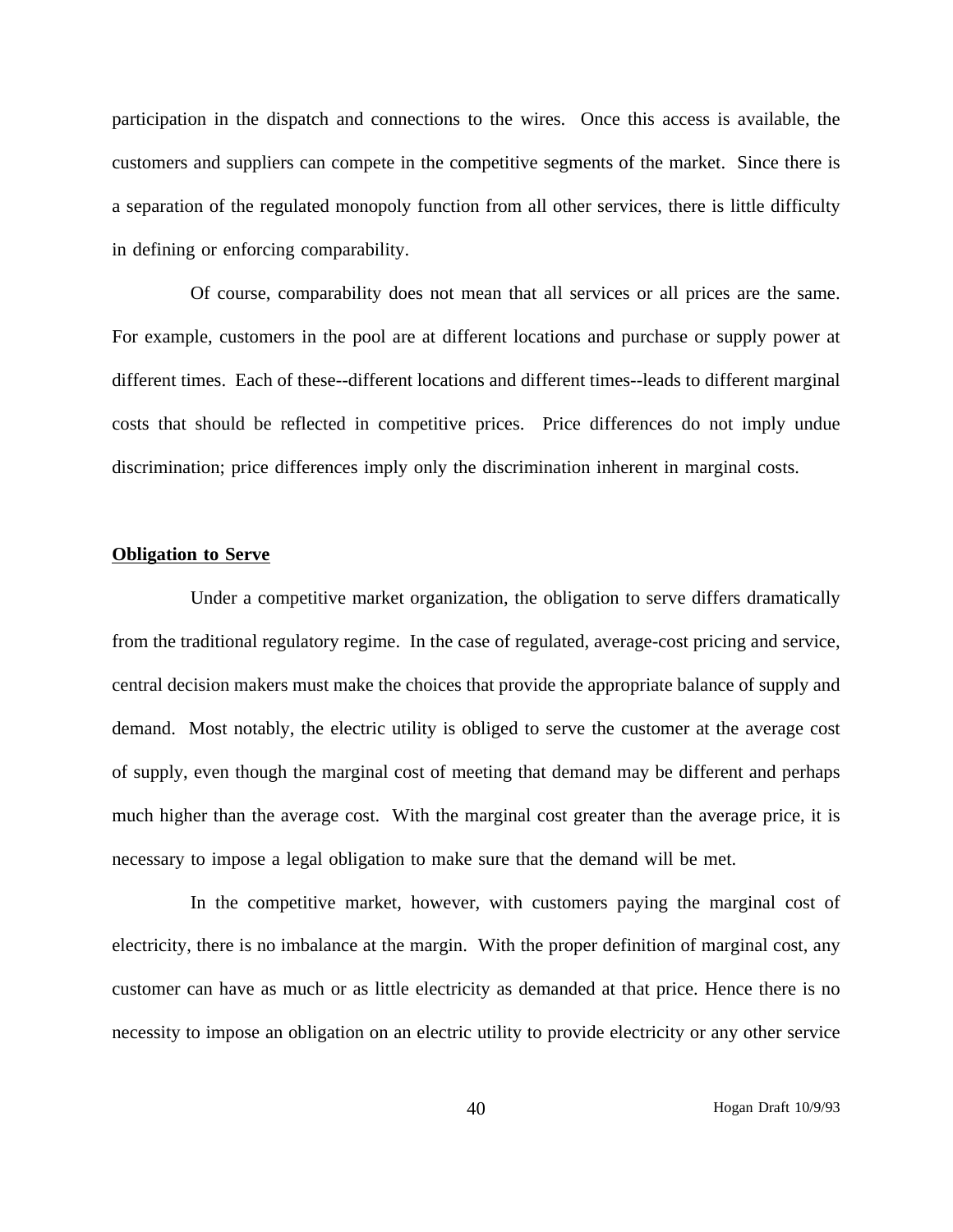available in the competitive spheres of the market. In these competitive domains, where customers have choices and pay marginal costs, the market balances supply and demand.

The only requirement for an obligation to serve, therefore, arise in the non-competitive, regulated portion of the market. This is limited to the Poolco, Gridco, and Lineco segments of the industry. Here the obligation to serve takes on a special and restricted meaning. In the case of the Poolco, the obligation is to accept and include as part of the dispatch pool all parties on a comparable basis, and to allow these parties to buy and sell power at locational marginalcost prices in the pool. For the Gridco and the Lineco, the obligation is to connect customers and negotiate in good faith any requested enhancements of "wires" capacity with appropriate creation of new capacity rights collecting congestion rentals. The Gridco and Lineco can and must impose technical standards on new construction, and make the judgement with Poolco about the feasibility of new capacity rights. But the Gridco and Lineco are "obligated to serve" by meeting any feasible customer requests where customers agree to pay the regulated fixed charges to cover return of and on investments in the wires. The regulated segments have no obligation to review or be responsible for resulting investments or their subsequent economic consequences.

# **Security Concerns and Capacity Reserves**

Given the history of vertical integration and centrally managed power dispatch, early proposals for market operations in electricity raised criticisms that unbundling threatened the security of the grid. If nothing else, the experience with the U. K. operation of a short-run pool with bidding and spot pricing has demonstrated convincingly that there is nothing inherent in the market structure which affects reliability. The essential requirement for a centrally coordinated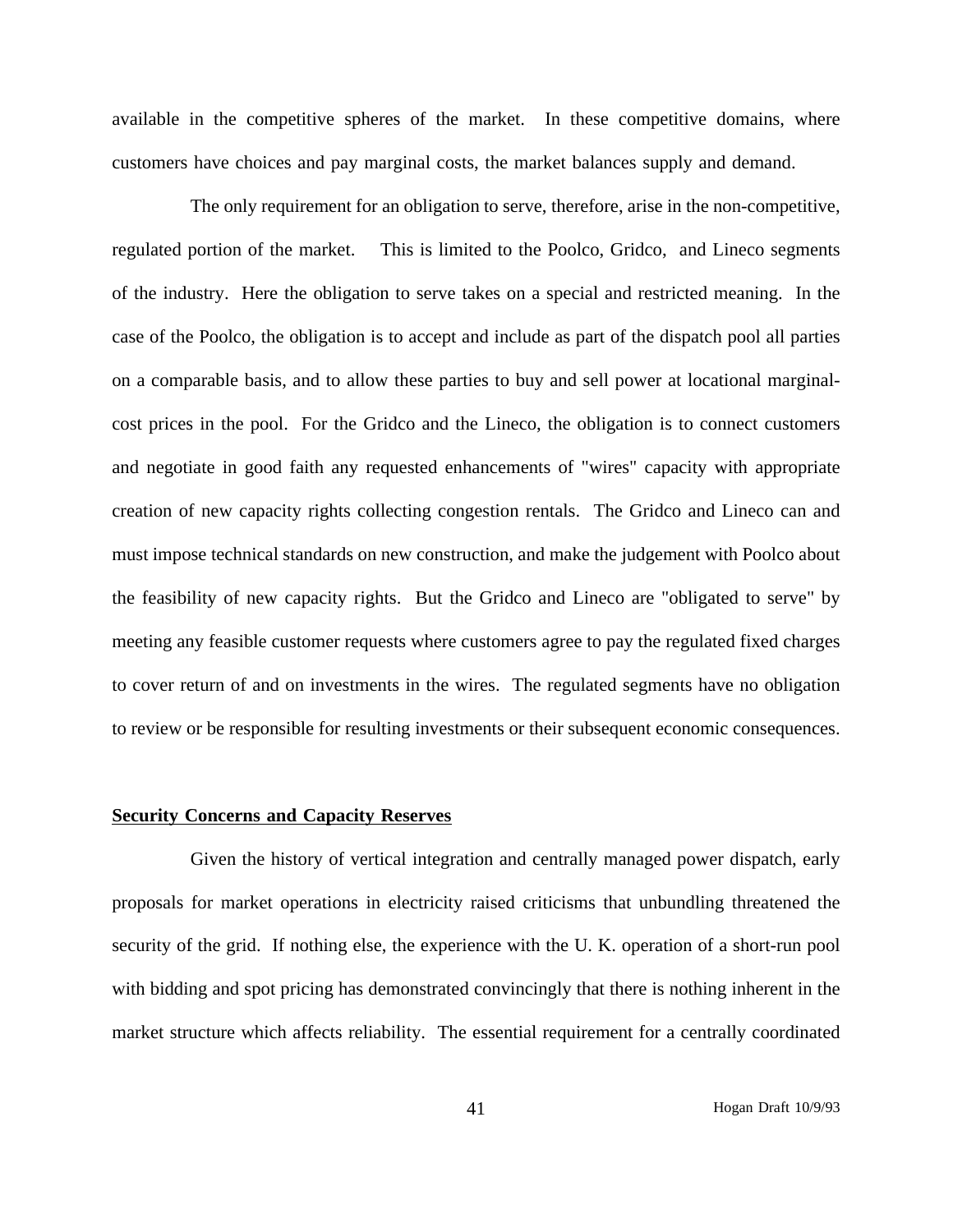dispatch remains, which protects the grid and ensures that the lights stay on, but this pool can operate to support a market with unbundled supply and demand without affecting reliability.

Secure economic dispatch coordinated through Poolco respects the current contingency limits on power flows and generation limits. In the short-run, the effect of security constraints in the system is to limit transmission and force out-of-merit generation which gives rise to shortrun congestion costs. These short-run marginal costs are the true opportunity costs of "security," and in the competitive market customers face these opportunity costs. In the long-run, investment in the grid is undertaken when customers find it economic to reduce these congestion costs. In this sense, the evolution of the grid and its "reliability" is determined by the market. Since all demand is always met, at the short-run locational marginal cost, there is no non-price curtailment of demand and no need to build excess capacity to provide a reserve margin.<sup>25</sup> There may be high prices at times, and price will rise until demand can be met at marginal cost. But there is no separate or additional security or reliability problem. Hence, security in the short-run is maintained through the security constrained dispatch, and security in the long-run is priced and provided through the market for long-run investments to increase generation and transmission capacity.

With the elimination of a need for central planning to maintain capacity reserves, competitive market pricing and the economics of investments differ from traditional practice. Notably, there is no longer any regulated "capacity requirement" or the associated short-run

<sup>&</sup>lt;sup>25</sup> This discussion simplifies from special cases such as loss of a direct connection line where no service can be provided and the price is, in effect, infinite. Obviously there is "curtailment" in this circumstance. However, in the competitive market there is never curtailment because of congestion where others are higher in the priority queue and the customer is "curtailed" even though the customer would prefer to receive service and pay the current market price. All customers who can be served and are willing to pay the market price will be served.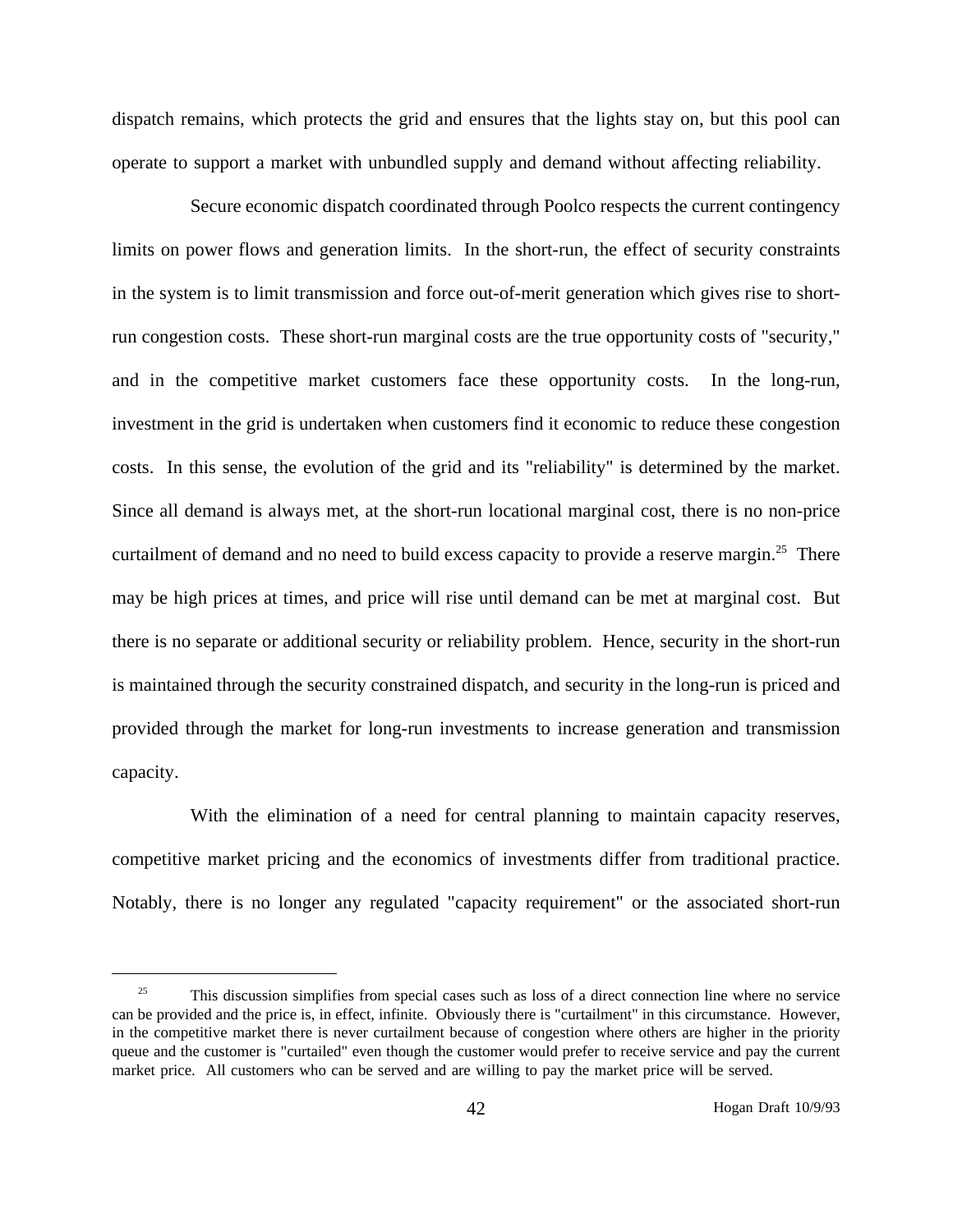capacity payments. Transmission of capacity--a strange but common construct in the traditional world--disappears along with the capacity deficit and surplus payments. Traditionally, plants which would be too expensive to operate could continue to receive short-run capacity payments required under regulatory rules intended to maintain an adequate reserve margin. But with reserve margins no longer the responsibility of the central planner, electricity pricing in the shortrun is limited to payments for energy only. Long-run investments in generation and transmission continue to be made, but solely in anticipation of profiting in the short-run market relative to the condition in the absence of the investment. Through the use of contracts between generators and customers, the risks can be shared. But in the end, the short-run opportunity costs are the only costs that can be avoided by investment, and these costs define the fundamental economics of investment decisions. Generation plants which are too expensive to run, even at true marginal cost, have no value.

### **Firm versus Interruptible Transmission and Generation**

Firm versus interruptible service is another traditional institution that evolved of necessity in the world of average-cost pricing. When not all demand could be met, there was a value in distinguishing between "interruptible" uses that were of lower value and "firm" uses that were of higher value. In the competitive market, this distinction vanishes. At the margin, all uses are equally firm or interruptible. If the customer or supplier is just indifferent at the margin, then a change in price leads naturally to some change in supply or demand. There is no obligation to serve, no capacity margin, and no distinction between different types of demand or supply.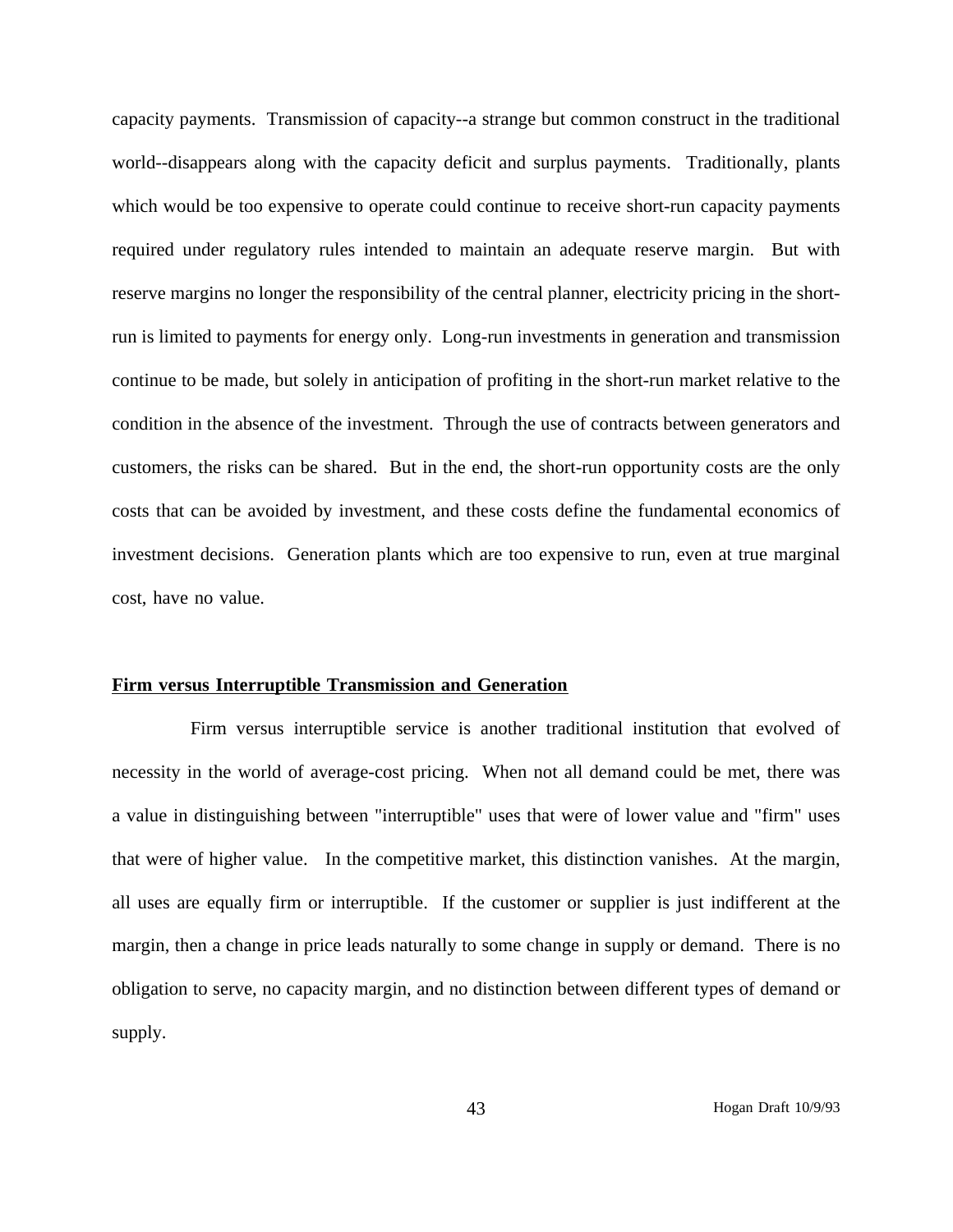The protection that came traditionally from "firm" rights reappears in the competitive market in long-run contracts for compensation for price differences. The compensation arises either for marginal generation costs or for transmission congestion. In the case of generation costs, the "firm" compensation contracts can be arranged independently through negotiations between buyers and sellers. In the case of transmission congestion, long-run contracts can be arranged through investment in the grid with congestion compensation administered by Poolco.

# **Opportunity Cost**

Under traditional regulatory rules, it is difficult to define and utilize concepts such as opportunity cost and incremental cost. Especially in the case of transmission investments, where economies of scale and network interactions loom large, there may be no satisfactory definition of long-run variants of these concepts. At a minimum, application of these ideas, which is prominent in the EPAct and early FERC transmission pricing proposals,<sup>26</sup> appears to require analyses of supply and demand conditions over a horizon of years or decades, to evaluate alternative possible uses of the transmission grid and long-term power exchanges.<sup>27</sup> Given the complexities of network interactions, such analyses imply requirements for long-run forecasts of

<sup>&</sup>lt;sup>26</sup> The Northeast Utilities (NU) principles allowing embedded or incremental cost pricing are set forth in FERC decisions: Northeast Utilities Service Company, Opinion No. 364-A, 58 FERC ¶ 61,070 (1992), *reh'g denied*, Opinion No. 364-B, 59 FERC ¶ 61,042 (1992), *order granting motion to vacate and dismissing request for rehearing*, 59 FERC ¶ 61,089 (1992), *affirmed in part and remanded in part sub nom*. Northeast Utilities Service Company v. FERC, Nos. 92-1165, *et al.* (1<sup>st</sup> Cir. May 19, 1993). The Penelec decision on the allowed "or" rather than "and" treatment of embedded cost and opportunity cost is in Pennsylvania Electric Company, 58 FERC ¶ 61,278 (1992), *reh'g denied and pricing policy clarified*, 60 FERC ¶ 61,034 (1992), *reh'g rejected*, 60 FERC ¶ 61,244 (1992), *appeal pending*, No. 92-1408 (D.C. Cir. filed Sept. 11, 1992).

<sup>27</sup> Section 723 of the EPAct authorizes FERC to collect and publish detailed information on transmission facilities. The FERC decision of September 29, 1993, approved a final rule on the information utilities must provide on their transmission systems. The new FERC Form 715 includes requirements for power flow studies and information on the incremental cost of adding units under system dispatch.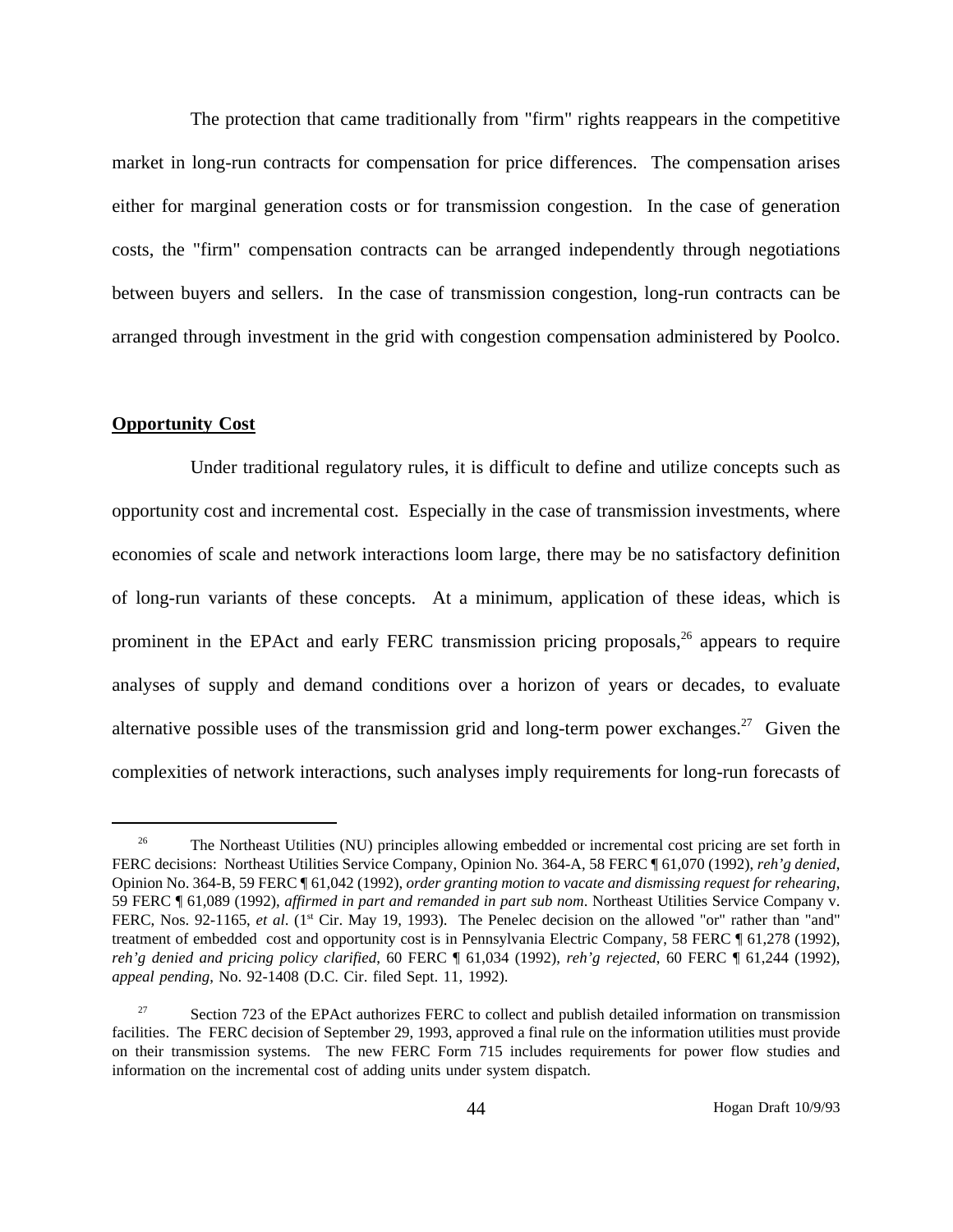both the timing and the location of supply and demand for power.

Such forecasts may be prepared by someone, but the competitive market model moves this responsibility from the central planner and the regulator to the customer preparing to make an investment. The only "opportunity" cost arising with any form of regulatory supervision is in the Poolco calculation of the short-run locational marginal cost of power. And the regulator needs only supervise the process to guarantee the integrity of pool operations as they unfold and the availability of information for customers to analyze the market. There is no need for the regulator to prepare or endorse forecasts of future opportunity costs. All those risks are left to the customers to absorb in the market place. If the customer anticipates a market with high short-run opportunity costs, the customer can purchase existing capacity rights or invest to create new capacity rights that provide compensation for and protection from changing and volatile short-run opportunity costs. But the benefits and the risks remain with the customers; the regulator's only guarantee is that the customer will have access to the competitive market at the short-run market price.

In the case of transmission, the opportunity costs in many cases may be nothing more than the (small) cost of marginal losses. If there is excess capacity in the grid, either because of economies of scale or because of ex post realizations of load differing from ex ante forecasts, the opportunity cost of using the grid can be very low. Only in the case of congested systems, with the associated out-of-merit generation, will there be a significant opportunity cost for use of the transmission grid.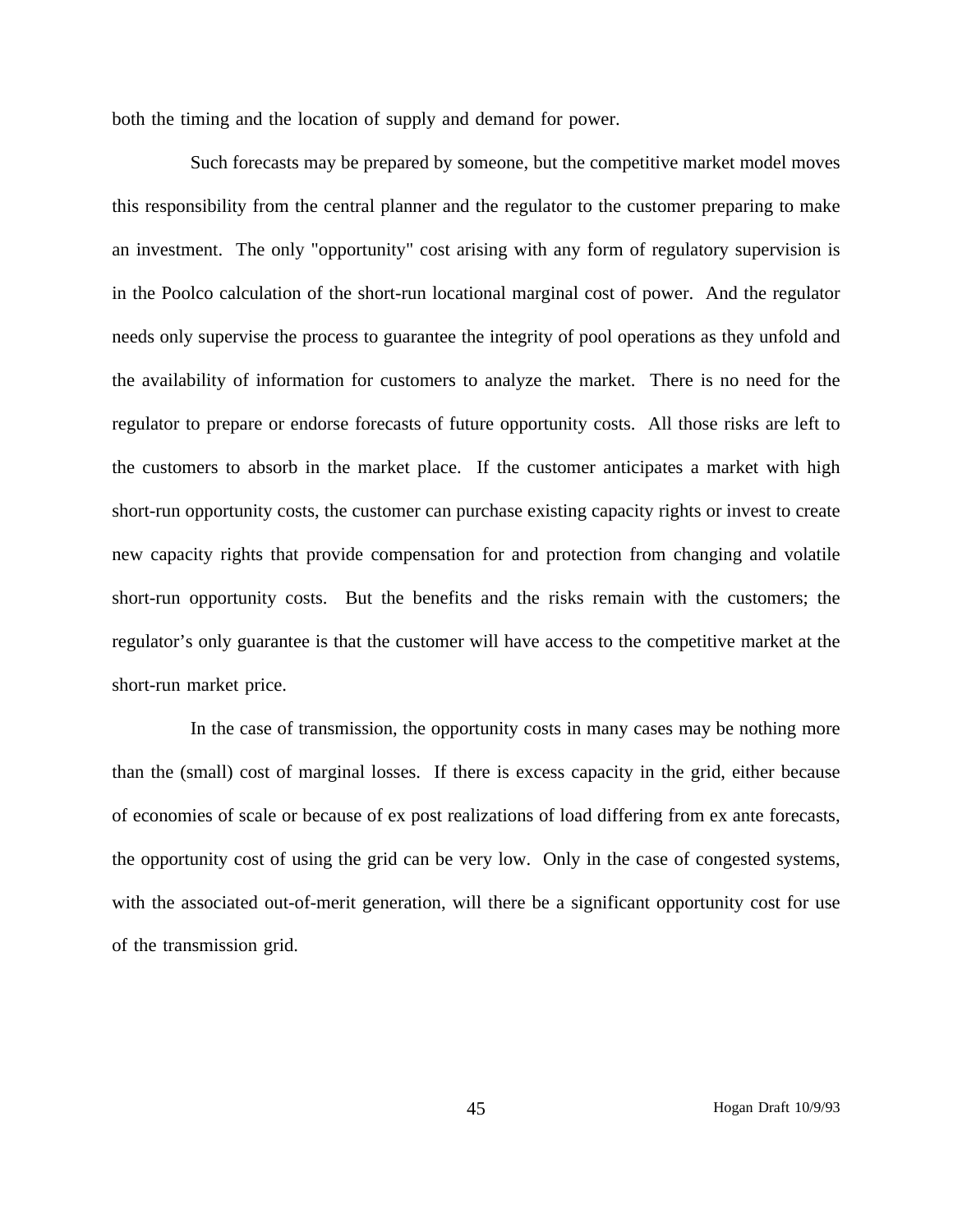# **Deep versus Shallow Investments**

Under the traditional regulatory schemes, transmission rights have been difficult to define, and the benefits are seen as widely dispersed. The central planner deciding on transmission investments has been unable to attribute the benefits of investments to particular customers or match the benefits against the costs. For those investments that are clearly attributable--the so-called "shallow" investments such as the final connection wire running from the grid to the customer--cost responsibility is obvious. But for "deep investments" embedded in the network the argument often has been that cost attribution is difficult or impossible, and everyone should share the costs as part of a network charge. Inevitably this practice confronts customers with obligations for investments they do not want for benefits they do not receive.

In part this difficulty with transmission investments arises from the inherent nature of scale economies and network interactions. But a large part of the difficulty arises from the inability traditionally to identify and assign the benefits of transmission investments. By contrast, in the competitive market model it is possible to identify the benefits of investment and to assign some or all of those benefits to the customers who agree to incur the costs. These transmission benefits appear in the form of lowered congestion rentals and the capacity-right contracts which protect these investments.

The problems of scale economies and network interactions remain, but they appear now largely as free ridership, with some customers receiving benefits that cannot be denied them once the investment is made, but for which they refuse to pay. The challenge is to find a consortium of potential beneficiaries of transmission investments who can be assigned enough of the benefits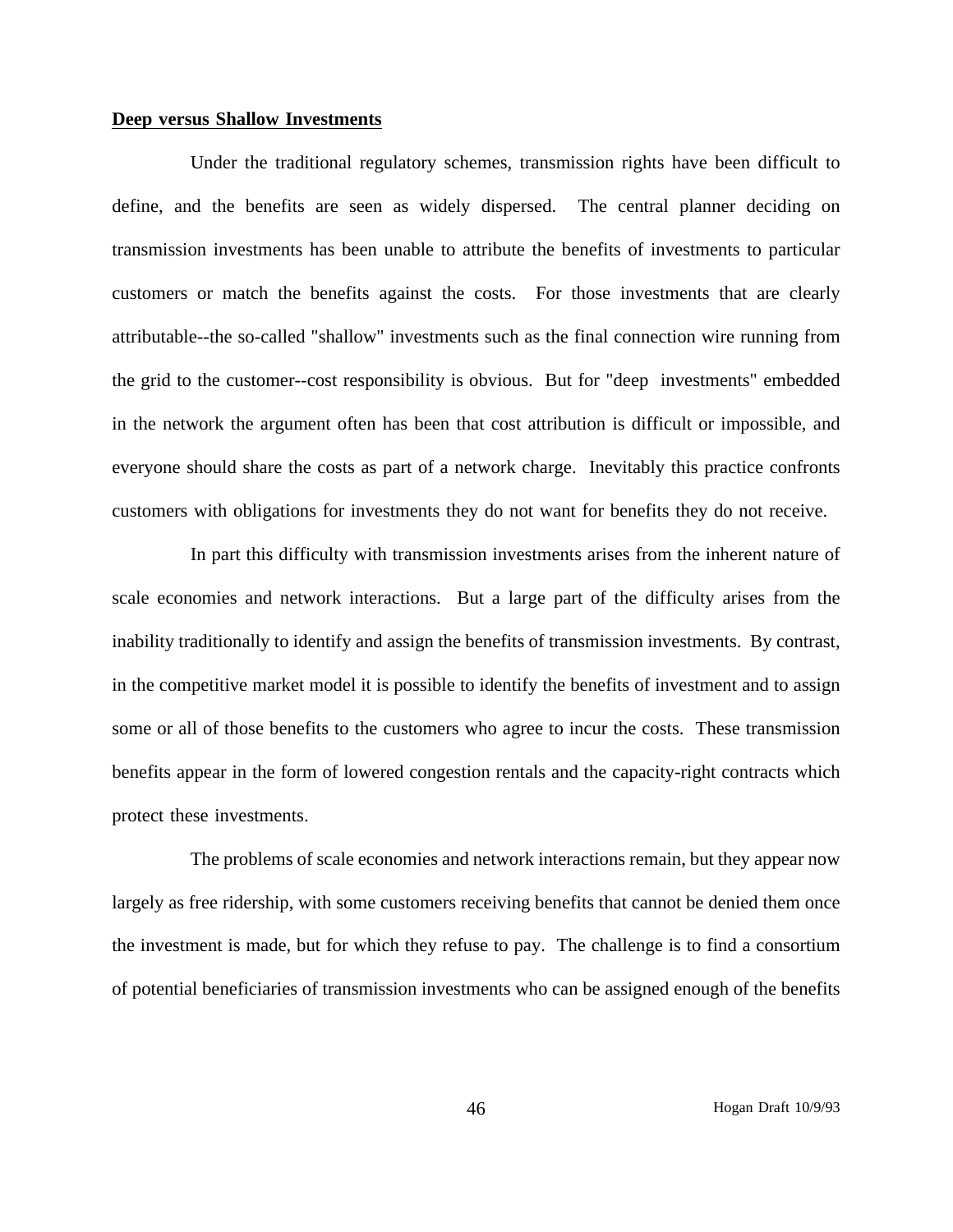to agree to long-term contracts to cover the fixed costs.<sup>28</sup> With economies of scale, typically there will be total benefits strictly greater than total costs, so in principle it is possible to assemble a consortium to cover the investment costs without full participation by all the beneficiaries.

With the consortium agreeing to pay the investment costs, in exchange for certain longrun protection against short-run changes in congestion costs, the remaining customers are largely unaffected, at least in terms of their own long-run rights. The investment process does not impose new, unwanted fixed charges to pay for enhancements that serve others, and existing transmission capacity rights for compensation are unaffected by the new investment.

Of course, customers without long-term rights--those who are relying solely on the short-run market--may well be affected by the new investment. Typically the transmission investment will raise short-run prices near generation and lower prices far from the same generation. Generators and customers at these locations may win or lose. Exposure to the risks comes with the decision not to purchase long-run protection. Later as demand increases, congestion costs will rise, raising the short-run market price. Those who make the choice to rely on the short-run market have no recourse to regulators to protect them from the business risk, or to stop investment in the generation or transmission that may affect market prices.

<sup>&</sup>lt;sup>28</sup> The economic theory of club decision making addresses the process of joint decision and allocation of benefits within a group. Buchanan, J. M., "An Economic Theory of Clubs," Economica Vol. 32, February 1965, pp. 1-14. S. C. Littlechild, "Common Costs, Fixed Charges, Clubs, and Games," Review of Economic Studies, Vol. 42, No. 1, January 1975, pp. 117-124. For applications in the context of telephone networks, see G. R. Faulhaber and S. B. Levinson, "Subsidy-Free Prices and Anonymous Equity," The American Economic Review, Vol. 71, No. 5, December 1981, pp. 1083-1091. For a discussion in the context of power pools but without explicit consideration of networks, see S. R. Herriott, "A Long-Run Cost Allocation Problem in the Political Economy of Electric Utility Power Pools," Journal of Regulatory Economics, Vol. 1, No. 1, March 1989, pp. 69-86. Since transmission is not as important as generation, generation economics may swamp transmission costs and make agreement easier within the transmission investment club.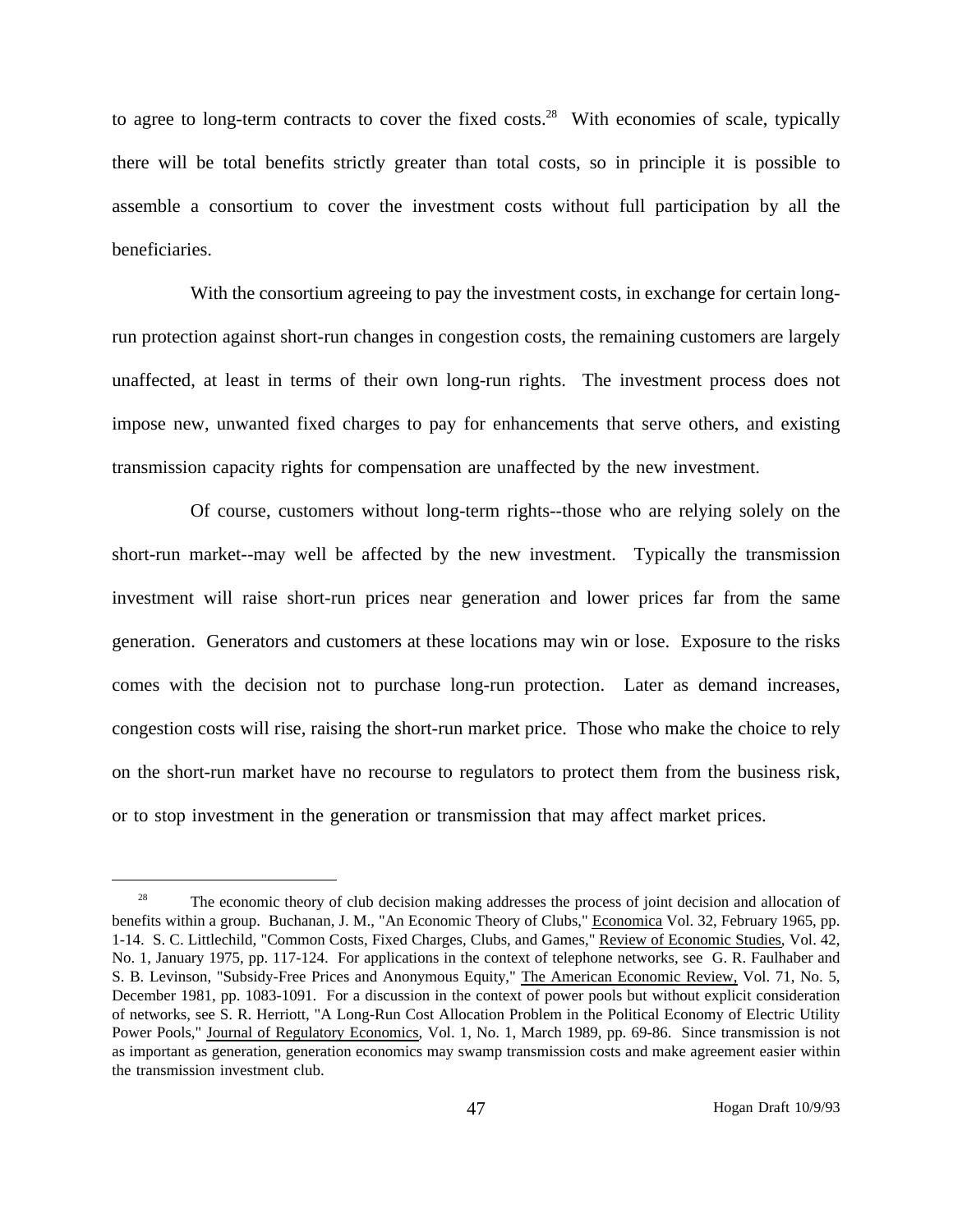# **Protection of Native Load**

Without a clear definition of the benefits in a transmission network, it is not clear how to defend previously implicit rights. Without a clear definition of opportunity cost, it is not clear how to compensate the grid owners for their opportunity costs. When the grid is bundled with generation, and third-parties cannot impose costs on the owners, the problems are internalized in the traditional central planning decision. In the open access market, however, with the introduction of third-parties who will utilize some of the benefits of the transmission grid, defining and measuring the appropriate transmission compensation is essential.

This is the essence of the response to the charge to protect native load as defined under the EPAct.<sup>29</sup> In the competitive market model, protection of native load reduces to defining the long-run capacity rights and then assigning those rights to the native load to match the assignment of responsibility for the fixed costs of transmission. In the short-run, all users of the transmission grid will pay the short-run opportunity cost, and holders of long-run capacity rights will receive the benefit of congestion rentals. If all the fixed charges for transmission are in the rate base of native load customers, then all the long-run capacity rights should be held for the benefit of the same native load customers.

Transmission capacity rights for compensation provide the protection for native load customers. However, everyone still has the right to use the transmission grid in the short-run and pay short-run marginal costs. Protection of native load does not prevent access to and use of the grid. Assignment of capacity rights to native load customers only preserves the economic

<sup>&</sup>lt;sup>29</sup> Section 722 of the EPAct defines transmission services and pricing principles including the provision that "costs incurred in providing the wholesale transmission services, and properly allocable to the transmission services, are recovered from the applicant for such order and not from a transmitting utility's existing wholesale, retail, and transmission customers."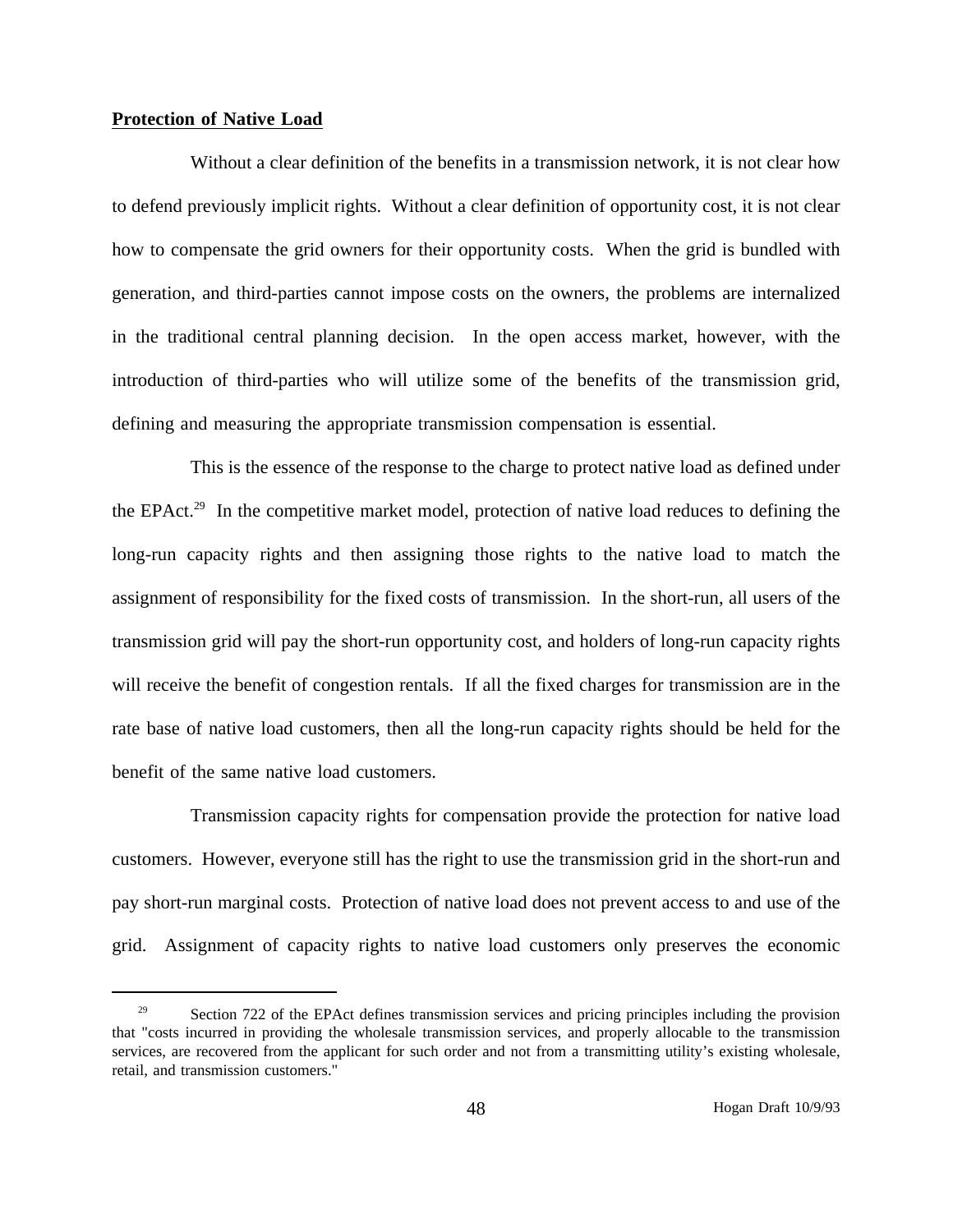interests of the customers who are paying the fixed charges of the transmission grid.

# **Contract Path and Wheeling**

The contract path fiction is not required by the traditional regulatory regime, but it is relatively simple and easy to implement. However, the contract path model is at odds with the competitive market model under open access and marginal-cost pricing. Fortunately, the contract path notion is not required in order to define transmission rights over the long run. Transmission capacity contracts for compensation do not require a contract path, and are defined only in terms of the differences in congestion rentals between two locations. There is no necessity to follow the path of power flow. All the many short-run network interactions are contained in the calculation of locational marginal costs.

Similarly, compensation for wheeling occurs automatically in the transactions at locational short-run marginal-cost prices. There is no need to identify the intervening utilities or the wheeling entities. Everyone connected to the grid is affected by every transmission action, and everyone pays the full short-run cost through the differences in locational prices. Those using the grid pay only the short-run costs, with embedded investment costs paid by those with the rights to collect the congestion rentals. The short-run marginal cost incorporates all the opportunity cost to be recouped in the competitive market. Pricing for flows on parallel paths is thus automatic, with no necessity to assign specific flows as passing through specific intervening utilities. The contract path is replaced by the contract network.<sup>30</sup>

<sup>&</sup>lt;sup>30</sup> With charges for use of the network are based solely on short-run marginal costs, there is no need for ad hoc adaptations of the contract path such as the "megawatt-mile" proposals as in A. F. Mistr and E, Munsey, "It's Time for Fundamental Reform of Transmission Pricing," Public Utilities Fortnightly, July 1, 199, pp. 13-16.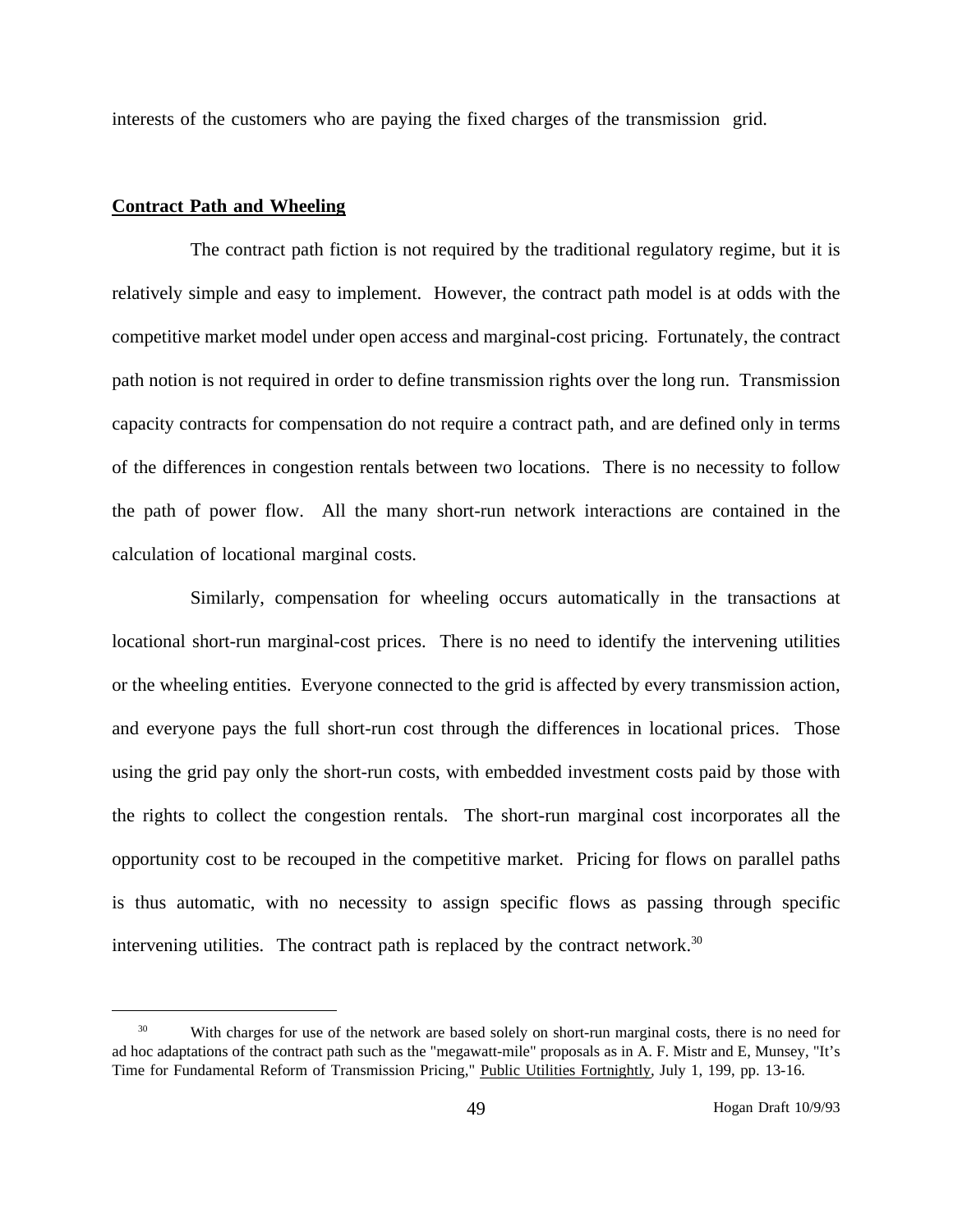Just as the contract path is only an approximation of the flow in a network, transfer capacities measured at "interfaces" are only an approximation of the constraints in a network. In reality, multiple contingencies, voltage limits, thermal limits and dynamic stability conditions interact to constrain the feasible transactions. Many combinations of load, and therefore many capacity right configurations, are possible. But once established as feasible, these capacity rights can be described in terms of the right to collect the difference in congestion costs at two different locations. These rights are compatible with operation of the market and pricing based on shortrun locational marginal costs.

# **Secondary Markets**

Availability of a secondary market is essential in maintaining price efficiency for longlived assets under changing conditions. The existence of such a secondary market, with the freedom to trade, is usually sufficient to guarantee efficient prices. The initial allocation of asset rights is important as a matter of the distribution of wealth, but once allocated the market will operate to determine the opportunity value of assets.

In the traditional regulatory market, secondary trading is typically cumbersome or in many cases prohibited. Under average-cost-based regulation, the regulators have often felt obligated to prevent windfalls in a secondary market, with the expected result of an inefficient allocation of assets, construction of new facilities when barred access to excess old facilities, and so on. Introduction of property rights and the ability to trade in the market is a principal mechanism for movement away from a regulated market into an efficient competitive environment.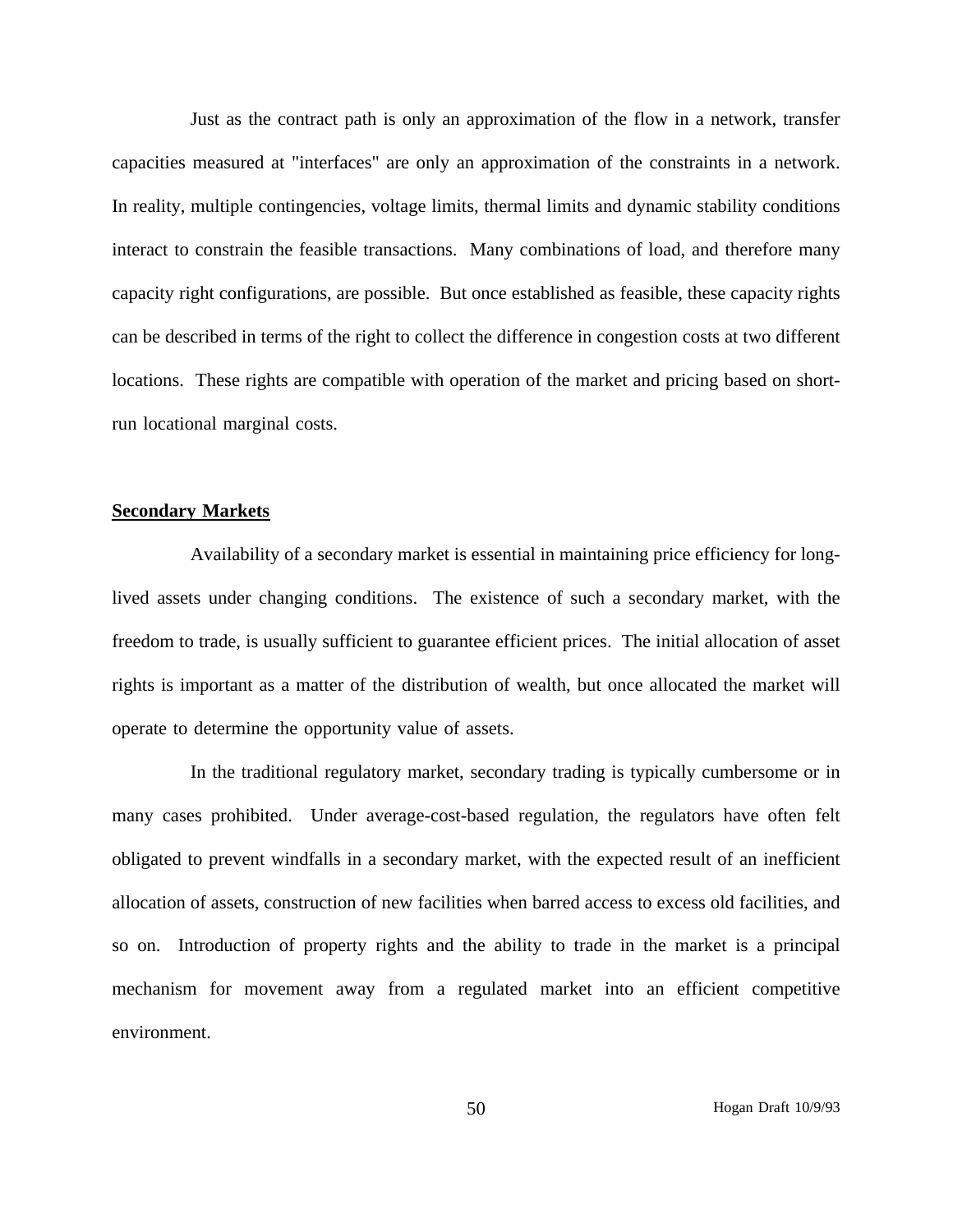In the competitive market model, there is an active secondary market. The principal long-run assets that can be traded are the unregulated facilities and contracts for compensation. Facilities such as generating plants can be bought and sold in the market for whatever price can be negotiated between willing buyer and seller. The same applies to trade in any long-run contracts for price differences that have developed between generators and customers. These trades take place without regulatory oversight, or even knowledge, as the market responds to changing conditions and customer preferences.

The only secondary market that requires central participation, if not regulatory oversight, is the market for trades in transmission capacity rights. Although in principle this too could evolve as an arms-length market without participation by Gridco or Poolco, other information economies may require participation by the transmission entities. In particular, the physical "terms-of-trade" between two transmission capacity rights are far from obvious. It may well be that 100 MW between Pittsburgh and Baltimore can be exchanged for 200 MW between Pittsburgh and New York, or 150 MW between Baltimore and New York. The network interactions are nonlinear, and only the central dispatch operator has the information required to know which exchanges are feasible.

The value of the rights would differ even more depending on the forecasts of short-run prices and congestion rentals, but this is a complication that is left to the market participants. However, even with this risk imposed on the right owners, the Poolco and Gridco may have to assist in operating a secondary market for transmission rights just to identify and verify which trades are possible. The right-holders can then negotiate to identify which trades are economic. Poolco and Gridco would allow any trades that were feasible, as long as the parties could agree.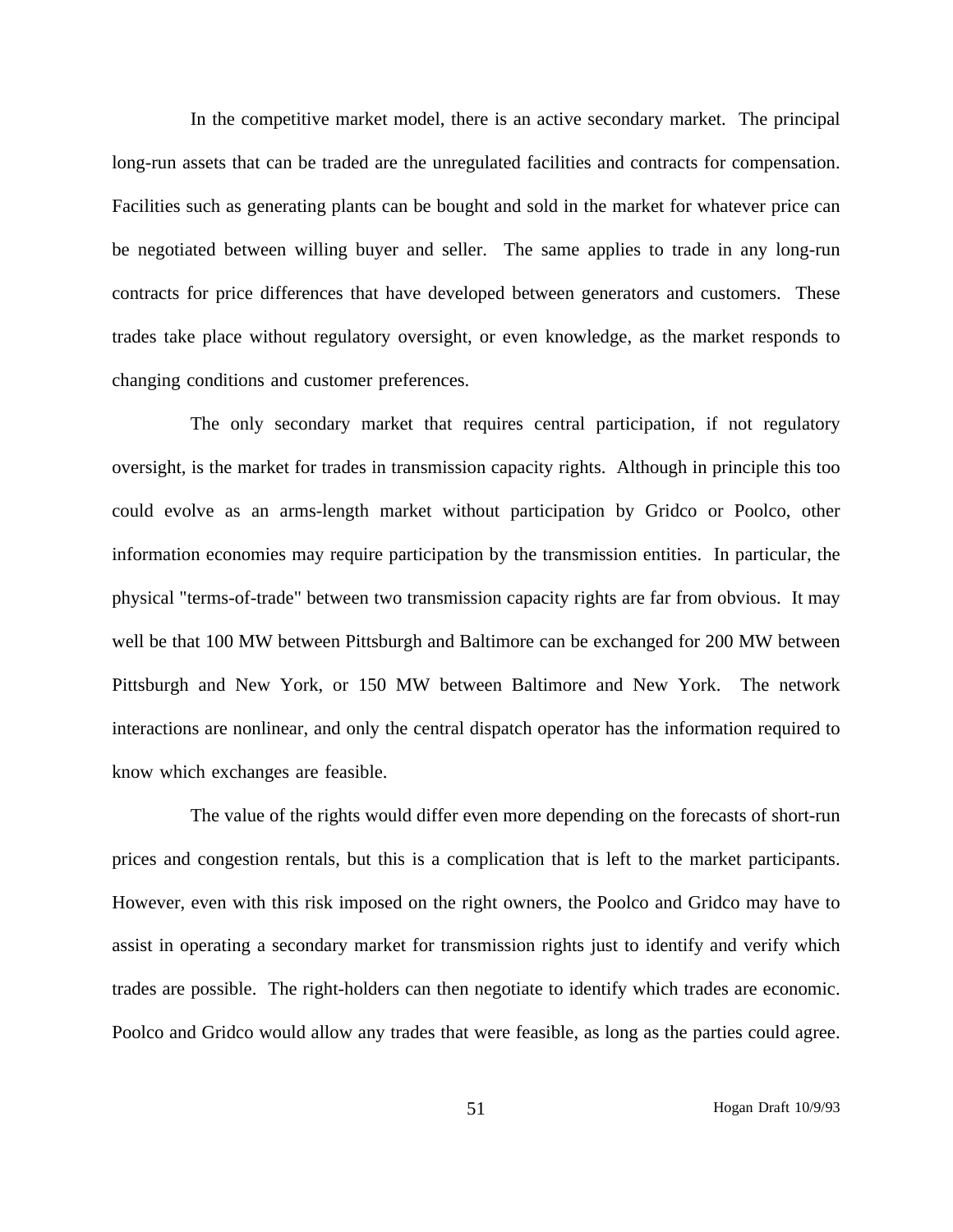# **Two-Part Tariffs**

The competitive market model outline here relies on pricing according to two-part tariffs including a fixed and variable charge. This approach contrasts with the alternative of a one-part tariff with a single price based on usage. The importance of this distinction arises because of the large capital costs throughout the industry coupled with uncertainty or the assumed economies of scale in transmission.

In the absence of capital costs, a single short-run price for usage would suffice to maintain the efficiency of the competitive market solution. Obviously, if there are no capital costs, then there are only short-run costs and a short-run product, and the only price would be the short-run price which would cover all the costs. Even with capital costs and no uncertainty or no economies of scale, a single short-run price would provide and efficient solution in equilibrium. Capital investments would be made just to the point that balanced short-run and long-run marginal costs and recouped the marginal capital investment. In this world, a single price derived in a short-run market is optimal in the long-run, guaranteeing both efficiency and revenue recovery.<sup>31</sup>

With uncertainty and capital costs, it may be that actual demand, as realized after making a capital investment, might be higher or lower than anticipated. Hence the short-run efficient price would be too high or too low to cover the capital costs of the investment. On average, the expected short-run price is adequate, but it would be only luck if the actual price

<sup>&</sup>lt;sup>31</sup> For example, as Grant Read has noted, constant-returns to scale in transmission is an important and implicit assumption in the real-time pricing model outlined in F. C. Schweppe, M. C. Caramanis, R. D. Tabors, and R.E. Bohn, Spot Pricing of Electricity, Kluwer Academic Publishers, Norwell, MA, 1988.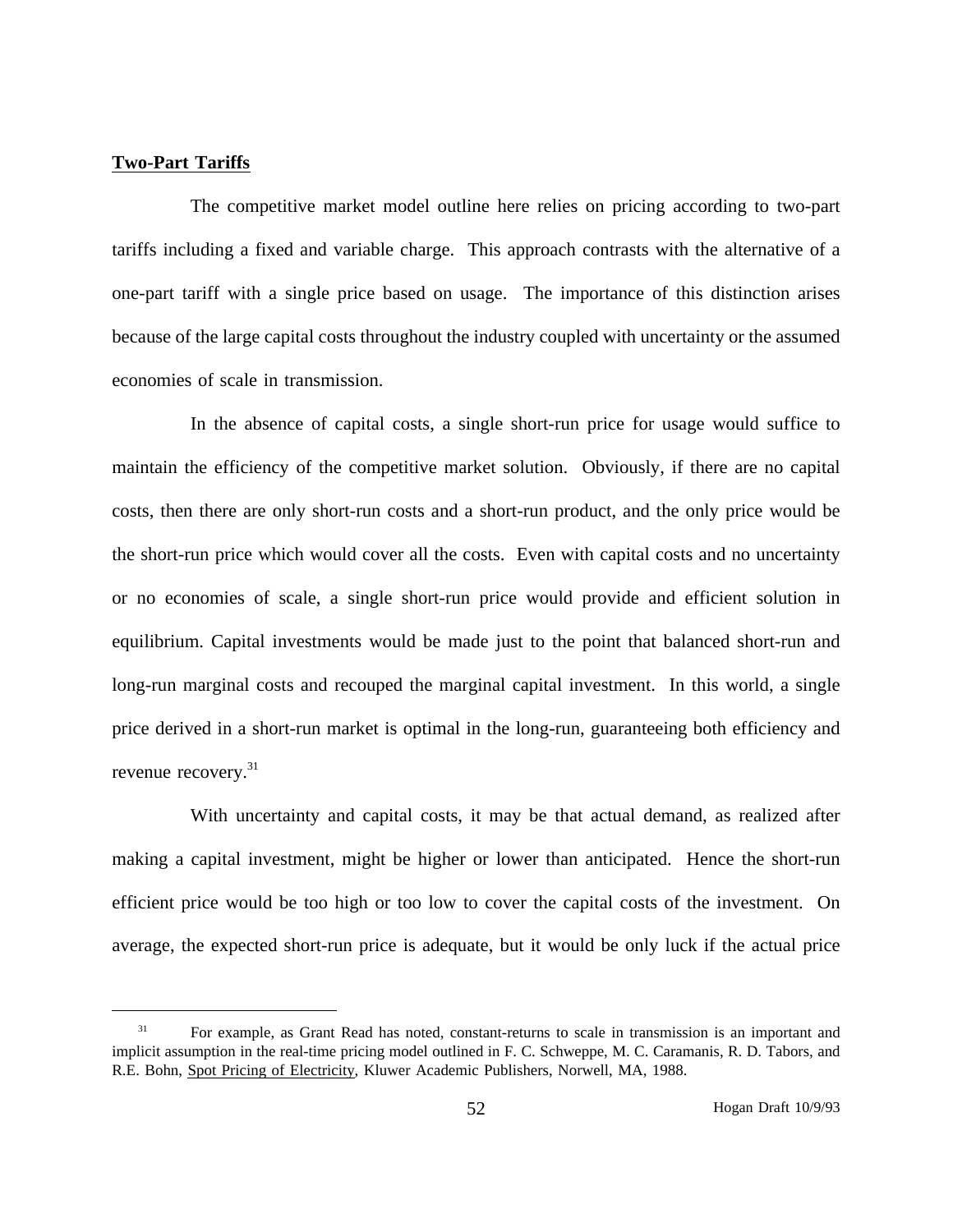turned out to be the expected price. Or, if the short-run market did not operate, and there was only a single long-run price, then there would be either too little use of the capital facility, when demand was low, or there would be some administrative curtailment, when demand was high. Such traditional regulation is inefficient, and investors in large capital facilities like electricity generating plants are often unwilling to take the risk associated with full reliance on the short-run market. Without regulation to enforce a uniform long-run price, the natural alternative is for long-term contracts that provide a assurance of recovering fixed costs. Although these contracts can have many forms, when viewed in conjunction with a secondary market for short-run power such contracts can be converted into an equivalent fixed and variable cost format. The contract allows efficient long-run investments and efficient use of the facilities in the short-run. This form of protection against uncertainty in the short-run is a standard rationale for the use of longrun contracts and effective two-part tariffs.

With economies of scale, which are assumed to apply to the wires business only, reliance on the short-run market alone becomes even more problematic. In the presence of economies of scale, by definition the ex post short-run marginal costs for an optimal investment can be too low to recover the costs of the investment. With economies of scale, it is not possible to guarantee that the last small increment of investment just balances the last small change in short-run marginal costs for the simple reason that the investment does not come in small increments. With optimal investment made in large chunks, to exploit the economies of scale, the proper criterion is to compare the short-run costs with and without the investment. If the difference is great enough, the investment should take place, but then the ex post short-run marginal cost will not recover the cost of the investment.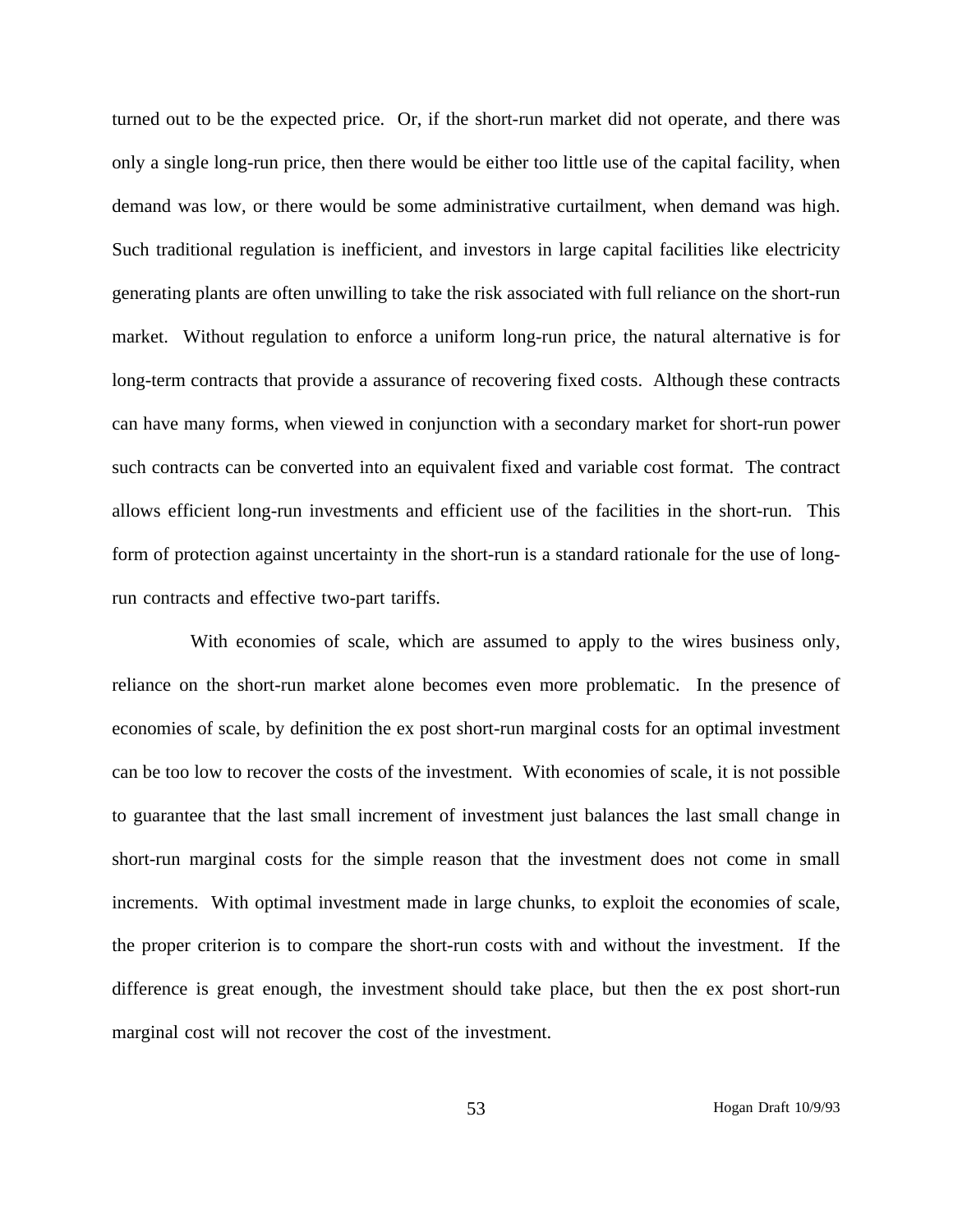An extreme example--an investment with infinite capacity that yields zero short-run opportunity cost, perhaps a bridge--illustrates the point. If the initial short-run costs are large, then the investment may be desirable. It is better to build the bridge than to stay on one side of the river. But after the investment is made there is no way to pay for the capital costs by collecting the short-run efficient price of zero! If the bridge has excess capacity, it is best not to charge a toll for its use. This extreme case also suggests the obvious answer. If the investment is worthwhile, those who benefit from the investment should agree in advance to pay the fixed charge of the investment and then use the facility without restraint. In the case of public facilities like with the bridge problem, we often use taxes as the source of the fixed charge payment. In a market, this would be a two-part tariff with a fixed charge under a long-run contract and a variable charge for use that happens to be set at zero.

This application of two-part tariffs is especially apt in the case of transmission. For example, in its open access regulations for natural gas pipelines under Order 636, FERC has employed a fully fixed charge for capacity rights and a variable cost for actual use that includes no contribution to capital.<sup>32</sup> The case is even more compelling for electric power transmission where it is more difficult to produce an acceptable definition of use that is tied to any subset of the network. Any attempt to recover all or some of the fixed costs of the network based on variable charges confronts the problem of defining who is using which facility, and why. In a free-flowing electrical transmission grid, power may flow in ways that are beyond the control or intent of the user. And if as can be the case, the short-run opportunity costs are significantly different than some pro-rata allocation of the long-run capital costs, a one-part tariff that averages

<sup>&</sup>lt;sup>32</sup> FERC, [18 CFR Part 284] Order No. 636, Washington, DC, April 8, 1992.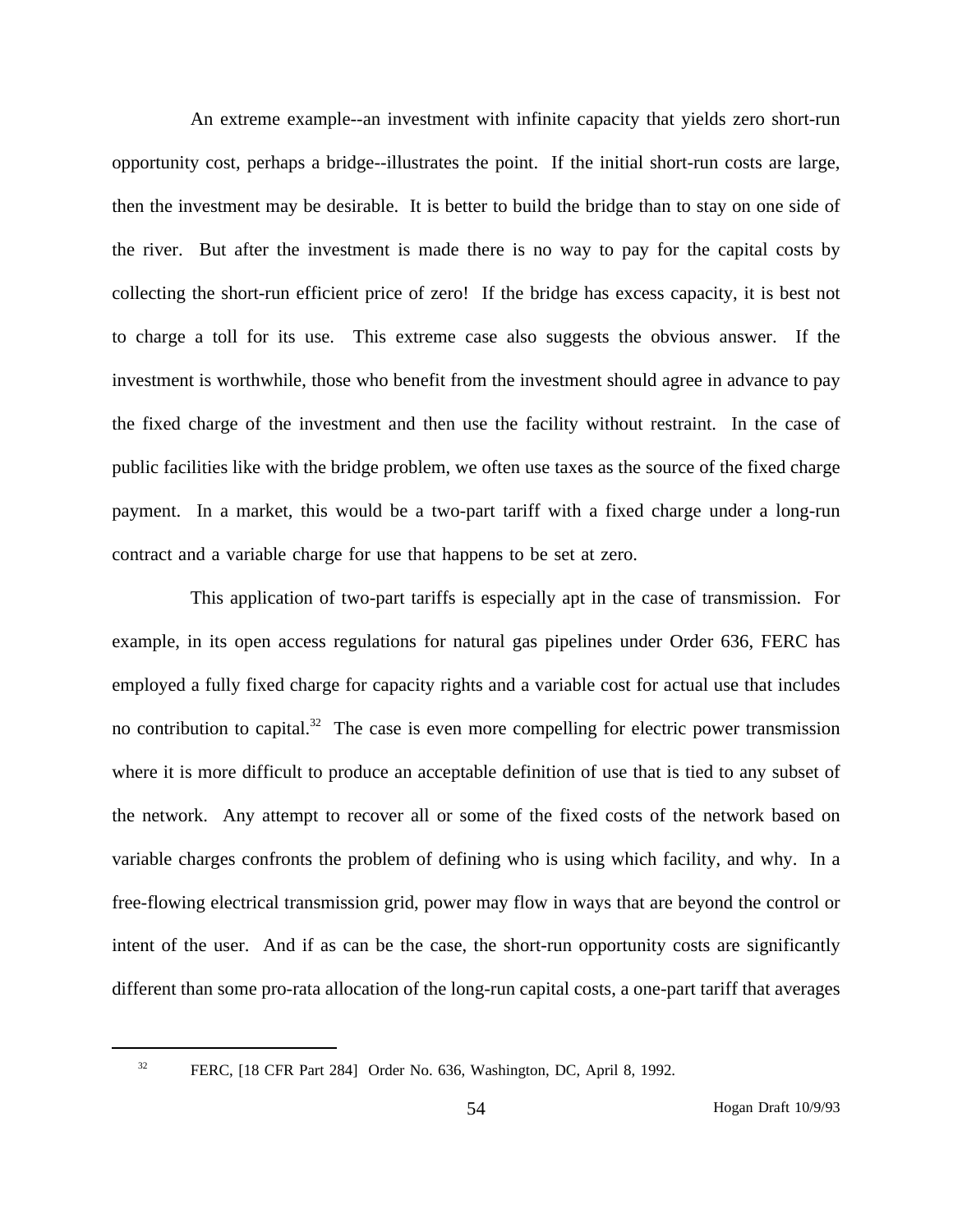fixed costs along with variable costs can produce inefficient incentives and contentious debate over complex and changing allocations. However, in the competitive market model outlined here these problems for transmission are handled through the effective application of a two-part tariff. Short-run variable costs of transmission use are paid through the automatic pricing of the pool operations. Long-run fixed charges are agreed to under contract as part of the process of deciding on new investments in the grid.

### **Network Transmission Service**

New unbundled users of the transmission grid have sought a flexible form of access that is often referred to as network service. "While there is no universally accepted definition of network service,"33 the basic idea is to allow use of the grid without restriction to particular point-to-point transactions or without paying additional charges for each change in point of receipt or point of delivery. In the case of no transmission congestion, this form of network service is provided automatically by the competitive market supported by the Poolco dispatch. All users are allowed to change their sales and purchases of power, and hence their implicit transmission. Prices for power at different locations reflect only the relatively modest impact of differential losses and--with no congestion--the market price for long-run capacity-rights-tocollect-congestion-rentals should be at or close to zero. Hence, without transmission congestion everyone has a well-defined network service with no materially different charges depending on location.

<sup>33</sup> Federal Energy Regulatory Commission, "Transmission Pricing Issues," Staff Discussion Paper, Inquiry Concerning the Commission's Pricing Policy for Transmission Services Provided by Public Utilities Under the Federal Power Act, Washington, DC, June 1993, p. 13.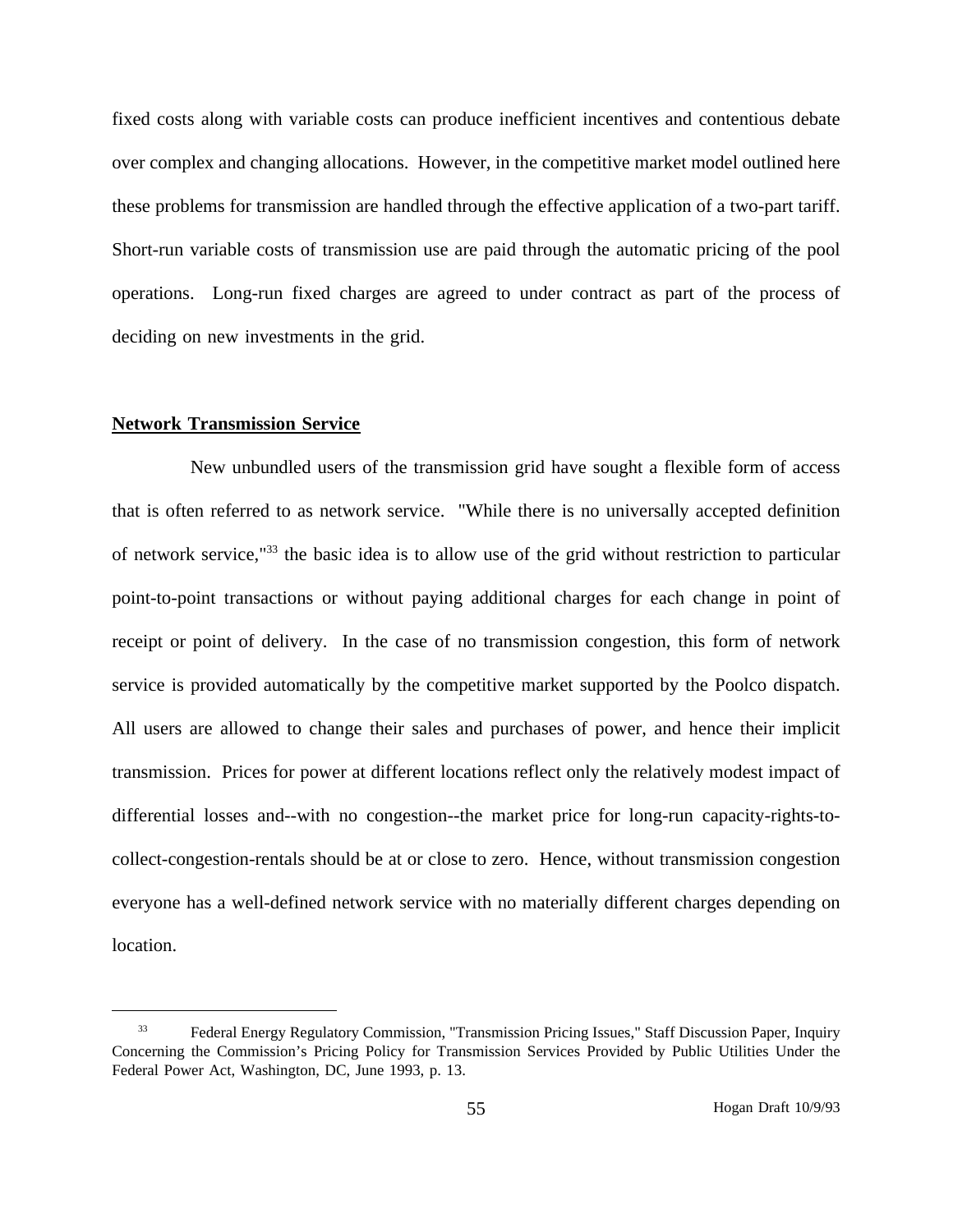In the face of transmission congestion, however, the situation could be different. If "network service" means that flexibility of points of delivery and receipt comes without constraint or cost, then it is clear that not everyone can have network service. With transmission congestion, by definition, some users must curtail their demand or pay more to respect and reflect the transmission constraints. The pool dispatchers would not be able to guarantee economic dispatch and meet all "network service" requests without violating the short-run constraints that limit the total system. Assuming that network service should not be imposed at the expense of giving up the benefits of economic dispatch, the need is for a definition that is economically sensible even in the face of transmission congestion. From this perspective, the natural specification of network service is to allow complete freedom to use the grid as long as the user pays the short-run opportunity cost of both losses and congestion. However, there would be no additional charges or limitations on use of the grid.

This form of network service is provided to everyone without discrimination under the operation of the competitive market model. All users have the opportunity to bid at different locations, and the implicit short-run price of transmission reflects only the short-run opportunity costs. There is no other limitation and no additional charge to any user, and all users are treated the same. In the short-run with constraints, transmission pricing will produce congestion rentals that will be paid in turn to the holders of long-run capacity rights. These transmission capacity rights will be available in the market, and all users can purchase different combinations of rights or invest in transmission enhancements in order to increase capacity and the available rights. The price hedge defined in the rights is primarily for point-to-point transactions. With the grid providing these perfect hedges from point-to-point, a market can develop for different portfolios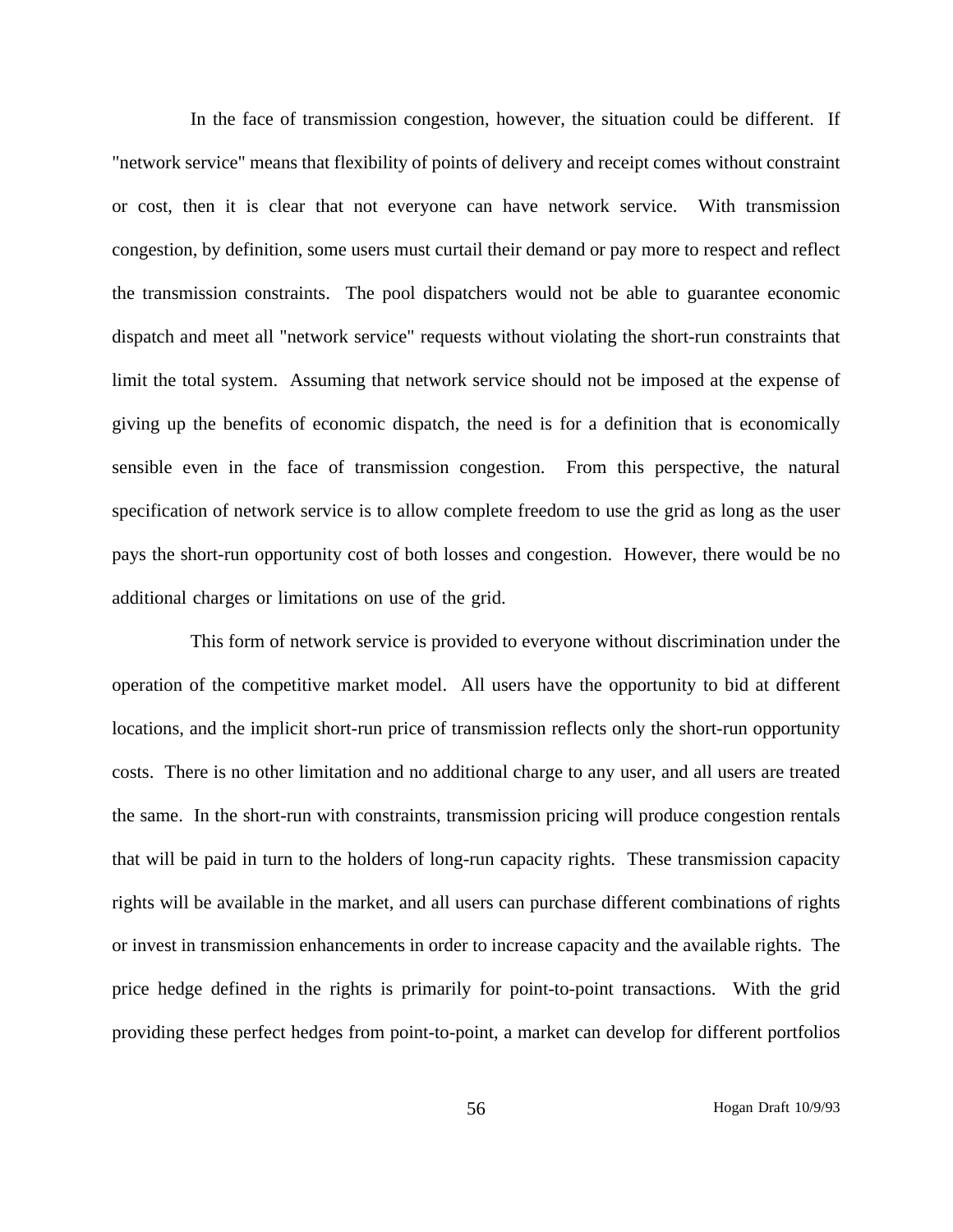of contracts which should allow customers to construct alternative hedges at a competitive market price. In the aggregate, however, not everyone can have a perfect hedge against all price changes, and someone must bear the risk of short-run changes in congestion rentals. If network service incorporates these short-run risks, it is embodied in the competitive market model. If not, then someone else must bear the cost of congestion, and not everyone can have network service.

### **Ex Ante versus Ex Post Pricing**

In a fully real-time market sellers and buyers would interact through multilateral negotiations with the pool dispatcher, changing offers for supply and demand in response to changing prices. This continuous interaction is necessary if trades take place at the bid price. Such real-time pricing might be difficult to implement in an electricity market, although it remains a subject of active research and experimentation.<sup>34</sup> The alternative approach is to interact through the pool with bids and pricing based on the equilibrium price of the efficient dispatch. The price paid would not be the bid price; rather all transactions would take place based on the actual dispatch at the equilibrium price. In principle, the bids could be current up to the moment of dispatch, and the locational prices determined would be the same as real-time prices. Since the bid would not affect the price paid or received for most participants, there would be no necessity to change the bid continuously in response to changing market conditions. All that would be necessary would be to change bids when circumstances changed the minimum or

<sup>&</sup>lt;sup>34</sup> Bahman Daryanian, Roger E. Bohn, Richard D. Tabors, "An Experiment in Real Time Pricing for Control of Electric Thermal Storage Systems," IEEE Transactions on Power Systems, Vol.6, No. 4, November 1991, pp. 1356-1365.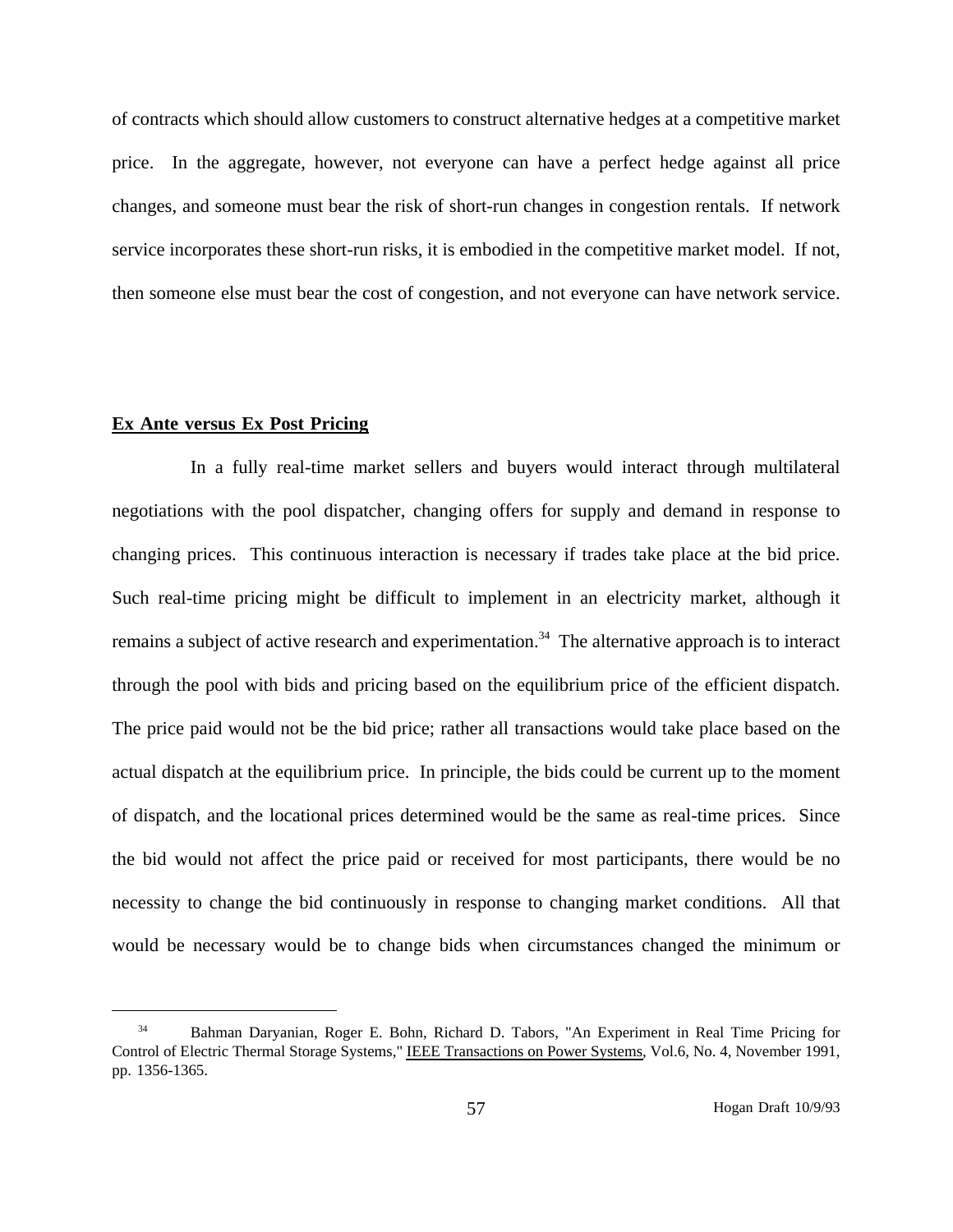maximum price that would be accepted.

In practice, for administrative convenience, it is necessary to fix the bids at some point, say a day ahead as is done in the U. K., even though the actual conditions of availability of plants and other factors may change over the ensuing day. Hence the debate arises whether to base the transaction prices on the ex post conditions of the actual equilibrium dispatch or on a hypothetical dispatch based on the ex ante conditions of some version of the day ahead bids. For example, the U.K. system determines the market price using the ex ante unconstrained equilibrium, but then of necessity dispatches the system to reflect the constraints. The differences in costs are averaged across all users in the "uplift" which is added to the market price.<sup>35</sup> A common argument is that the ex ante prices should apply so that customers know how to respond to market conditions. However, this not necessary for dispatchable generators or load, which by definition can be controlled in real time by the pool dispatcher. And for the load which has a longer lead time, the decisions a day ahead can be made on a forecast of the prices.

The principal problem with making payments based on actual ex post load and hypothetical ex ante prices is the creation of incentives for gaming the pricing system. For instance, a generator may declare a plant unavailable, to increase the estimated day ahead price at a location, and then make the plant available after the prices are set, while demanding the ex ante price for the actual volume generated.<sup>36</sup> An ex post pricing system is not subject to these

<sup>&</sup>lt;sup>35</sup> The U. K. "uplift" consists principally of payments to generators to account for "operational outturn" arising because of constraints in the transmission system. This average cost added to the short-run marginal price has been increasing at a trend of 2.2% per month since the launch of operation of the short-run market. U. K. Office of Electricity Regulation (OFFER), "Pool Price Statement," July 1993, p. 37.

This was the experience under the particular rules of the U.K. system, which uses ex ante prices but then pays for ex post quantities. U. K. Office of Electricity Regulation (OFFER), "Pool Price Statement," July 1993.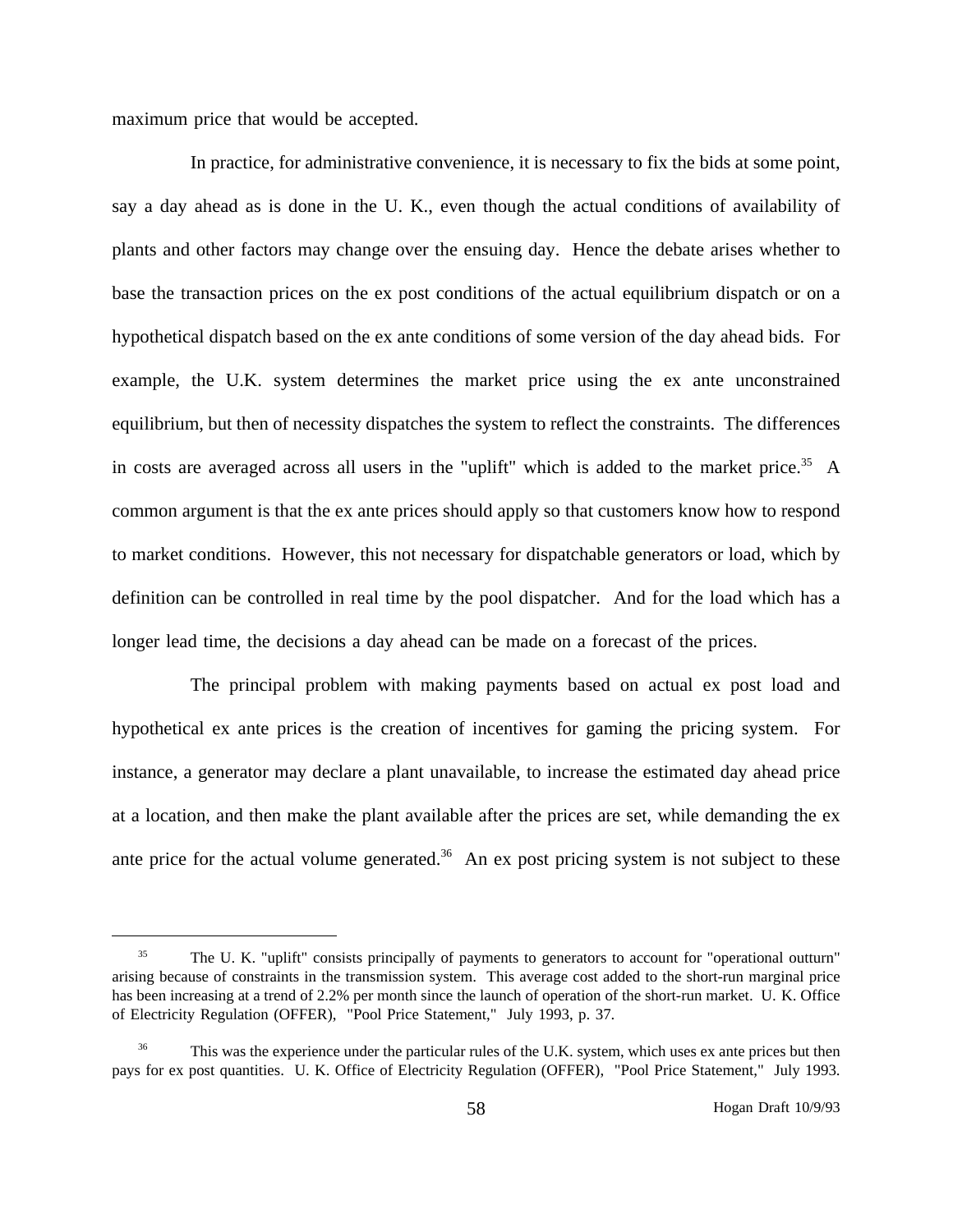inefficient incentives. To the extent that an ex ante price is deemed necessary, the preferred approach would be to set day ahead prices and quantities as short term contracts, with a settlement for differences based on the actual dispatch quantities and prices.<sup>37</sup>

For both reasons of simplicity and to avoid certain counterproductive incentives, therefore, the pricing system settlements process should be based finally on the ex post prices and ex post quantities of the actual dispatch. With a bidding system run through Poolco, this settlements process would be easy to implement. Such charging mechanisms are already in place with the split-savings systems of tight power pools which are based on actual costs of generation calculated ex post using actual quantities. The only difference would be conversion from the split savings implicit prices, based on average costs and hypothetical re-dispatches of the system, to market based marginal costs at each location including the effect of congestion and losses. Once the conceptual hurdle is leaped, the competitive market settlements system would require a minimum of changes from traditional operations.

## **Information Requirements**

Both the traditional and competitive markets require vast amounts of information to operate successfully. Control of dispatch, for example, requires real time monitoring and quick responses. The difference between the highly regulated and the more competitive market is in how much of the information necessarily passes through central hands and is monitored by regulatory bodies. For example, if long-term contracts between customers and generators are

<sup>&</sup>lt;sup>37</sup> L. E. Ruff, "Competitive Electricity Markets: Economic Logic and Practical Implementation," International Association for Energy Economics, 15th Annual International Conference, Tours, France, May 1992 (Revised June 1992).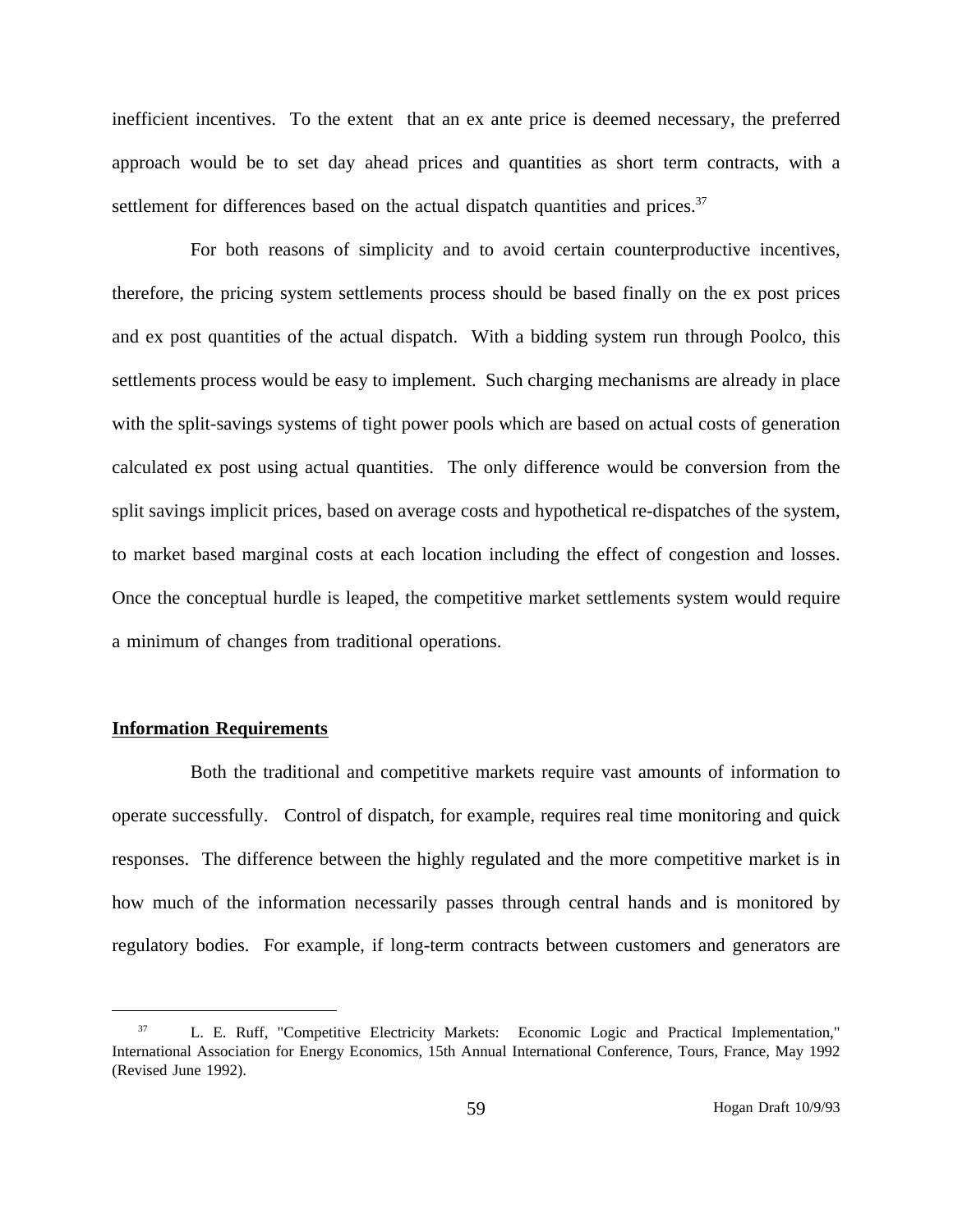deemed to require regulatory oversight and specific performance, then it will be necessary for dispatchers to be informed of these contracts and to modify the generation dispatch accordingly. However, if the competitive market is operated in the short-run based only on short-run marginal costs, the dispatcher need know nothing of the contracts. And if the generation market is competitive with open access to the essential pool and grid facilities, as in the competitive market model, the regulators need not monitor or approve the long-run generation contracts.

In the short-run for the competitive market model, the only contracts that require central information are the transmission capacity rights to collect congestion rentals. Although Poolco must be aware of and handle the distributions under these capacity rights, the contracts have no effect on the dispatch itself and can be handled entirely through an essentially transparent accounting process as part of the ex post settlements system.

For long-run investments in transmission, there is again a difference in what will require central control and participation. However, the requirements for the central operators and the regulators are substantially less in the competitive market model. In the case of traditional regulation, it is necessary for a utility to decide on expansion, and for the regulator to certify the need for the investment, that will later be recovered from the ultimate customer. Typically there is little participation by the customer in this process other than as an intervenor in regulatory proceedings. Hence the regulator and the utility bear the responsibility for analyzing the highly uncertain prospects of the prospective transmission investment for which the customer will later be obliged to pay. And with no well-defined assignment of the potential transmission benefits, it is difficult to match the costs with the benefits. This system necessitates very detailed studies across many uncertain conditions, with huge associated information requirements, and even then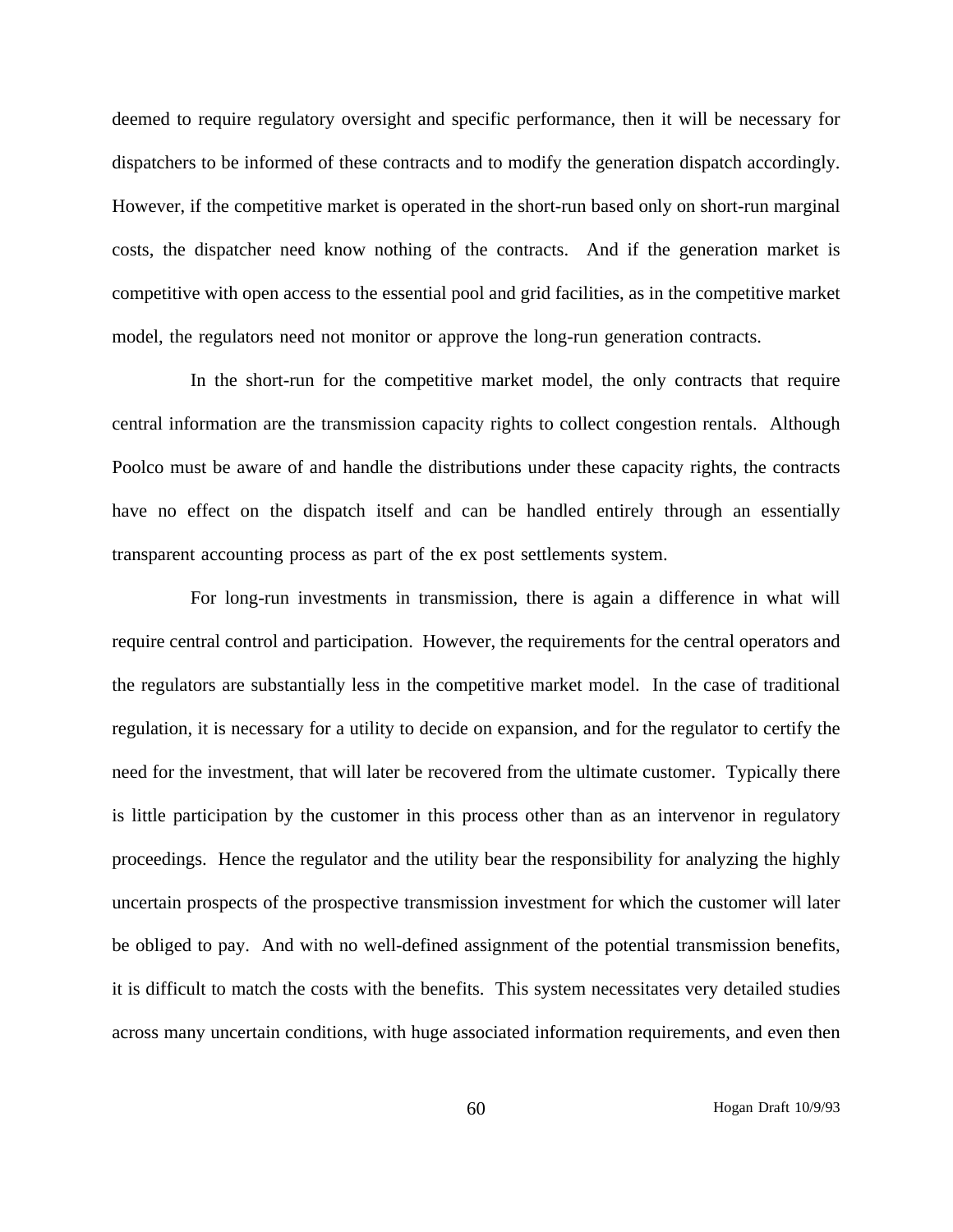little can be guaranteed.<sup>38</sup>

By contrast, these information requirements are substantially reduced in the competitive market model. Here the question that must be addressed is not the full range of capabilities of the transmission system under a wide variety of generation and load conditions, which is a complicated challenge. Rather the issue reduces to an evaluation of the feasibility of the particular allocation of transmission capacity rights under the loads induced by the actual capacity rights, and no others. In the subsequent operation of the short-run market, changes in load and generation will affect the congestions rentals, but not the capacity rights. This is an important simplification which should greatly reduce the regulatory burden. Customers decide on the capacity rights that they want to obtain, and negotiate with Gridco to provide the least-cost expansion of the grid needed to create those rights. The regulators need supervise the process only to avoid the problem of gold plating the transmission grid. Otherwise Gridco has no incentives for or against any particular investment. Regulators need not certify need. And Poolco need only certify that the resulting expansion of capacity rights is feasible and compatible with the existing rights, which is a relatively straightforward process that involves testing the load flow under a single set of conditions.

Of course, all the uncertainties about actual transmission flows and capacities dependent on loads will remain with the competitive market model, but this uncertainty is translated from uncertainty about the magnitude of the transmission right to uncertainty about the magnitude of the congestion rentals. Furthermore, this short-run price uncertainty moves onto the shoulders of the transmission customers--including generators, brokers, consumers, and all

<sup>38</sup> Apparently such a system operating with regulatory oversight is anticipated by FERC as summarized in the September 29, 1993, decision on the required transmission information filing.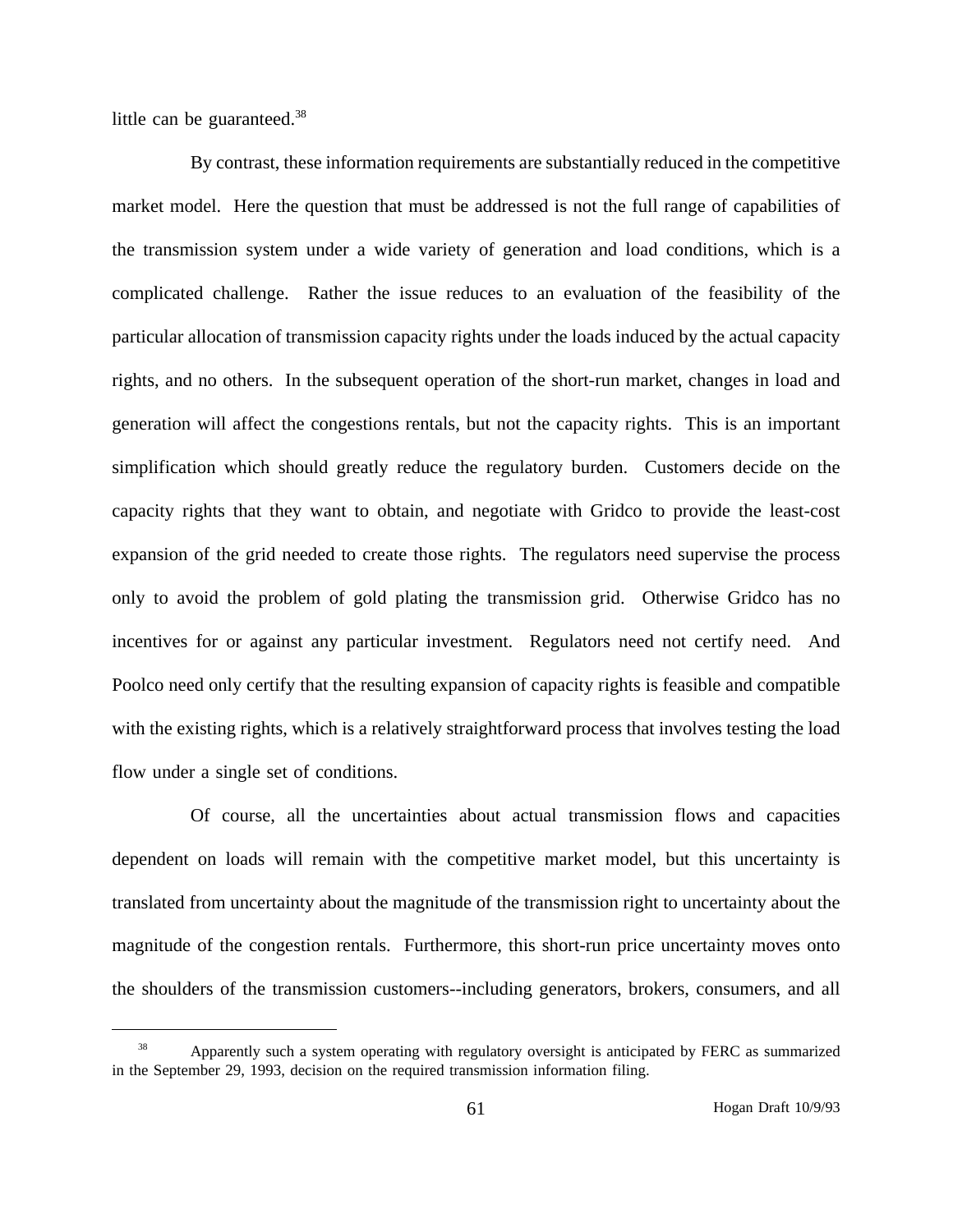other possible participants in the market--who either accept the risk or agree in advance to pay for transmission capacity rights that protect them from the risk. The costs are now well defined and the transmission rights are clearly defined and clearly assigned. The uncertainty is in the valuation of the transmission rights, for which the customer may want to do many of its own analyses to estimate the value of expanded capacity. But the customer is required to pay for investment only in the case where the customer sees the value in expanded capacity, not because someone else has decided act as the customer's unwanted agent to expand the transmission system. As in any other market, the participants make their own decisions to pay for certainty or take the risks.

# **ISSUES UNRESOLVED**

The competitive market model accommodates many of the features of electricity production and use within a framework that replaces central planning with market choices. However, in principle, there remain areas where the suggested market structure may not support the most efficient outcome. Alternative institutions or public regulation may be indicated.

### **Free Riders**

The assumed economies of scale and network interactions in the wires businesses can create circumstances where transmission investment is not economically optimal. Inevitably, incremental investments in transmission can change marginal costs, and these changes affect all users of the system. The total net benefits could be positive, and greater than the cost of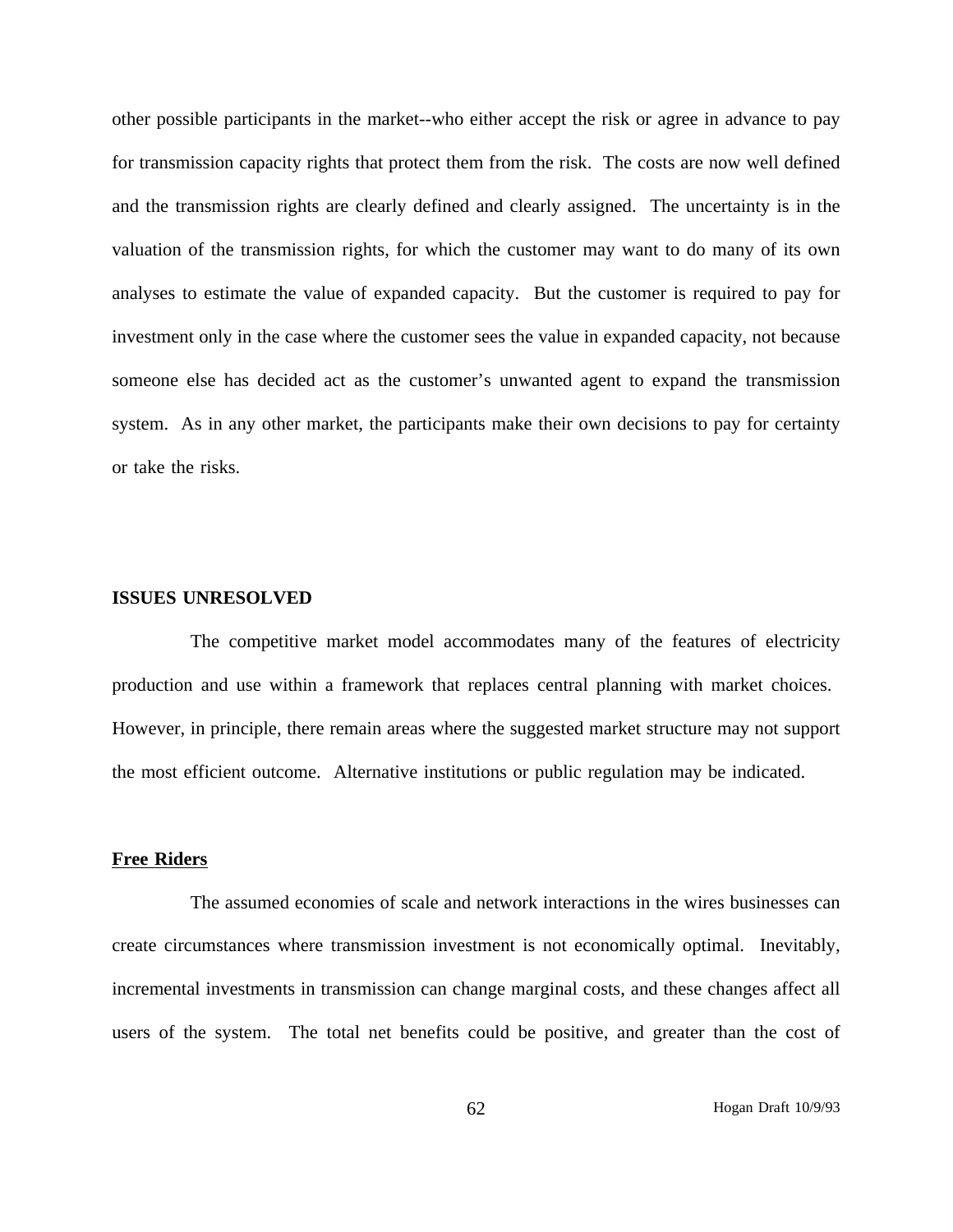investment. However, if the result is a permanent lowering of marginal costs for many users, there is an incentive for some to "free-ride" on the investments of others. Once the investment is made, others capture some of the benefits of lower short-run prices whether or not they have contributed to the investment.

Besides the equity problem and the perception of fairness, the potential for free-ridership creates potential efficiency problems similar to the prisoner's dilemma. If the investment is efficient, and everyone could agree to share the costs, the investment would be made. But because of the incentive to free-ride, it may be difficult to forge and enforce agreement among a large enough coalition to permit the investment to go forward, and an efficient investment could be foregone.

The efficiency problem is not only one of under-investment in transmission. With the change in short-run prices, the transfer of congestion rents induced by an incremental investment might be enough to motivate the winners to expand transmission, even though the economic value net of the transfers is less than the investment cost.<sup>39</sup>

The importance of these problems is an empirical matter that deserves investigation if it is viewed as a serious complication. By assumption, the absence of economies of scale and the relatively small size of incremental investment in other sectors of the market, such as generation, limit the problems of free-ridership and inframarginal change. These are concerns only in the transmission sector. However, most investment in the transmission system would arise as a result of new investment in generation and the accompanying need to obtain transmission capacity rights that would complement generation contracts. Since the cost of the

<sup>39</sup> N. G. Mankiw and M. Whinston, "Free Entry and Social Inefficiency," Rand Journal of Economics, Vol. 17, Spring, 1986.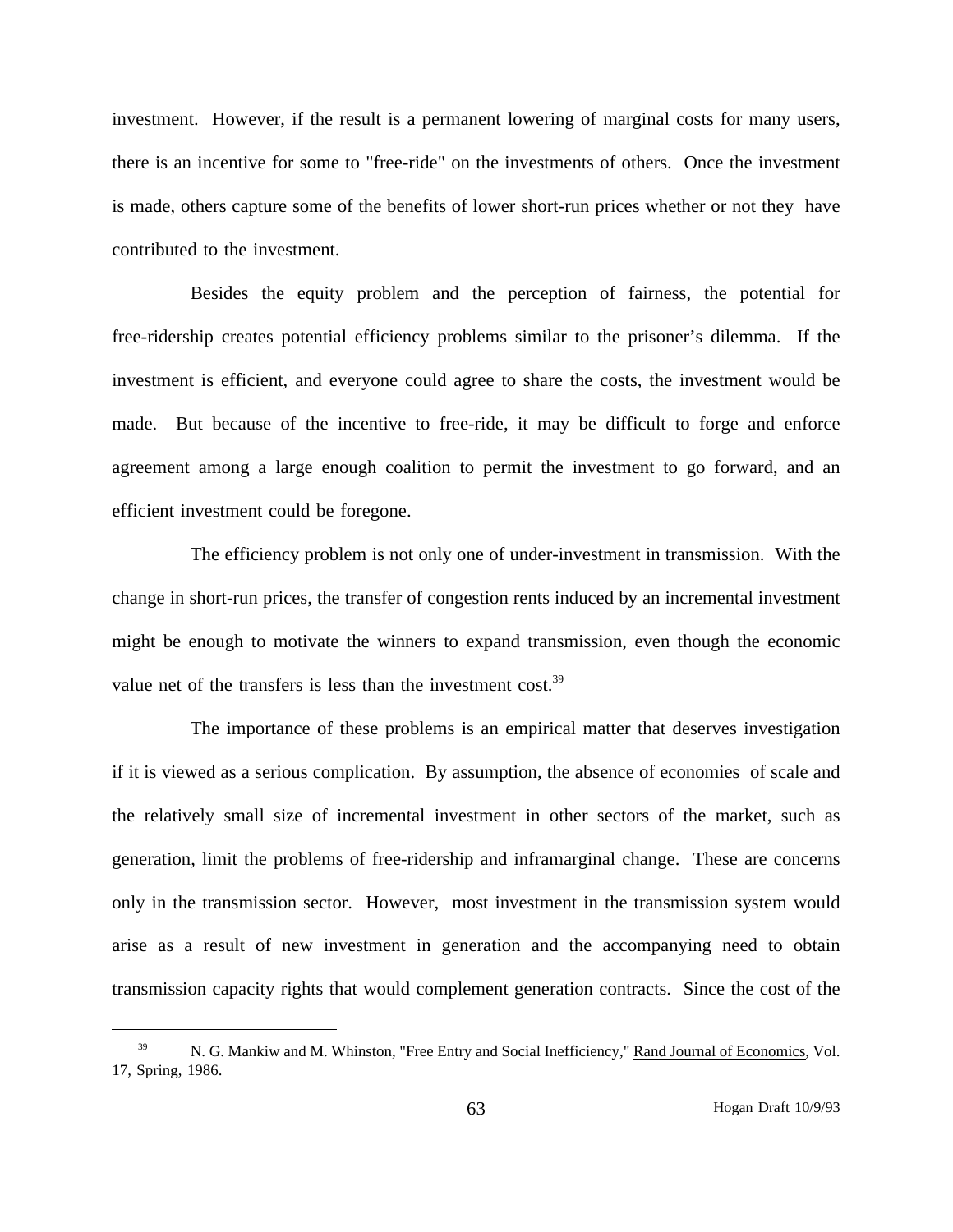generation for each such deal is likely to be much larger than the cost of transmission, there is a natural pressure to force agreement on a reasonable allocation of the transmission cost in order to complete the generation deals. If these conditions prevail, the transmission tail is unlikely to wag the generation dog.

Furthermore, the simplistic application of the free-rider argument ignores the dynamics of club decision-making where repeated decisions are required. If the next transmission investment will be the last, then the incentives to game the system may be pronounced. But if enough of the participants see the process as a repeated interaction among the players, there may be a tendency to arrive at an equilibrium that would be impossible to enforce without the incentives of anticipated future deals.<sup>40</sup>

These appeals to reason among the current participants in the market would carry little force when applied to future users. For example, consider the case of a new line built to a new industrial park. The owners of the first factory may be willing to pay for the line, and it would have a great deal of excess capacity and generate no congestion rentals. However, when the second factory connects to the same line, and there are still no congestion rentals, only the economists would be content with the solution that allocates all of the cost to the first investor. It may not be economically inefficient, but it will be unpopular.

In these cases and others, there may be some necessity for regulatory oversight or other mechanisms to address the most egregious problems where economies of scale loom large and market choices deviate far from an efficient solution. The challenge will be to define these procedures without sacrificing too much of the principle that new investments should not be

<sup>&</sup>lt;sup>40</sup> Drew Fudenberg and Jean Tirole, Game Theory, Cambridge, MIT Press, 1992, Chapter 5, "Repeated Games," pp. 145-203.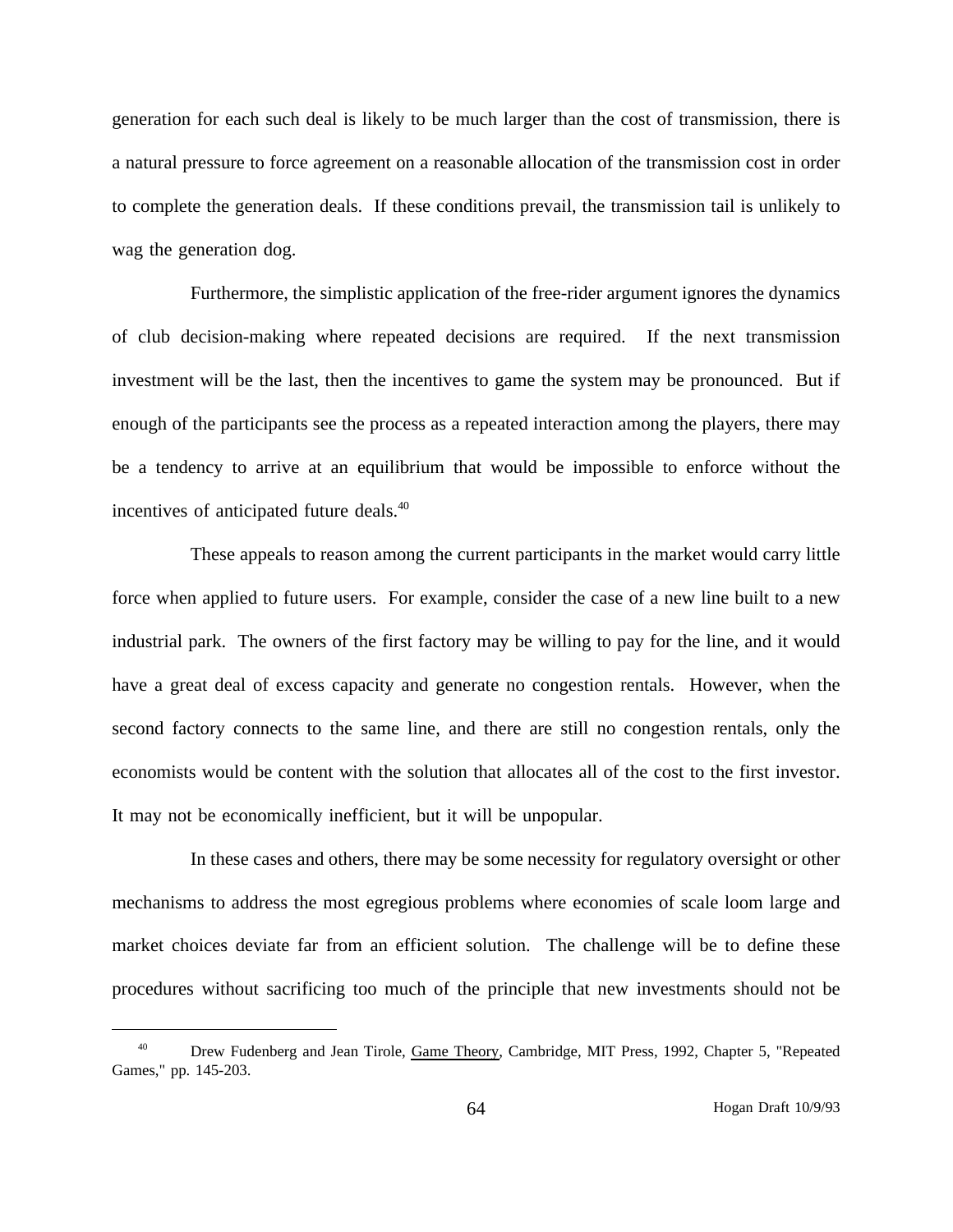made unless the customer who benefits is willing to pay.<sup>41</sup> This fundamental market discipline of consumer sovereignty is essential to preserve efficient investment and to replace reliance on ex post prudence procedures with ex ante long-term contracts.

## **Market Power**

Given the traditional view of the electricity market as a natural monopoly with vertical integration, any reforms of the electric industry must address the issue of market power. The FERC in its policies has been concerned with mitigation of market power as an essential prerequisite for any participation in an unregulated market.<sup>42</sup> Without the conditions for workable competition, and in the absence of regulation, the electricity market would be subject to manipulation of prices and quantities by participants who possessed market power.

By assumption, the Poolco, Gridco, and Lineco segments have market power, and there is no obvious way to mitigate this power or operate in a decentralized, competitive environment. Hence the electricity market model assumes the need for separation, open access rules, and regulatory oversight, and the regulation is designed to promote the operation of competition in the other segments. These other segments are by assumption workably competitive, through a combination of enough participants, contracts with customers, ease of entry, and contestability. The issue, therefore, is the degree to which the assumption is wrong and market power might

<sup>&</sup>lt;sup>41</sup> L. Ruff has suggested the phrase "extra-competitive" costs to refer to costs of efficient investments that, due to economies of scale, exceed the ex post market value of the investment. These costs might be allocated to other participants deemed to receive benefits, with others participating through voluntary long-run contracts. The rule might be that the Gridco could impose a fraction of these fixed charges, along with a corresponding share of the new capacity rights, as long as a majority of the costs were covered under voluntary contracts.

<sup>&</sup>lt;sup>42</sup> The NU transmission pricing principles are motivated explicitly by the FERC goal of mitigating market power.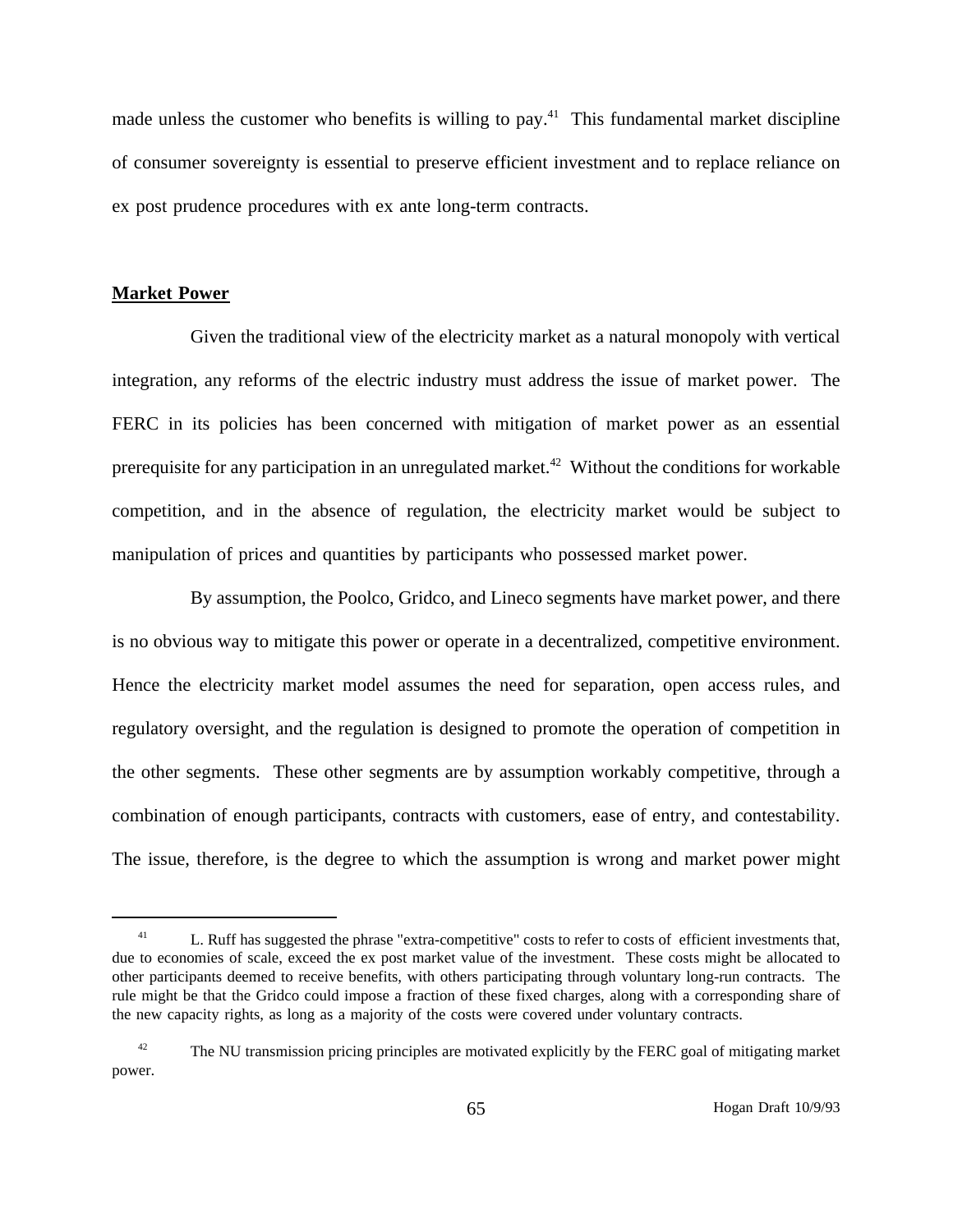exist in other than the wires and dispatch functions, and how the competitive market model would fare in the presence of market power.

Although a complete analysis of market power issues would require a factual assessment, the most interesting case is in the generation market, where the stakes are high and ownership patterns might lead to a concentration of control that could be used to affect the otherwise economic Poolco dispatch. For example, this has been a problem of concern with the generation duopoly created in the U.K. privatization.<sup>43</sup>

A key feature of the competitive market model is reliance on locational spot prices for all short-run purchases and sales of power. The prices differ by location, and in certain instances, transmission constraints may force certain expensive generators to operate, and thereby create large differences in prices. The existence of high prices, with large differences across regions, is not in itself evidence of market power. In the face of transmission congestion, there are true opportunity costs which lead to very high values for generation located in particular locations. The associated short-term profits or "scarcity rents" are a normal part of the operation of an efficient competitive market, and they play an important role in providing the proper incentives in the market. In some cases, the high prices reflect the value of generation and provide the signal for reduced demand. And over the longer-run these short-run profits provide the incentive for new entry that is needed to keep the market efficient.

Existence of high prices or profits becomes a matter of policy concern only when market power leads to short-run or long-run monopoly rents that arise with self-interested

<sup>43</sup> S. Littlechild, "Competition, Monopoly and Regulation in the Electricity Industry," U. K. Office of Electricity Regulation, June 1993. U. K. Office of Electricity Regulation, "Pool Price Statement," Birmingham, England, July 1993.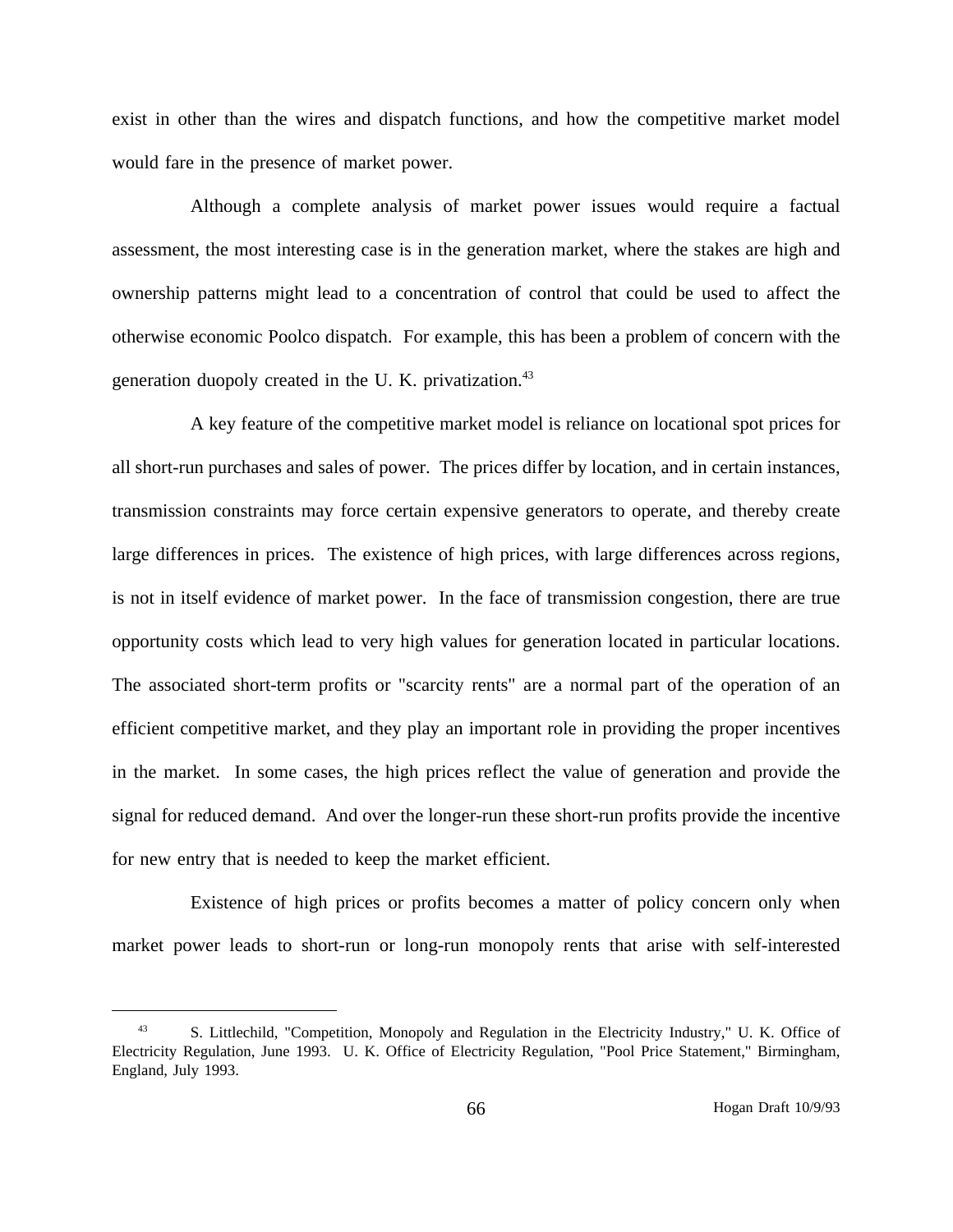limitations on supply to maintain prices that diverge from marginal costs. For a generator that is in a region that must be operated to respect transmission constraints--the so called "constrained on" generators--the generator may know its plant is protected from competitive entry and its plant will be the marginal source of supply over a wide range of prices, in violation of the competitive market assumption. In this circumstance, the bidding model operated by Poolco produces the result that the constrained-on generator is paid whatever it bids, and there is an incentive to manipulate the bid price and quantity to extract monopoly rents.

In the extreme theoretical case, with no local demand response, the generator could extract any price. More realistically, with dispatchable demand, the generator is a local monopoly and can raise prices and lower supply according to the classic monopoly model, continuing to raise prices and reduce demand as long as it is profitable, and produce an inefficiency in the local level of price and production. If such circumstances arise, there is a policy problem, and the competitive market model with Poolco dispatch does not inherently eliminate the detrimental effects of market power. However, neither does the model create the market power, and these market power distortions would need to be addressed no matter what market approach is adopted. Hence, the relevant comparison is the competitive model versus other alternatives.

One approach, as taken in the U. K., is to ignore locational differences in prices and charge only a uniform national price. This system is clearly inferior to the competitive market model in constraining the effects of market power. In this circumstance of a single national price, it is by definition still necessary to dispatch the "constrained on" plant, but the increased cost is averaged across all customers. The effect of the national average price model is to reduce

67 Hogan Draft 10/9/93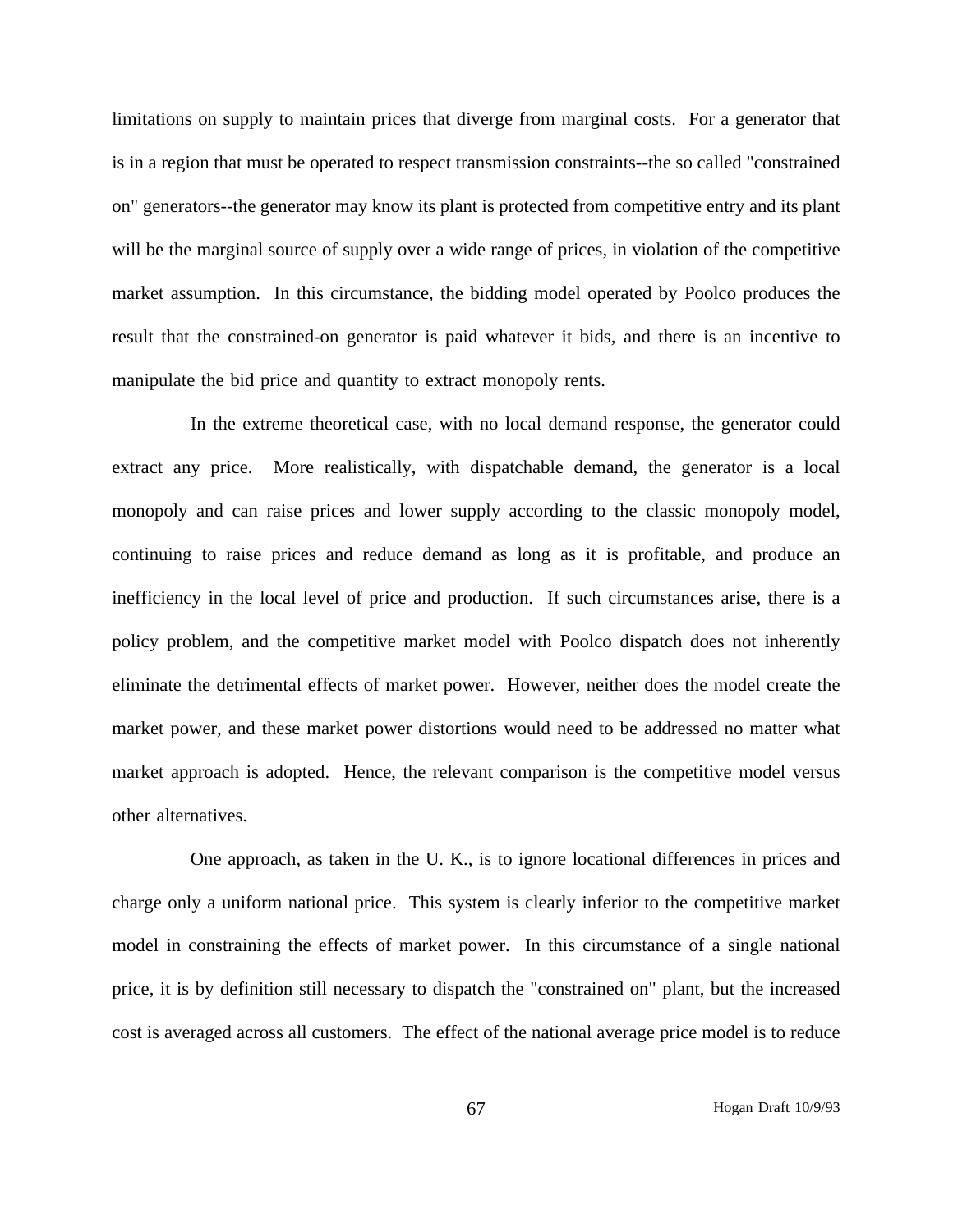the demand elasticity compared to the competitive market model where all the local increase in price would be seen in the local incentive for reduced demand. With the national average price diluting this incentive in the U. K. case, the demand elasticity is reduced and there is more room for the generator to bid a higher price for the constrained-on plant.

A simple alternative might be to charge the "marginal" price nationally, rather than the average price. While this would eliminate the problem of the reduced demand response, it would force inefficient reductions in demand everywhere. Furthermore, it would create additional profits for the other generating units, and to the extent that these units were owned by the same entity as owned the "constrained on" plant, there would be an added incentive for distortions in bids and the resulting prices.

Compared to these other market models, therefore, the competitive market model with locational pricing at least isolates and limits the inefficient incentives for manipulation of bids. And to the extent that the constraints are uncertain or changing, the interaction through the grid could greatly reduce the generator's ability to be sure that a higher bid would not cause Poolco to redistribute generation patterns to avoid the need for this expensive plant.

From this perspective, the residual problems of market power that remain seem best viewed as the same as in other markets. There is no advantage in foregoing the Poolco dispatch or ignoring the real constraints that may exist in the transmission grid. To the extent that market power abuses remain, there may be no alternative to traditional regulatory approaches, but regulatory approaches applied within the natural structure of the competitive market model.

The symptoms of manipulation by generators would appear in a comparison between dispatch and running costs of a plant. In many instances, at least for nuclear and fossil plants,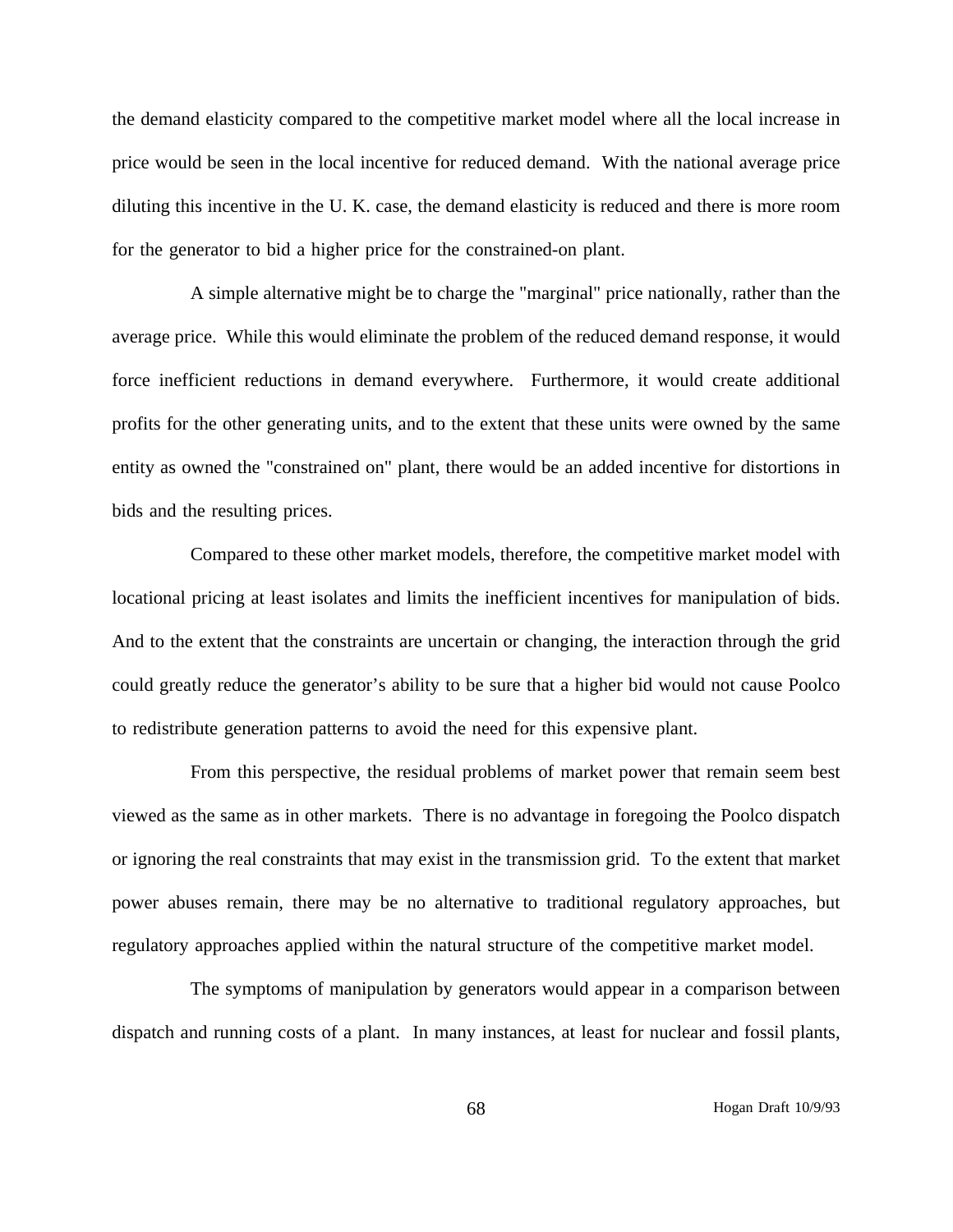the energy cost of a plant is a good proxy for its short-run marginal cost. In the competitive market model, whenever the local price equals or exceeds the marginal cost, it should be running, except when the plant is removed for maintenance or for some other identifiable reason. Hence, questions of market power and bid manipulation would be raised for any plant which exhibited a consistent pattern of not running or running well below capacity in hours when the local price exceeded a reasonable estimate of its short-run marginal cost. In these cases, the form of regulatory intervention might be to limit market power by imposing conditions on the bid prices for plants that enjoy market power, but leaving the rest of the market to operate as a competitive bidding process into the Poolco dispatch.

#### **Social Ratemaking and Externalities**

Average-cost pricing and traditional regulation have included many practices geared to pursuing social objectives that are not obtained in decentralized operation of the market. The use of average-cost prices in itself creates a social problem whenever there is a significant deviation from marginal cost and its associated economically efficient use of resources. In addition, by definition the decentralized market does not recognize the impacts of environmental and other externalities that can reduce overall social welfare. Traditional regulation of the vertically integrated monopoly provides the opportunity to support programs or change prices that redirect activity towards the social objectives as interpreted by the regulators.

The competitive market model naturally eliminates a few of these problems. Reliance on marginal-cost pricing restores the equation between the costs of production and the private benefits of the use of electricity. Customers have the opportunity to purchase either more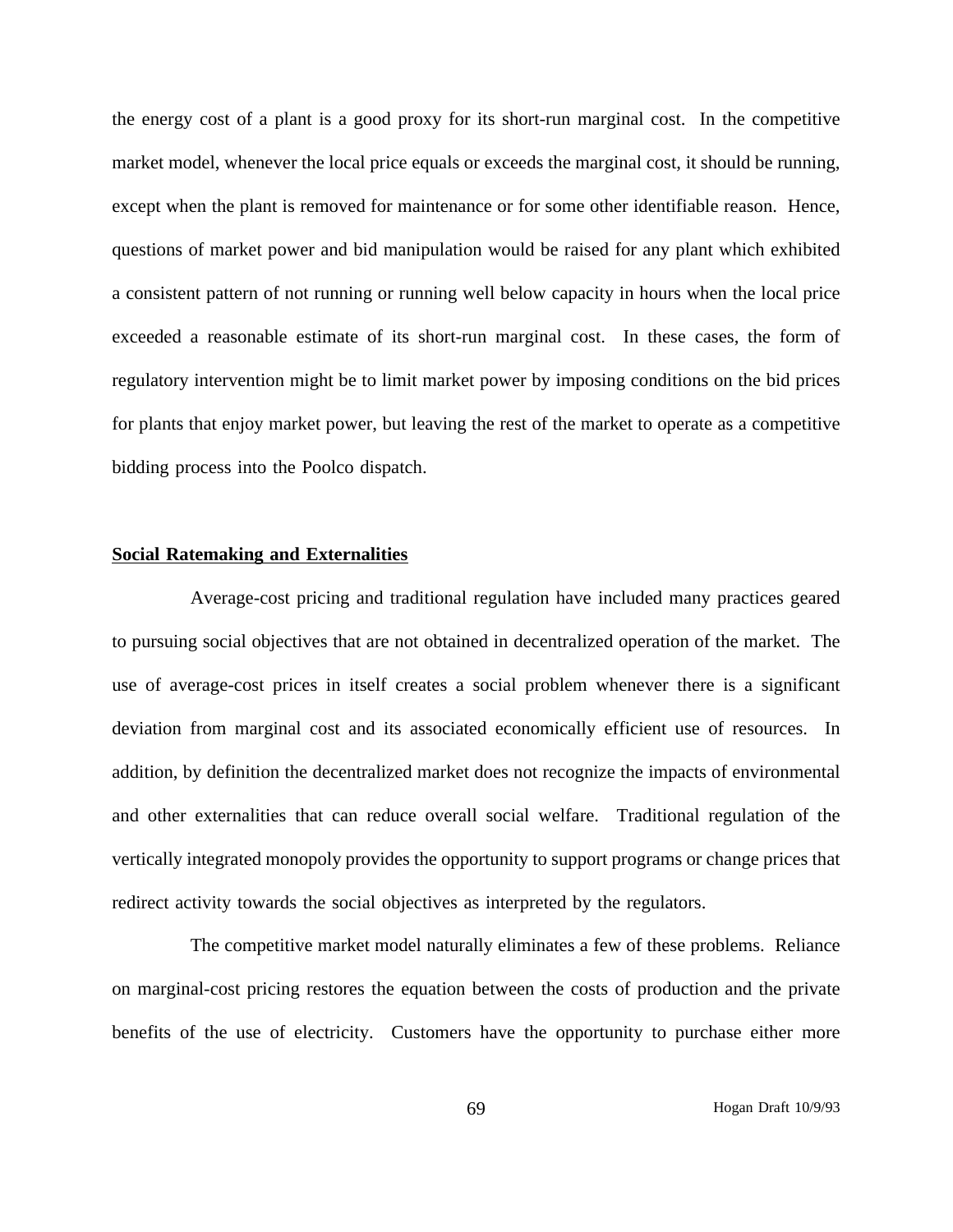electricity or to change their demand for electricity through conservation and load management. Hence, the competitive market model removes one of the causes of distortion that has led to wide-scale use of demand-side management programs to provide assistance or subsidies to customers to act in a way that otherwise would be consistent with their own interest given the true cost of producing versus saving electricity.

Use of average- rather than marginal-cost prices is only one form of market failure, meaning a deviation from the results of the pure theory of a competitive market. Movement to marginal-cost pricing helps eliminate one of the most obvious complaints about the traditional system, but others will remain as a matter of principle. For example, to the extent that capital markets are imperfect and consumers cannot obtain credit for conservation investments, there may be another form of incentives for private decisions to produce or use electricity that deviate from the ideal.<sup>44</sup> To the extent that broader environmental standards do not capture the damage caused by production and use of electricity, there will be "externalities" which by definition are not included in the price of electricity and therefore not accounted for in the decentralized decisions of the competitive market model. These externalities can be internalized through regulatory intervention in the choices of production and use. The competitive electricity market model itself does not internalize these environmental impacts, but it is compatible with the use of marketbased methods for internalizing externalities such as environmental taxes and marketable

<sup>&</sup>lt;sup>44</sup> Even the existence of these alternative forms of market failure is subject to debate. For example, apparent high discount rates, so often cited as an example of the failure of consumers to make efficient conservation investments, can be explained as an optimal response to uncertainty and technological change. See A. Jaffe and R. Stavins, "The Energy Paradox and the Diffusion of Conservation Technology," Kennedy School of Government, Harvard University, July, 1993.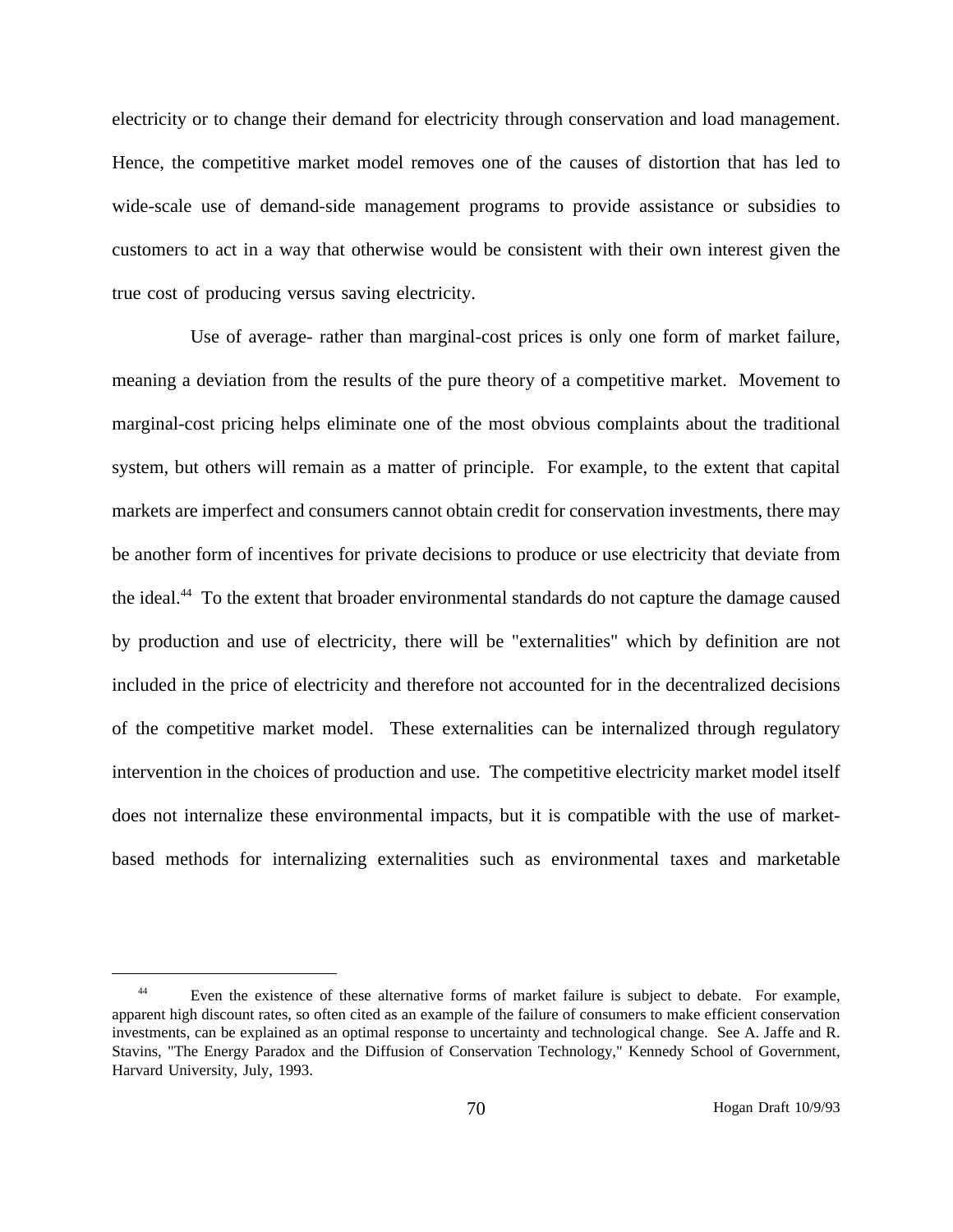emissions permits.<sup>45</sup>

In addition to this standard argument about externalities and market failures, it has always been recognized that the market outcome and its social value depends on the distribution of wealth. For instance, even without externalities it has always been true that society has been concerned and often unwilling to accept the implications of curtailing supplies to low income customers who have not paid their electricity bills. Or social goals of universal minimum service have depended on subsidies from one class of customers to another, say higher prices from industrial customers in order to provide lower prices for residential customers. Attention to these realities may be far more common than the relatively esoteric worries of economists focussed on efficiency.

The existence of traditional rate regulators and regulation provided the venue for addressing these "market failures." Not all the problems of deviation from the socially optimal result can be solved by the competitive market model. The competitive market is best at matching costs and benefits, stimulating innovation, allocating risks to those willing to bear them, and so on. But these benefits accrue only for those costs that are recognized in transactions in the market, and only for the existing allocation of wealth. Redistributing wealth and capturing the effects of externalities will continue to be treated through some form of public oversight and regulation.

To the extent that electricity regulators carry the burden of influencing the market outcome to address these remaining problems with the market, the target of the regulation must

<sup>&</sup>lt;sup>45</sup> For a discussion of market-based methods of environmental control, see R. Stavins and T. Grumbly, "The Greening of the Market: Making the Polluter Pay,"chapter 9 in Mandate for Change, Washington, DC, 1992, pp. 197-215.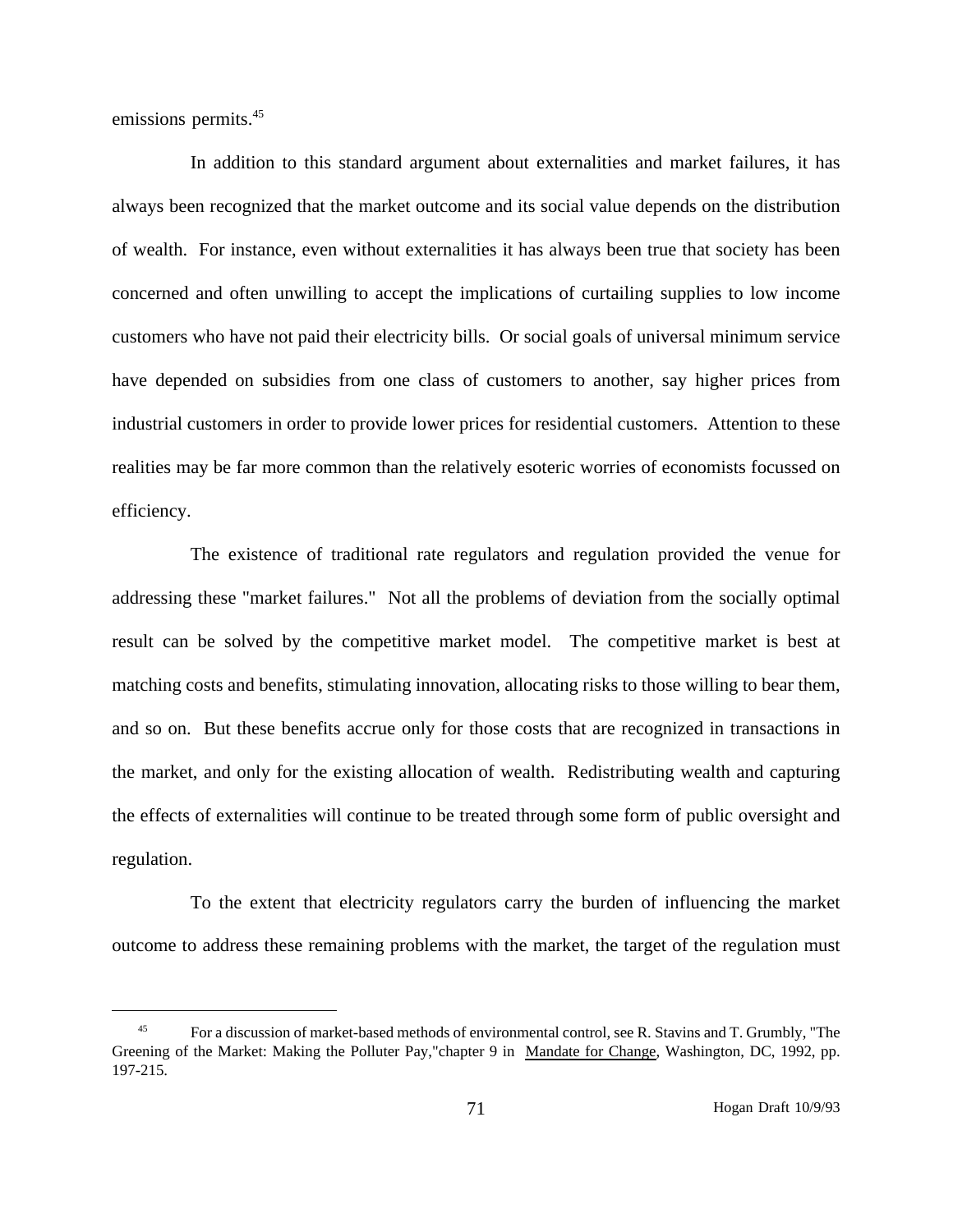be different than in the traditional model. Just as the introduction of competition involves unbundling products and services, so too must rate regulation unbundle and redirect its focus. The simple principle is that costs which are not consistent with the transactions in a competitive market-- a market with free entry and customer choice--can only be collected in those segments of the market that operate as a franchise monopoly. If the customer can choose between one supplier who pays the regulatory "tax" and another who does not, the choice will be clear. If the tax is to be collected, the buyer must have either only one choice or face the tax on every alternative.

In the traditional market, the fully bundled electricity product was provided in a franchise monopoly, and added costs imposed by regulation were bundled as part of the overall cost of the product. In the competitive market model, the only franchise monopolies are in the wires and dispatch activities of the Gridcos, Linecos and Poolco. Hence these will be the only places where regulators operate to set prices or define access rules. Now the added costs imposed to achieve social objectives can be added only for services that amount to a fraction of the price of the overall service. Although costs vary from company to company, on average generation, transmission, and distribution account for 77%, 7%, and 16% of the cost of delivered electricity.46

If local regulators have control only over the Lineco franchise and are interested in correcting the failures of the market, only the Lineco charges offer the opportunity for effective intervention. The impact of any such internalization on Lineco costs could be pronounced.

<sup>&</sup>lt;sup>46</sup> Based on percentage allocation of variable expenses according to FERC accounts, and share of electric utility plant for fixed costs. Other and general administrative expenses allocated pro rata to generation, transmission and distribution. Department of Energy, Financial Statistics of Selected Investor Owned Utilities 1989, Energy Information Administration, Washington DC, January 1991.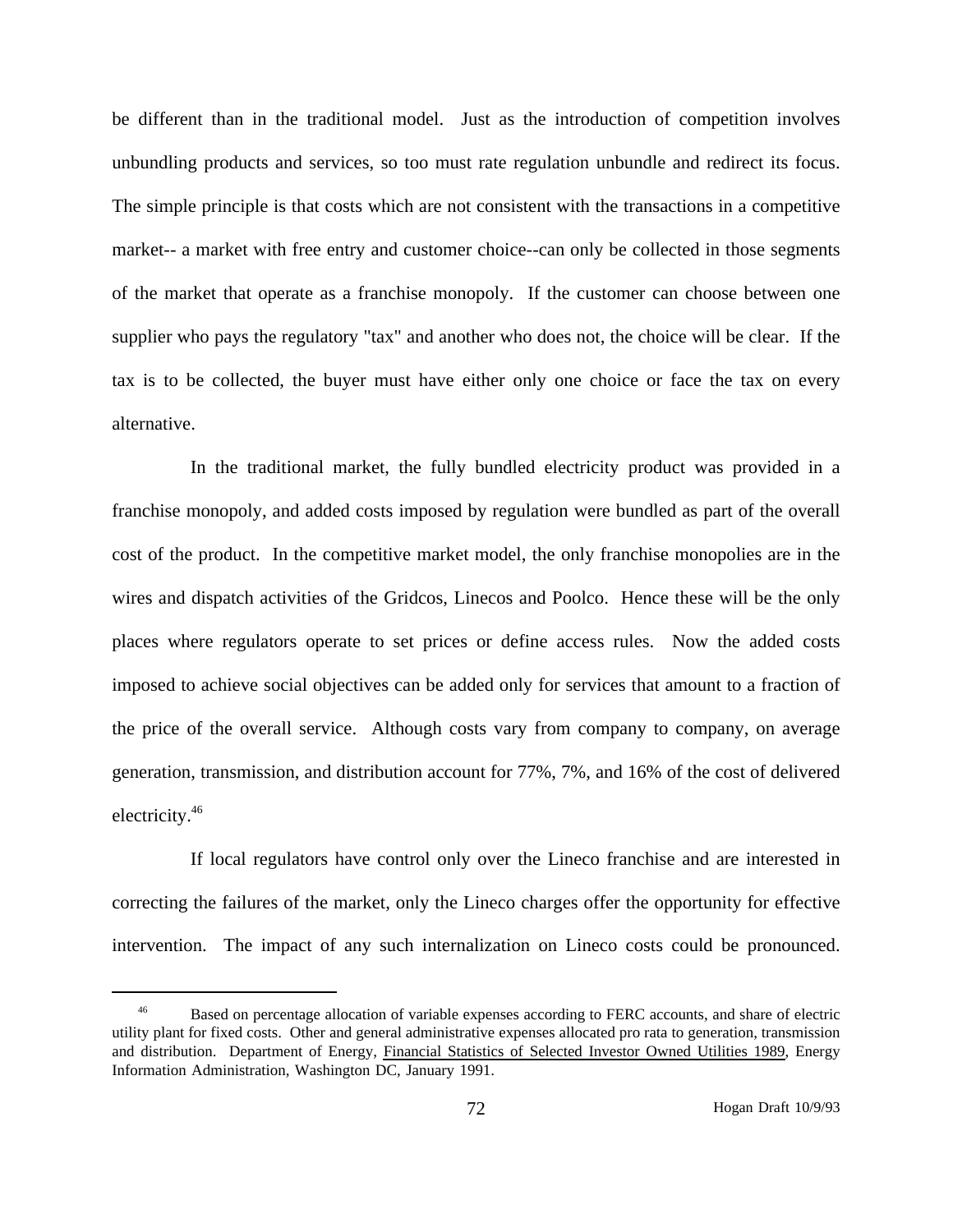Presumably the Lineco charges will be only a portion of the traditional distribution charges. If the increased regulatory cost is expressed solely as an added charge on the franchised monopoly Lineco service, which is only 16% of the cost of the delivered electricity, the magnitude of the tax will be increased by more than a factor of six relative to the share in the bundled service, and thereby made far more visible. This will not simplify the life of a regulator.

One further implication is that in the transition moving from traditional regulation to the competitive market model, it will be important to avoid long-term commitments to charge lower embedded cost rates for Lineco type services, and then open access to all other segments of the market that give customers a choice of suppliers of energy and related services. If the Lineco service is the only mechanism for a local regulator to collect a tax to support an "above market" cost, then the commitment to low embedded cost rates eliminates the only mechanism for addressing market failures. This could be a critical issue in the transition to open access to the wires, where attention to this narrow part of the problem without a vision of the operation of the market as a whole could produce an early set of decisions that create unwanted constraints and incentives that preclude later necessary steps in a successful transition to the competitive market model. This failure of internal coherence of the reforms has been cited by leaders in the natural gas industry as the most significant problem in the expensive transition in the open access regime of the U. S. natural gas pipeline industry,<sup>47</sup> or in the problems that developed after the launch of the U.K. competitive electricity market model.<sup>48</sup>

<sup>47</sup> J. Skilling, Enron Corporation, Presentation to Edison Electric Institute, Finance Committee Annual Meeting, New York, May 1993. For a discussion of the transition costs, see R. Pierce "Gas Industry Transition Costs and Their Allocation," Draft, September 1993.

<sup>48</sup> S. Littlechild, "Competition, Monopoly and Regulation in the Electricity Industry," U. K. Office of Electricity Regulation, June 1993.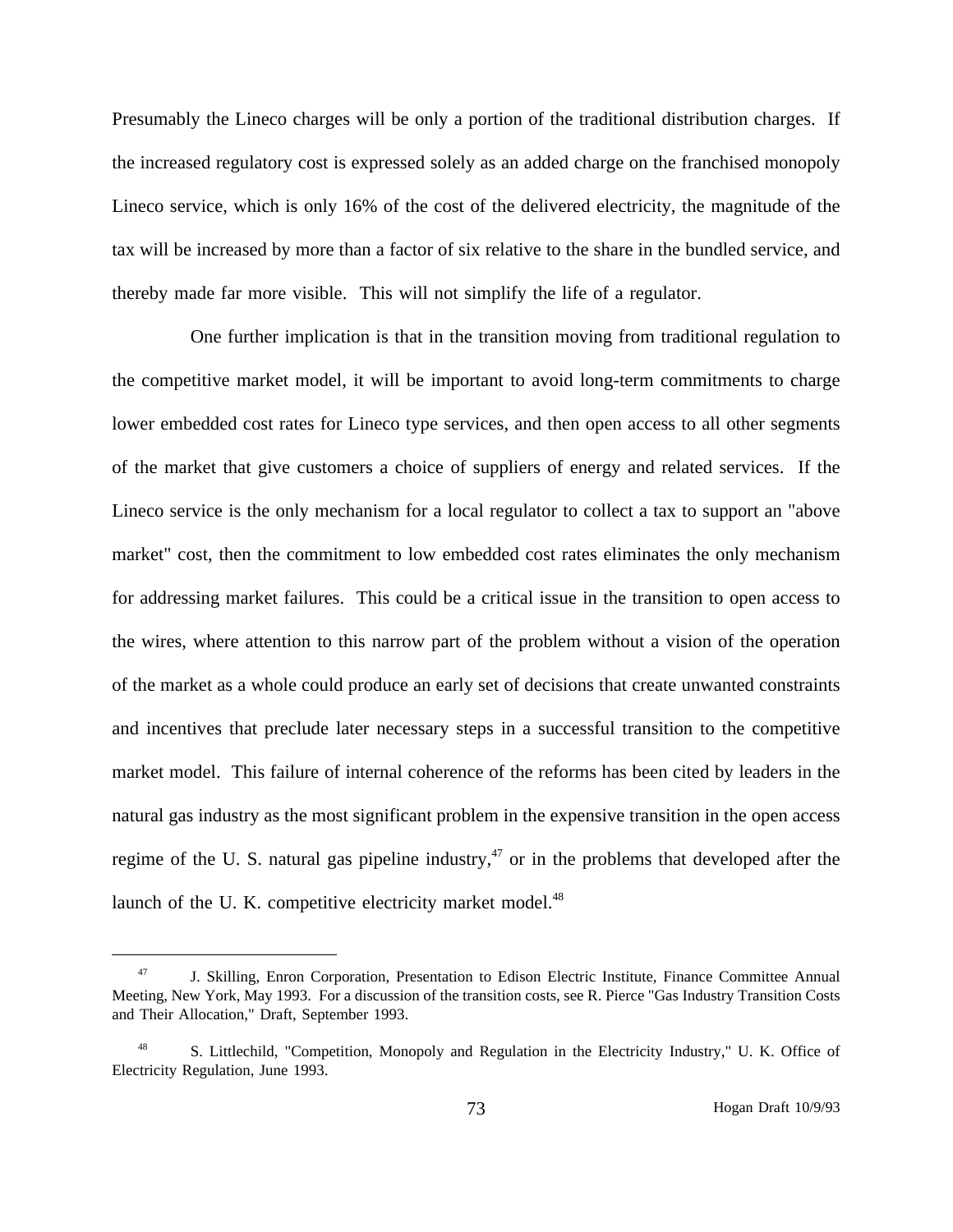### **TRANSITIONS**

Unlike Alice, those interested in pursuing the electricity market changes mandated by the EPAct should know where they "want to get to." Therefore, as the Cheshire Cat would advise, the path to follow in the transition is importantly influenced by the destination. If the competitive market model defines the long-run target for the organization of the electricity market, then this goal should guide many of the choices that must be made during the transition. Describing and understanding the transition problems is a major challenge. The most important immediate decisions include issues of speed, direction, and who pays for the trip.

# **Big Bang**

Not every piece of the ultimate competitive market model must be adopted at the same time. For instance, in the services provided by Disco, it may be most efficient to follow something like the telephone industry transition model where the traditional utility provided the service through the new Lineco, subject to regulation. Prices of the combined company could be regulated, but with the Disco charges separated from the Lineco charges for purposes of transparency. Over time, new entrants could emerge to compete with Disco, and after enough entry had developed, and with the experience of the practicality of separating Lineco from Disco, the old Disco would be fully independent and deregulated. In effect, separation of charges provides the opportunity for entry of competitors without the disruptive step of separating Disco and Lineco on the first day. Regulation of Disco charges in a transition provides the protection needed until viable competition emerges in the supply of distribution services.

Other innovations may require a minimum set of changes that occur simultaneously.

74 Hogan Draft 10/9/93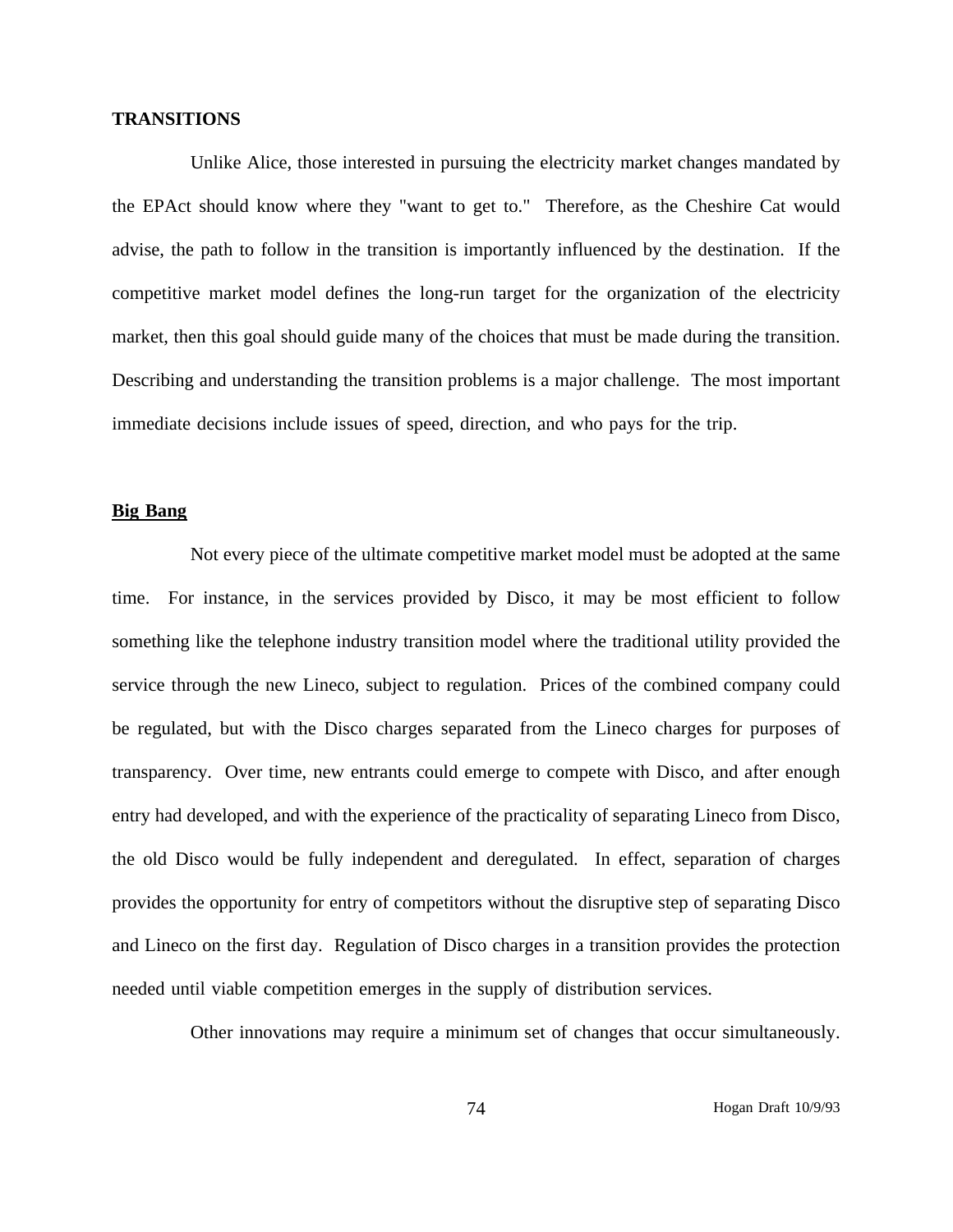For example, movement to locational prices is naturally implemented as a one-time reform. Prices either differ by location, or they don't. However, there is no logical necessity to move immediately to short-run marginal costs in calculating the locational prices. Through the use of transitions formulas and long-term contracts, it is entirely possible to map out a transition path where the structure of pricing and billing follows the Poolco model, but the net effect is to start with average-cost prices at each location and move over a period of time to fully marginal-cost based prices.<sup>49</sup>

Implementation of the Poolco bidding and dispatch system would be a one-time change, but the change would not be very large for existing power pools which already use economic dispatch. Only the settlements system would be new, moving from payments based on split-savings to payments based on marginal cost. And new participants to the pool can be added over time, or connected pools can merge, without requiring a complete reorganization of the entire U. S. interconnected grid before any changes can be made.

These and other timing issues are important topics for definition, research and debate. It is clear that some steps must be taken early, including the commitment to move to the competitive market model. But other actions can be delayed in a gradual adaptation that allows for incremental change and learning along the way.

<sup>&</sup>lt;sup>49</sup> The Trans Power New Zealand proposal adopts this approach with initial locational prices identical to the current system and a five year transition to fully marginal-cost prices including losses and congestion costs. See Trans Power New Zealand "Transmission Pricing 1993," , Wellington, New Zealand, February 1993.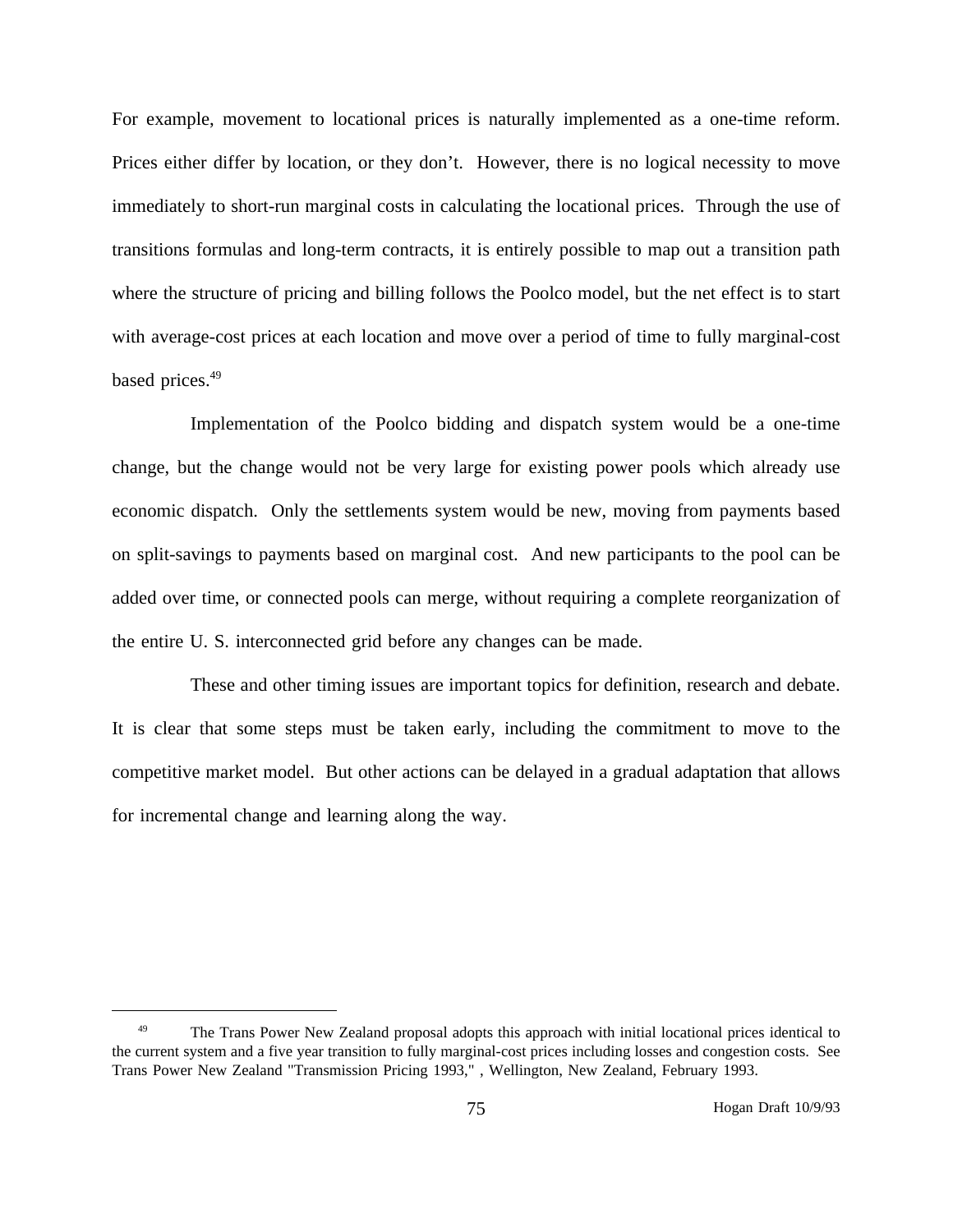## **Central Pool**

Operation of a spot market with marginal-cost prices is easiest to envision when there is literally a tight central pool with single dispatcher. This would not be much different from the current tight power pools in the U. S. or the spot market in the U. K., with only the modification of using locational marginal costs. However, with the many more loosely coordinated dispatch control centers in the U. S., it is sometimes suggested that the competitive market model with its associated pricing and rights could not exist without wholesale institutional change to implement a single national power pool with a central dispatcher. Hence an appeal to the assumed requirement for a central pool is used to deflect further consideration of the possibility of implementing a workably competitive electricity market model.

Both the validity and impact of this critique are empirical matters, but they have little effect on the decision to adopt the competitive market model described here. Either a single central dispatcher is not necessary and we can move easily to a competitive market model; or the institutional reform of a more coordinated dispatch would be highly desirable and would reinforce movement to a competitive market model..

The need is not for a single dispatcher but for an efficient dispatch. One way to achieve the efficient dispatch is through the use of the bidding system and central selection of the economic use of generation or demand management. However, it is possible as a matter of principle to have interacting control centers implementing the direct management of generation and load and monitoring opportunities for short-run energy purchases or sales. To the extent that the existing amalgam of tight and loose power pools, control centers and economy sales achieve the benefits of economic dispatch, there is no need to create a new central dispatcher. All that

76 Hogan Draft 10/9/93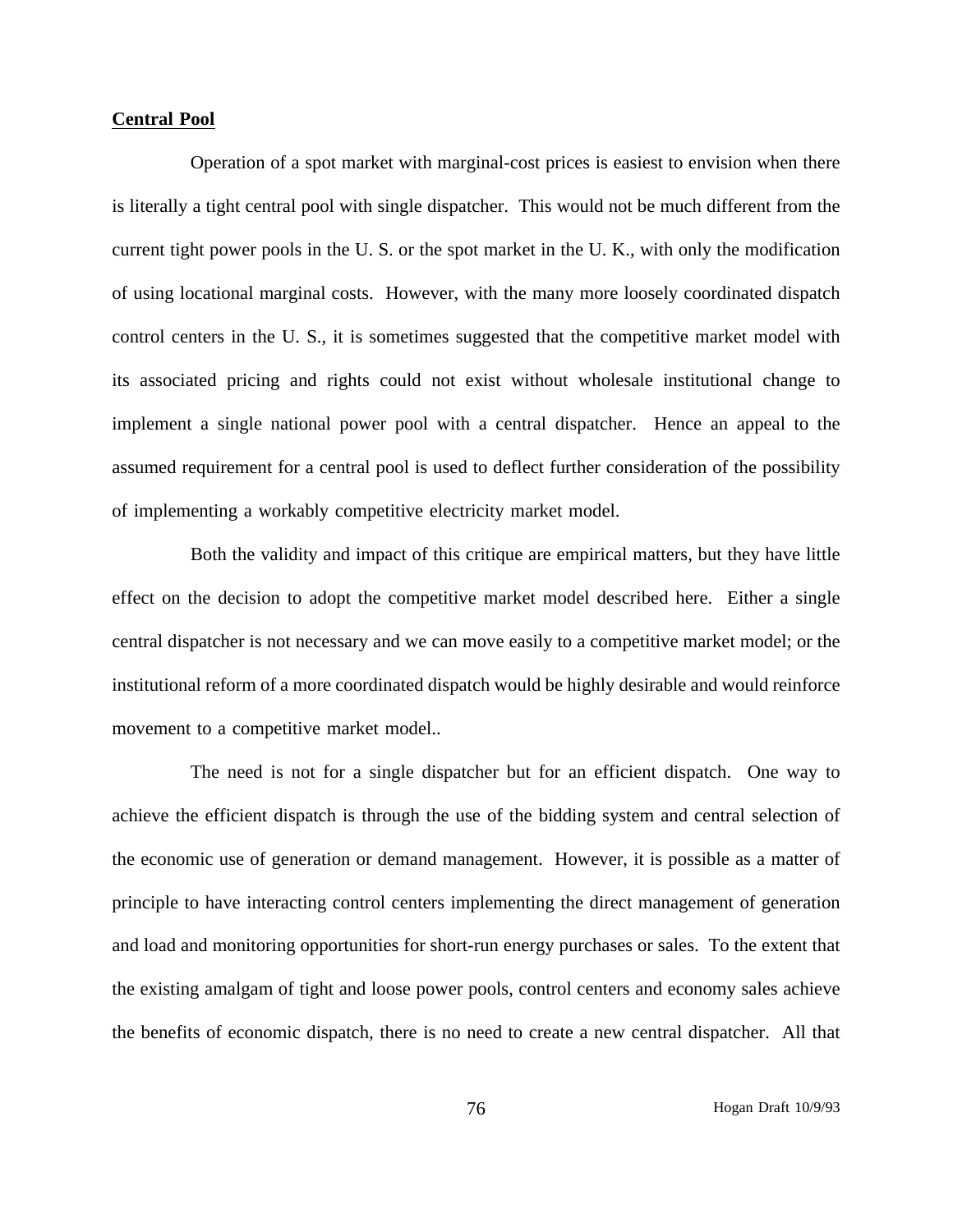is needed is to change the pricing and settlements systems to reference marginal costs rather than average costs or split savings.

If the current system is working, therefore, in the sense that no significant opportunities for short-term trades go wanting because of failures to communicate, then the required institutional change is confined to the pricing and payments practices. However, if the current system is broken and not achieving something close to the efficient dispatch, then more would be required and more would be indicated. If the present pool and control center interactions preclude or ignore significant opportunities for economical short-run trades, then for this reason alone it would be desirable to pursue and implement a more coordinated system of dispatch decisionmaking. But the primary purpose of the institutional reform would be to achieve the short-run benefits of an improvement in a significantly distorted dispatch. The benefit of being able to implement marginal cost pricing and open access in a competitive market would be a valuable by-product, but not the sole motivation.

The relevant issue, therefore, is the degree to which current dispatch practices support an efficient short-run use of the system. To the extent that otherwise economical short-run trades are precluded by the current institutional arrangements, the task independent of implementation of the competitive market model is to design reforms that move closer to the efficient dispatch. It should not be necessary to move all the way to the national power pool before any gains can be made. And a workable version of the competitive market model should be able to operate in conjunction with any reasonable system of efficient dispatch.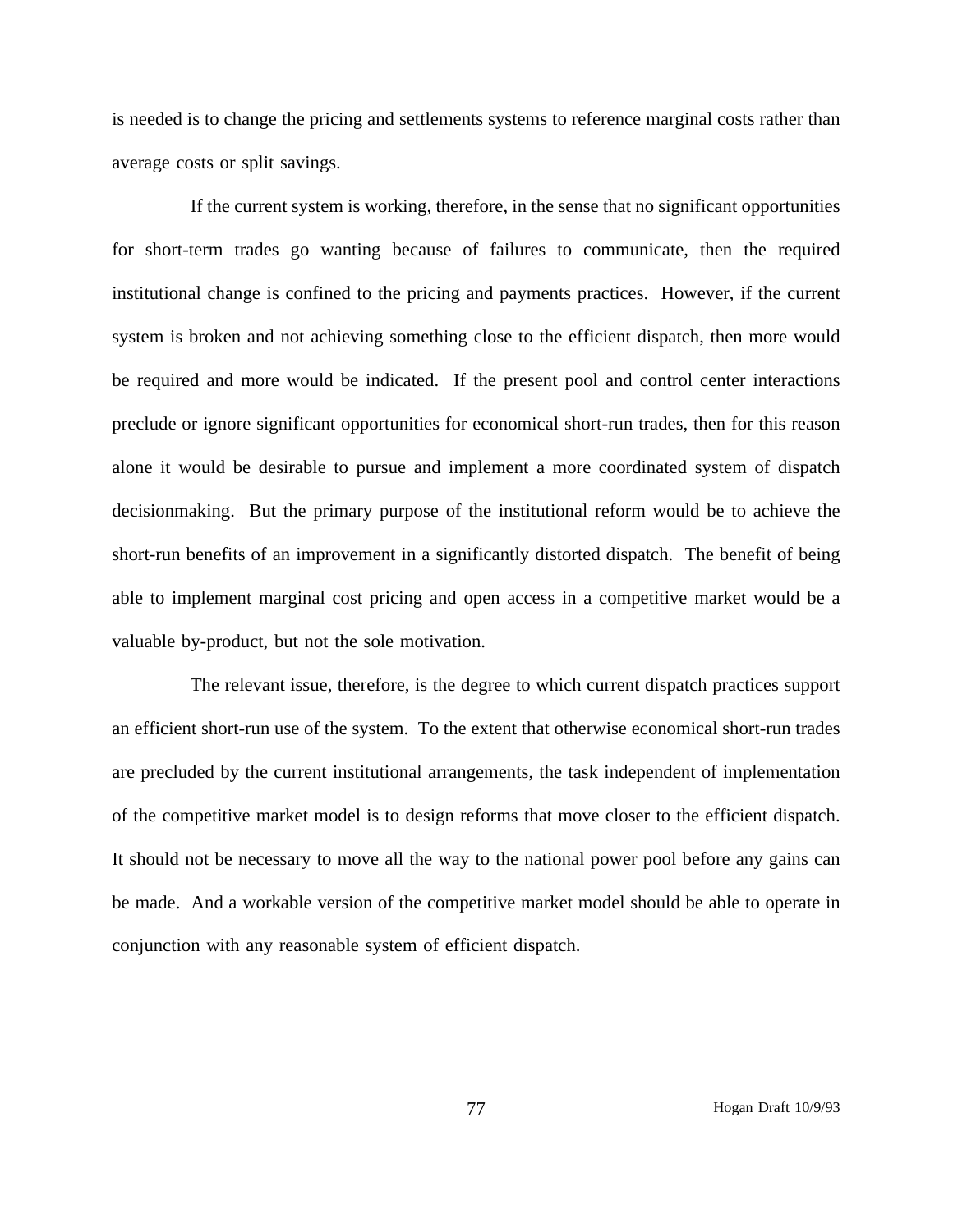## **Jurisdiction**

Regulatory oversight of the remaining franchise monopolies could rest with local, regional or national entities in the case of the Lineco and Gridco wires businesses. In the case of the dispatch operations of Poolco, either regional or national oversight is required, with the natural application of coordinated dispatch crossing many state boundaries.

Transition to this new industry organization and regulatory jurisdiction would not require a sudden or wide-scale reallocation of regulatory responsibility and authority. The existing combined distribution companies, with the embedded Linecos, are subject typically to state regulation. Eventual separation of the Buyco and Disco functions, if necessary, would leave the Lineco standing as the remaining company. The same state regulation of this essentially local monopoly franchise could continue.

The Gridco, separate from dispatch, provides only the wires design, construction and maintenance functions. It works in collaboration with Poolco in defining the transmission capacity rights for compensation, but the regulated portion of the business, and the cash flow of fixed charges to pay for the lines, would be amenable to virtually any organization of regulatory oversight. Although this could be a national function, in principle at least there is no reason that states could not continue to regulate this activity in much the same ways as in the traditional model. Customers would have to commit to pay the fixed charges before construction. Regulation would be focussed on cost recovery and reasonable rates of return to the Gridco, but local regulation would not extend to the much more complicated decisions about the actual use of the transmission network.

The principal potential problem with state regulation of the Gridcos would be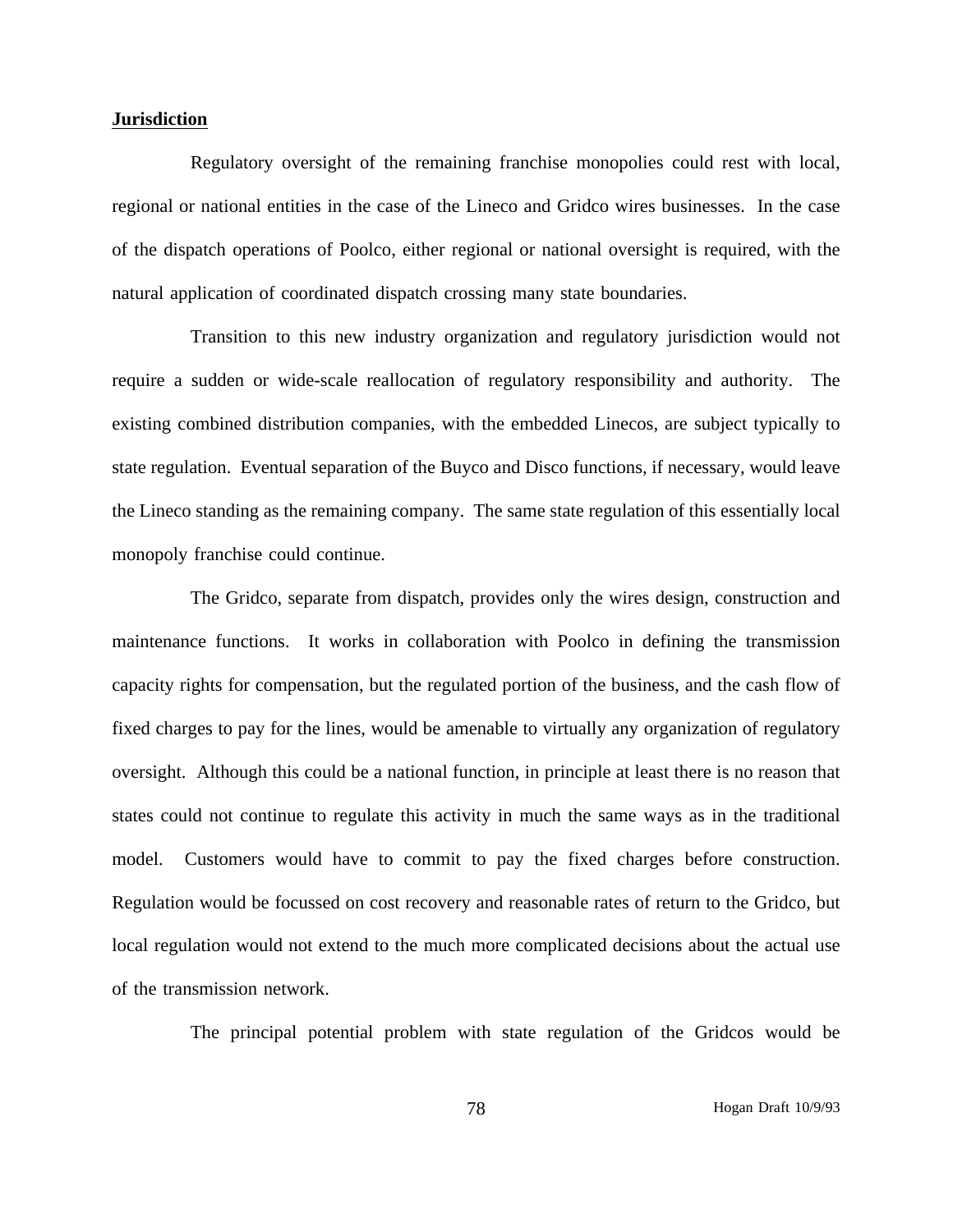application of a "not-in-my-backyard" syndrome designed to prevent construction of new transmission lines that would yield benefits primarily for residents in other states. Other remedies might be available, such as compensation or appeals to protection under interstate commerce statutes. To the extent that these avenues are not universally accepted as adequate protection, the alternative would be to move control of the transmission line construction from state jurisdiction to federal jurisdiction. This political decision would be a major impediment to complete transition to the competitive market model. However, it is not an "all or nothing" obstacle, and problems could be addressed in turn during the transition.

This Poolco operation is the one area where some form of organization and oversight that transcends state boundaries would be essential. Fortunately, this institutional requirement need not be a major obstacle, at least in the United States. Existing pools, both formal and informal, already operate across state boundaries with little operational supervision by any regulatory authorities other than the FERC. Modifications in the pool practice of economic dispatch are not required, although the process will change to one involving both supply and demand bids, rather than dispatch based on engineering estimates of generation cost.

The principal innovation of Poolco in the competitive market model is in moving to a marginal- rather than an average-cost price settlements process for all energy dispatch. Some approximation of marginal-cost pricing is likely to be an inevitable change that develops with more and more competition in generation, and average cost differences from existing plants can be accommodated through the introduction of long-term contracts that give existing ratepayers the benefits or obligations associated with the existing plants.

Negotiation of the transition arrangements for generation contracts will not be easy,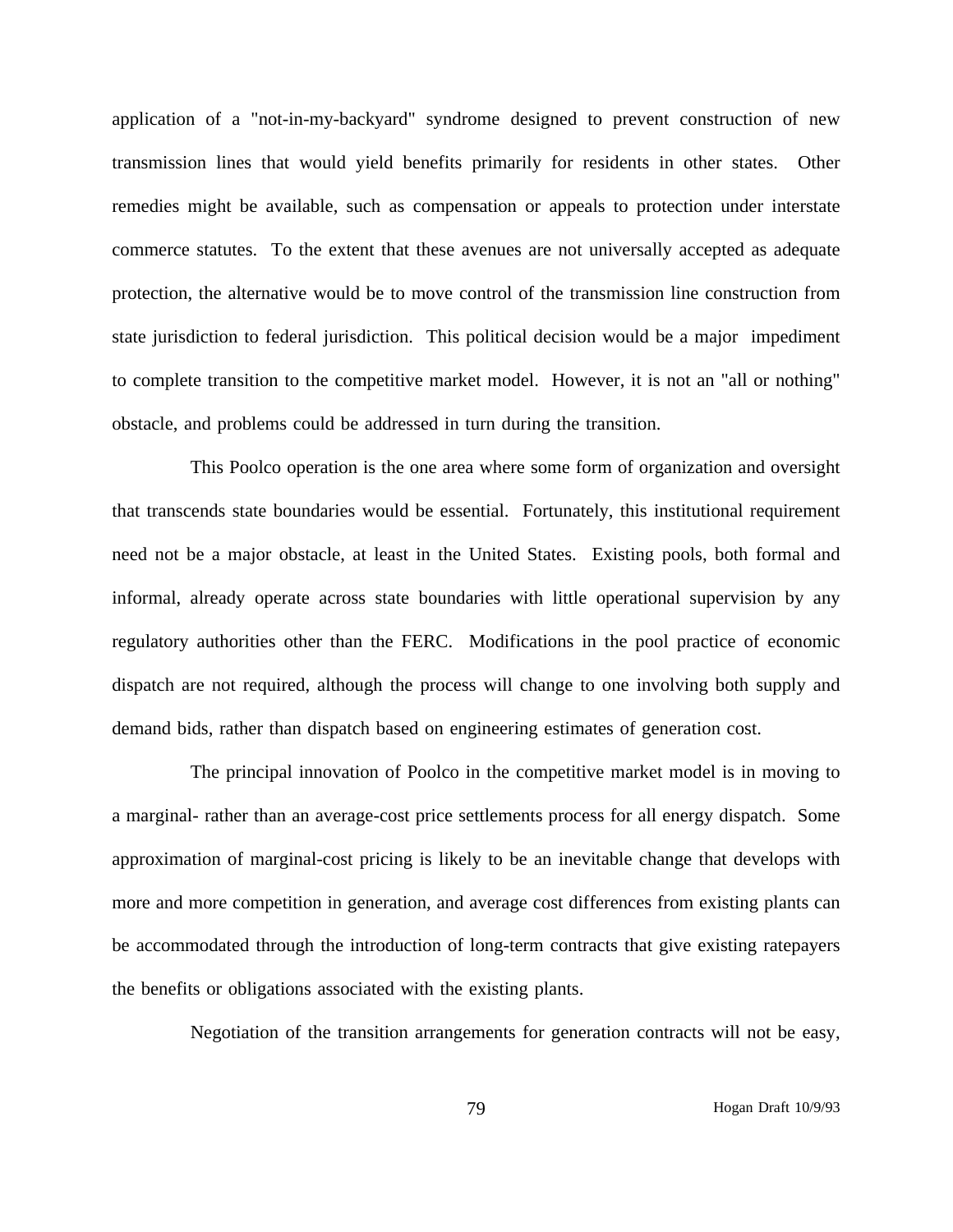but it should not be complicated by the need to reorganize regulation of the power pools. The pool operations have not been subject to extensive oversight under the traditional model, and supervision of Poolco operations can be both relatively light and limited to a national authority focussed on enforcing open access to encourage competition. It would be possible and natural for this regulatory change to evolve under national regulation as part of the process of defining the rules for open access and pricing.

#### **Allocation of Sunk Costs**

Long-term generation contracts for existing plants focus on one of the major transition questions that fall under the heading of stranded assets. Movement from the traditional regulatory model to a competitive market model is unlikely to occur under conditions of perfect balance in the allocation of costs and value for existing assets. Facilities such as high-cost generation plants or obligations such as capitalized demand-side costs exist with only implicit arrangements for cost recovery and responsibility. Under the strict competitive market model, these above-market costs for stranded assets cannot be recovered. Customers with a choice will choose to avoid paying such costs. To be collected, therefore, these costs must be accepted under some form of contract or other obligation.

Although the stranded asset costs represent only a transfer of responsibility for sunk costs, and therefore have no direct economic efficiency implications, assignment of the obligation to pay these costs will be the major challenge of the transition. It is not unusual to have estimates of the potential exposure to such stranded assets as exceeding the equity of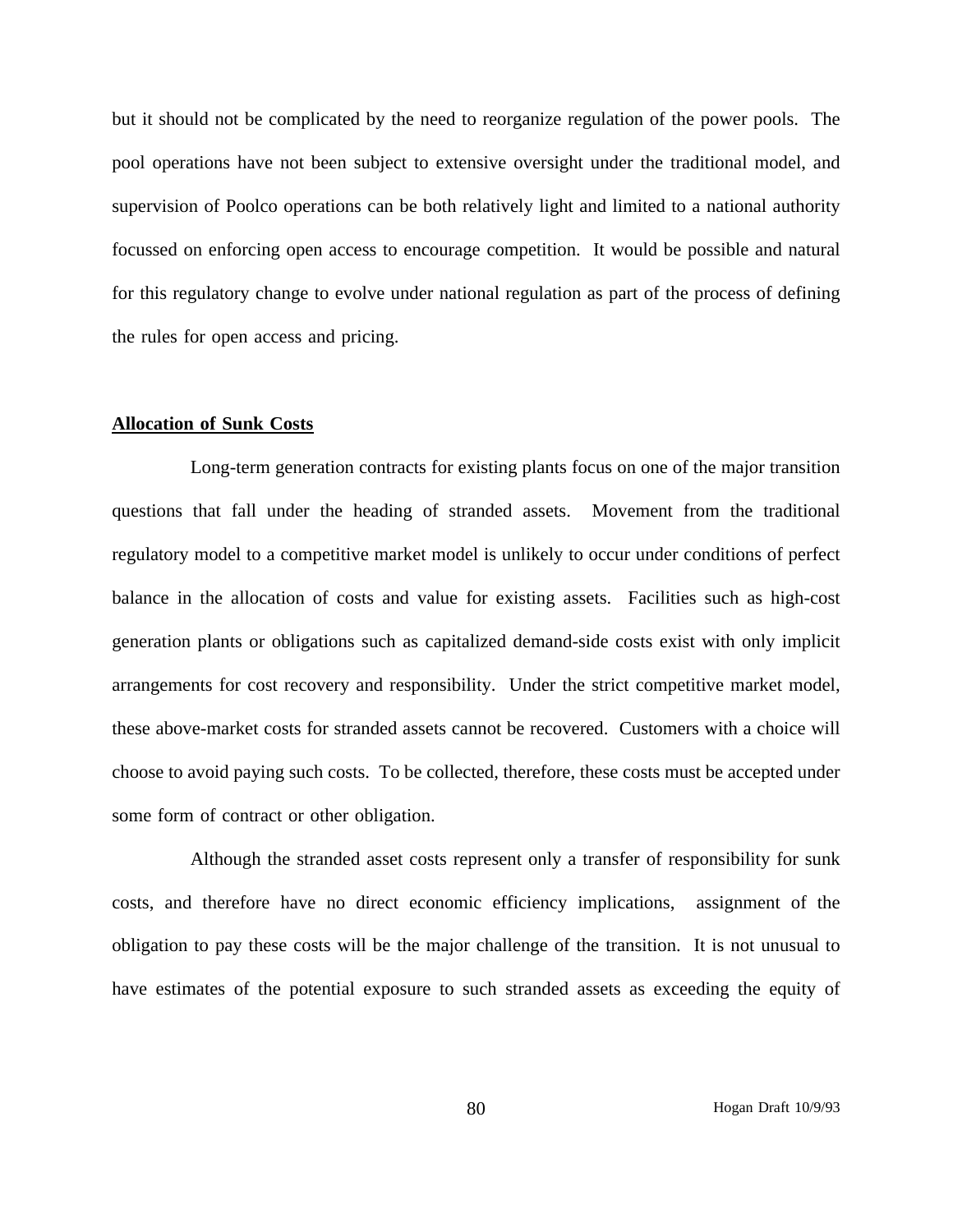existing utilities, which would lead to technical or real bankruptcy.<sup>50</sup> For many, the large magnitude of these "above market" costs and the hope of avoiding them, reinforces or even provides the motivation for moving to the competitive market model. And for those who would be left to absorb the stranded costs, there is a strong motivation to prevent or delay the transition.

The only places to collect these stranded asset costs will be through the remaining franchise monopoly, direct government taxes, or transition contractual agreements where acceptance of the obligation is part of the social compact to move to the competitive market model. Defining and developing these alternatives remains as a major challenge.

#### **Retail Wheeling**

A key decision in moving towards a more competitive market model is the degree to which there will be de facto or de jure retail wheeling. The EPAct authorizes and requires wholesale wheeling, and FERC is charged with responsibility to develop transmission access and pricing provisions which implement these mandates.<sup>51</sup> However, retail wheeling to final customers is explicitly excluded from the new authorities under the EPAct, and this arena remains the responsibility of the states.

As important as it is, wholesale wheeling at its maximum constitutes only a relatively small portion of the total pie. Although all customers receive power from the wholesale market indirectly, only a small fraction of all consumers have direct access as wholesale customers. In 1991 the share of reported revenues from wholesale transactions ranged from a low of 6.2% in

<sup>50</sup> S. Anderson, "Electricity Transition Costs," draft, October 1993.

<sup>51</sup> Energy Policy Act of 1992, Pub. L. No. 102-486, 106 Stat. 2776 , 1992; sections 721-726.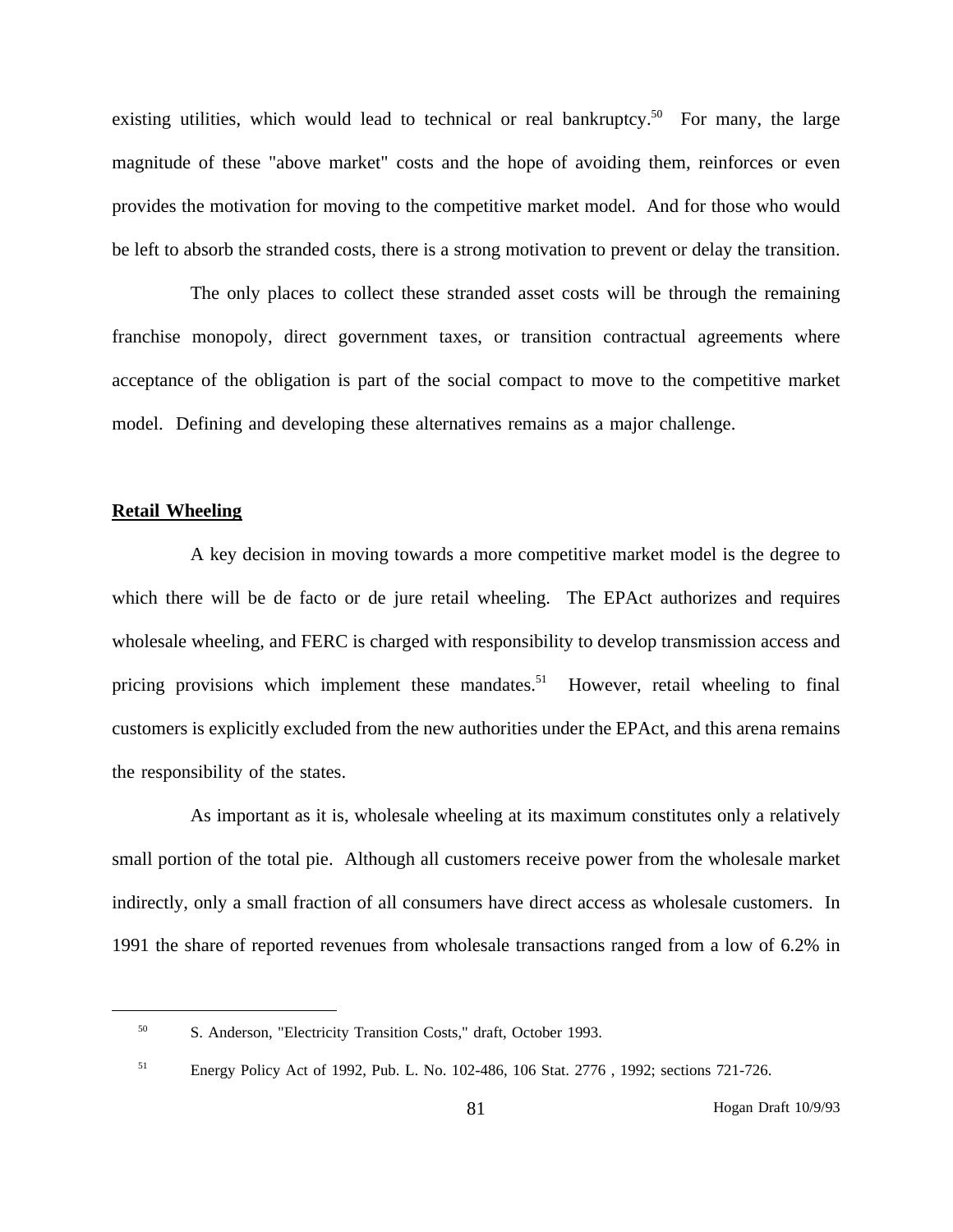the eastern MAAC region to a high of 13.7% in the central ECAR region.<sup>52</sup> If it is possible to limit open access and wheeling to the wholesale market, the competitive market transition problems will be greatly reduced. In principle, therefore, it is conceivable to imagine a world in which progress in improved efficiency of operation of the electricity market is pursued within the market including wholesale customers and utilities acting on behalf of the final customers.<sup>53</sup> In effect, this would leave the Buyco and Lineco functions united, although it would still be possible to separate the Disco services, eventually.

Even if state regulators choose not to allow blanket retail wheeling, however, there may be little comfort for the owners of stranded assets. The practical concern is not with a de jure restriction on retail wheeling but with the de facto impact of the pressure to avoid high costs and seek low costs. In a world with a little bit of competition, and a little bit of access--but a lot of stranded costs--there will be enormous pressure for more competition, more access, and more movement from high cost to low cost status. Customers will change from a retail to a wholesale classification. Local political leaders will seek special "economic development" rates for special customers. It is difficult in practice to moderate the competitive pressures. If retail wheeling is coming by design or despite the design of the regulators, it will have a major impact on the scope and urgency of the transition problems. The issues are many, but the overarching requirement is to have a plan for the transition before politically irreversible commitments are made. If customers get access to the market before an allocation of the cost of stranded assets,

<sup>52</sup> North American Electric Reliability Council (NERC) regions include Mid-Atlantic Area Council (MAAC) and East Central Area Reliability Coordination Agreement (ECAR). Data from Fitch Investors Service, Electric Utilities' Competitive Risk, July 12, 1993, pp. 26-30.

<sup>53</sup> R. Cavanagh, "The Great 'Retail Wheeling' Illusion--And More Productive Energy Futures," September 1993, draft.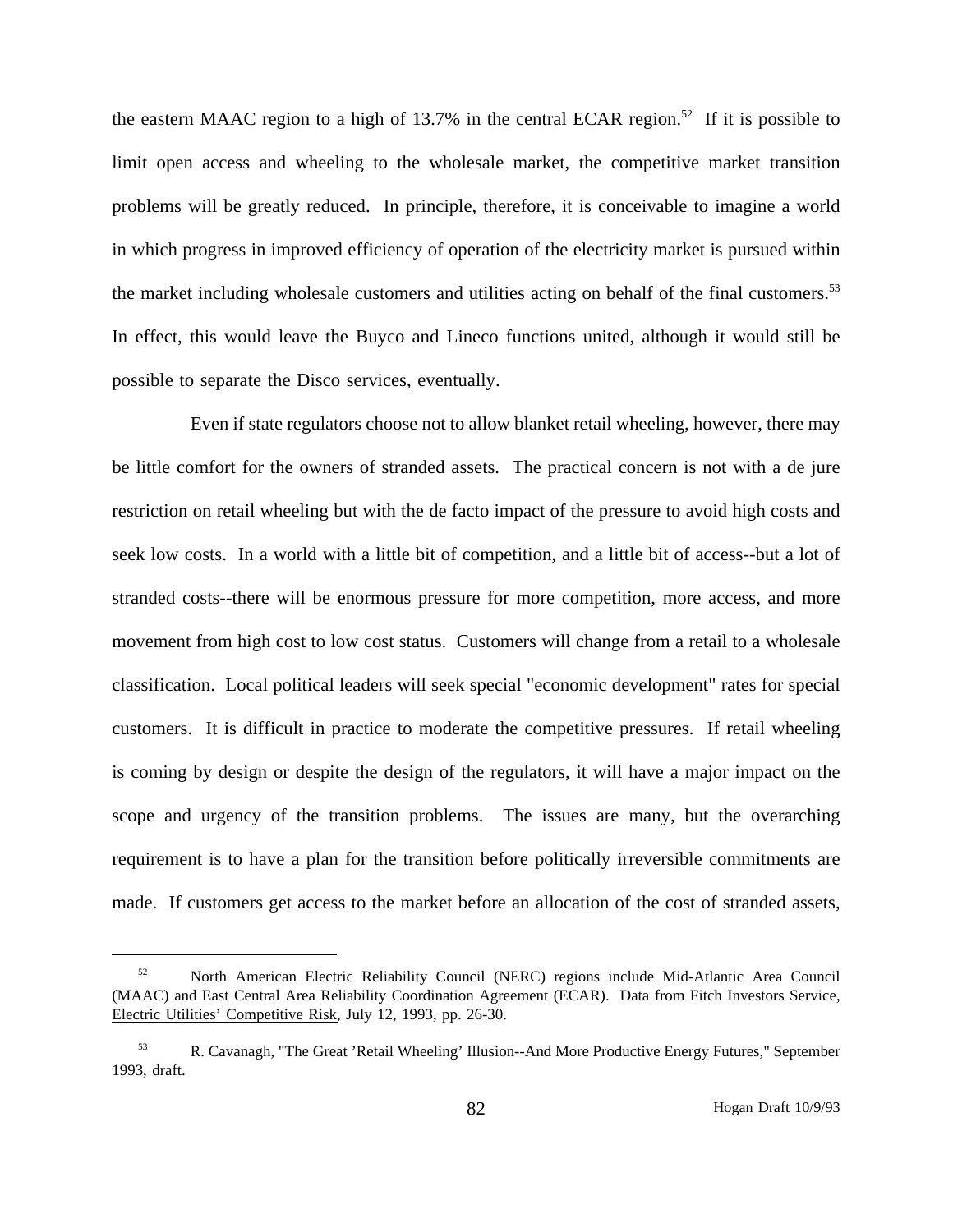the customers will be gone for good.

#### **CONCLUSION**

The competitive electricity market model defines one vision of a possible future for the industry. Although technology requires that a few critical segments of the industry remain as regulated monopolies, it is possible to design an internally coherent market that makes maximum use of competition, especially in the generation sector. The key requirement is to maintain efficient, open access to the essential facilities. The need for access to the wires through the Gridco and Lineco is obvious and has many analogies in other industries such as natural gas pipelines. The important special role of the dispatch process, through Poolco, is less familiar but is required by the distinctive nature of electricity provided through a free-flowing grid. With everyone treated equally in the short-run dispatch, pricing and utilization replicate the outcome of an efficient market without violating the operational requirements for system stability.

Once the competitive market model is defined, it sets a target and a standard for designing changes from the traditional status quo. The transition problems include many elements that must be considered simultaneously as part of an implementation strategy. Consistency of the broad model and strategy will provide a framework that separates the few necessarily revolutionary elements from the more evolutionary changes. Analysis of the transition alternatives should focus on open access and pricing rules that are essential for the competitive goal, are feasible as a technical matter in electric networks, and are practical in dealing with stranded assets and other changing economic impacts.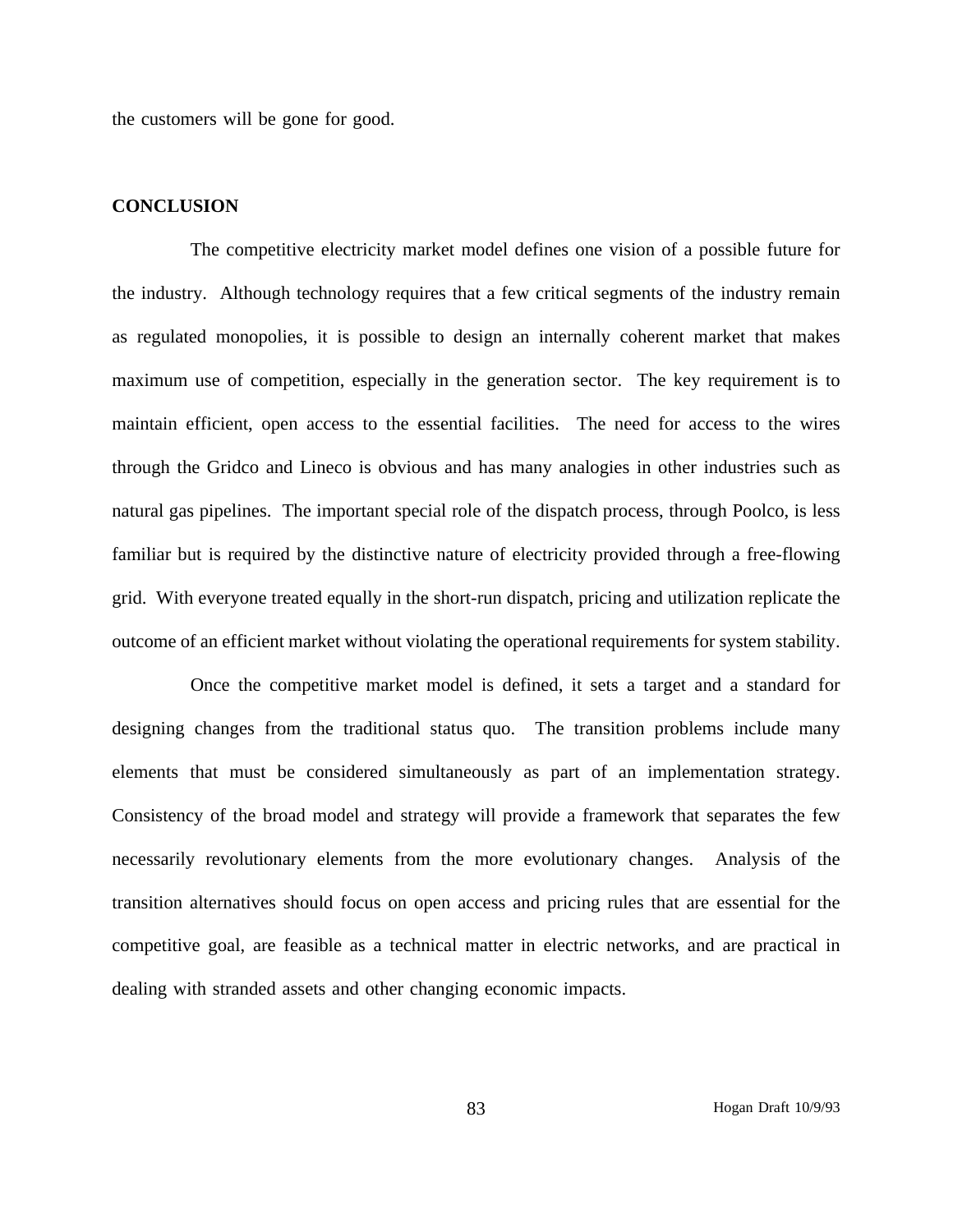### **APPENDIX**

### **Competitive Electricity Market Pricing**

### **Introduction**

Pricing in a competitive electricity market is at marginal cost. The many potential suppliers compete to meet demand, bidding energy supplies into the pool. The dispatchers at Poolco choose the least-cost combination of generation or demand reductions to balance the system. This optimal dispatch determines the market clearing prices. All consumers pay this price into the pool and all generators in turn are paid this price for the energy supplied.

Inherently, energy pricing and transmission pricing are intimately connected. The FERC has outlined objectives for transmission pricing that would be compatible with a competitive market. These objectives include:<sup>54</sup>

- Promote efficient use of and investment in the transmission grid and provide appropriate price signals to transmission customers. To the extent practicable, prices should accurately:
	- account for transmission constraints  $\blacktriangleright$  .
	- reflect any prudent costs incurred as a result of transmission service
	- reflect the actual power flows of the transmission service
	- reflect the distance- and location-sensitive costs of the transmission service k.
	- reflect the prevailing direction of the flow, distinguishing between "with the flow" and "counter flow"

<sup>54</sup> Federal Energy Regulatory Commission, "Transmission Pricing Issues," Staff Discussion Paper, Inquiry Concerning the Commission's Pricing Policy for Transmission Services Provided by Public Utilities Under the Federal Power Act, Washington, DC, June 1993, pp. 7-8.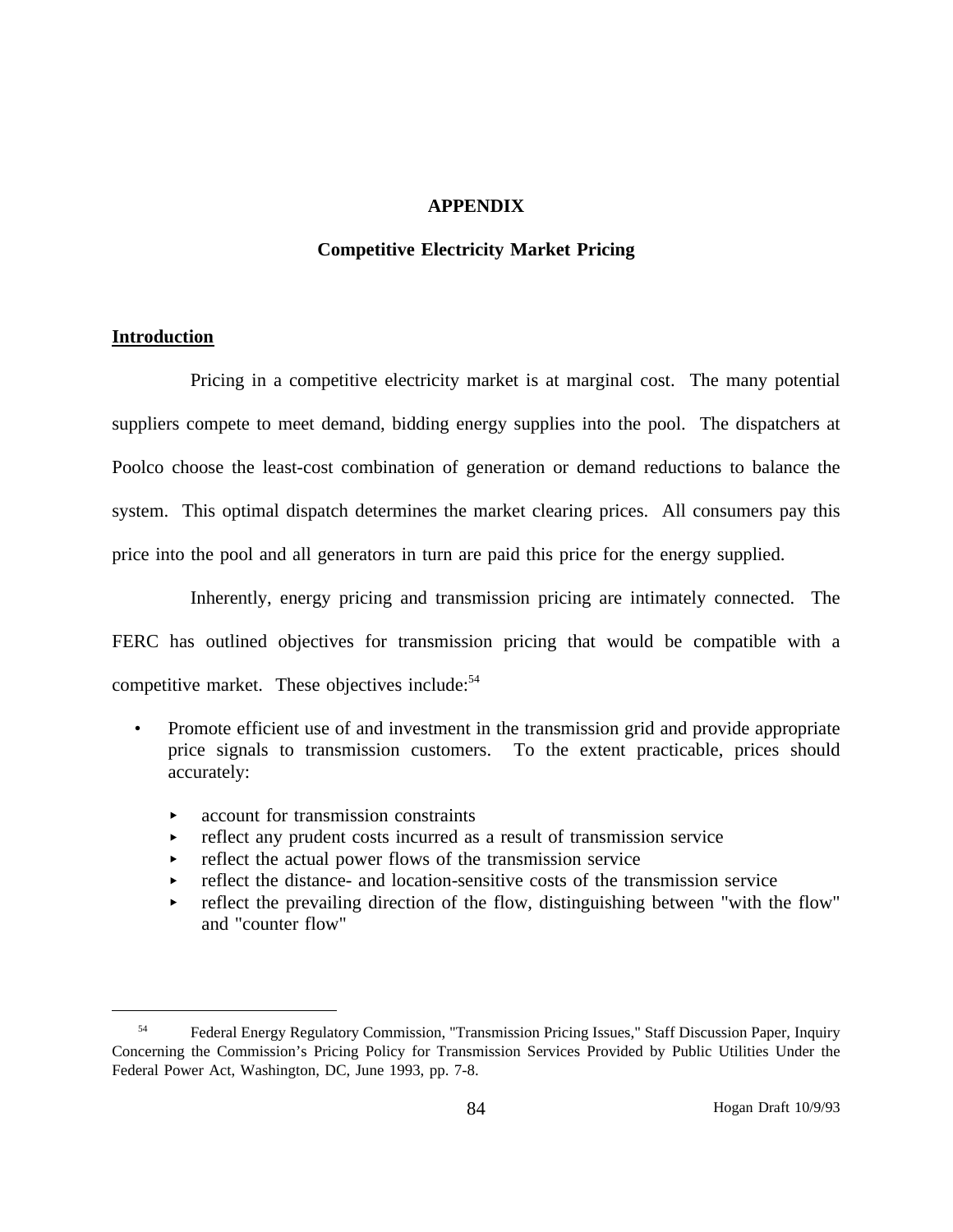- Address any transition problems arising from the reform
	- Balance equity considerations associated with any reform with the potential efficiency improvements
	- Mitigate the hardships arising from any reform
- Allow customers an option to have stable prices over time
- Be simple to implement and administer

A series of examples of pricing in the competitive electricity market model illustrates the determination of prices and relates transmission constraints to congestion rentals that lead to different prices at different locations. These fundamentals provide the building blocks for an energy and transmission pricing system that addresses the several requirements of the FERC outline.

#### **Economic Dispatch**

Consider the simple market model in Figure 6, which will serve as the basis for a set of succeeding examples. In this market there is one load center, a city in the east, supplied by generators located far away in the west, connected by transmission lines, and by local generators who are in the same region as the city customers. The plants in the west consist of an "Old Nuke" which can produce energy for a marginal cost of 2  $\phi$ /kwh and a "New Gas" plant that has an operating cost of 4  $\phi$ /kwh. These two plants each have a capacity of 100 MW, and are connected to the transmission grid which can take their power to the market in the east.

The competing suppliers in the east are a "New Coal" plant with operating costs of 3  $\mathcal{C}/k$ wh and an "Old Gas" plant that is expensive to use with a marginal cost of 7  $\mathcal{C}/k$ wh. Again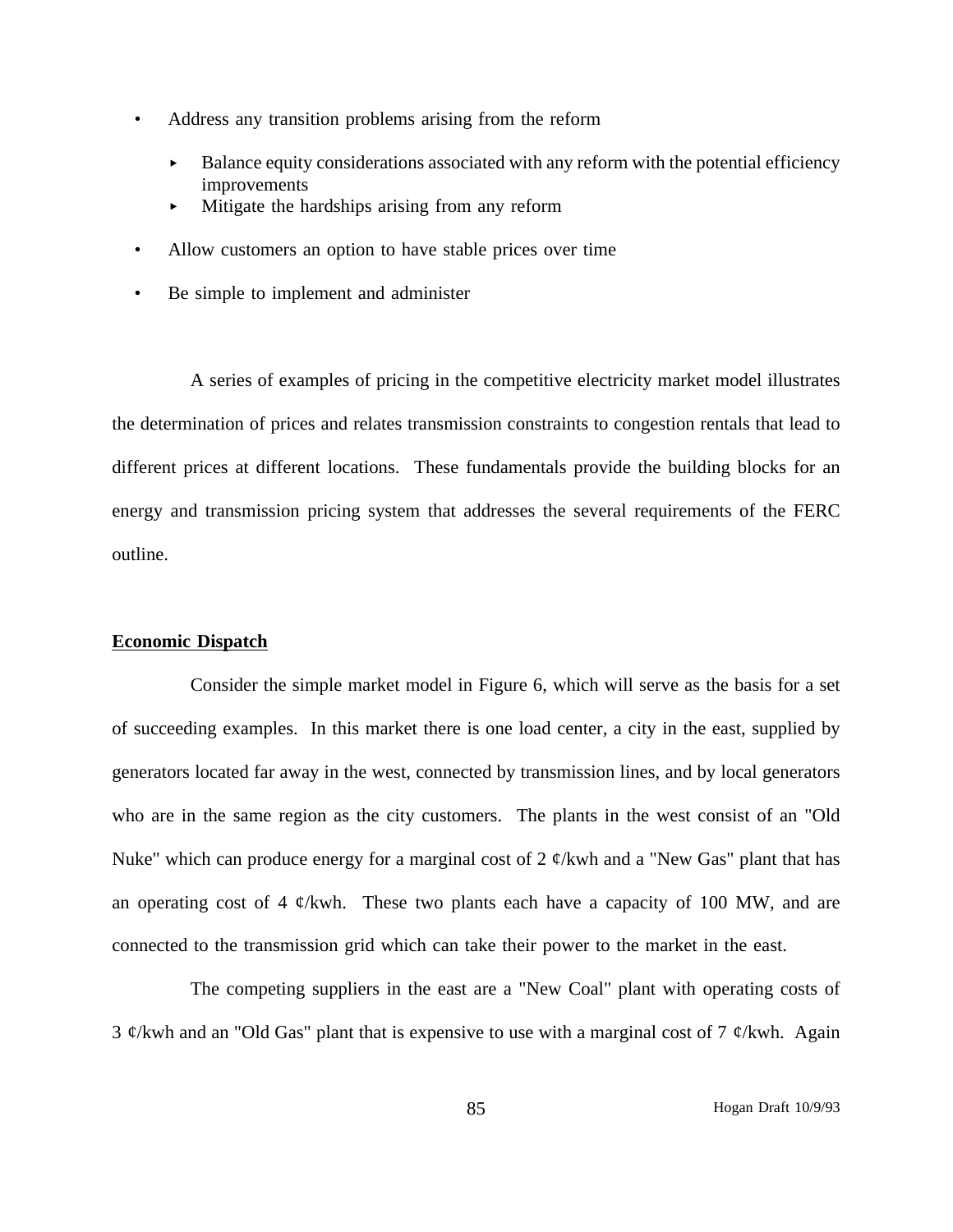

these eastern plants are assumed to have a capacity of 100 MW. The two plants in the west define the "Western Supply" curve, and the two plants in the east define the corresponding "Eastern Supply" curve. These supply curves could represent either engineering estimates of the operating costs or bids from the many owners of the plants who offer to generate power in the competitive market. For simplicity, we ignore transmission losses and assume that the same supply curves apply at all hours of the day.

Under low demand conditions, as shown in Figure 6 for the early hours of the morning, the supply curves from the two regions define an aggregate market supply curve that the Poolco dispatchers can balance with the customer demands. The aggregate market supply curve stacks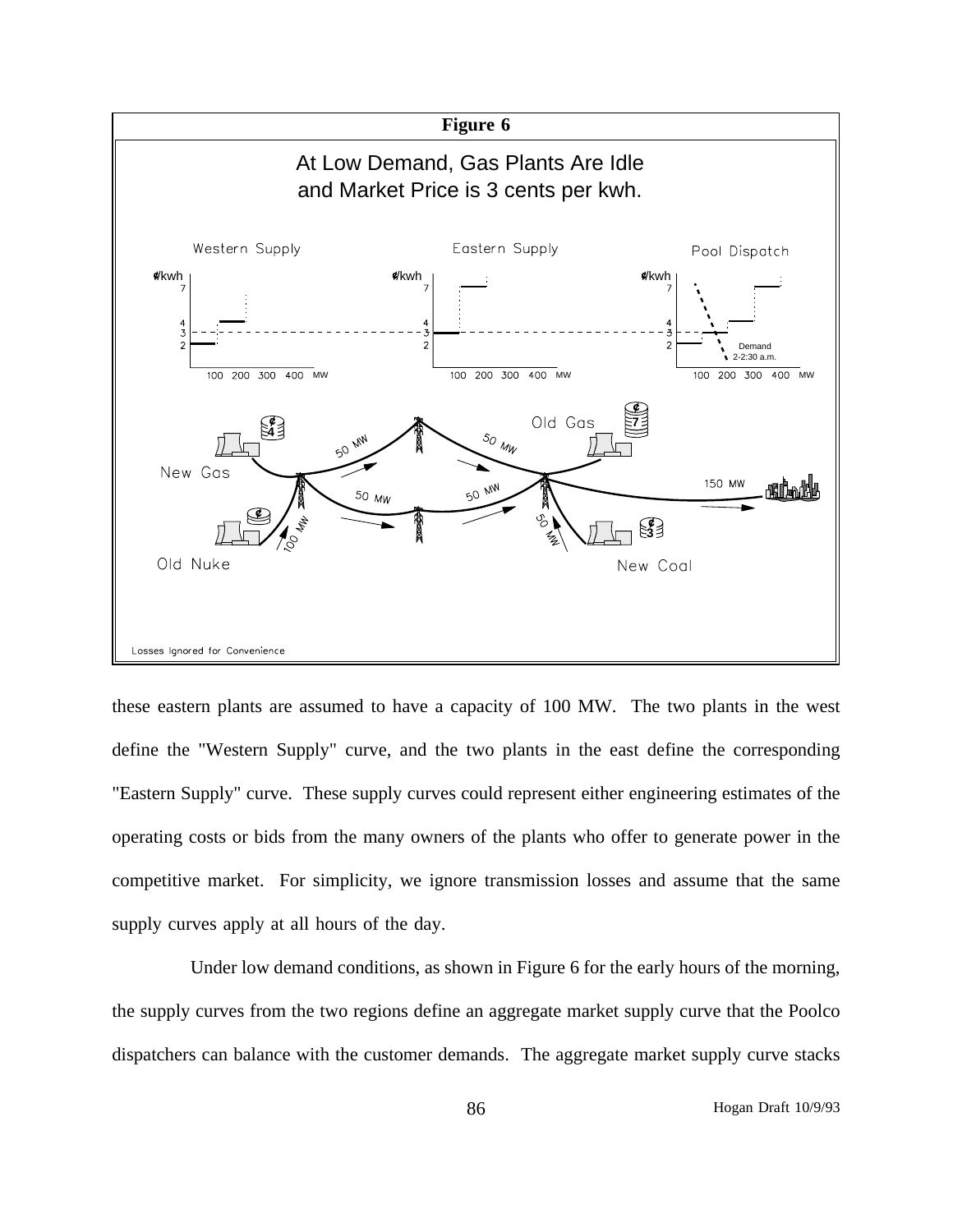up the various generating plants from cheapest to most expensive. The Poolco dispatchers choose the optimal combination of plants to run to meet the demand at this hour. In Figure 6, the result is to provide 150 MW. The inexpensive Old Nuke plant generates its full 100 MW of capacity, and the New Coal plant provides another 50 MW. The New Coal plant is the marginal plant in this case, and sets the market price at 3  $\psi$ /kwh for this hour. Hence the customers in the city pay 3  $\mathcal{C}/k$ wh for all 150 MW. The New Coal plant receives 3  $\mathcal{C}/k$ wh for its output, and this price just covers its running cost. The Old Nuke also receives  $3 \phi$ /kwh for all its 100 MW of output. After deducting the 2  $\psi$ /kwh running cost, this leaves a 1  $\psi$ /kwh contribution towards capital costs and profits for Old Nuke owners.

In this low demand case, and ignoring losses, there is no additional opportunity cost for transmission. The 100 MW flows over the parallel paths of the transmission grid. But there is no constraint on transmission and, therefore, no opportunity cost. Hence the price of power is the same in the east and in the west. In the short run, there is no charge for use of the transmission system.

If demand increases, say at the start of the business day, Poolco must move higher up on the dispatch curve. For example, consider the conditions defined in Figure 7. This hour presents the same supply conditions, but a higher demand. Now the Poolco dispatchers must look to more expensive generation to meet the load. The Old Nuke continues to run at capacity, the New Coal plant moves up to its full capacity, and the New Gas plant in the west also comes on at full capacity. The New Gas plant in the west is the most expensive plant running, with a marginal cost of 4  $\ell$ /kwh. However, this operating cost cannot define the market price because at this price demand would exceed the available supply, and Poolco must protect the system by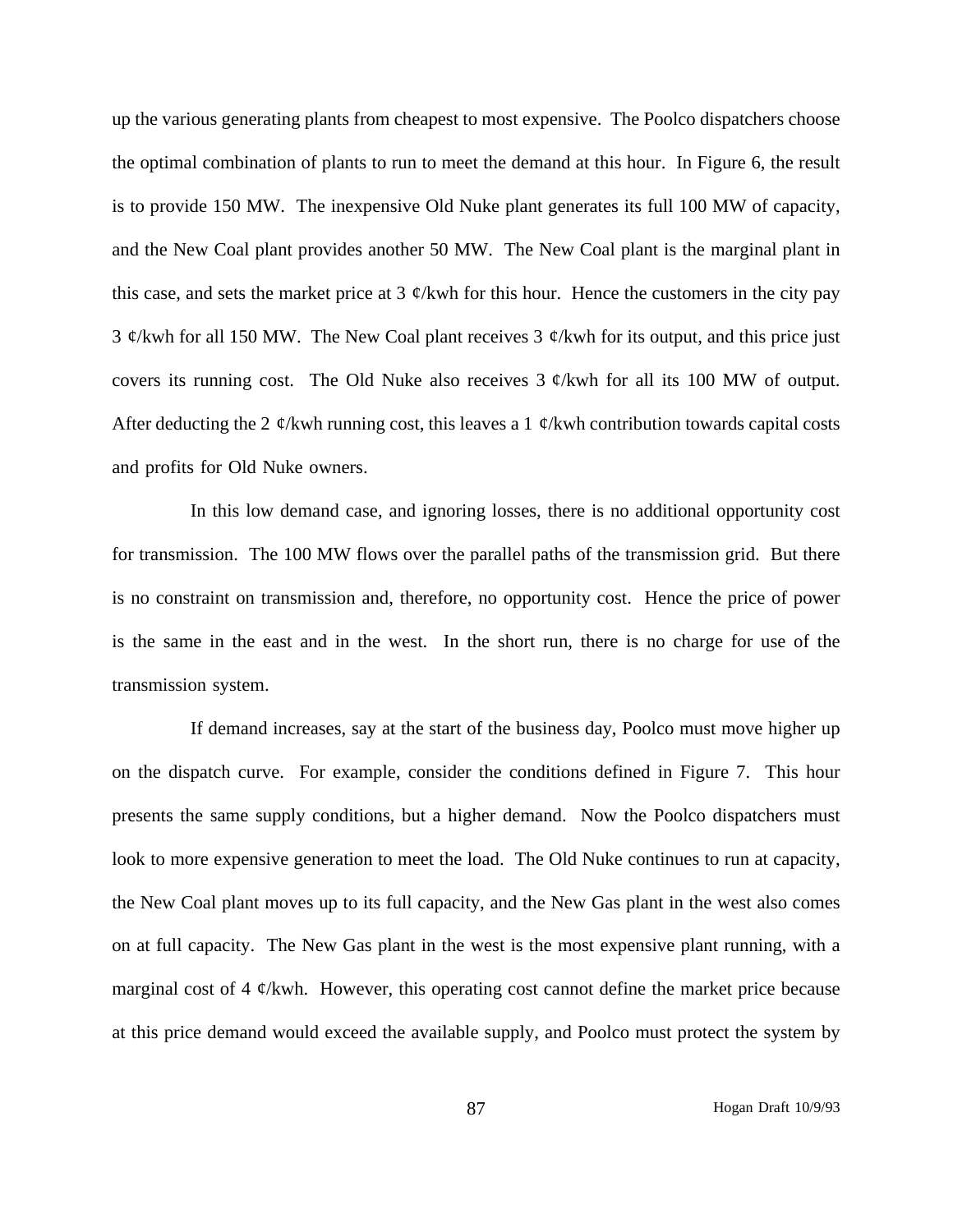

maintaining a constant balance of supply and demand.

In this case, the result is to turn to those customers who have set a limit on how much they are willing to pay for electric energy at that hour. This short-run demand bidding defines the demand curve which allows Poolco to raise the price and reduce consumption until supply and demand are in balance. In Figure 7 this new balance occurs at the point where the market price of electricity is set at 6  $\phi$ /kwh. Once again, the customers who actually use the electricity pay this 6 ¢/kwh for the full 300 MW of load at that hour. All the generators who sell power receive the same 6  $\phi$ /kwh, which leads to operating margins of 2  $\phi$ /kwh for New Gas, 3  $\phi$ /kwh for New Coal, and 4  $\phi$ /kwh for Old Nuke.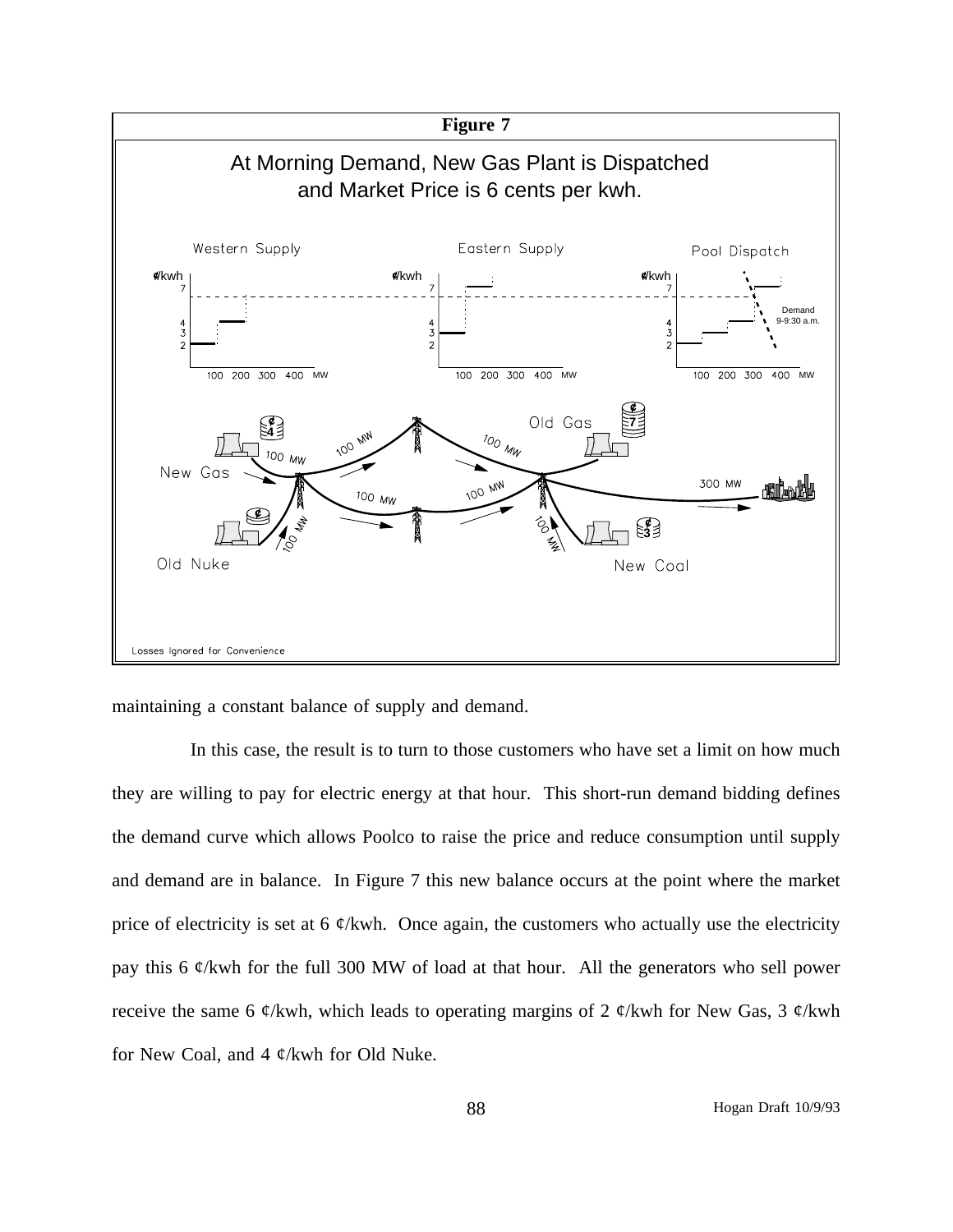Once again, the Poolco dispatch in Figure 7 depends on excess capacity in the transmission system. The plants in the western region are running at full capacity, and the full 200 MW of power moves along the parallel paths over the grid to join with New Coal to meet the demand in the east. There is a single market price of 6  $\phi$ /kwh, and there is no charge for transmission other than for losses, which are ignored here for convenience in the example.

#### **Transmission Constraints**

With the plants running at full capacity, there might be a transmission constraint. To illustrate the impact of a possible transmission limit, suppose for sake of discussion that there is an "interface" constraint between west and east. According to this constraint, no more than 150 MW of power can flow over the interface.

As shown in Figure 8, this transmission constraint has a significant impact on both the dispatch and market prices based on short-run marginal costs. In Figure 8 the level of demand from the city in the east is assumed to be the same as in the case of Figure 7. However, now the Poolco dispatcher faces a different aggregate market supply curve. In effect, only half of the New Gas output can be moved to the east. To meet the demand, it will be necessary to simultaneously turn off part of the New Gas output and substitute the more expensive Old Gas generation which is available in the East. This new dispatch increases the market price in the east to 7  $\varphi$ /kwh and necessarily induces a further reduction in demand, say to a total of 290 MW. The New Coal and Old Gas plants receive this full price of 7  $\phi$ /kwh for their 140 MW, which provides a 4 ¢/kwh operating margin or short-run profit for New Coal and allows Old Gas to cover its operating costs.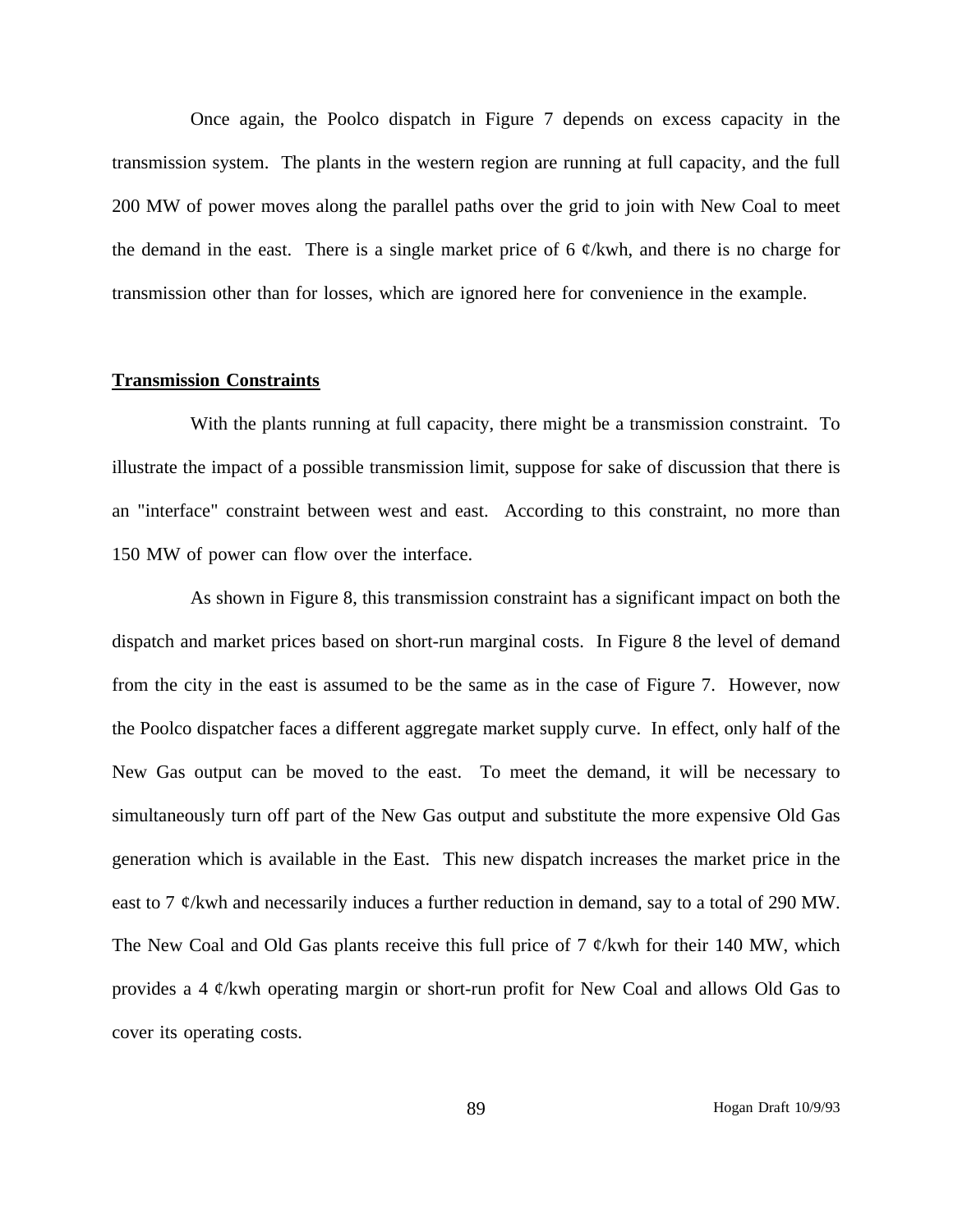

interface constraint has idled part of the output of the New Gas plant. Clearly the market price in the west can be no more than the operating cost of the plant. Likewise, since the plant is running at partial output, the market price can be no less than the operating cost of 4  $\phi$ /kwh. This is the price paid to New Gas and Old Nuke, which covers New Gas operating costs and provides Old Nuke an operating margin of 2 ¢/kwh.

The 3  $\psi$ /kwh difference between the market price in the east and the market price in the west is the opportunity cost of the transmission congestion. In effect, ignoring losses, the marginal cost of transmission between west and east is  $3 \phi$ /kwh, and this is the price paid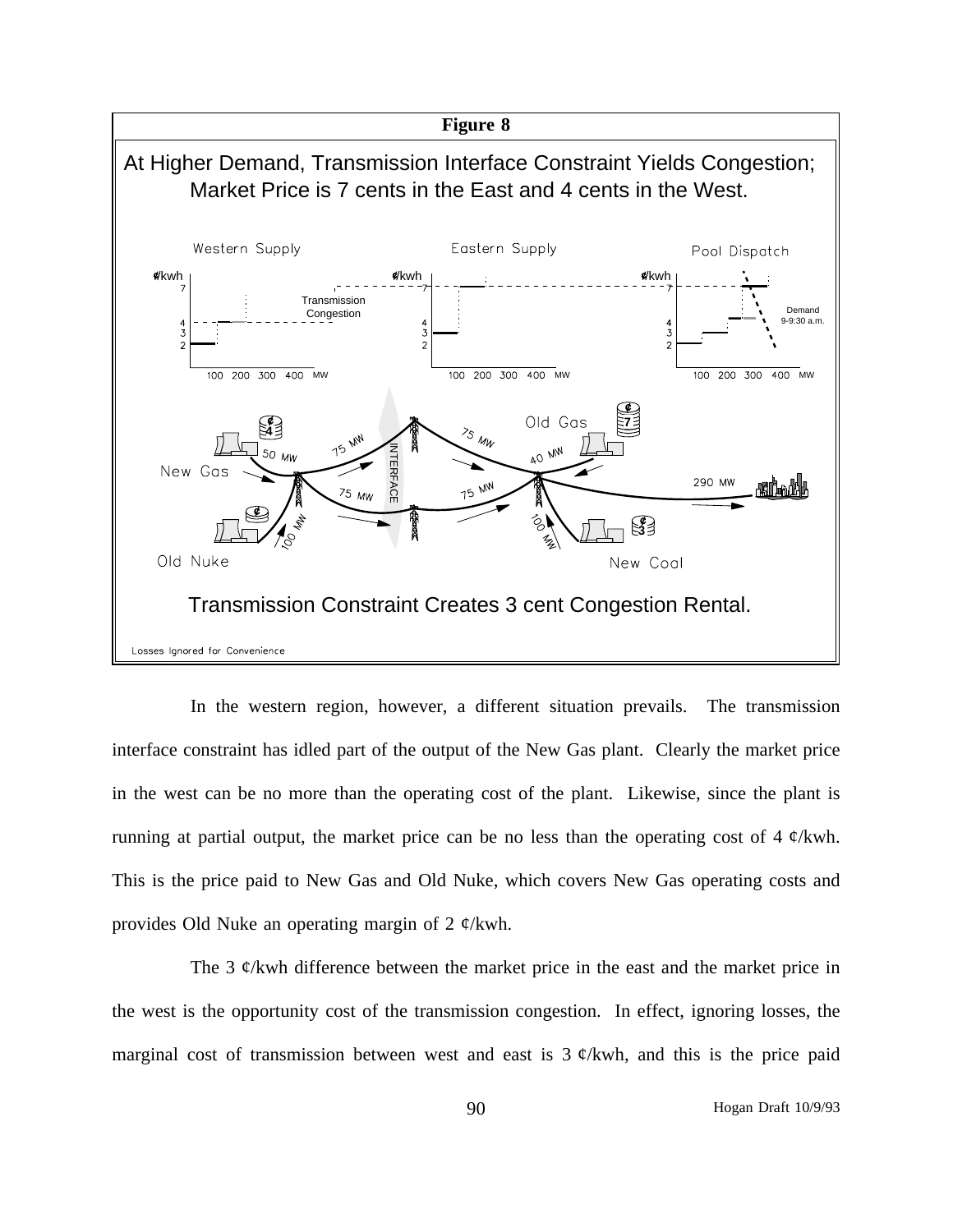implicitly through the transactions with Poolco. Electricity worth 4  $\phi$ /kwh in the western region becomes worth 7  $\phi$ /kwh when it reaches the eastern region.

The transmission "interface" constraint is a convenient shorthand for a more complicated situation handled by the Poolco dispatchers. The interface limit depends on a number of conditions, and can change with changing loads. Typically it is not the case that there is a 75 MW limit on one or both of the parallel lines through which power is flowing in the grid. In normal operation, it may well be that the transmission lines could individually handle much more flow, say 150 MW each or twice the actual use. At most normal times, the lines may be far from any physical limit. However, the Poolco dispatchers must protect against contingencies- -rare events that may disrupt operation of the grid. In the event of these contingencies, there will not be time enough to start up new generators or completely reconfigure the dispatch of the system. The power flow through the grid will reconfigure immediately according to the underlying physical laws. Hence, generation and load in normal times must be configured, and priced, so that in the event of the contingency the system will remain secure.

For instance, suppose that the thermal capacity of the transmission lines is 150 MW, but the Poolco dispatchers must protect against the loss of a northern transmission line. In this circumstance, the actual power flows may follow Figure 8, with 75 MW on each line, but the Poolco dispatchers must dispatch in anticipation of the conditions in Figure 9. Here the northern line is out, and in this event the flow on the southern line would hit the assumed 150 MW thermal limit. This contingency event may never occur, but in anticipation of the event, and to protect the system, Poolco must dispatch according to Figure 9 even though the flows are as in Figure 8. In either case, the transmission constraint restricts the dispatch and changes the market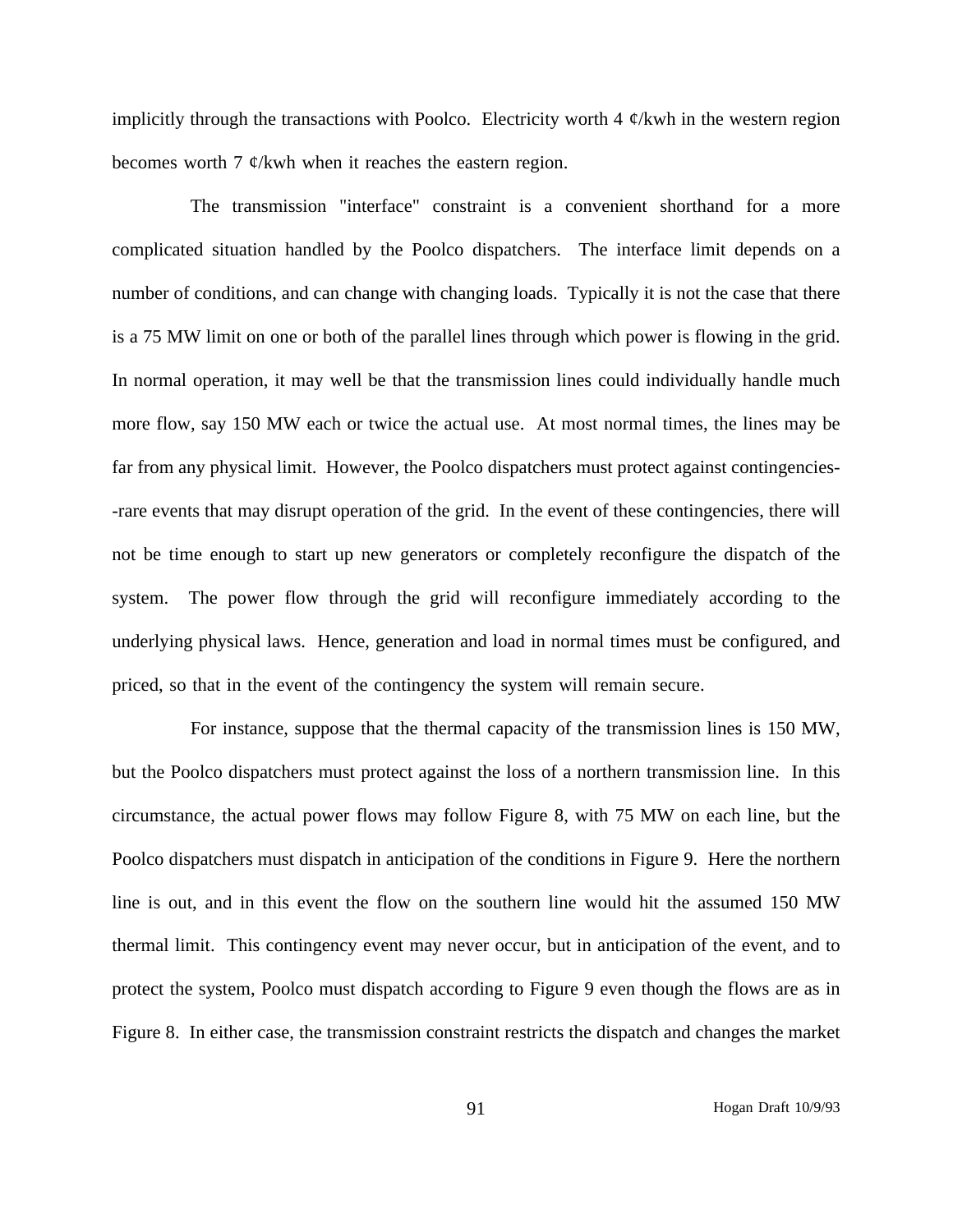

prices. The price is 4  $\phi$ /kwh in the west and 7  $\phi$ /kwh in the east, with the 3  $\phi$ /kwh differential being the congestion-induced opportunity cost of transmission. This "congestion rental" defines the competitive market price of transmission.

Buying and selling power at the competitive market prices, or charging for transmission at the equivalent price differential provides incentives for using the grid efficiently. If some user wanted to move power from east to west, the transmission price would be negative, and such "transmission" would in effect relieve the constraint. The transmission price is "distance- and location-sensitive," with distance measured in electrical rather than geographical units. And the competitive market prices arise naturally as a by-product of the optimal dispatch managed by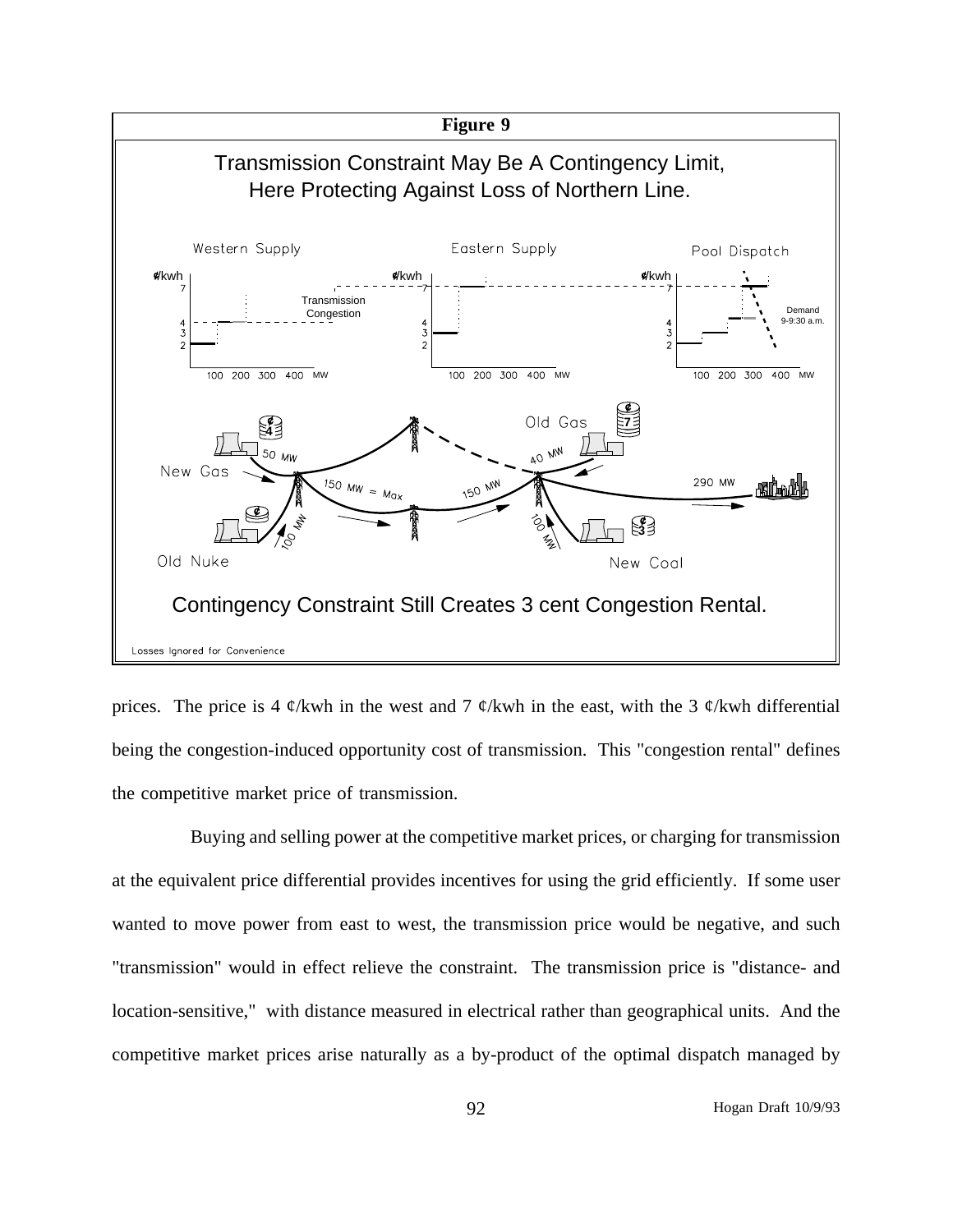Poolco.

### **Transmission Rights**

The congestion rental received by Poolco provides the key to defining property rights in the transmission grid. In the face of transmission constraints, prices will be more volatile and it will not be possible for a generator to provide guaranteed price stability in the form of a longterm contract with a customer. Furthermore, customers and generators will have an incentive to expand the grid only if they recognize and believe that after making an investment in the grid there will be some protection against any future congestions costs. A simple way to define the property right and provide this guarantee is to assign the congestion rental not to Poolco but to the holder of the transmission right. In the transmission constrained cases of Figure 8 or Figure 9, the rights to transmit a total 150 MW of power might have been held by customers in the city, or by generators in the west. In either case, this right is defined only as the right to collect the congestion rental. The generators and customers would not control the use of the grid. Poolco would determine the efficient pattern of use through economic dispatch. Poolco would collect the congestion payments from the actual users of the grid and pay them in turn to the holders of the transmission rights.

With this definition of transmission rights, it is an easy matter for generators at Old Nuke and New Gas to arrange long-term contracts that provide price stability for customers in the city. For example, the owners of Old Nuke may have acquired rights to 100 MW, and signed long-term contracts that guaranteed to provide power delivered to the city at a price of 5  $\mathcal{C}/kwh$ . In the case of low demand as in Figure 6, the short-run price is only 3  $\phi$ /kwh, which customers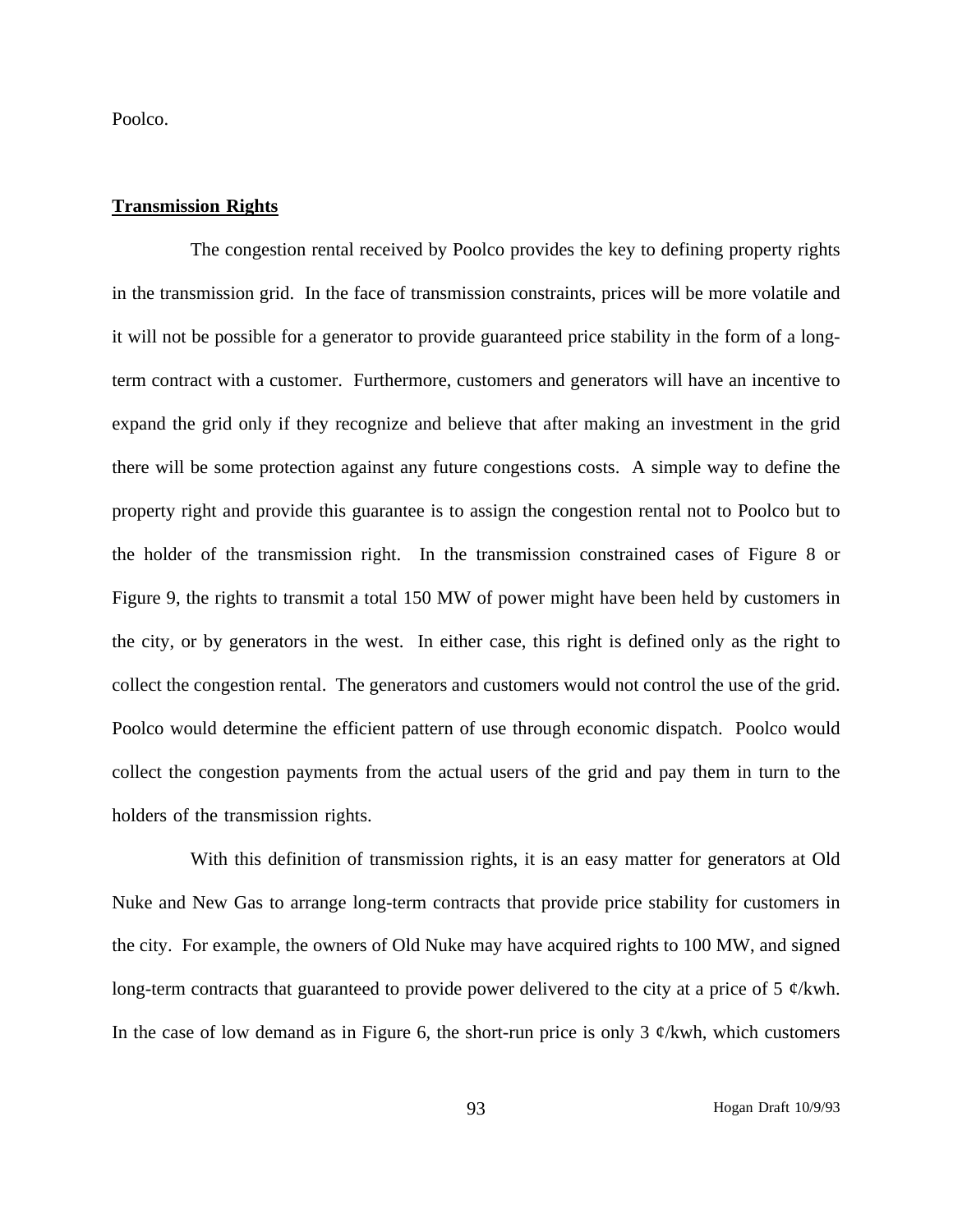pay and generators receive through Poolco. Separate from Poolco, the customers pay Old Nuke the difference of 2  $\phi$ /kwh owed under the contracts. If demand shifts to the higher case in Figure 7, the market price is 6  $\phi$ /kwh, and again the customers pay and generators receive this short-run price through Poolco. In this event, the generators separately pay the customers the difference of 1  $\phi$ /kwh required under the long-term contract.

When transmission constraints bind as in Figure 8 or Figure 9, the price paid by the customers to Poolco is 7  $\phi$ /kwh, and the price received by the generators from Poolco is 4  $\phi$ /kwh. If the generators own the transmission rights, then Poolco pays the generators an additional 3  $\mathcal{C}/k$ wh which allows the generators in turn to pay the customers the 2  $\mathcal{C}/k$ wh difference agreed to by contract. The owners of Old Nuke are always making an operating margin of 3  $\phi$ /kwh, and the customers are always receiving the equivalent of  $5 \phi$ /kwh electricity. Likewise, if the customers own the transmission rights, the customers receive the 3  $\phi$ /kwh from Poolco and in turn pay  $1 \phi$ /kwh to the generators. Again the owners of Old Nuke are always making an operating margin of 3  $\phi$ /kwh, and the customers are always receiving the equivalent of 5  $\phi$ /kwh electricity. Furthermore, in either case Poolco ends up with no transmission congestion rentals; Poolco serves only to pass through the congestion costs from the actual users of the grid to the holders of the property rights in the economic interest of the transmission grid.

This system of transmission rights and property payments back and forth may seem unnecessary and cumbersome in the case of the simple system of Figure 6 through Figure 9. After all, couldn't the Poolco dispatchers in effect assign the generation from Old Nuke to the long-term customers in the city? In principle, this specific performance model--assigning particular generation to particular users--is possible in this simple case, but it does not generalize

94 Hogan Draft 10/9/93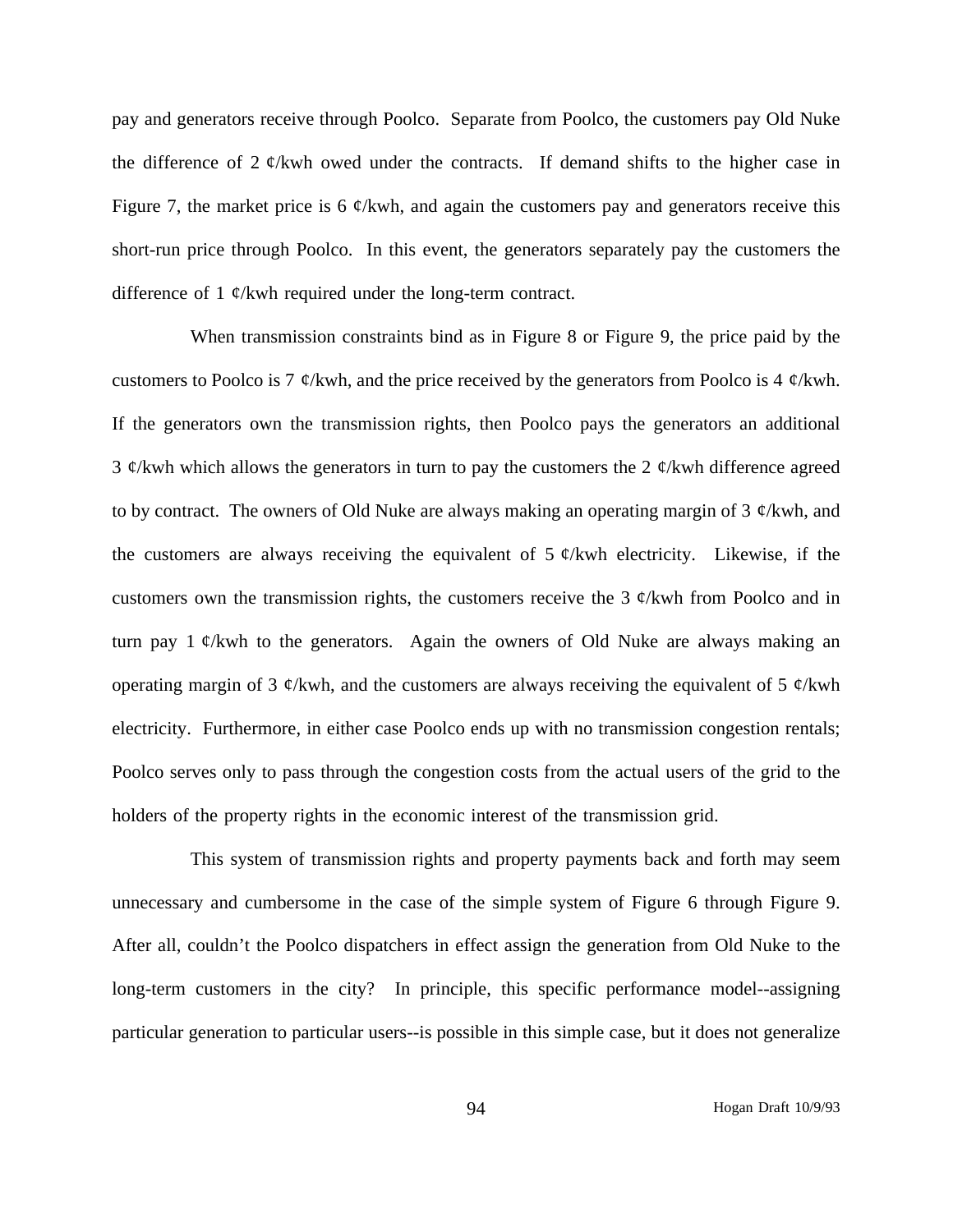into the more complicated reality of an interconnected grid with many different sites of load and generation, real and reactive power, thermal and voltage limits, and multiple contingencies. It is impossible in a real system to meaningfully assign any particular sources and destination of electricity, and attempts to do so can only serve to compromise the efficiency objective of maintaining an optimal dispatch which may require only partial use of plants in constrained regions, violating the assumptions of specific performance. However, the payments of congestion rentals from Poolco to the holders of point-to-point transmission rights do generalize to the more complicated case, and allow optimal dispatch for efficiency while accommodating long-run contracts for price differences and congestion rentals, contracts that provide both stability and the essential protection of investment in the network.

### **Transmission Rights in a Network**

These examples of efficient pricing and transmission rights extend beyond the case of two locations to the general case of a network with the complications of electricity system operation and prices at many locations. Electric energy pricing in a pool with economic dispatch is closely connected with transmission pricing. With multiple participants in a pool the efficient choice is to price power at the short-run marginal cost at each location. With such efficient pricing, transmission use pricing appears automatically in pool pricing: the differences between locational prices are the opportunity cost prices for transmission. At a minimum, locational prices would reflect differences in marginal losses. To the extent that there is congestion in the transmission grid, locational prices would also differ by the cost of congestion induced by "outof-merit" generation. All users pay or are paid by the pool at these short-run prices. Through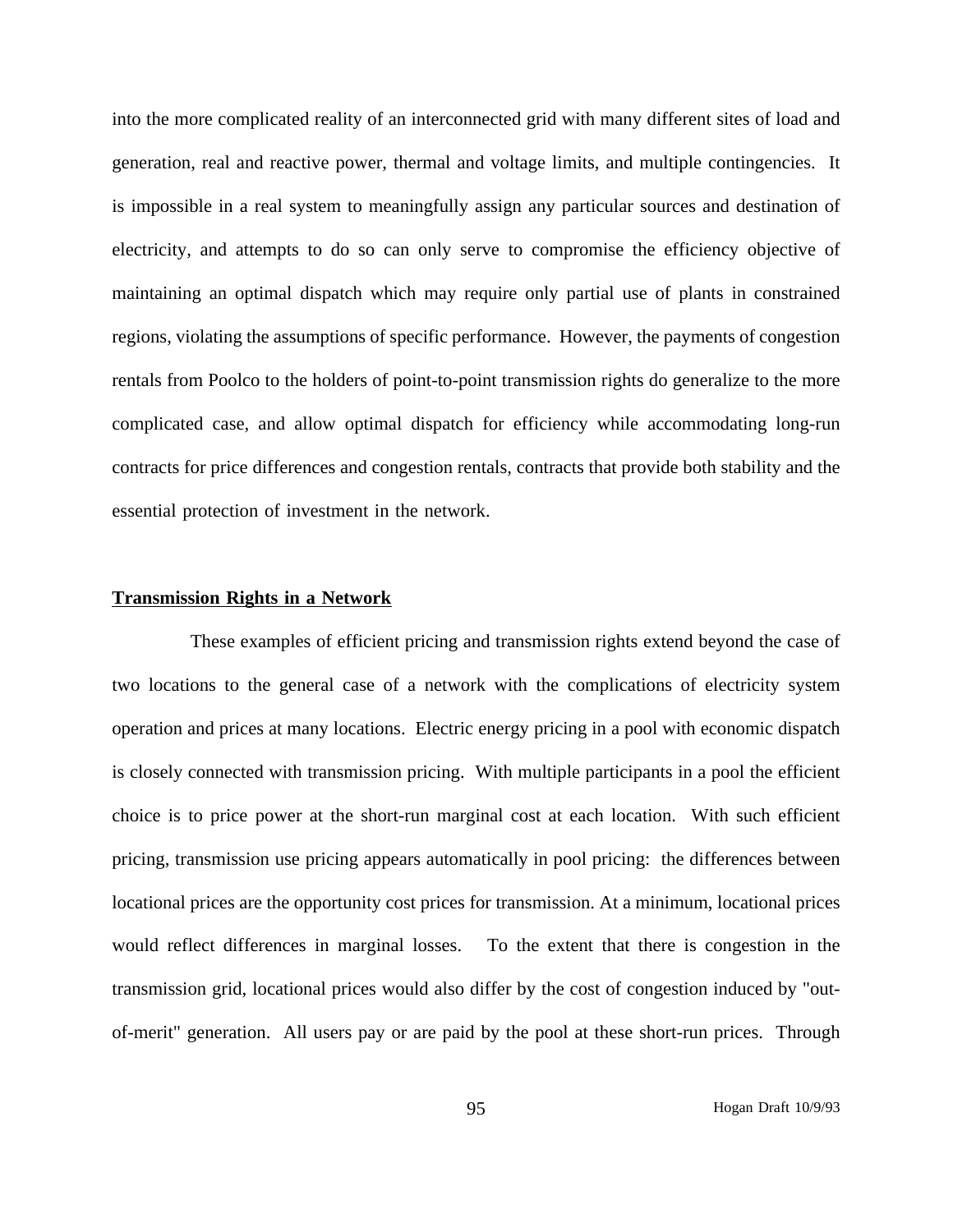these prices the pool would collect congestion rentals.

Changing prices at locations would create an interest in transmission rights that would protect those who invest in the grid. Because of the effects of network interactions, it is not possible to guarantee simultaneously both specific performance--particular plants operating for particular customers--and constrained economic dispatch. If specific plants must be run for specific customers, then the system operators do not have the freedom to provide the least-cost dispatch. If the operators provide the least-cost dispatch, then constraints may preclude using specific plants and require alternative plants to run.

However, it is possible to define point-to-point transmission rights that make payments to the right holders in the event of constrained transmission in the grid. These point-to-point price protection transmission rights could be defined in either of two equivalent ways:

> Rental Right: The right to collect the difference in congestion rentals for a specified quantity between two locations; or

> Purchase Right: The right of customer at one location to an economic transaction equivalent to purchasing a specified quantity at another location with transmission at the cost of marginal losses.

The total quantity of these rights can be defined for a given configuration of the network, and the rights guaranteed for any pattern of loads in the network. In a real system, the rights would respect all the constraints in the grid, including contingency constraints for thermal limits on lines and voltage limits at buses.

The point-to-point rights can be provided by the pool and allow protection of new investment in generation and transmission. The pool takes no risk in offering these rights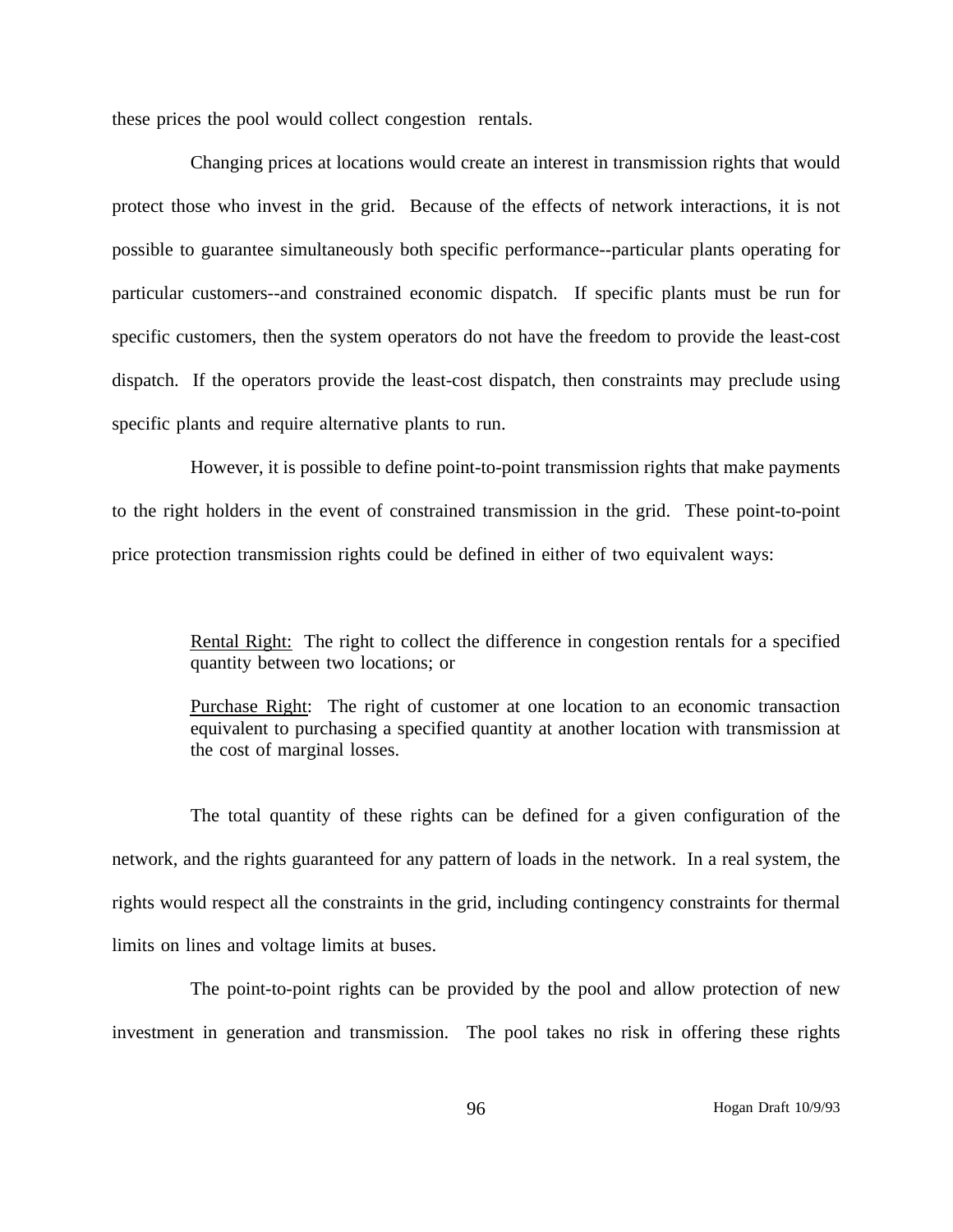because the revenue collected from users paying at short-run marginal cost is always great enough to honor the obligations under the rights. Under certain circumstances, the revenues collected by the grid will be greater than the obligations on the point-to-point rights, and there will be "excess congestion rentals." For example, if there are no point-to-point rights assigned, then none of the congestion rental would be paid out under such rights. In the more interesting cases, if point-to-point rights are assigned up to the limit of some transmission constraint, it is possible that some other network constraint will be binding in the actual dispatch. In these cases, there will be more than enough revenues to honor the rental or purchase rights, and the pool will face the added task of allocating the excess congestion rentals.

The natural assignment of any excess rentals is to those who are paying the fixed charges. There is no single rule for allocating the rights to the excess congestion rentals. The rule examined here is to share the revenues according to the share of the fixed charges. Hence, the owners of the grid who commit to pay the fixed charges have access to two types of well defined and tradeable rights: the point-to-point rental purchase right and a share in any excess congestion rentals.

#### **Network Examples**

For purposes of further illustration, consider the case of a three bus network with identical lines and identical thermal limits on each line. A three bus network is the minimum case needed to observe the network interaction effects of loop flow. Here we use the DC-Load approximation for real power only, and ignore contingency constraints. Reactive power and contingency constraints can be included without changing any of the fundamental points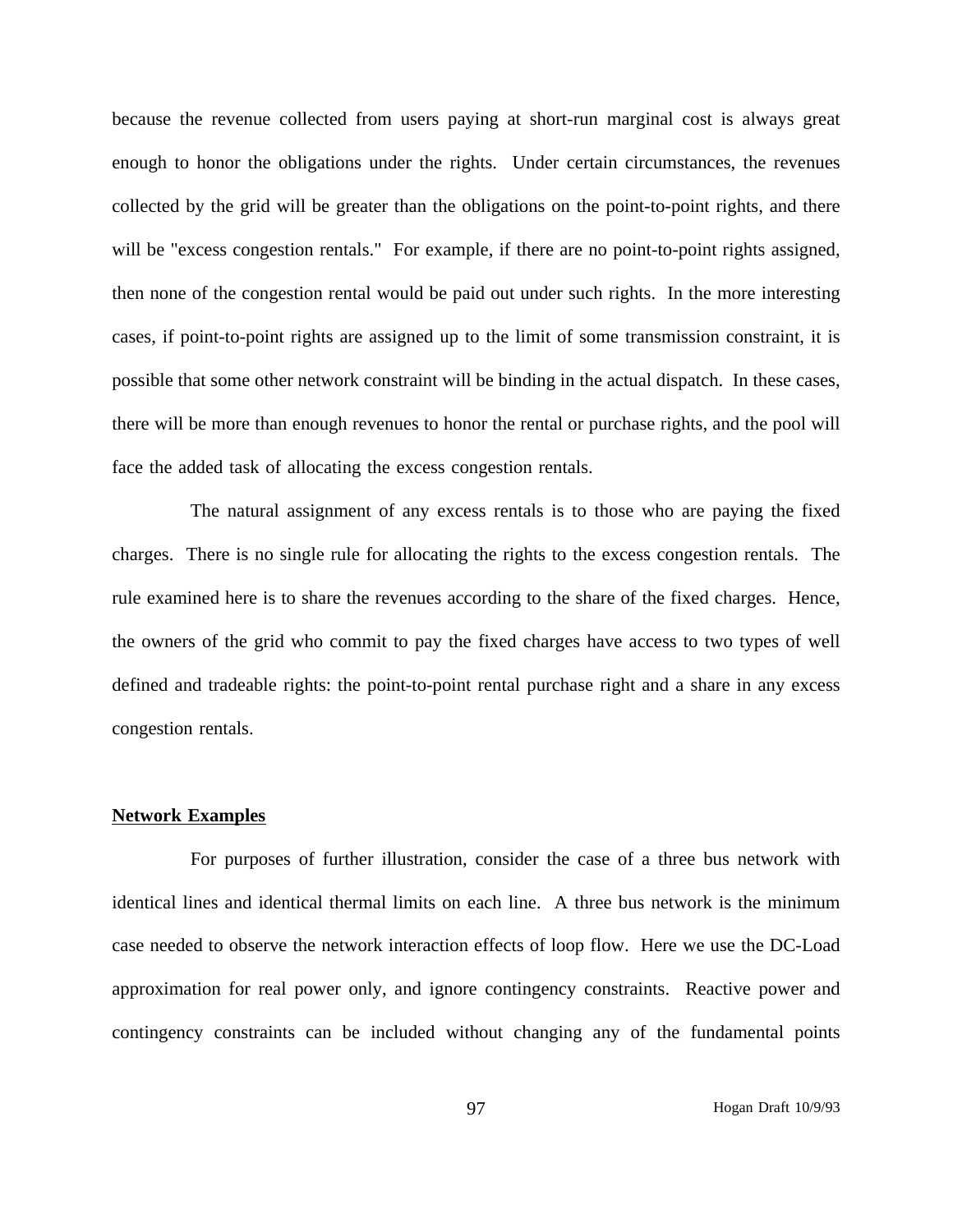examined here.<sup>55</sup>



The base case model and an allocation of rights are shown in Figure 10. Here we assume that the desired transmission rights are for 800 MW from Bus 1 to Bus 3, and 200 MW from Bus 2 to Bus 3. Or, an equivalent definition is that the customer at Bus 3 has the right to purchase 800 MW at Bus 1 and 200 MW at Bus 2. The simultaneous allocation of these rights is feasible, but it does hit the thermal transmission constraint of 600 MW on the line between Bus 1 and Bus 3.

In Figure 10 the prices calculated for this dispatch are shown relative to the price at

<sup>55</sup> W. W. Hogan, "Contract Networks for Electric Power Transmission," Journal of Regulatory Economics, Vol. 4, No. 3, September 1992, pp. 211-242.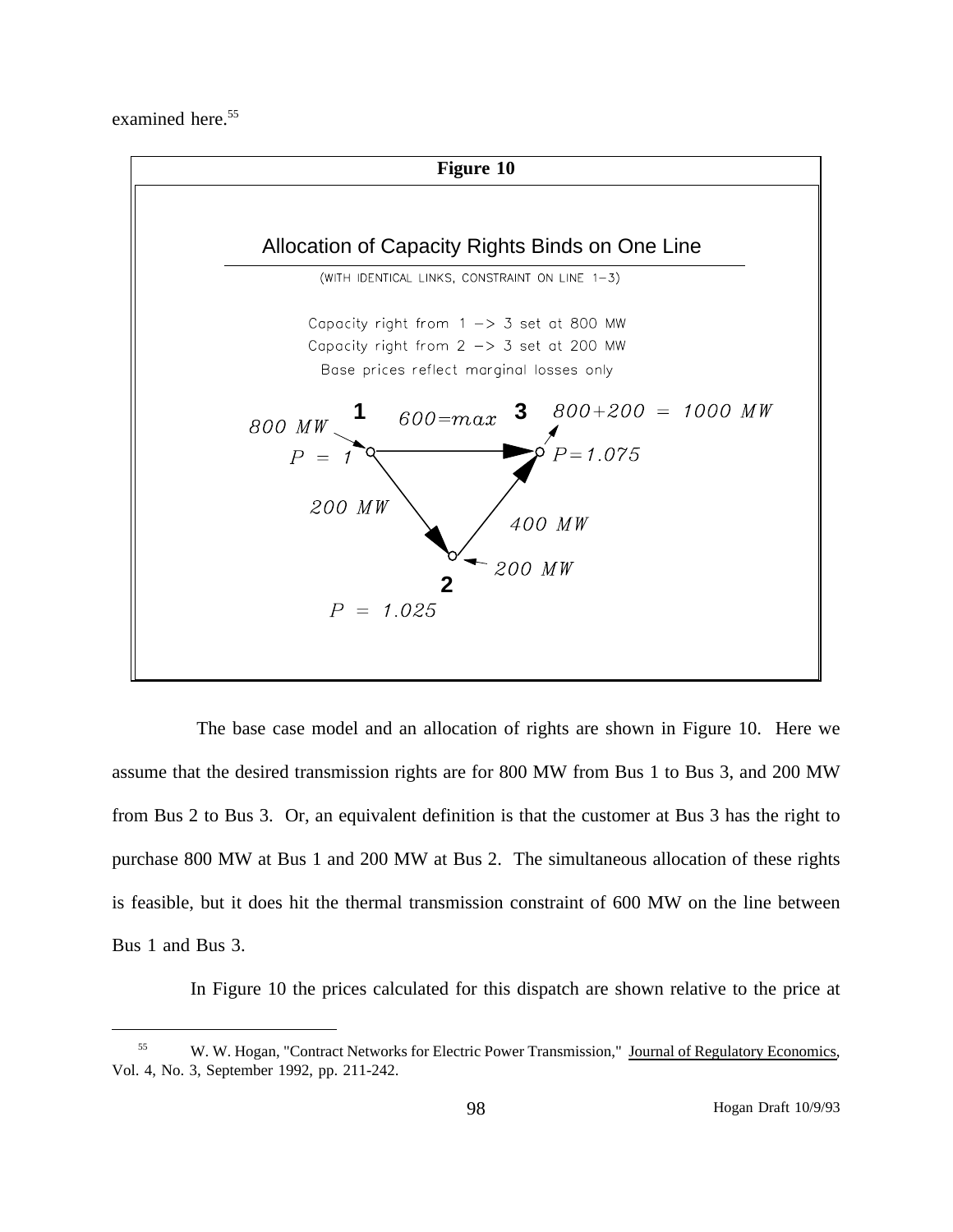Bus 1. In this instance there is no congestion and the prices cover only the cost of generation at Bus 1 and the marginal cost of losses. In this simplified case, the equilibrium required is that the marginal losses are linear in the flow on any link and are the same along any parallel path. Hence the marginal loss of one additional megawatt from Bus 1 to Bus 3 is 0.075, whether by the path  $1\rightarrow 3$  or via  $1\rightarrow 2\rightarrow 3$ . There is no additional congestion cost, and hence there is no payment from the pool under the congestion rental contracts. Equivalently, the customers at Bus 3 buy their 800 MW from Bus 1 and 200 MW from Bus 2, just as specified in the transmission rights.



Of course, a change in the economics of generation could induce transmission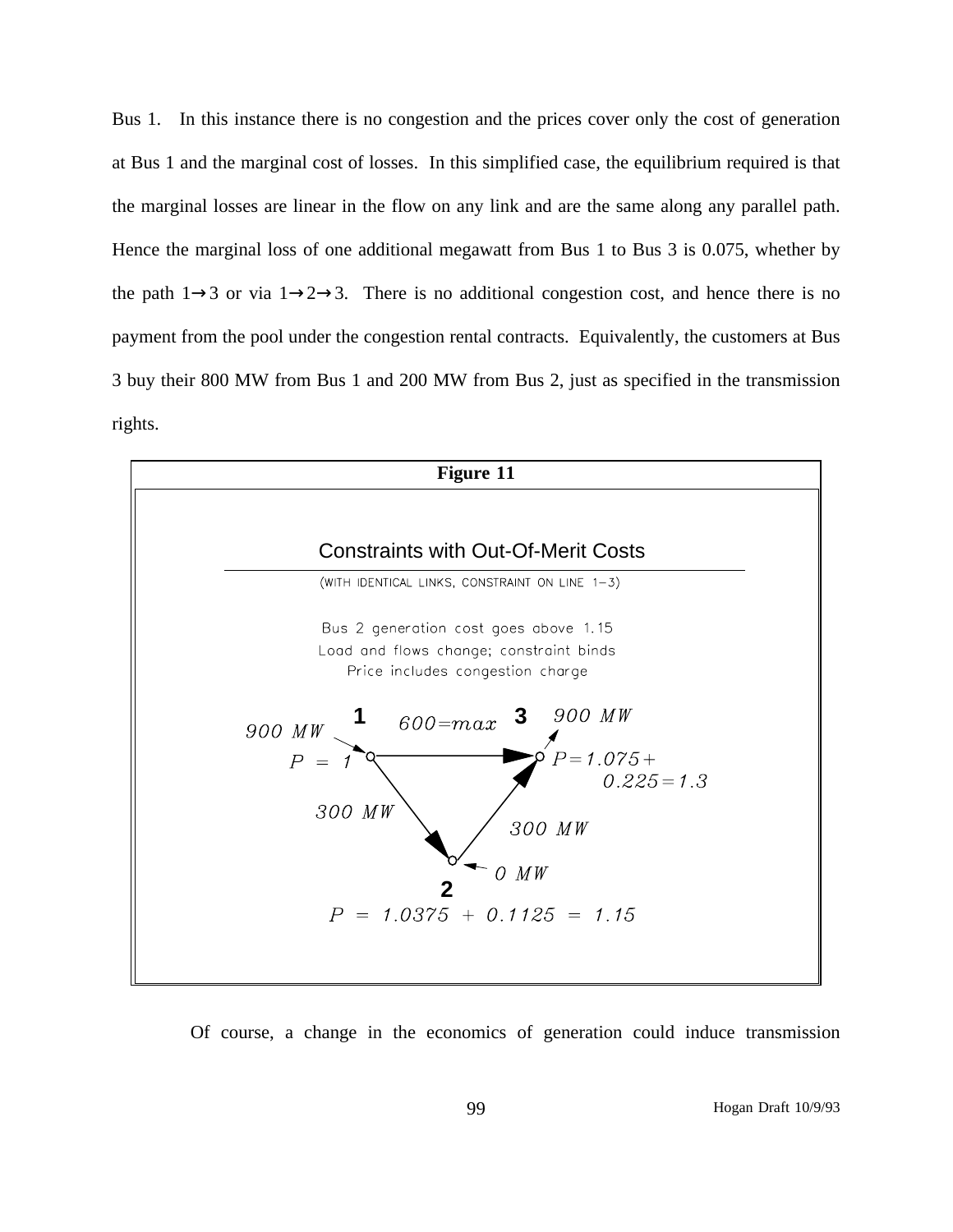congestion with the associated differences in prices across locations. In Figure 10, it was economic to generate power at Bus 2 and the actual economic dispatch is the same as the dispatch with simultaneous use of the allocated rights. In Figure 11, the assumed conditions change with an increase in the running cost of power at Bus 2 and the need to use expensive generation at Bus 3. If the gross load at Bus 3 is still 1000 MW, then part of the load must be met with local generation, which costs 1.3, including a congestion rental of 0.225. At this price for Bus 3 and with these loads and flows, the price at Bus 2 is determined by the equilibrium conditions of optimal economic dispatch. The easiest way to verify the equilibrium prices is to assume that an additional 2 MW of power could be supplied at Bus 2. This would allow a reduction of 1 MW at Bus 1 and an increase of 1 MW delivered to Bus 3 that could displace the expensive generation at Bus 3. The flow from  $1\rightarrow 2$  would reduce by 1 MW, with a corresponding 1 MW increase along  $2 \rightarrow 3$ . The flow along  $1 \rightarrow 3$  would still be at the limit of 600 MW, and total losses would be the same. Hence the net savings would be 1 unit at Bus 1 and 1.3 units at Bus 3, for a total of 2.3 units. This implies a price for the incremental generation of 2 MW at Bus 2 of  $2.3\div 2 = 1.15$ , which is the equilibrium price. Along with the marginal losses, this total opportunity-cost price implies a Bus 2 congestion price of 0.1125.

By assumption, the cost of the generating plant at Bus 2 is above 1.15, so the plant does not run. Now all the power transmitted is generated at Bus 1, and only 900 MW can be transmitted. The thermal constraint of 600 MW on the line between Bus 1 and Bus 3 is binding. All the users of the grid pay or are paid these prices for the actual dispatch. In addition, the holders of the point-to-point transmission rights receive payments from the pool operators.

The resulting payments are shown in Table II. Hence the owner of the 800 MW right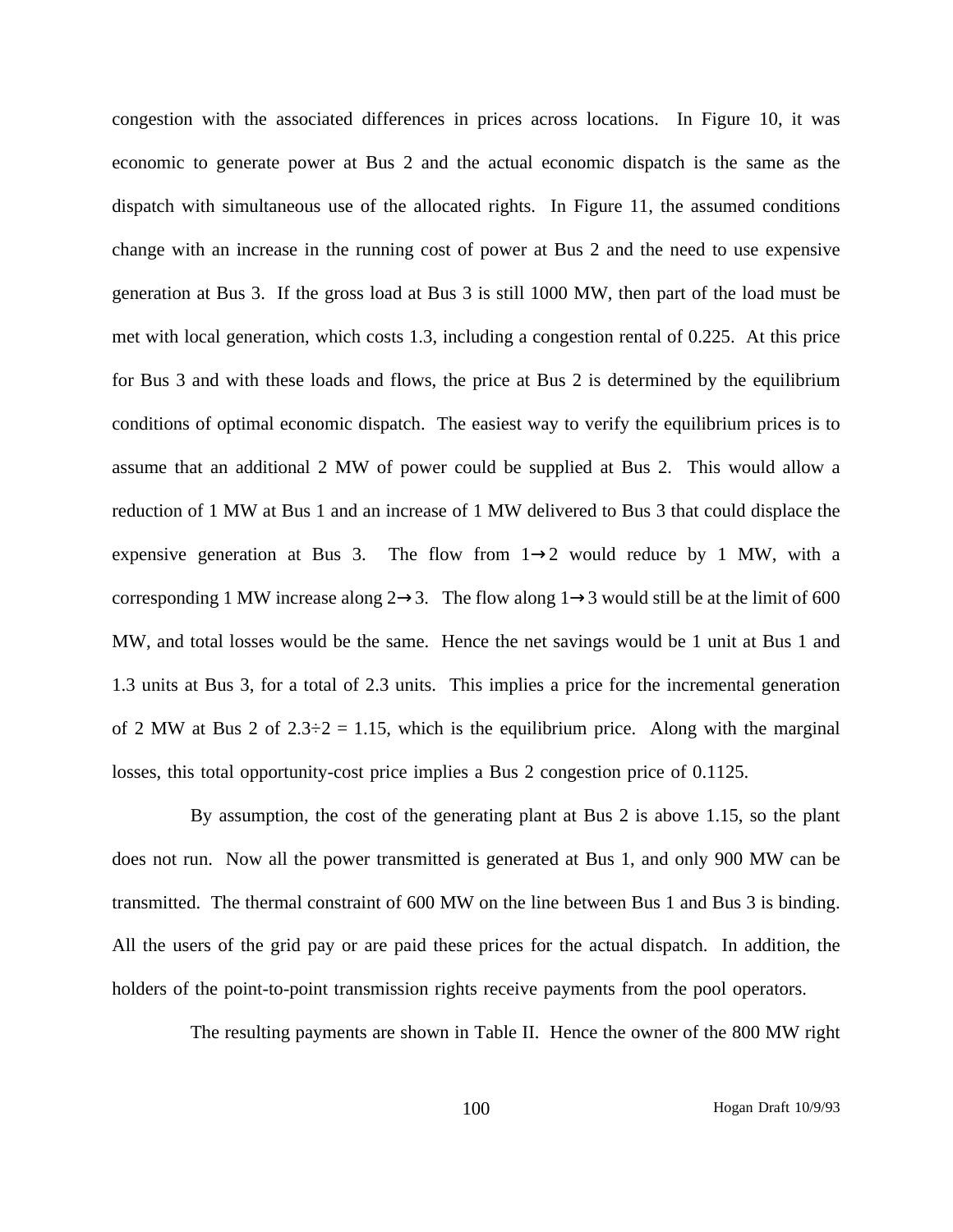from Bus 1 is paid the congestion rental difference from Bus 1 to Bus 3 of 0.225 for the full 800 MW, requiring a payment from the pool of 180. Likewise, the owner of the 200 MW right is paid the difference in the congestion rental between Bus 3 and Bus 2, or 0.1125, for the full 200 MW right and a payment of 22.5. Both users actually buy power from the pool at Bus 3 for the price of 1.3. For the customer with the 800 MW right to purchase at Bus 1, the payment of 180 is the total value of the congestion price differential between Bus 1 and Bus 3. And for the customer with the right for 200 MW at Bus 2, the payment of 22.5 is the total value of the congestion price differential between Bus 1 and Bus 2.

By purchasing 200 MW at Bus 3 at a price of 1.3 and then applying the transmission right payment of 22.5, the holder of the 200 MW transmission right can in effect purchase 200 MW at the price at Bus 2 and pay only the marginal losses to move the power to Bus 3. Although the actual dispatch is different than the simultaneous allocation of rights, the payments to the right holders provide the guarantee in effect that the right holders can purchase power at the price of power at another location. This holds true even if no power was actually generated at that location, as here for Bus 2. Furthermore, specific performance to actually generate and transmit the 800 MW and 200 MW according to the rights would not be feasible under this economic dispatch. Only by foregoing the advantages of the economic dispatch, and increasing total costs, could the specific plants be used for specific customers. The rights guarantee the economic value of the transmission, but do not determine the actual flows.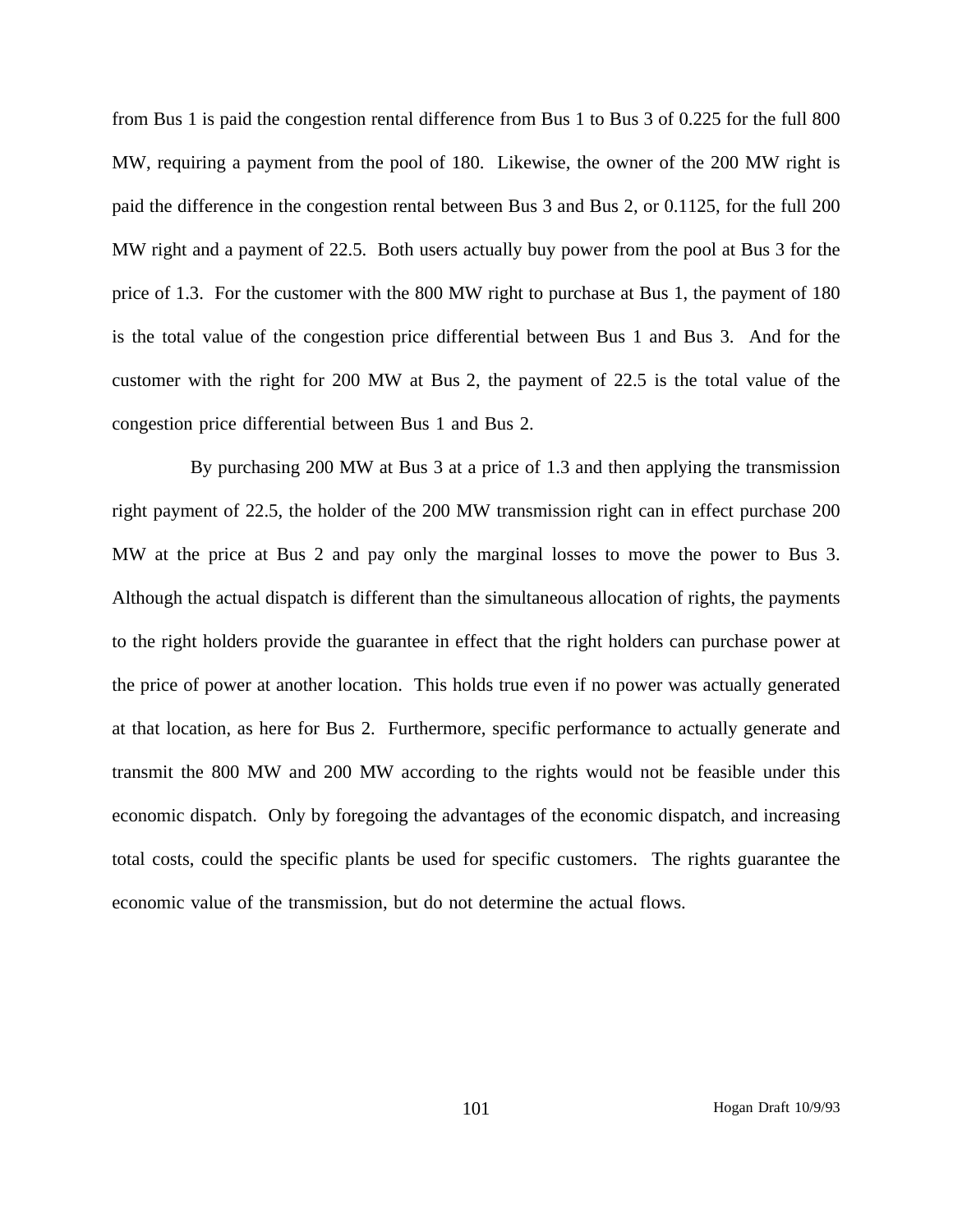| Table II: Congestion with Out-Of-Merit Costs |          |                                   |                    |                 |                   |                        |
|----------------------------------------------|----------|-----------------------------------|--------------------|-----------------|-------------------|------------------------|
| Capacity<br>Rights                           | $Q$ (MW) | Congestion<br>Price<br>Difference | Direct<br>Receipts | Excess<br>Share | Excess<br>Rentals | <b>Net</b><br>Receipts |
| $1 - > 3$                                    | 800      | 0.225                             | 180                | 80.00%          | 0                 | 180                    |
| $2 - > 3$                                    | 200      | 0.1125                            | 22.5               | 20.00%          | 0                 | 22.5                   |
| Total                                        |          |                                   | 202.5              |                 | $\Omega$          | 202.5                  |

The example in Figure 11 finds the pool dispatcher collecting congestion rentals from the actual users and paying the same rentals to the owners of transmission rights. Because the same transmission constraint limits both the actual dispatch and the initial allocation of transmission rights, there are no excess congestion rentals. All the congestion revenue collected is required to compensate the holders of the point-to-point rights.

An alternative case is shown in Figure 12. In this case the economics of load and dispatch have changed significantly. Power still costs 1.3 at Bus 3, but now the net load is reduced to 400 MW. There is a big net load at Bus 2, and the equilibrium power cost there is at 1.55. The relatively cheap generation at Bus 1 is used at the level of 1100 MW, which causes a shift in the flows. Now the dispatcher has no problem with a thermal limit on the line between Bus 1 and Bus 3, but the line between Bus 1 and Bus 2 has reached a similar thermal limit at 600 MW. This transmission constraint induces the indicated bus prices and congestion rentals.

Again the pool pays or is paid the short-run prices for power at each of the locations. And again the pool makes payments to the holders of the point-to-point rights. The summary of the various payments appears in Table III. For the customer with the right for 800 MW between Bus 1 and Bus 3, the congestion differential is 0.2375 and the total payment from the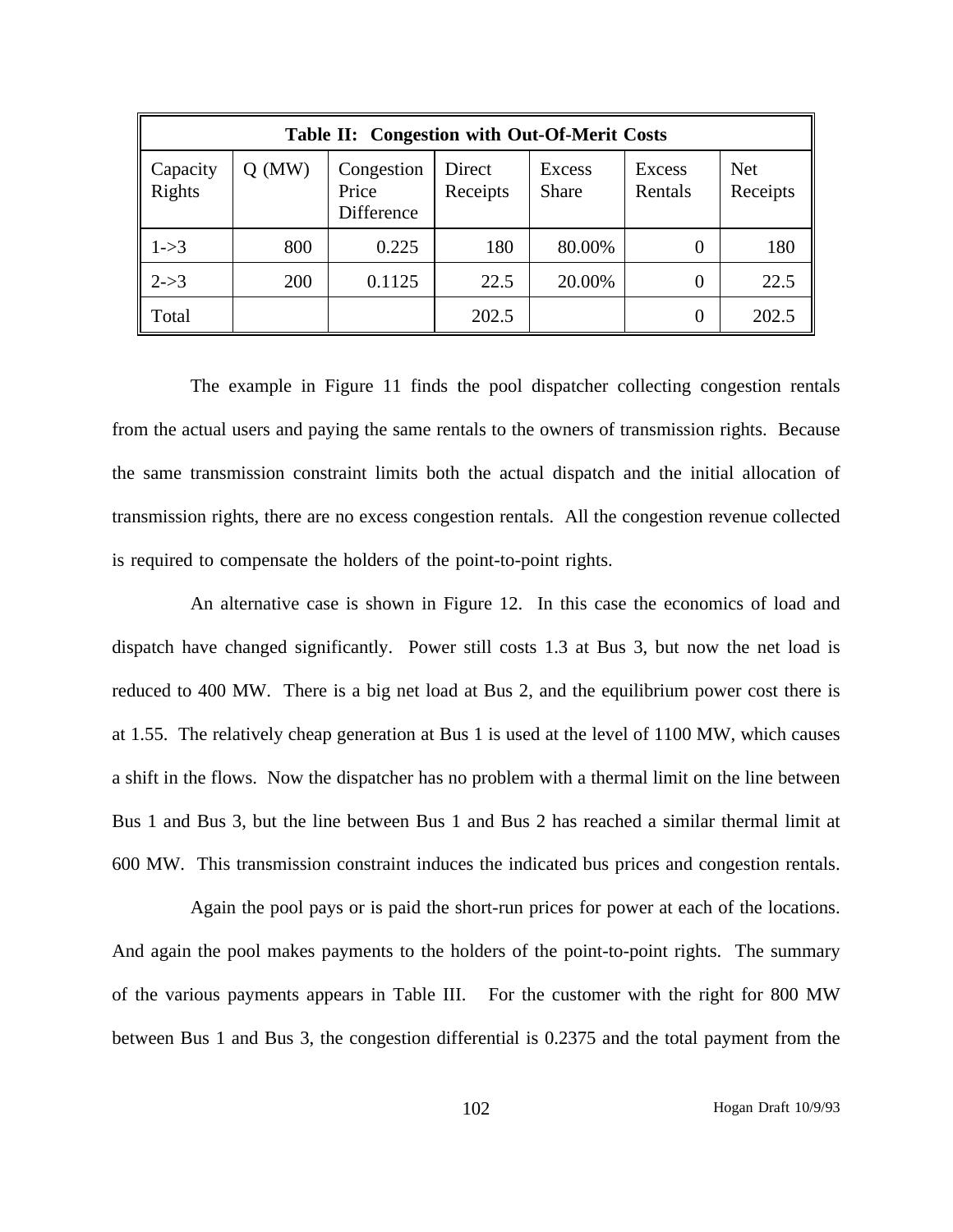

pool is 190. This allows the right holder to purchase 800 MW at Bus 3--with some of that power necessarily generated by plants located at Bus 3--pay the price of 1.3, and after netting out the payment of 190 from the pool, effectively purchase the 800 MW at Bus 1 and pay only marginal losses to move the power to Bus 3.

Similarly, the customer with the right for 200 MW from Bus 2 to Bus 3 can purchase 200 MW at Bus 3 at the price of 1.3. However, this price is lower than the price at Bus 2, and the difference in congestion rentals is now negative, at -0.2375. Under the terms of the point-to point right, this customer must make an added payment of 47.5 to the pool. When coupled with the purchase of 200 MW at Bus 3, this is equivalent to purchasing 200 MW at Bus 2 at 1.55 and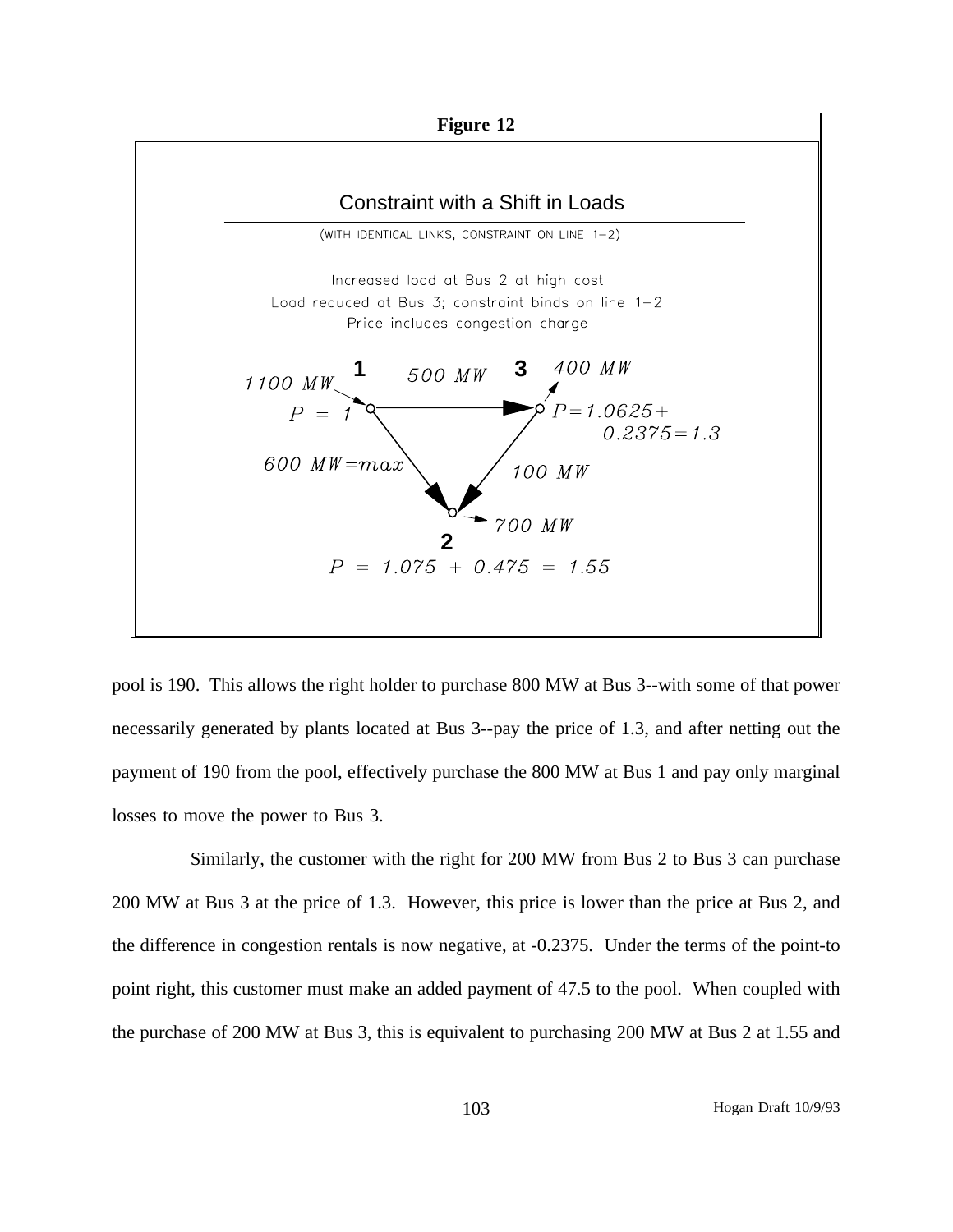then moving to Bus 3 paying only the marginal losses (in this case the marginal losses also would be negative between Bus 2 and Bus 3). The final effect is as promised under the transmission right of the customer at Bus 3 to purchase 200 MW at Bus 2.

| Table III: Constraint with a Shift in Loads |            |                                   |                    |                 |                   |                        |  |  |  |  |
|---------------------------------------------|------------|-----------------------------------|--------------------|-----------------|-------------------|------------------------|--|--|--|--|
| Capacity<br>Rights                          | (MW)<br>O. | Congestion<br>Price<br>Difference | Direct<br>Receipts | Excess<br>Share | Excess<br>Rentals | <b>Net</b><br>Receipts |  |  |  |  |
| $1 - > 3$                                   | 800        | 0.2375                            | 190                | 80.00%          | 228               | 418                    |  |  |  |  |
| $2 - > 3$                                   | 200        | $-0.2375$                         | $-47.5$            | 20.00%          | 57                | 9.5                    |  |  |  |  |
| Total                                       |            |                                   | 142.5              |                 | 285               | 427.5                  |  |  |  |  |

In this case of a shift in loads, with a new transmission constraint binding, the pool can make all the necessary payments to the holders of the point-to-point rights, but the payments out amount to only  $190 - 47.5 = 142.5$ . However, the total for the congestion rentals paid by the users of the grid is  $700*0.475 + 400*0.2375 = 427.5$ . There remain excess congestion rentals of 285. Assuming that the fixed charge payments are proportional to the transmission capacity rights, one way to dispose of these excess congestion rentals would be to pay them out to the right holders in the ratio of 80 to 20. Hence the transmission right holder from Bus 1 would receive an additional payment of 228, for total receipts of 418. Likewise, the transmission right holder from Bus 2 would receive 57 from the excess congestion rentals for total receipts of 9.5.

In Figure 12 there is a shift in load and economics, and one of the transmission right holders, for power from Bus 2, is required to make addition congestion payments to the pool. With enough of a change in the loads and transmission flows, it is possible that everyone with a transmission right holds them in the reverse direction, and in this case the payments under the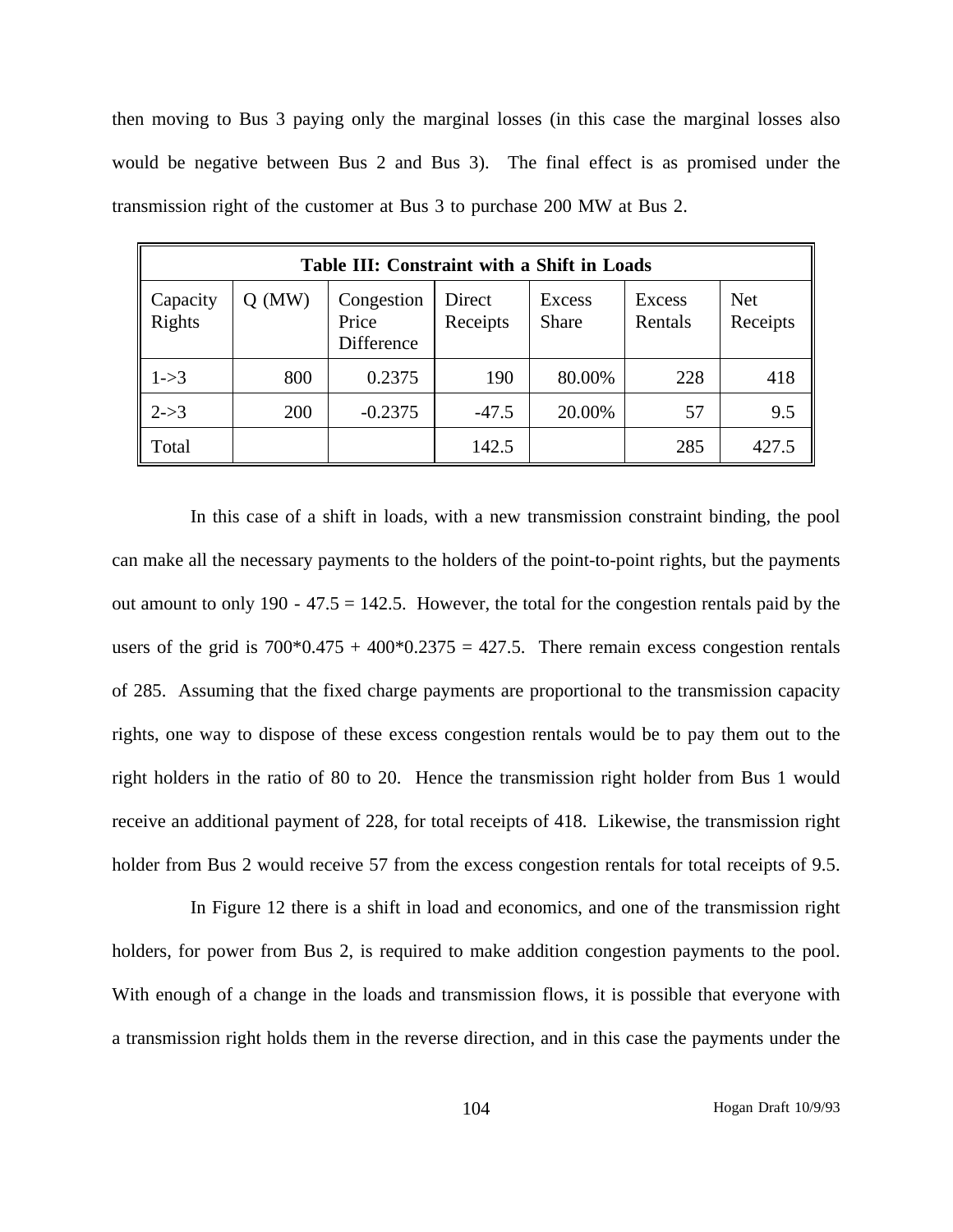

sharing of excess congestion rentals take on added importance. For example, consider the conditions depicted in Figure 13. Here the economics of the dispatch and load have changed even more dramatically compared to the initial allocation of transmission rights. Now there is low price at Bus 3 and a net input of 800 MW, and the higher price is at Bus 2 with a net load of 1000 MW. The flows on the links from Bus 3 are now reversed.

The prices at the buses include a positive congestion component at Bus 2 and a negative congestion impact at Bus 3, all relative to Bus 1. Once again, the users of the grid pay or are paid according to these short-run marginal cost prices. The pool collects the payments and, in turn, makes the necessary payments to the holders of the transmission rights. In this case,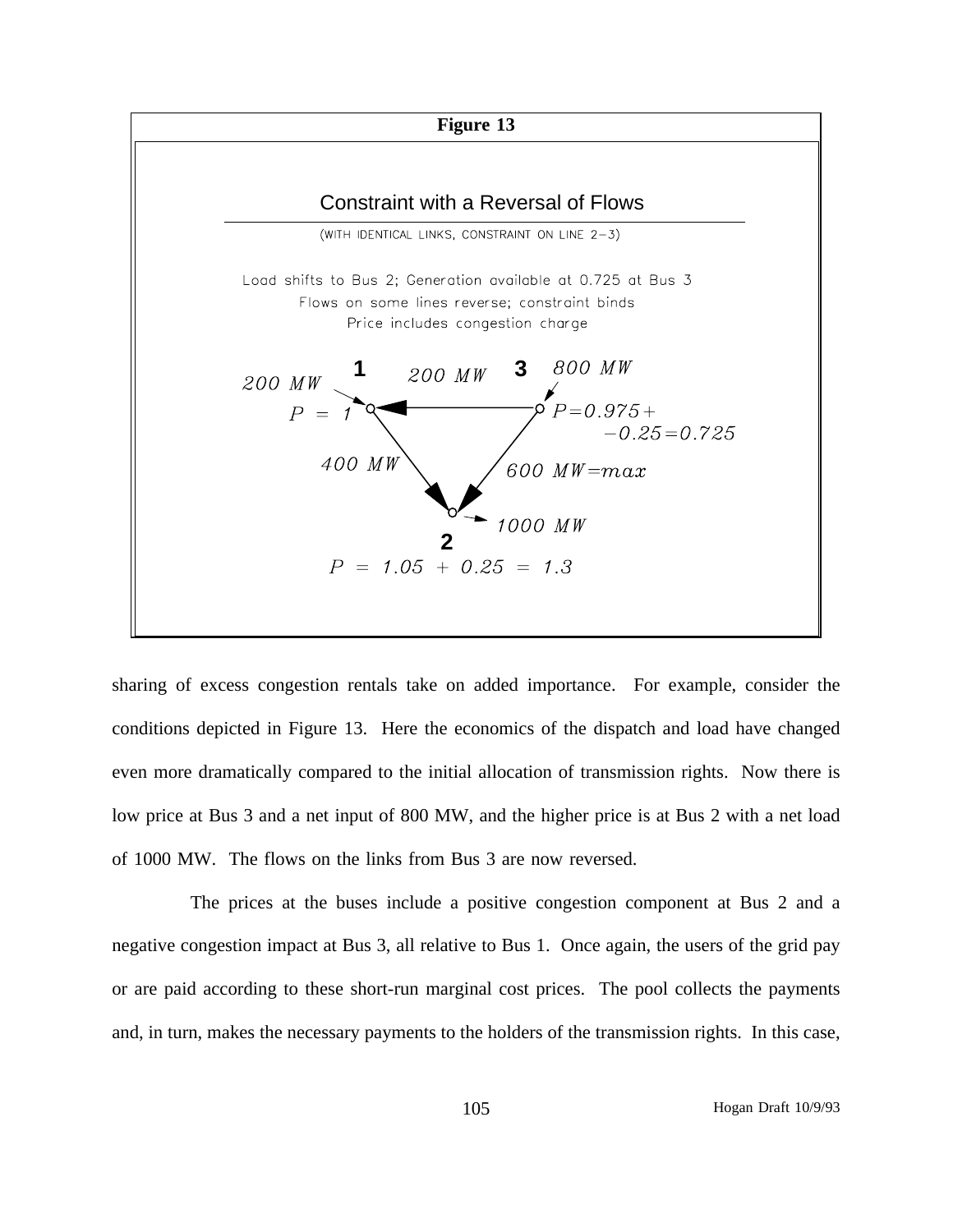both the customers with rights to Bus 1 and those with rights to Bus 2 face negative congestion rent differentials. Hence the customer with rights of 800 MW from Bus 1 sees a differential of -0.25, and makes a total additional payment to the pool of 200. With the purchase of 800 MW at Bus 3 at the price of 0.725, these combined payments are equivalent to a purchase of 800 MW at Bus 1 and then moving to Bus 3 at the cost of marginal losses.

For the customer with a 200 MW right to Bus 2, the congestion price difference is -0.5, and the direct payment to the pool is 100. These payments from the right holders to the pool add to the total congestion rentals collected by the pool from the actual users of the grid, who pay  $-800*(-0.25) + 1000*0.25 = 450$ . In all, as summarized in Table IV, there are 750 units of excess congestion rentals. As before, these congestion rentals could be distributed according to the share in the fixed cost allocation. In the present example, this would provide a payment of 600 to the customer with rights of 800 MW from Bus 1, for net receipts of 400; and 150 for the customer with rights of 200 MW at Bus 2, for net receipts of 50.

| Table IV: Constraint with a Reversal in Loads |            |                                   |                    |                        |                   |                        |  |  |  |  |
|-----------------------------------------------|------------|-----------------------------------|--------------------|------------------------|-------------------|------------------------|--|--|--|--|
| Capacity<br>Rights                            | (MW)       | Congestion<br>Price<br>Difference | Direct<br>Receipts | Excess<br><b>Share</b> | Excess<br>Rentals | <b>Net</b><br>Receipts |  |  |  |  |
| $1 - > 3$                                     | 800        | $-0.25$                           | $-200$             | 80.00%                 | 600               | 400                    |  |  |  |  |
| $2 - > 3$                                     | <b>200</b> | $-0.5$                            | $-100$             | 20.00%                 | 150               | 50                     |  |  |  |  |
| Total                                         |            |                                   | $-300$             |                        | 750               | 450                    |  |  |  |  |

In all cases, the net effect of economic dispatch, marginal cost pricing, and assignment of transmission rights is to collect congestion costs from the actual users of the grid and pay the congestion costs to those who bear the burden of the fixed charges. The